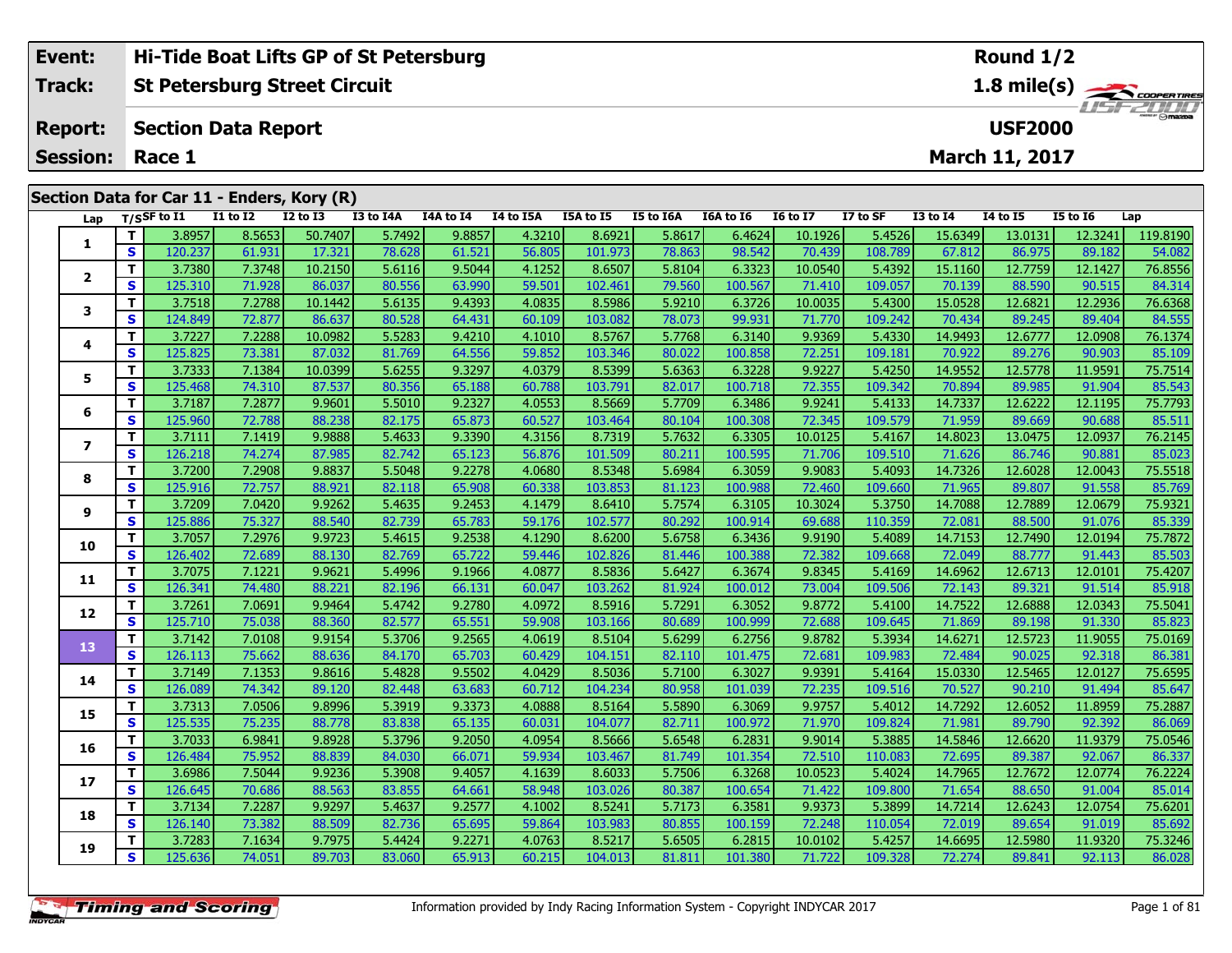| Event:                 | Hi-Tide Boat Lifts GP of St Petersburg | Round $1/2$                                 |
|------------------------|----------------------------------------|---------------------------------------------|
| Track:                 | <b>St Petersburg Street Circuit</b>    |                                             |
| <b>Report:</b>         | Section Data Report                    | $\overline{\Theta}$ mazpa<br><b>USF2000</b> |
| <b>Session: Race 1</b> |                                        | <b>March 11, 2017</b>                       |

| Lap T/SPO to SF<br>107.0065<br>53.911<br>$\frac{1}{s}$<br>$\mathbf{1}$<br>$\overline{1}$<br>$\overline{2}$<br>$\overline{\mathbf{s}}$<br>$\overline{\mathsf{T}}$<br>$\mathbf{3}$<br>$\mathbf{s}$<br>$\overline{1}$<br>$\overline{\mathbf{4}}$<br>$\mathsf{s}$<br>$rac{1}{s}$<br>5 <sup>5</sup><br>$\overline{1}$<br>$6\phantom{a}$<br>$\overline{\mathbf{s}}$<br>$\overline{I}$<br>$\overline{\mathbf{z}}$<br>$\mathbf{s}$<br>$\overline{\mathbf{r}}$<br>8<br>$\overline{\mathbf{s}}$<br>$\overline{1}$<br>$\mathbf{9}$<br>$\mathbf{s}$<br>$rac{1}{s}$<br>10<br>$\frac{1}{s}$<br>$11$<br>$rac{1}{s}$<br>12<br>$\frac{1}{s}$<br>13<br>$\overline{r}$<br>14<br>$\mathsf{s}$<br>$\mathbf{T}$<br>15<br>$\overline{\mathbf{s}}$<br>$\frac{1}{\mathsf{S}}$<br>16<br>$\frac{1}{\mathsf{S}}$<br>$17\,$<br>$rac{1}{s}$<br>18<br>$\mathbf{T}$<br>19 |              | Section Data for Car 11 - Enders, Kory (R) |
|-------------------------------------------------------------------------------------------------------------------------------------------------------------------------------------------------------------------------------------------------------------------------------------------------------------------------------------------------------------------------------------------------------------------------------------------------------------------------------------------------------------------------------------------------------------------------------------------------------------------------------------------------------------------------------------------------------------------------------------------------------------------------------------------------------------------------------------------|--------------|--------------------------------------------|
|                                                                                                                                                                                                                                                                                                                                                                                                                                                                                                                                                                                                                                                                                                                                                                                                                                           |              |                                            |
|                                                                                                                                                                                                                                                                                                                                                                                                                                                                                                                                                                                                                                                                                                                                                                                                                                           |              |                                            |
|                                                                                                                                                                                                                                                                                                                                                                                                                                                                                                                                                                                                                                                                                                                                                                                                                                           |              |                                            |
|                                                                                                                                                                                                                                                                                                                                                                                                                                                                                                                                                                                                                                                                                                                                                                                                                                           |              |                                            |
|                                                                                                                                                                                                                                                                                                                                                                                                                                                                                                                                                                                                                                                                                                                                                                                                                                           |              |                                            |
|                                                                                                                                                                                                                                                                                                                                                                                                                                                                                                                                                                                                                                                                                                                                                                                                                                           |              |                                            |
|                                                                                                                                                                                                                                                                                                                                                                                                                                                                                                                                                                                                                                                                                                                                                                                                                                           |              |                                            |
|                                                                                                                                                                                                                                                                                                                                                                                                                                                                                                                                                                                                                                                                                                                                                                                                                                           |              |                                            |
|                                                                                                                                                                                                                                                                                                                                                                                                                                                                                                                                                                                                                                                                                                                                                                                                                                           |              |                                            |
|                                                                                                                                                                                                                                                                                                                                                                                                                                                                                                                                                                                                                                                                                                                                                                                                                                           |              |                                            |
|                                                                                                                                                                                                                                                                                                                                                                                                                                                                                                                                                                                                                                                                                                                                                                                                                                           |              |                                            |
|                                                                                                                                                                                                                                                                                                                                                                                                                                                                                                                                                                                                                                                                                                                                                                                                                                           |              |                                            |
|                                                                                                                                                                                                                                                                                                                                                                                                                                                                                                                                                                                                                                                                                                                                                                                                                                           |              |                                            |
|                                                                                                                                                                                                                                                                                                                                                                                                                                                                                                                                                                                                                                                                                                                                                                                                                                           |              |                                            |
|                                                                                                                                                                                                                                                                                                                                                                                                                                                                                                                                                                                                                                                                                                                                                                                                                                           |              |                                            |
|                                                                                                                                                                                                                                                                                                                                                                                                                                                                                                                                                                                                                                                                                                                                                                                                                                           |              |                                            |
|                                                                                                                                                                                                                                                                                                                                                                                                                                                                                                                                                                                                                                                                                                                                                                                                                                           |              |                                            |
|                                                                                                                                                                                                                                                                                                                                                                                                                                                                                                                                                                                                                                                                                                                                                                                                                                           |              |                                            |
|                                                                                                                                                                                                                                                                                                                                                                                                                                                                                                                                                                                                                                                                                                                                                                                                                                           |              |                                            |
|                                                                                                                                                                                                                                                                                                                                                                                                                                                                                                                                                                                                                                                                                                                                                                                                                                           |              |                                            |
|                                                                                                                                                                                                                                                                                                                                                                                                                                                                                                                                                                                                                                                                                                                                                                                                                                           |              |                                            |
|                                                                                                                                                                                                                                                                                                                                                                                                                                                                                                                                                                                                                                                                                                                                                                                                                                           |              |                                            |
|                                                                                                                                                                                                                                                                                                                                                                                                                                                                                                                                                                                                                                                                                                                                                                                                                                           |              |                                            |
|                                                                                                                                                                                                                                                                                                                                                                                                                                                                                                                                                                                                                                                                                                                                                                                                                                           |              |                                            |
|                                                                                                                                                                                                                                                                                                                                                                                                                                                                                                                                                                                                                                                                                                                                                                                                                                           |              |                                            |
|                                                                                                                                                                                                                                                                                                                                                                                                                                                                                                                                                                                                                                                                                                                                                                                                                                           |              |                                            |
|                                                                                                                                                                                                                                                                                                                                                                                                                                                                                                                                                                                                                                                                                                                                                                                                                                           |              |                                            |
|                                                                                                                                                                                                                                                                                                                                                                                                                                                                                                                                                                                                                                                                                                                                                                                                                                           |              |                                            |
|                                                                                                                                                                                                                                                                                                                                                                                                                                                                                                                                                                                                                                                                                                                                                                                                                                           |              |                                            |
|                                                                                                                                                                                                                                                                                                                                                                                                                                                                                                                                                                                                                                                                                                                                                                                                                                           |              |                                            |
|                                                                                                                                                                                                                                                                                                                                                                                                                                                                                                                                                                                                                                                                                                                                                                                                                                           |              |                                            |
|                                                                                                                                                                                                                                                                                                                                                                                                                                                                                                                                                                                                                                                                                                                                                                                                                                           |              |                                            |
|                                                                                                                                                                                                                                                                                                                                                                                                                                                                                                                                                                                                                                                                                                                                                                                                                                           |              |                                            |
|                                                                                                                                                                                                                                                                                                                                                                                                                                                                                                                                                                                                                                                                                                                                                                                                                                           | $\mathbf{s}$ |                                            |
|                                                                                                                                                                                                                                                                                                                                                                                                                                                                                                                                                                                                                                                                                                                                                                                                                                           |              |                                            |

Ξ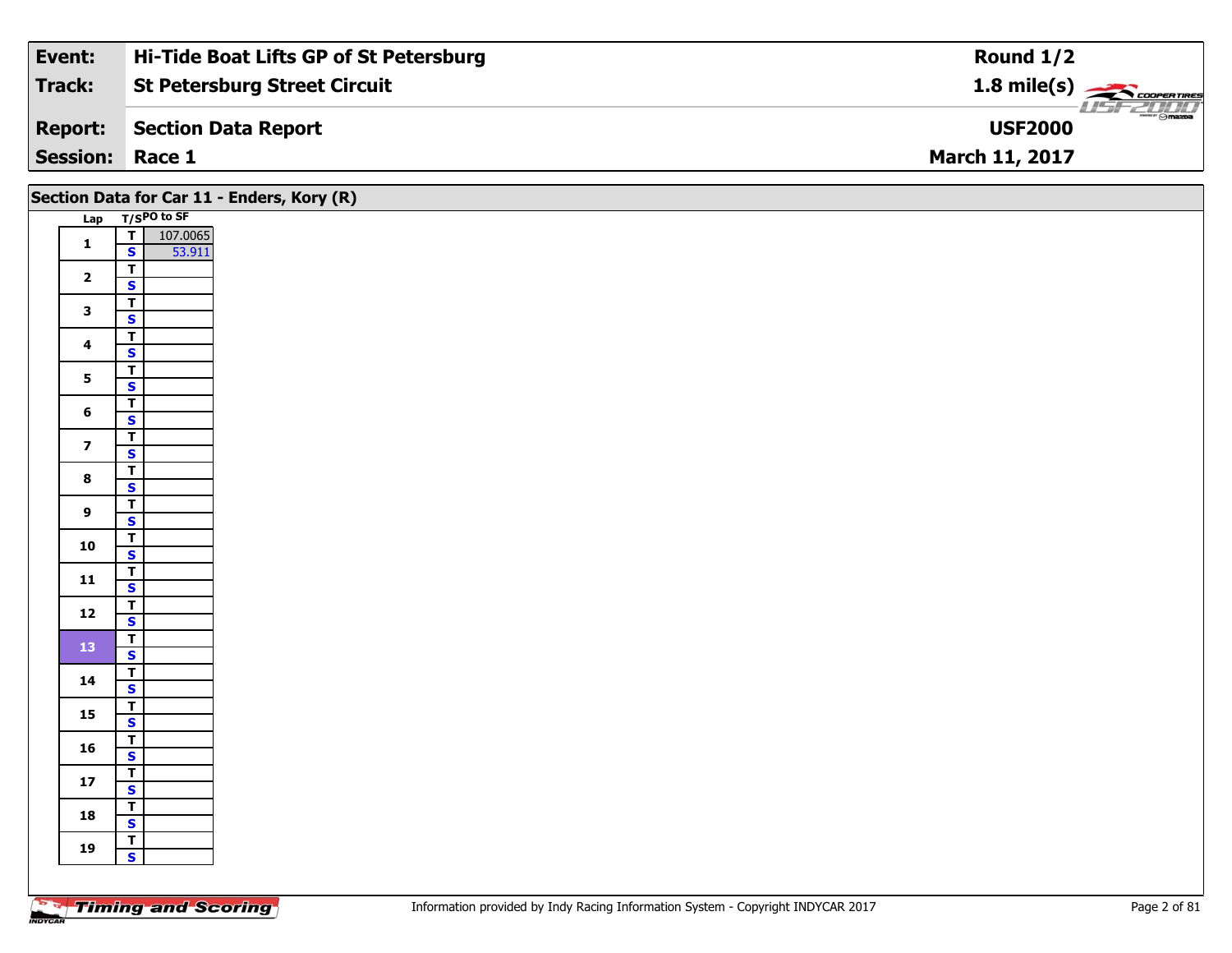|                                               | Hi-Tide Boat Lifts GP of St Petersburg<br>Event:<br>Round $1/2$ |     |                |                            |              |           |                       |                                  |                  |           |                  |                 |          |                 |                 |                 |         |  |
|-----------------------------------------------|-----------------------------------------------------------------|-----|----------------|----------------------------|--------------|-----------|-----------------------|----------------------------------|------------------|-----------|------------------|-----------------|----------|-----------------|-----------------|-----------------|---------|--|
| Track:<br><b>St Petersburg Street Circuit</b> |                                                                 |     |                |                            |              |           |                       |                                  |                  |           |                  |                 |          | 1.8 mile(s)     |                 |                 |         |  |
|                                               | <b>Report:</b>                                                  |     |                | <b>Section Data Report</b> |              |           |                       | <b>HSFZUID</b><br><b>USF2000</b> |                  |           |                  |                 |          |                 |                 |                 |         |  |
|                                               | <b>Session:</b>                                                 |     | Race 1         |                            |              |           | <b>March 11, 2017</b> |                                  |                  |           |                  |                 |          |                 |                 |                 |         |  |
| Section Data for Car 11 - Enders, Kory (R)    |                                                                 |     |                |                            |              |           |                       |                                  |                  |           |                  |                 |          |                 |                 |                 |         |  |
|                                               | Lap                                                             |     | $T/S$ SF to I1 | <b>I1 to I2</b>            | $I2$ to $I3$ | I3 to I4A | I4A to I4             | I4 to I5A                        | <b>I5A to I5</b> | I5 to I6A | <b>I6A to I6</b> | <b>16 to 17</b> | I7 to SF | <b>I3 to I4</b> | <b>I4 to I5</b> | <b>I5 to I6</b> | Lap     |  |
|                                               | 20                                                              |     | 3.7156         | 7.1262                     | 9.8539       | 5.4227    | 9.2280                | 4.0397                           | 8.4862           | 5.6463    | 6.2846           | 9.9833          | 5.3928   | 14.6507         | 12.5259         | 11.9309         | 75.1793 |  |
|                                               |                                                                 | s l | 126.066        | 74.437                     | 89.189       | 83.362    | 65.906                | 60.761                           | 104.448          | 81.872    | 101.330          | 71.916          | 109.995  | 72.367          | 90.358          | 92.121          | 86.194  |  |
|                                               |                                                                 |     | 3.7137         | 7.3472                     | 9.9851       | 5.4318    | 9.2862                | 4.0520                           | 8.4912           | 5.6869    | 6.3138           | 10.1024         | 5.4177   | 14.7180         | 12.5432         | 12.0007         | 75.8280 |  |
|                                               | 21                                                              | s l | 126.130        | <b>72.1981</b>             | 88.018       | 83.222    | 65.493                | 60.576                           | 104.386          | 81.287    | 100.861          | 71.068          | 109.490  | 72.036          | 90.234          | 91.586          | 85.457  |  |

2 T 3.7119 7.1068 9.9827 5.4240 9.2484 4.0471 8.5294 5.7688 6.3186 9.9664 5.4027 14.6724 12.5765 12.0874 75.5068<br>2 S 126.191 74.640 88.039 83.342 65.761 60.649 103.919 80.133 100.785 72.038 109.794 72.260 89.995 90.929 85.

3 T 3.7383| 7.0826| 9.7431| 5.4248| 9.3591| 4.0381| 8.4974| 5.6774| 6.2705| 10.0823| 5.4067| 14.7839| 12.5355| 11.9479| 75.3203<br>- S 125.300| 74.895| 90.204| 83.329| 64.983| 60.785| 104.310| 81.423| 101.558| 71.209| 109.712

**<sup>T</sup>** 3.7392 7.0744 9.8165 5.4497 9.2943 4.0788 8.5135 5.6902 6.3105 10.0270 5.4145 14.7440 12.5923 12.0007 75.4086 **<sup>S</sup>** 125.270 74.982 89.529 82.949 65.436 60.178 104.113 81.240 100.914 71.602 109.554 71.909 89.882 91.586 85.932

**22**

**23**

**24**

**25**

**<sup>T</sup>** 4.5670 8.8154 12.3750 6.5188 **<sup>S</sup>** 102.564 60.174 71.019 69.345

85.457<br>75.5068

86.033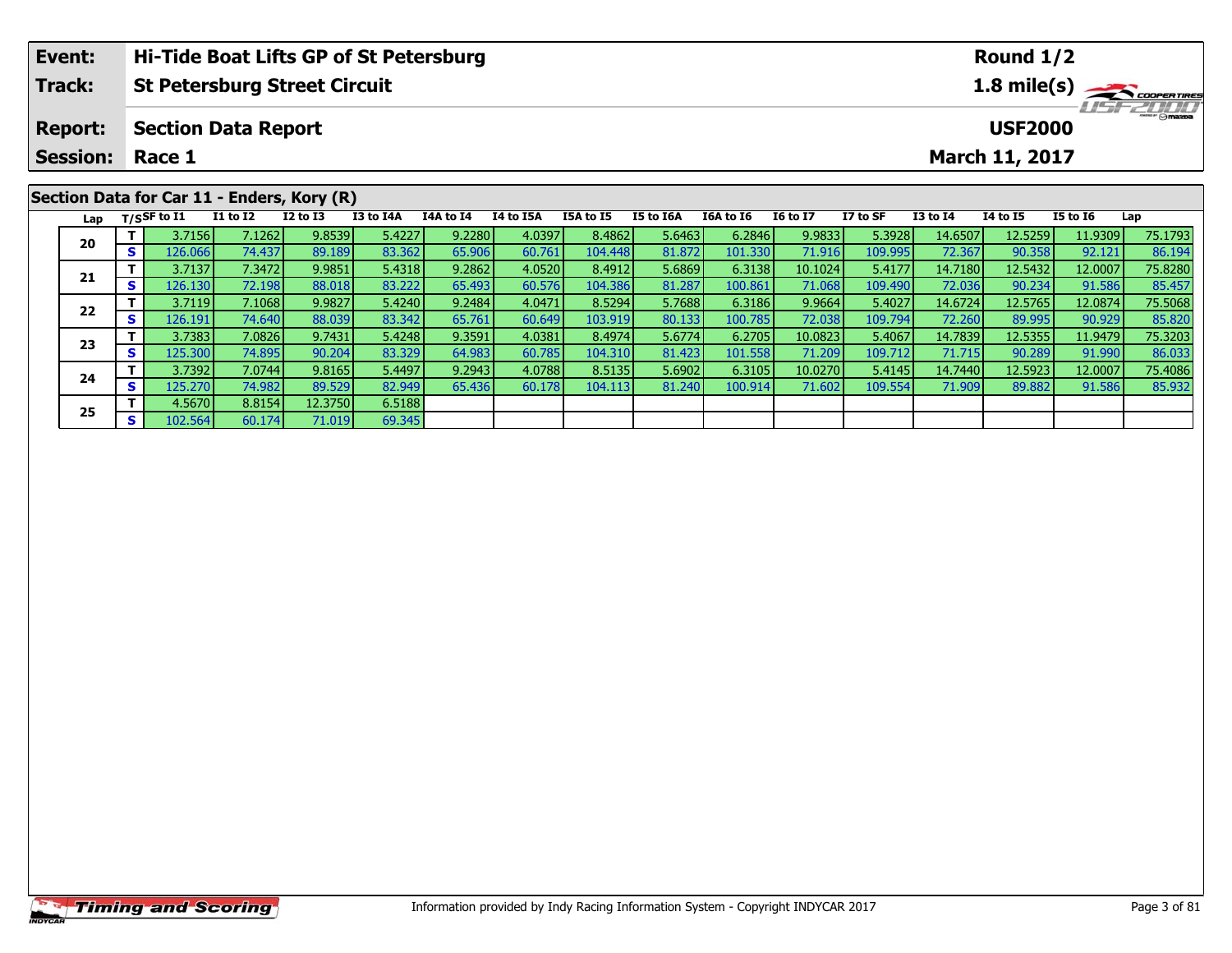| Event:          | Hi-Tide Boat Lifts GP of St Petersburg | Round $1/2$                                                                                                                                                                                                                                                                                                                                                                                                                                                                                       |
|-----------------|----------------------------------------|---------------------------------------------------------------------------------------------------------------------------------------------------------------------------------------------------------------------------------------------------------------------------------------------------------------------------------------------------------------------------------------------------------------------------------------------------------------------------------------------------|
| Track:          | <b>St Petersburg Street Circuit</b>    | 1.8 mile(s)                                                                                                                                                                                                                                                                                                                                                                                                                                                                                       |
| <b>Report:</b>  | Section Data Report                    | $\overline{\phantom{a}}$ $\overline{\phantom{a}}$ $\overline{\phantom{a}}$ $\overline{\phantom{a}}$ $\overline{\phantom{a}}$ $\overline{\phantom{a}}$ $\overline{\phantom{a}}$ $\overline{\phantom{a}}$ $\overline{\phantom{a}}$ $\overline{\phantom{a}}$ $\overline{\phantom{a}}$ $\overline{\phantom{a}}$ $\overline{\phantom{a}}$ $\overline{\phantom{a}}$ $\overline{\phantom{a}}$ $\overline{\phantom{a}}$ $\overline{\phantom{a}}$ $\overline{\phantom{a}}$ $\overline{\$<br><b>USF2000</b> |
| <b>Session:</b> | Race 1                                 | <b>March 11, 2017</b>                                                                                                                                                                                                                                                                                                                                                                                                                                                                             |
|                 |                                        |                                                                                                                                                                                                                                                                                                                                                                                                                                                                                                   |

### **Section Data for Car 11 - Enders, Kory (R)**

|  | Lap |   | T/SPO to SF |
|--|-----|---|-------------|
|  |     | т |             |
|  | 20  | S |             |
|  |     | т |             |
|  | 21  | S |             |
|  | 22  | т |             |
|  |     | S |             |
|  |     | Т |             |
|  | 23  | S |             |
|  | 24  | т |             |
|  |     | S |             |
|  |     | T |             |
|  | 25  | S |             |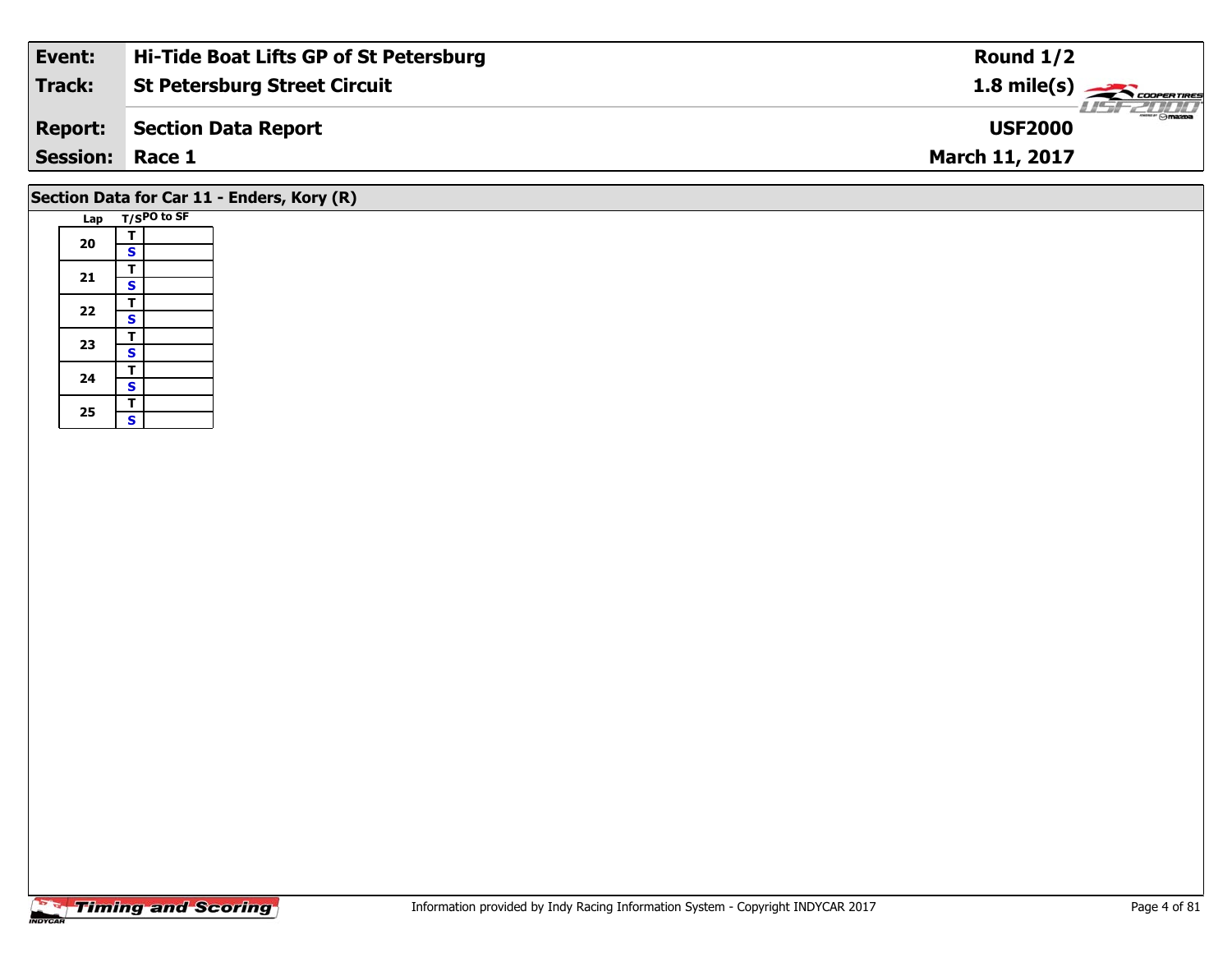| Event:                 | <b>Hi-Tide Boat Lifts GP of St Petersburg</b>    | Round $1/2$                                |
|------------------------|--------------------------------------------------|--------------------------------------------|
| Track:                 | St Petersburg Street Circuit                     | 1.8 mile(s) COOPERTIRES<br><i>USE 2000</i> |
| <b>Report:</b>         | Section Data Report                              | <b>USF2000</b>                             |
| <b>Session: Race 1</b> |                                                  | <b>March 11, 2017</b>                      |
|                        | Section Data for Car 12 - de la Vara, Moises (R) |                                            |

| Lap                      |                         | T/SSF to I1 | $I1$ to $I2$ | I2 to I3 | <b>I3 to I4A</b> | I4A to $I4$ | I4 to I5A | I5A to I5 | I5 to I6A | I6A to I6 | <b>16 to 17</b> | I7 to SF | <b>I3 to I4</b> | <b>I4 to I5</b> | <b>I5 to 16</b> | Lap     |
|--------------------------|-------------------------|-------------|--------------|----------|------------------|-------------|-----------|-----------|-----------|-----------|-----------------|----------|-----------------|-----------------|-----------------|---------|
|                          | T.                      | 3.9010      | 9.0509       | 11.5623  | 6.1211           | 10.1942     | 4.2758    | 8.5153    | 6.2503    | 6.4071    | 10.2800         | 5.3939   | 16.3153         | 12.7911         | 12.6574         | 81.9519 |
| 1                        | S                       | 120.074     | 58.608       | 76.011   | 73.850           | 59.660      | 57.406    | 104.091   | 73.960    | 99.393    | 69.840          | 109.973  | 64.984          | 88.485          | 86.834          | 79.071  |
|                          | T.                      | 3.6664      | 7.6571       | 10.3803  | 5.9015           | 9.7474      | 4.2540    | 8.5002    | 6.8736    | 6.8853    | 10.3667         | 5.3999   | 15.6489         | 12.7542         | 13.7589         | 79.6324 |
| $\mathbf{2}$             | $\mathbf{s}$            | 127.757     | 69.276       | 84.666   | 76.598           | 62.394      | 57.700    | 104.276   | 67.253    | 92.490    | 69.256          | 109.851  | 67.751          | 88.741          | 79.882          | 81.374  |
| 3                        | T                       | 3.6825      | 7.1487       | 10.2307  | 5.6597           | 9.5441      | 4.1273    | 8.4071    | 6.3088    | 6.5434    | 10.1721         | 5.3678   | 15.2038         | 12.5344         | 12.8522         | 77.1922 |
|                          | $\mathbf{s}$            | 127.199     | 74.203       | 85.905   | 79.871           | 63.723      | 59.471    | 105.430   | 73.274    | 97.322    | 70.581          | 110.507  | 69.734          | 90.297          | 85.518          | 83.946  |
|                          | Т                       | 3.6644      | 7.1306       | 10.2337  | 5.6435           | 9.2792      | 4.1575    | 8.4301    | 5.7994    | 6.2378    | 10.0813         | 5.3437   | 14.9227         | 12.5876         | 12.0372         | 76.0012 |
| 4                        | $\mathbf{s}$            | 127.827     | 74.391       | 85.879   | 80.100           | 65.542      | 59.039    | 105.143   | 79.710    | 102.090   | 71.216          | 111.006  | 71.048          | 89.915          | 91.308          | 85.262  |
| 5                        | T                       | 3.7083      | 7.1664       | 10.1433  | 5.6203           | 9.2630      | 4.0645    | 8.4071    | 5.8958    | 6.2584    | 10.0556         | 5.3604   | 14.8833         | 12.4716         | 12.1542         | 75.9431 |
|                          | $\mathbf{s}$            | 126.314     | 74.020       | 86.645   | 80.431           | 65.657      | 60.390    | 105.430   | 78.407    | 101.754   | 71.398          | 110.660  | 71.236          | 90.752          | 90.429          | 85.327  |
| 6                        | T.                      | 3.7593      | 7.2571       | 9.8005   | 5.8332           | 9.3312      | 4.1272    | 8.5139    | 5.7510    | 6.2649    | 9.9300          | 5.3525   | 15.1644         | 12.6411         | 12.0159         | 75.9208 |
|                          | S                       | 124.600     | 73.095       | 89.675   | 77.495           | 65.177      | 59.472    | 104.108   | 80.381    | 101.649   | 72.302          | 110.823  | 69.916          | 89.535          | 91.470          | 85.352  |
| $\overline{\phantom{a}}$ | T.                      | 3.6383      | 7.4006       | 10.0482  | 5.4266           | 9.3109      | 4.2222    | 8.6138    | 5.8201    | 6.2543    | 9.9636          | 5.3888   | 14.7375         | 12.8360         | 12.0744         | 76.0874 |
|                          | $\mathbf{s}$            | 128.744     | 71.677       | 87.465   | 83.302           | 65.319      | 58.134    | 102.900   | 79.427    | 101.821   | 72.058          | 110.077  | 71.941          | 88.175          | 91.027          | 85.165  |
| 8                        | T                       | 3.6879      | 7.1198       | 9.8774   | 5.4737           | 9.1689      | 4.2056    | 8.4603    | 5.6643    | 6.2937    | 10.0891         | 5.3514   | 14.6426         | 12.6659         | 11.9580         | 75.3921 |
|                          | $\mathbf{s}$            | 127.012     | 74.504       | 88.977   | 82.585           | 66.331      | 58.364    | 104.767   | 81.612    | 101.183   | 71.161          | 110.846  | 72.407          | 89.359          | 91.913          | 85.951  |
| 9                        | T.                      | 3.6909      | 7.3060       | 10.2104  | 5.5278           | 9.2702      | 4.0810    | 8.4741    | 5.6157    | 6.2120    | 9.9592          | 5.3552   | 14.7980         | 12.5551         | 11.8277         | 75.7025 |
|                          | $\mathbf{s}$            | 126.909     | 72.605       | 86.075   | 81.777           | 65.606      | 60.146    | 104.597   | 82.318    | 102.514   | 72.090          | 110.767  | 71.647          | 90.148          | 92.925          | 85.598  |
| 10                       | T                       | 3.7212      | 7.5675       | 9.8788   | 5.5116           | 10.1667     | 4.2000    | 8.5284    | 5.7314    | 6.3487    | 10.0046         | 5.3845   | 15.6783         | 12.7284         | 12.0801         | 77.0434 |
|                          | $\mathbf{s}$            | 125.876     | 70.096       | 88.965   | 82.017           | 59.821      | 58.442    | 103.931   | 80.656    | 100.307   | 71.762          | 110.165  | 67.624          | 88.921          | 90.984          | 84.108  |
| 11                       | T.                      | 3.6836      | 7.1212       | 10.0222  | 5.4398           | 9.3354      | 4.0999    | 8.4834    | 5.7788    | 6.3208    | 10.0214         | 5.3893   | 14.7752         | 12.5833         | 12.0996         | 75.6958 |
|                          | S                       | 127.161     | 74.489       | 87.692   | 83.100           | 65.148      | 59.868    | 104.482   | 79.995    | 100.750   | 71.642          | 110.067  | 71.757          | 89.946          | 90.837          | 85.606  |
| 12                       | T                       | 3.6831      | 6.9877       | 9.9817   | 5.4256           | 9.2067      | 4.0630    | 8.5000    | 5.8106    | 6.2552    | 10.0625         | 5.4119   | 14.6323         | 12.5630         | 12.0658         | 75.3880 |
|                          | $\mathbf{s}$            | 127.178     | 75.913       | 88.047   | 83.317           | 66.059      | 60.412    | 104.278   | 79.557    | 101.806   | 71.350          | 109.607  | 72.458          | 90.091          | 91.091          | 85.955  |
| 13                       | T                       | 3.7148      | 7.1057       | 9.9601   | 5.4938           | 9.2565      | 4.0555    | 8.4857    | 6.2908    | 6.4897    | 10.0228         | 5.4327   | 14.7503         | 12.5412         | 12.7805         | 76.3081 |
|                          | $\overline{\mathbf{s}}$ | 126.093     | 74.652       | 88.238   | 82.283           | 65.703      | 60.524    | 104.454   | 73.484    | 98.128    | 71.632          | 109.187  | 71.878          | 90.248          | 85.997          | 84.919  |
| 14                       | Т                       | 3.7037      | 6.9794       | 9.9042   | 5.4221           | 9.2703      | 4.1056    | 8.5215    | 5.6954    | 6.2676    | 10.0809         | 5.4048   | 14.6924         | 12.6271         | 11.9630         | 75.3555 |
|                          | $\mathbf{s}$            | 126.471     | 76.003       | 88.736   | 83.371           | 65.605      | 59.785    | 104.015   | 81.166    | 101.605   | 71.219          | 109.751  | 72.162          | 89.634          | 91.874          | 85.992  |
| 15                       | T.                      | 3.7035      | 7.1294       | 9.9287   | 5.4344           | 9.1728      | 4.1573    | 8.4902    | 5.7289    | 6.2314    | 10.0533         | 5.3734   | 14.6072         | 12.6475         | 11.9603         | 75.4033 |
|                          | $\overline{\mathbf{s}}$ | 126.477     | 74.404       | 88.517   | 83.182           | 66.303      | 59.042    | 104.398   | 80.691    | 102.195   | 71.415          | 110.392  | 72.583          | 89.489          | 91.895          | 85.938  |
| 16                       | T.                      | 3.6811      | 7.1291       | 9.9185   | 5.8587           | 9.3644      | 4.0828    | 8.4238    | 5.6480    | 6.2276    | 10.0251         | 5.3786   | 15.2231         | 12.5066         | 11.8756         | 75.7377 |
|                          | S                       | 127.247     | 74.407       | 88.609   | 77.158           | 64.946      | 60.119    | 105.221   | 81.847    | 102.257   | 71.616          | 110.286  | 69.646          | 90.498          | 92.550          | 85.558  |
| 17                       | T.                      | 3.6668      | 7.1938       | 9.7494   | 5.5333           | 9.2518      | 4.1780    | 8.4767    | 5.6136    | 6.1945    | 10.1030         | 5.3560   | 14.7851         | 12.6547         | 11.8081         | 75.3169 |
|                          | $\mathbf{s}$            | 127.743     | 73.738       | 90.145   | 81.695           | 65.737      | 58.749    | 104.565   | 82.349    | 102.804   | 71.064          | 110.751  | 71.709          | 89.439          | 93.079          | 86.036  |
| 18                       | T.                      | 3.6873      | 7.0145       | 10.3361  | 5.7658           | 9.4150      | 4.2403    | 8.4480    | 5.9810    | 6.2514    | 10.1641         | 5.3715   | 15.1808         | 12.6883         | 12.2324         | 76.6750 |
|                          | $\mathbf{s}$            | 127.033     | 75.623       | 85.029   | 78.401           | 64.597      | 57.886    | 104.920   | 77.290    | 101.868   | 70.636          | 110.431  | 69.840          | 89.202          | 89.851          | 84.513  |
| 19                       | T.                      | 3.6485      | 7.1110       | 10.0198  | 5.5662           | 9.2576      | 4.0981    | 8.4302    | 5.7688    | 6.2083    | 10.2161         | 5.3748   | 14.8238         | 12.5283         | 11.9771         | 75.6994 |
|                          | S                       | 128.384     | 74.596       | 87.713   | 81.213           | 65.695      | 59.895    | 105.141   | 80.133    | 102.575   | 70.277          | 110.364  | 71.522          | 90.341          | 91.766          | 85.602  |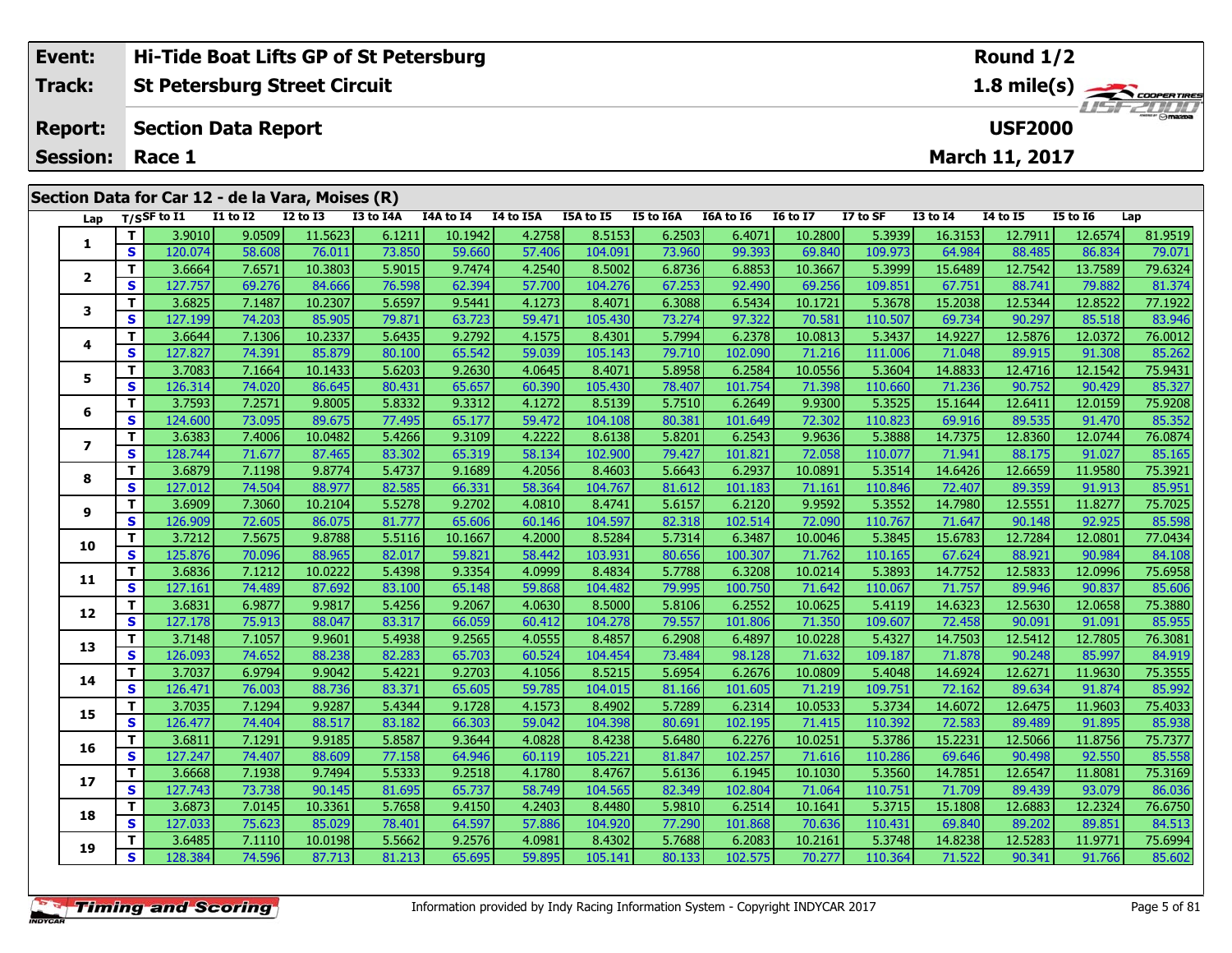| Event:                 | Hi-Tide Boat Lifts GP of St Petersburg | Round $1/2$                                      |
|------------------------|----------------------------------------|--------------------------------------------------|
| Track:                 | <b>St Petersburg Street Circuit</b>    | $1.8$ mile(s) $\rightarrow$ CoopenTines          |
| <b>Report:</b>         | Section Data Report                    | $\overline{\mathcal{D}}$ mazoa<br><b>USF2000</b> |
| <b>Session: Race 1</b> |                                        | <b>March 11, 2017</b>                            |

|                         |                                                    | Section Data for Car 12 - de la Vara, Moises (R) |
|-------------------------|----------------------------------------------------|--------------------------------------------------|
|                         | Lap T/SPO to SF                                    |                                                  |
| $\mathbf{1}$            | 109.0568<br>52.898<br>T                            |                                                  |
|                         | $\mathbf{s}$                                       |                                                  |
| $\overline{\mathbf{2}}$ | $\overline{\mathbf{T}}$<br>$\overline{\mathbf{s}}$ |                                                  |
|                         | $\overline{\mathbf{r}}$                            |                                                  |
| $\mathbf{3}$            | $\mathbf{s}$                                       |                                                  |
|                         | $\overline{\mathsf{r}}$                            |                                                  |
| $\overline{\mathbf{4}}$ | $\mathsf{s}$                                       |                                                  |
| 5                       | $\overline{1}$                                     |                                                  |
|                         | $\overline{\mathbf{s}}$                            |                                                  |
| 6                       | $\overline{\mathbf{r}}$<br>$\mathsf{s}$            |                                                  |
|                         | $\overline{\mathbf{T}}$                            |                                                  |
| $\overline{7}$          | $\mathbf{s}$                                       |                                                  |
| $\bf{8}$                | $\overline{\mathsf{r}}$                            |                                                  |
|                         | $\overline{\mathbf{s}}$                            |                                                  |
| 9                       | $\overline{\mathbf{T}}$                            |                                                  |
|                         | $\mathbf{s}$<br>$\overline{1}$                     |                                                  |
| 10                      | $\overline{\mathbf{s}}$                            |                                                  |
|                         | $\overline{\mathsf{T}}$                            |                                                  |
| 11                      | $\mathbf{s}$                                       |                                                  |
| $12$                    | $\overline{\mathbf{T}}$                            |                                                  |
|                         | $\mathsf{s}$                                       |                                                  |
| 13                      | $\overline{\mathbf{T}}$<br>$\overline{\mathbf{s}}$ |                                                  |
|                         | $\overline{\mathbf{T}}$                            |                                                  |
| 14                      | $\mathbf{s}$                                       |                                                  |
| 15                      | $\overline{\mathbf{T}}$                            |                                                  |
|                         | $\overline{\mathbf{s}}$                            |                                                  |
| ${\bf 16}$              | $\overline{\mathbf{r}}$<br>$\mathsf{s}$            |                                                  |
|                         | $\overline{\mathbf{T}}$                            |                                                  |
| $17$                    | $\mathsf{s}$                                       |                                                  |
|                         |                                                    |                                                  |
| 18                      | $rac{1}{s}$                                        |                                                  |
| 19                      | $\overline{\mathsf{T}}$                            |                                                  |
|                         | $\overline{\mathbf{s}}$                            |                                                  |
|                         |                                                    |                                                  |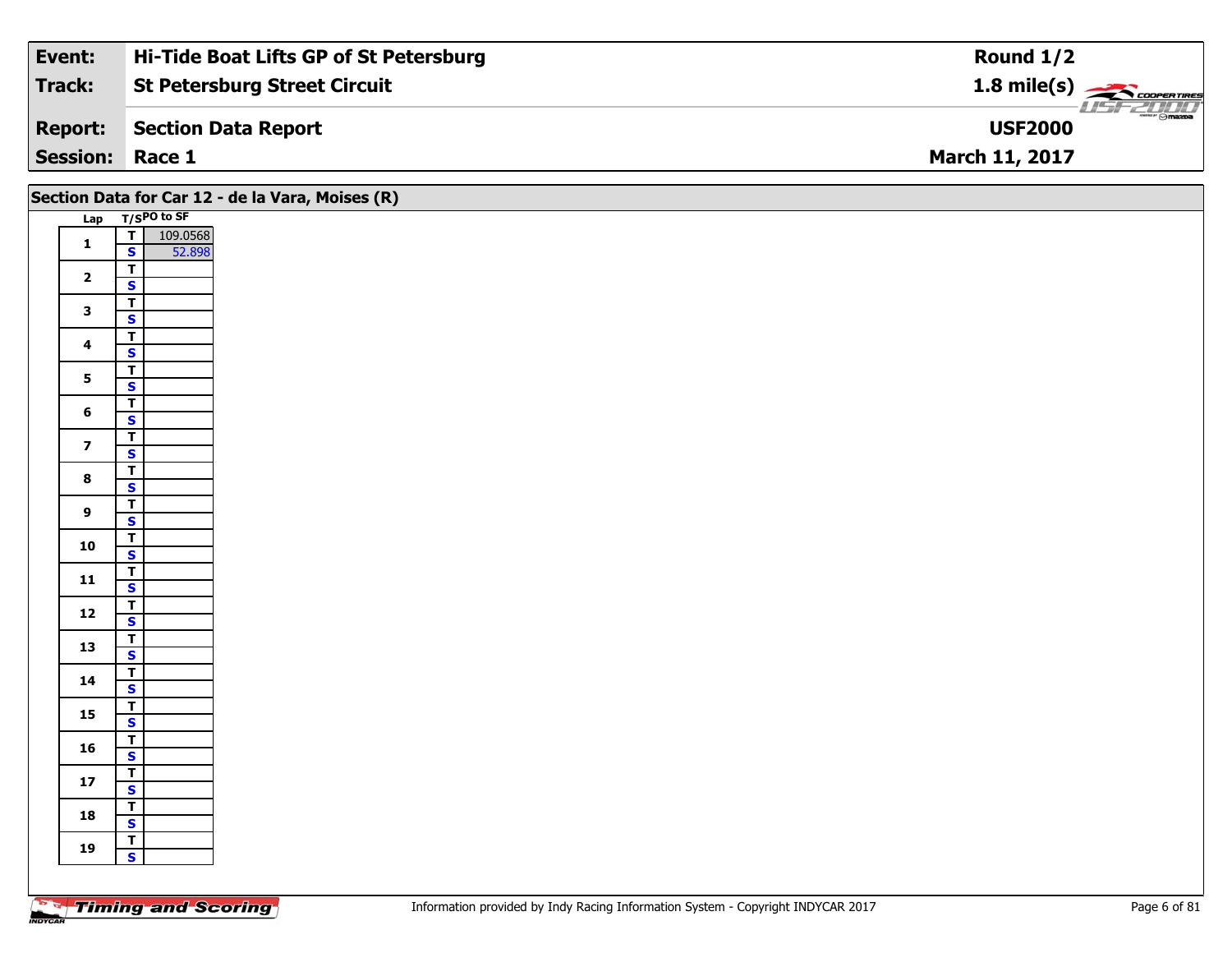|                                                  | Hi-Tide Boat Lifts GP of St Petersburg<br>Event:<br>Round $1/2$     |      |                          |                            |              |           |           |                                   |           |           |                  |                 |          |                 |                 |                 |         |
|--------------------------------------------------|---------------------------------------------------------------------|------|--------------------------|----------------------------|--------------|-----------|-----------|-----------------------------------|-----------|-----------|------------------|-----------------|----------|-----------------|-----------------|-----------------|---------|
|                                                  | <b>Track:</b><br><b>St Petersburg Street Circuit</b><br>1.8 mile(s) |      |                          |                            |              |           |           |                                   |           |           |                  |                 |          |                 |                 |                 |         |
|                                                  | <b>Report:</b>                                                      |      |                          | <b>Section Data Report</b> |              |           |           | <b>LISFZDDD</b><br><b>USF2000</b> |           |           |                  |                 |          |                 |                 |                 |         |
|                                                  | <b>Session:</b>                                                     |      | March 11, 2017<br>Race 1 |                            |              |           |           |                                   |           |           |                  |                 |          |                 |                 |                 |         |
| Section Data for Car 12 - de la Vara, Moises (R) |                                                                     |      |                          |                            |              |           |           |                                   |           |           |                  |                 |          |                 |                 |                 |         |
|                                                  | Lap                                                                 |      | $T/S$ SF to I1           | <b>I1 to I2</b>            | $I2$ to $I3$ | I3 to I4A | I4A to I4 | <b>I4 to I5A</b>                  | I5A to I5 | I5 to I6A | <b>I6A to I6</b> | <b>16 to 17</b> | I7 to SF | <b>I3 to I4</b> | <b>I4 to I5</b> | <b>I5 to I6</b> | Lap     |
|                                                  |                                                                     |      | 3.6606                   | 7.0498                     | 9.8040       | 5.6815    | 9.2158    | 4.1104                            | 8.4338    | 5.6914    | 6.2009           | 10.0484         | 5.3376   | 14.8973         | 12.5442         | 11.8923         | 75.2342 |
|                                                  | 20                                                                  | -s l | 127.960                  | 75.244                     | 89.643       | 79.564    | 65.993    | 59.715                            | 105.097   | 81.223    | 102.698          | 71.450          | 111.133  | 71.169          | 90.226          | 92.420          | 86.131  |
|                                                  |                                                                     |      | 3.6574                   | 7.2118                     | 10.0606      | 5.5815    | 9.3883    | 4.1402                            | 8.4498    | 5.7662    | 6.2097           | 10.0879         | 5.3508   | 14.9698         | 12.5900         | 11.9759         | 75.9042 |
|                                                  | 21                                                                  |      | 128.072                  | 73.554 <b>1</b>            | 87.357       | 80.990    | 64.781    | 59.286                            | 104.898   | 80.169    | 102.552          | 71.170          | 110.859  | 70.824          | 89.898          | 91.775          | 85.371  |

2 T 3.6966 7.2617 9.9470 5.7096 9.6522 4.1630 8.4213 6.1355 6.3298 9.9946 5.3733 15.3618 12.5843 12.4653 76.6846<br>2 S 126.713 73.048 88.355 79.173 63.010 58.961 105.253 75.344 100.606 71.834 110.394 69.017 89.939 88.172 84.

3 T 3.6705| 7.1462| 9.8803| 5.4573| 9.2568| 4.1545| 8.3727| 6.1589| 6.4711| 10.1159| 5.4179| 14.7141| 12.5272| 12.6300| 76.1021<br>S 127.615| 74.229| 88.951| 82.833| 65.701| 59.082| 105.864| 75.058| 98.410| 70.973| 109.486| 7

**<sup>T</sup>** 3.7289 7.1631 9.8262 5.4016 9.3277 4.1183 8.5396 5.6853 6.2635 9.9614 5.3944 14.7293 12.6579 11.9488 75.4100 **<sup>S</sup>** 125.616 74.054 89.441 83.687 65.202 59.601 103.795 81.310 101.671 72.074 109.963 71.981 89.416 91.983 85.930

**T** 3.9183 7.5099 11.2193 6.6574 10.4629 4.5319 9.4455 6.9822 17.120 17.1203 13.9774<br>S 119.544 70.634 78.335 67.901 58.127 54.162 93.840 66.207 17.120 61.928 80.975

**22**

**23**

**24**

**25**

85.371

85.149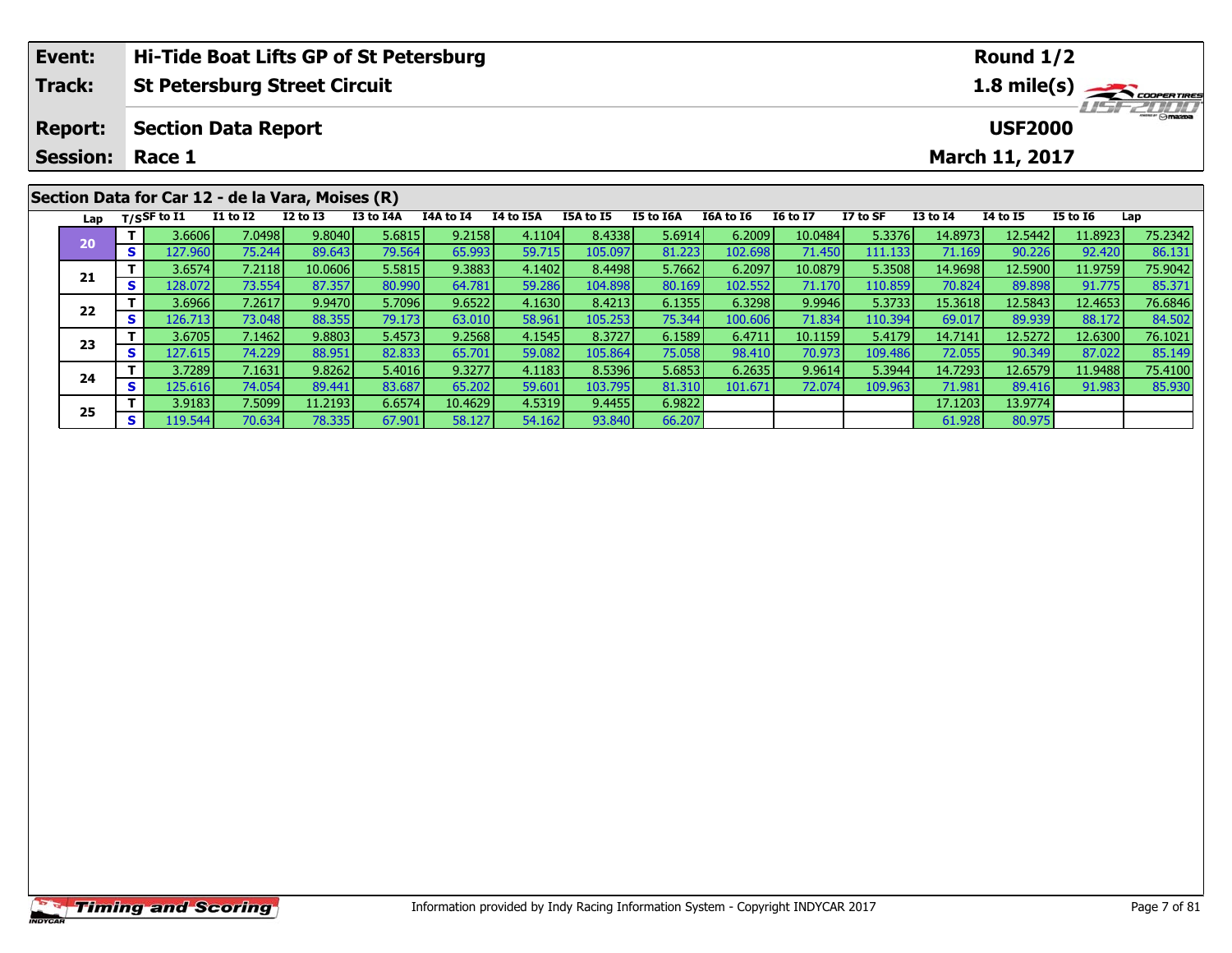| Event:                 | Hi-Tide Boat Lifts GP of St Petersburg | Round $1/2$           |
|------------------------|----------------------------------------|-----------------------|
| Track:                 | <b>St Petersburg Street Circuit</b>    | $1.8 \text{ mile(s)}$ |
| <b>Report:</b>         | <b>Section Data Report</b>             | <b>USF2000</b>        |
| <b>Session: Race 1</b> |                                        | <b>March 11, 2017</b> |
|                        |                                        |                       |

### **Section Data for Car 12 - de la Vara, Moises (R)**

|  | Lap      |   | T/SPO to SF |
|--|----------|---|-------------|
|  | 20       | т |             |
|  |          | S |             |
|  |          | т |             |
|  | 21       | S |             |
|  | 22       | т |             |
|  |          | S |             |
|  |          | т |             |
|  | 23       | S |             |
|  | 24<br>25 | т |             |
|  |          | S |             |
|  |          | T |             |
|  |          | S |             |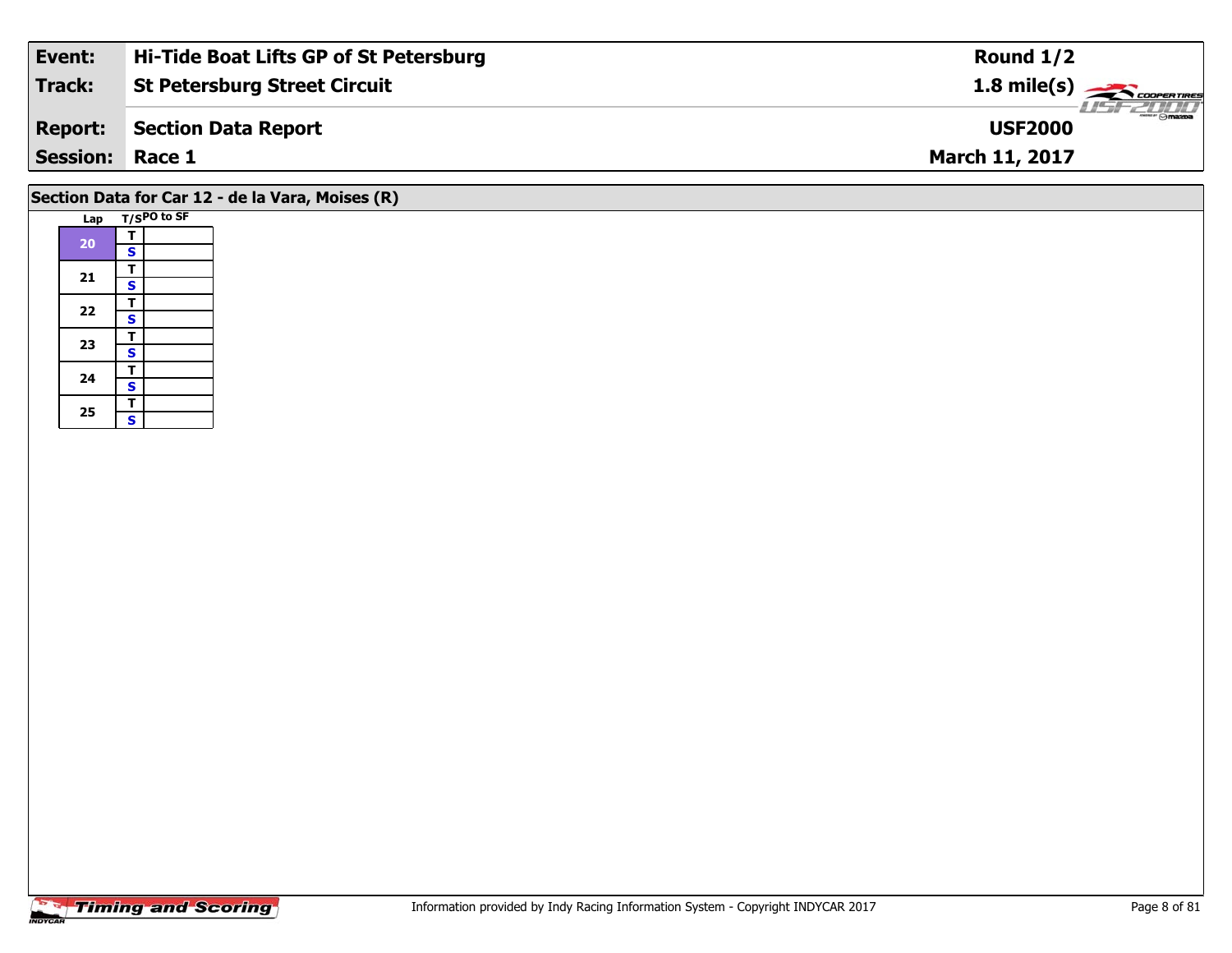| Event:                                               |    |                |                            | Hi-Tide Boat Lifts GP of St Petersburg      |           |           |           |           |           |             | Round $1/2$     |          |                 |                       |                 |                  |  |
|------------------------------------------------------|----|----------------|----------------------------|---------------------------------------------|-----------|-----------|-----------|-----------|-----------|-------------|-----------------|----------|-----------------|-----------------------|-----------------|------------------|--|
| <b>Track:</b><br><b>St Petersburg Street Circuit</b> |    |                |                            |                                             |           |           |           |           |           | 1.8 mile(s) |                 |          |                 |                       |                 |                  |  |
| <b>Report:</b>                                       |    |                | <b>Section Data Report</b> |                                             |           |           |           |           |           |             |                 |          |                 | <b>USF2000</b>        |                 | <b>LIST CLIP</b> |  |
| <b>Session:</b>                                      |    | Race 1         |                            |                                             |           |           |           |           |           |             |                 |          |                 | <b>March 11, 2017</b> |                 |                  |  |
|                                                      |    |                |                            | Section Data for Car 2 - Donison, Ricky (R) |           |           |           |           |           |             |                 |          |                 |                       |                 |                  |  |
| Lap                                                  |    | $T/S$ SF to I1 | <b>I1 to I2</b>            | $I2$ to $I3$                                | I3 to I4A | I4A to I4 | I4 to I5A | I5A to I5 | I5 to I6A | I6A to I6   | <b>16 to 17</b> | I7 to SF | <b>I3 to I4</b> | <b>I4 to I5</b>       | <b>I5 to 16</b> | Lap              |  |
|                                                      |    | 3.9098         | 9.1606                     | 12.2251                                     | 6.6129    | 10.3986   | 4.3509    | 8.5244    | 6.3328    | 6.4549      | 10.5607         | 5.34951  | 17.0115         | 12.8753               | 12.7877         | 83.8802          |  |
|                                                      | S. | 119.804        | 57.906                     | 71.890                                      | 68.358    | 58.487    | 56.415    | 103.980   | 72.997    | 98.657      | 67.984          | 110.885  | 62.324          | 87.906                | 85.949          | 77.253           |  |
|                                                      |    | 3.6263         | 7.5646                     | 10.3474                                     | 5.7858    | 9.7274    | 4.1854    | 8.4636    | 5.9775    | 6.2630      | 10.3469         | 5.3561   | 15.5132         | 12.6490               | 12.2405         | 77.6440          |  |

| 5.9775<br>т<br>3.6263<br>7.5646<br>10.3474<br>5.7858<br>9.7274<br>4.1854<br>8.4636<br>6.2630<br>5.3561<br>15.5132<br>12.6490<br>12.2405<br>77.6440<br>10.3469<br>2<br>S<br>78.130<br>62.523<br>77.335<br>83.458<br>129.170<br>70.123<br>84.936<br>58.645<br>104.727<br>101.679<br>69.388<br>110.749<br>68.344<br>89.479<br>89.791<br>6.0257<br>9.5907<br>77.5210<br>т<br>3.6954<br>7.4576<br>10.3657<br>8.4187<br>5.9492<br>6.2794<br>10.2250<br>5.3379<br>15.6164<br>12.5944<br>12.2286<br>4.1757<br>3<br>S<br>75.020<br>77.703<br>126.755<br>71.129<br>84.786<br>63.414<br>58.782<br>105.285<br>101.414<br>70.216<br>111.126<br>67.892<br>89.867<br>89.879<br>т<br>3.7657<br>5.7424<br>5.7835<br>7.3262<br>10.1567<br>9.6416<br>4.1999<br>8.4643<br>6.2243<br>10.1273<br>5.3701<br>15.3840<br>12.6642<br>12.0078<br>4<br>63.079<br>S<br>78.721<br>79.930<br>102.312<br>68.918<br>124.388<br>72.405<br>86.530<br>58.443<br>104.718<br>70.893<br>110.460<br>89.371<br>91.531<br>т<br>3.6459<br>5.5986<br>5.7513<br>7.9596<br>10.3123<br>9.4860<br>4.1726<br>8.4916<br>6.2898<br>10.0407<br>5.3629<br>15.0846<br>12.6642<br>12.0411<br>5<br>S<br>80.743<br>64.114<br>80.377<br>128.476<br>66.643<br>85.225<br>58.825<br>104.381<br>101.246<br>71.504<br>110.608<br>70.285<br>89.371<br>91.278<br>т<br>3.6608<br>5.5968<br>5.8255<br>7.1068<br>10.0666<br>9.4063<br>4.1344<br>8.4391<br>6.2144<br>10.0985<br>5.3641<br>15.0031<br>12.5735<br>12.0399<br>6<br>127.953<br>64.657<br>85.361<br>S<br>79.353<br>74.640<br>87.305<br>80.769<br>59.369<br>105.031<br>102.475<br>71.095<br>110.584<br>70.667<br>90.016<br>91.287<br>T.<br>3.6646<br>5.5910<br>5.7029<br>75.9413<br>7.1530<br>10.1095<br>9.4256<br>4.1554<br>8.4472<br>6.2262<br>10.0786<br>5.3873<br>15.0166<br>12.6026<br>11.9291<br>7<br>127.820<br>85.329<br>S<br>80.852<br>64.524<br>74.158<br>86.934<br>59.069<br>104.930<br>81.059<br>102.280<br>71.236<br>110.107<br>70.604<br>89.808<br>92.135<br>т<br>5.6687<br>3.6593<br>7.4546<br>9.9982<br>9.4661<br>4.3338<br>8.5178<br>6.1827<br>10.1388<br>5.3427<br>15.1348<br>12.4239<br>77.0039<br>6.2412<br>12.8516<br>8<br>S<br>128.005<br>71.158<br>87.902<br>79.744<br>64.248<br>104.060<br>74.769<br>102.035<br>70.813<br>111.027<br>70.052<br>88.068<br>88.466<br>84.152<br>56.637<br>T.<br>3.7132<br>5.6431<br>9.4419<br>5.8883<br>76.3200<br>7.1567<br>9.9706<br>8.4170<br>6.4168<br>5.3944<br>15.0850<br>12.5221<br>4.1051<br>10.1729<br>12.3051<br>9<br>S<br>74.120<br>64.413<br>59.793<br>78.507<br>99.242<br>109.963<br>84.906<br>126.147<br>80.106<br>105.306<br>70.575<br>90.386<br>89.320<br>88.146<br>70.284<br>T.<br>3.7446<br>5.6371<br>5.8579<br>76.3216<br>7.2025<br>10.1724<br>9.3874<br>8.5042<br>6.2429<br>10.0099<br>5.3644<br>15.0245<br>12.7025<br>12.1008<br>4.1983<br>10<br>S.<br>125.089<br>73.649<br>64.787<br>84.904<br>86.397<br>80.191<br>58.465<br>104.227<br>78.914<br>102.007<br>110.577<br>70.567<br>89.102<br>90.828<br>71.724<br>T.<br>3.6767<br>5.6481<br>5.8689<br>7.2197<br>9.9573<br>9.4693<br>8.4423<br>6.2287<br>10.1082<br>5.3620<br>15.1174<br>12.5723<br>12.0976<br>76.1112<br>4.1300<br>11<br>73.473<br>S<br>127.399<br>88.263<br>80.035<br>64.227<br>59.432<br>78.767<br>110.627<br>90.025<br>90.852<br>85.139<br>104.991<br>102.239<br>71.027<br>70.133<br>3.6773<br>7.2655<br>5.6565<br>8.4737<br>5.8280<br>5.3619<br>12.6570<br>76.2115<br>T.<br>10.0511<br>9.4001<br>4.1833<br>6.2560<br>10.0581<br>15.0566<br>12.0840<br>12<br>73.010<br>79.319<br>S.<br>127.379<br>79.916<br>64.700<br>58.675<br>110.629<br>89.422<br>85.027<br>87.440<br>104.602<br>101.793<br>71.381<br>70.416<br>90.954<br>3.6856<br>7.1837<br>5.5449<br>9.3632<br>5.7893<br>5.3619<br>75.8675<br>т<br>10.1104<br>4.1030<br>8.4347<br>6.2127<br>10.0781<br>14.9081<br>12.5377<br>12.0020<br>13<br>73.841<br>S<br>127.092<br>81.525<br>64.954<br>59.823<br>79.850<br>90.273<br>91.576<br>85.412<br>86.927<br>105.085<br>102.503<br>71.239<br>110.629<br>71.118<br>T<br>3.7212<br>7.2724<br>5.7039<br>5.8043<br>5.3702<br>76.3855<br>10.1636<br>9.3795<br>4.1607<br>8.4714<br>6.2546<br>10.0837<br>15.0834<br>12.6321<br>12.0589<br>14<br>72.941<br>79.252<br>S<br>125.876<br>64.842<br>58.994<br>79.643<br>70.291<br>89.599<br>84.833<br>86.472<br>104.630<br>101.816<br>71.200<br>110.458<br>91.144<br>T<br>3.6751<br>7.1486<br>5.5448<br>9.3370<br>8.4732<br>5.7920<br>5.3560<br>12.6653<br>75.7973<br>10.0006<br>4.1921<br>6.2709<br>10.0070<br>14.8818<br>12.0629<br>15<br>S<br>127.455<br>74.204<br>81.526<br>65.137<br>79.812<br>71.243<br>85.491<br>87.881<br>58.552<br>104.608<br>101.551<br>71.745<br>110.751<br>89.364<br>91.113<br>T.<br>3.6750<br>7.1278<br>5.6690<br>9.2912<br>5.7469<br>5.3760<br>14.9602<br>75.6520<br>9.9973<br>4.1513<br>8.4381<br>6.2307<br>9.9487<br>12.5894<br>11.9776<br>16<br>74.421<br>127.458<br>79.740<br>65.458<br>S.<br>87.910<br>59.127<br>105.043<br>80.439<br>102.207<br>72.166<br>110.339<br>70.870<br>89.902<br>91.762<br>7.2503<br>5.6299<br>T.<br>3.6814<br>9.9673<br>9.3681<br>5.7105<br>5.3548<br>4.1263<br>8.4251<br>6.2303<br>10.1406<br>14.9980<br>12.5514<br>11.9408<br>17<br>80.294<br>S<br>127.237<br>73.163<br>88.175<br>64.921<br>59.485<br>105.205<br>80.951<br>102.213<br>70.800<br>110.776<br>70.691<br>90.175<br>92.045<br>5.5665<br>9.9662<br>5.8481<br>5.3540<br>12.6223<br>т<br>3.6721<br>7.1466<br>9.3583<br>4.1818<br>8.4405<br>6.3281<br>14.9248<br>12.1762<br>10.0766<br>18<br>$\mathbf{s}$<br>127.559<br>74.225<br>88.184<br>81.208<br>64.988<br>58.696<br>79.047<br>71.250<br>110.792<br>71.038<br>89.668<br>90.266<br>105.013<br>100.633<br>3.6524<br>7.1328<br>5.6948<br>5.7971<br>5.3661<br>т<br>9.9551<br>9.3708<br>8.4477<br>6.2569<br>10.0318<br>15.0656<br>12.5754<br>12.0540<br>4.1277 | 1 | S | 119.804 | 57.906 | 71.890 | 68.358 | 58.487 | 56.415 | 103.980 | 72.997 | 98.657 | 67.984 | 110.885 | 62.324 | 87.906 | 85.949 | <br>77.253 |
|-----------------------------------------------------------------------------------------------------------------------------------------------------------------------------------------------------------------------------------------------------------------------------------------------------------------------------------------------------------------------------------------------------------------------------------------------------------------------------------------------------------------------------------------------------------------------------------------------------------------------------------------------------------------------------------------------------------------------------------------------------------------------------------------------------------------------------------------------------------------------------------------------------------------------------------------------------------------------------------------------------------------------------------------------------------------------------------------------------------------------------------------------------------------------------------------------------------------------------------------------------------------------------------------------------------------------------------------------------------------------------------------------------------------------------------------------------------------------------------------------------------------------------------------------------------------------------------------------------------------------------------------------------------------------------------------------------------------------------------------------------------------------------------------------------------------------------------------------------------------------------------------------------------------------------------------------------------------------------------------------------------------------------------------------------------------------------------------------------------------------------------------------------------------------------------------------------------------------------------------------------------------------------------------------------------------------------------------------------------------------------------------------------------------------------------------------------------------------------------------------------------------------------------------------------------------------------------------------------------------------------------------------------------------------------------------------------------------------------------------------------------------------------------------------------------------------------------------------------------------------------------------------------------------------------------------------------------------------------------------------------------------------------------------------------------------------------------------------------------------------------------------------------------------------------------------------------------------------------------------------------------------------------------------------------------------------------------------------------------------------------------------------------------------------------------------------------------------------------------------------------------------------------------------------------------------------------------------------------------------------------------------------------------------------------------------------------------------------------------------------------------------------------------------------------------------------------------------------------------------------------------------------------------------------------------------------------------------------------------------------------------------------------------------------------------------------------------------------------------------------------------------------------------------------------------------------------------------------------------------------------------------------------------------------------------------------------------------------------------------------------------------------------------------------------------------------------------------------------------------------------------------------------------------------------------------------------------------------------------------------------------------------------------------------------------------------------------------------------------------------------------------------------------------------------------------------------------------------------------------------------------------------------------------------------------------------------------------------------------------------------------------------------------------------------------------------------------------------------------------------------------------------------------------------------------------------------------------------------------------------------------------------------------------------------------------------------------------------------------------------------------------------------------------------------------------------------------------------------------------------------------------------------------------------------------------------------------------------------------------------------------------------------------------------------------------------------------------------------------------------------------------------------------------------------------|---|---|---------|--------|--------|--------|--------|--------|---------|--------|--------|--------|---------|--------|--------|--------|------------|
|                                                                                                                                                                                                                                                                                                                                                                                                                                                                                                                                                                                                                                                                                                                                                                                                                                                                                                                                                                                                                                                                                                                                                                                                                                                                                                                                                                                                                                                                                                                                                                                                                                                                                                                                                                                                                                                                                                                                                                                                                                                                                                                                                                                                                                                                                                                                                                                                                                                                                                                                                                                                                                                                                                                                                                                                                                                                                                                                                                                                                                                                                                                                                                                                                                                                                                                                                                                                                                                                                                                                                                                                                                                                                                                                                                                                                                                                                                                                                                                                                                                                                                                                                                                                                                                                                                                                                                                                                                                                                                                                                                                                                                                                                                                                                                                                                                                                                                                                                                                                                                                                                                                                                                                                                                                                                                                                                                                                                                                                                                                                                                                                                                                                                                                                                                                                           |   |   |         |        |        |        |        |        |         |        |        |        |         |        |        |        |            |
|                                                                                                                                                                                                                                                                                                                                                                                                                                                                                                                                                                                                                                                                                                                                                                                                                                                                                                                                                                                                                                                                                                                                                                                                                                                                                                                                                                                                                                                                                                                                                                                                                                                                                                                                                                                                                                                                                                                                                                                                                                                                                                                                                                                                                                                                                                                                                                                                                                                                                                                                                                                                                                                                                                                                                                                                                                                                                                                                                                                                                                                                                                                                                                                                                                                                                                                                                                                                                                                                                                                                                                                                                                                                                                                                                                                                                                                                                                                                                                                                                                                                                                                                                                                                                                                                                                                                                                                                                                                                                                                                                                                                                                                                                                                                                                                                                                                                                                                                                                                                                                                                                                                                                                                                                                                                                                                                                                                                                                                                                                                                                                                                                                                                                                                                                                                                           |   |   |         |        |        |        |        |        |         |        |        |        |         |        |        |        |            |
|                                                                                                                                                                                                                                                                                                                                                                                                                                                                                                                                                                                                                                                                                                                                                                                                                                                                                                                                                                                                                                                                                                                                                                                                                                                                                                                                                                                                                                                                                                                                                                                                                                                                                                                                                                                                                                                                                                                                                                                                                                                                                                                                                                                                                                                                                                                                                                                                                                                                                                                                                                                                                                                                                                                                                                                                                                                                                                                                                                                                                                                                                                                                                                                                                                                                                                                                                                                                                                                                                                                                                                                                                                                                                                                                                                                                                                                                                                                                                                                                                                                                                                                                                                                                                                                                                                                                                                                                                                                                                                                                                                                                                                                                                                                                                                                                                                                                                                                                                                                                                                                                                                                                                                                                                                                                                                                                                                                                                                                                                                                                                                                                                                                                                                                                                                                                           |   |   |         |        |        |        |        |        |         |        |        |        |         |        |        |        |            |
|                                                                                                                                                                                                                                                                                                                                                                                                                                                                                                                                                                                                                                                                                                                                                                                                                                                                                                                                                                                                                                                                                                                                                                                                                                                                                                                                                                                                                                                                                                                                                                                                                                                                                                                                                                                                                                                                                                                                                                                                                                                                                                                                                                                                                                                                                                                                                                                                                                                                                                                                                                                                                                                                                                                                                                                                                                                                                                                                                                                                                                                                                                                                                                                                                                                                                                                                                                                                                                                                                                                                                                                                                                                                                                                                                                                                                                                                                                                                                                                                                                                                                                                                                                                                                                                                                                                                                                                                                                                                                                                                                                                                                                                                                                                                                                                                                                                                                                                                                                                                                                                                                                                                                                                                                                                                                                                                                                                                                                                                                                                                                                                                                                                                                                                                                                                                           |   |   |         |        |        |        |        |        |         |        |        |        |         |        |        |        | 83.590     |
|                                                                                                                                                                                                                                                                                                                                                                                                                                                                                                                                                                                                                                                                                                                                                                                                                                                                                                                                                                                                                                                                                                                                                                                                                                                                                                                                                                                                                                                                                                                                                                                                                                                                                                                                                                                                                                                                                                                                                                                                                                                                                                                                                                                                                                                                                                                                                                                                                                                                                                                                                                                                                                                                                                                                                                                                                                                                                                                                                                                                                                                                                                                                                                                                                                                                                                                                                                                                                                                                                                                                                                                                                                                                                                                                                                                                                                                                                                                                                                                                                                                                                                                                                                                                                                                                                                                                                                                                                                                                                                                                                                                                                                                                                                                                                                                                                                                                                                                                                                                                                                                                                                                                                                                                                                                                                                                                                                                                                                                                                                                                                                                                                                                                                                                                                                                                           |   |   |         |        |        |        |        |        |         |        |        |        |         |        |        |        | 76.8020    |
|                                                                                                                                                                                                                                                                                                                                                                                                                                                                                                                                                                                                                                                                                                                                                                                                                                                                                                                                                                                                                                                                                                                                                                                                                                                                                                                                                                                                                                                                                                                                                                                                                                                                                                                                                                                                                                                                                                                                                                                                                                                                                                                                                                                                                                                                                                                                                                                                                                                                                                                                                                                                                                                                                                                                                                                                                                                                                                                                                                                                                                                                                                                                                                                                                                                                                                                                                                                                                                                                                                                                                                                                                                                                                                                                                                                                                                                                                                                                                                                                                                                                                                                                                                                                                                                                                                                                                                                                                                                                                                                                                                                                                                                                                                                                                                                                                                                                                                                                                                                                                                                                                                                                                                                                                                                                                                                                                                                                                                                                                                                                                                                                                                                                                                                                                                                                           |   |   |         |        |        |        |        |        |         |        |        |        |         |        |        |        | 84.373     |
|                                                                                                                                                                                                                                                                                                                                                                                                                                                                                                                                                                                                                                                                                                                                                                                                                                                                                                                                                                                                                                                                                                                                                                                                                                                                                                                                                                                                                                                                                                                                                                                                                                                                                                                                                                                                                                                                                                                                                                                                                                                                                                                                                                                                                                                                                                                                                                                                                                                                                                                                                                                                                                                                                                                                                                                                                                                                                                                                                                                                                                                                                                                                                                                                                                                                                                                                                                                                                                                                                                                                                                                                                                                                                                                                                                                                                                                                                                                                                                                                                                                                                                                                                                                                                                                                                                                                                                                                                                                                                                                                                                                                                                                                                                                                                                                                                                                                                                                                                                                                                                                                                                                                                                                                                                                                                                                                                                                                                                                                                                                                                                                                                                                                                                                                                                                                           |   |   |         |        |        |        |        |        |         |        |        |        |         |        |        |        | 77.1113    |
|                                                                                                                                                                                                                                                                                                                                                                                                                                                                                                                                                                                                                                                                                                                                                                                                                                                                                                                                                                                                                                                                                                                                                                                                                                                                                                                                                                                                                                                                                                                                                                                                                                                                                                                                                                                                                                                                                                                                                                                                                                                                                                                                                                                                                                                                                                                                                                                                                                                                                                                                                                                                                                                                                                                                                                                                                                                                                                                                                                                                                                                                                                                                                                                                                                                                                                                                                                                                                                                                                                                                                                                                                                                                                                                                                                                                                                                                                                                                                                                                                                                                                                                                                                                                                                                                                                                                                                                                                                                                                                                                                                                                                                                                                                                                                                                                                                                                                                                                                                                                                                                                                                                                                                                                                                                                                                                                                                                                                                                                                                                                                                                                                                                                                                                                                                                                           |   |   |         |        |        |        |        |        |         |        |        |        |         |        |        |        | 84.034     |
|                                                                                                                                                                                                                                                                                                                                                                                                                                                                                                                                                                                                                                                                                                                                                                                                                                                                                                                                                                                                                                                                                                                                                                                                                                                                                                                                                                                                                                                                                                                                                                                                                                                                                                                                                                                                                                                                                                                                                                                                                                                                                                                                                                                                                                                                                                                                                                                                                                                                                                                                                                                                                                                                                                                                                                                                                                                                                                                                                                                                                                                                                                                                                                                                                                                                                                                                                                                                                                                                                                                                                                                                                                                                                                                                                                                                                                                                                                                                                                                                                                                                                                                                                                                                                                                                                                                                                                                                                                                                                                                                                                                                                                                                                                                                                                                                                                                                                                                                                                                                                                                                                                                                                                                                                                                                                                                                                                                                                                                                                                                                                                                                                                                                                                                                                                                                           |   |   |         |        |        |        |        |        |         |        |        |        |         |        |        |        | 75.9133    |
|                                                                                                                                                                                                                                                                                                                                                                                                                                                                                                                                                                                                                                                                                                                                                                                                                                                                                                                                                                                                                                                                                                                                                                                                                                                                                                                                                                                                                                                                                                                                                                                                                                                                                                                                                                                                                                                                                                                                                                                                                                                                                                                                                                                                                                                                                                                                                                                                                                                                                                                                                                                                                                                                                                                                                                                                                                                                                                                                                                                                                                                                                                                                                                                                                                                                                                                                                                                                                                                                                                                                                                                                                                                                                                                                                                                                                                                                                                                                                                                                                                                                                                                                                                                                                                                                                                                                                                                                                                                                                                                                                                                                                                                                                                                                                                                                                                                                                                                                                                                                                                                                                                                                                                                                                                                                                                                                                                                                                                                                                                                                                                                                                                                                                                                                                                                                           |   |   |         |        |        |        |        |        |         |        |        |        |         |        |        |        |            |
|                                                                                                                                                                                                                                                                                                                                                                                                                                                                                                                                                                                                                                                                                                                                                                                                                                                                                                                                                                                                                                                                                                                                                                                                                                                                                                                                                                                                                                                                                                                                                                                                                                                                                                                                                                                                                                                                                                                                                                                                                                                                                                                                                                                                                                                                                                                                                                                                                                                                                                                                                                                                                                                                                                                                                                                                                                                                                                                                                                                                                                                                                                                                                                                                                                                                                                                                                                                                                                                                                                                                                                                                                                                                                                                                                                                                                                                                                                                                                                                                                                                                                                                                                                                                                                                                                                                                                                                                                                                                                                                                                                                                                                                                                                                                                                                                                                                                                                                                                                                                                                                                                                                                                                                                                                                                                                                                                                                                                                                                                                                                                                                                                                                                                                                                                                                                           |   |   |         |        |        |        |        |        |         |        |        |        |         |        |        |        |            |
|                                                                                                                                                                                                                                                                                                                                                                                                                                                                                                                                                                                                                                                                                                                                                                                                                                                                                                                                                                                                                                                                                                                                                                                                                                                                                                                                                                                                                                                                                                                                                                                                                                                                                                                                                                                                                                                                                                                                                                                                                                                                                                                                                                                                                                                                                                                                                                                                                                                                                                                                                                                                                                                                                                                                                                                                                                                                                                                                                                                                                                                                                                                                                                                                                                                                                                                                                                                                                                                                                                                                                                                                                                                                                                                                                                                                                                                                                                                                                                                                                                                                                                                                                                                                                                                                                                                                                                                                                                                                                                                                                                                                                                                                                                                                                                                                                                                                                                                                                                                                                                                                                                                                                                                                                                                                                                                                                                                                                                                                                                                                                                                                                                                                                                                                                                                                           |   |   |         |        |        |        |        |        |         |        |        |        |         |        |        |        |            |
|                                                                                                                                                                                                                                                                                                                                                                                                                                                                                                                                                                                                                                                                                                                                                                                                                                                                                                                                                                                                                                                                                                                                                                                                                                                                                                                                                                                                                                                                                                                                                                                                                                                                                                                                                                                                                                                                                                                                                                                                                                                                                                                                                                                                                                                                                                                                                                                                                                                                                                                                                                                                                                                                                                                                                                                                                                                                                                                                                                                                                                                                                                                                                                                                                                                                                                                                                                                                                                                                                                                                                                                                                                                                                                                                                                                                                                                                                                                                                                                                                                                                                                                                                                                                                                                                                                                                                                                                                                                                                                                                                                                                                                                                                                                                                                                                                                                                                                                                                                                                                                                                                                                                                                                                                                                                                                                                                                                                                                                                                                                                                                                                                                                                                                                                                                                                           |   |   |         |        |        |        |        |        |         |        |        |        |         |        |        |        |            |
|                                                                                                                                                                                                                                                                                                                                                                                                                                                                                                                                                                                                                                                                                                                                                                                                                                                                                                                                                                                                                                                                                                                                                                                                                                                                                                                                                                                                                                                                                                                                                                                                                                                                                                                                                                                                                                                                                                                                                                                                                                                                                                                                                                                                                                                                                                                                                                                                                                                                                                                                                                                                                                                                                                                                                                                                                                                                                                                                                                                                                                                                                                                                                                                                                                                                                                                                                                                                                                                                                                                                                                                                                                                                                                                                                                                                                                                                                                                                                                                                                                                                                                                                                                                                                                                                                                                                                                                                                                                                                                                                                                                                                                                                                                                                                                                                                                                                                                                                                                                                                                                                                                                                                                                                                                                                                                                                                                                                                                                                                                                                                                                                                                                                                                                                                                                                           |   |   |         |        |        |        |        |        |         |        |        |        |         |        |        |        |            |
|                                                                                                                                                                                                                                                                                                                                                                                                                                                                                                                                                                                                                                                                                                                                                                                                                                                                                                                                                                                                                                                                                                                                                                                                                                                                                                                                                                                                                                                                                                                                                                                                                                                                                                                                                                                                                                                                                                                                                                                                                                                                                                                                                                                                                                                                                                                                                                                                                                                                                                                                                                                                                                                                                                                                                                                                                                                                                                                                                                                                                                                                                                                                                                                                                                                                                                                                                                                                                                                                                                                                                                                                                                                                                                                                                                                                                                                                                                                                                                                                                                                                                                                                                                                                                                                                                                                                                                                                                                                                                                                                                                                                                                                                                                                                                                                                                                                                                                                                                                                                                                                                                                                                                                                                                                                                                                                                                                                                                                                                                                                                                                                                                                                                                                                                                                                                           |   |   |         |        |        |        |        |        |         |        |        |        |         |        |        |        |            |
|                                                                                                                                                                                                                                                                                                                                                                                                                                                                                                                                                                                                                                                                                                                                                                                                                                                                                                                                                                                                                                                                                                                                                                                                                                                                                                                                                                                                                                                                                                                                                                                                                                                                                                                                                                                                                                                                                                                                                                                                                                                                                                                                                                                                                                                                                                                                                                                                                                                                                                                                                                                                                                                                                                                                                                                                                                                                                                                                                                                                                                                                                                                                                                                                                                                                                                                                                                                                                                                                                                                                                                                                                                                                                                                                                                                                                                                                                                                                                                                                                                                                                                                                                                                                                                                                                                                                                                                                                                                                                                                                                                                                                                                                                                                                                                                                                                                                                                                                                                                                                                                                                                                                                                                                                                                                                                                                                                                                                                                                                                                                                                                                                                                                                                                                                                                                           |   |   |         |        |        |        |        |        |         |        |        |        |         |        |        |        |            |
|                                                                                                                                                                                                                                                                                                                                                                                                                                                                                                                                                                                                                                                                                                                                                                                                                                                                                                                                                                                                                                                                                                                                                                                                                                                                                                                                                                                                                                                                                                                                                                                                                                                                                                                                                                                                                                                                                                                                                                                                                                                                                                                                                                                                                                                                                                                                                                                                                                                                                                                                                                                                                                                                                                                                                                                                                                                                                                                                                                                                                                                                                                                                                                                                                                                                                                                                                                                                                                                                                                                                                                                                                                                                                                                                                                                                                                                                                                                                                                                                                                                                                                                                                                                                                                                                                                                                                                                                                                                                                                                                                                                                                                                                                                                                                                                                                                                                                                                                                                                                                                                                                                                                                                                                                                                                                                                                                                                                                                                                                                                                                                                                                                                                                                                                                                                                           |   |   |         |        |        |        |        |        |         |        |        |        |         |        |        |        |            |
|                                                                                                                                                                                                                                                                                                                                                                                                                                                                                                                                                                                                                                                                                                                                                                                                                                                                                                                                                                                                                                                                                                                                                                                                                                                                                                                                                                                                                                                                                                                                                                                                                                                                                                                                                                                                                                                                                                                                                                                                                                                                                                                                                                                                                                                                                                                                                                                                                                                                                                                                                                                                                                                                                                                                                                                                                                                                                                                                                                                                                                                                                                                                                                                                                                                                                                                                                                                                                                                                                                                                                                                                                                                                                                                                                                                                                                                                                                                                                                                                                                                                                                                                                                                                                                                                                                                                                                                                                                                                                                                                                                                                                                                                                                                                                                                                                                                                                                                                                                                                                                                                                                                                                                                                                                                                                                                                                                                                                                                                                                                                                                                                                                                                                                                                                                                                           |   |   |         |        |        |        |        |        |         |        |        |        |         |        |        |        |            |
|                                                                                                                                                                                                                                                                                                                                                                                                                                                                                                                                                                                                                                                                                                                                                                                                                                                                                                                                                                                                                                                                                                                                                                                                                                                                                                                                                                                                                                                                                                                                                                                                                                                                                                                                                                                                                                                                                                                                                                                                                                                                                                                                                                                                                                                                                                                                                                                                                                                                                                                                                                                                                                                                                                                                                                                                                                                                                                                                                                                                                                                                                                                                                                                                                                                                                                                                                                                                                                                                                                                                                                                                                                                                                                                                                                                                                                                                                                                                                                                                                                                                                                                                                                                                                                                                                                                                                                                                                                                                                                                                                                                                                                                                                                                                                                                                                                                                                                                                                                                                                                                                                                                                                                                                                                                                                                                                                                                                                                                                                                                                                                                                                                                                                                                                                                                                           |   |   |         |        |        |        |        |        |         |        |        |        |         |        |        |        |            |
|                                                                                                                                                                                                                                                                                                                                                                                                                                                                                                                                                                                                                                                                                                                                                                                                                                                                                                                                                                                                                                                                                                                                                                                                                                                                                                                                                                                                                                                                                                                                                                                                                                                                                                                                                                                                                                                                                                                                                                                                                                                                                                                                                                                                                                                                                                                                                                                                                                                                                                                                                                                                                                                                                                                                                                                                                                                                                                                                                                                                                                                                                                                                                                                                                                                                                                                                                                                                                                                                                                                                                                                                                                                                                                                                                                                                                                                                                                                                                                                                                                                                                                                                                                                                                                                                                                                                                                                                                                                                                                                                                                                                                                                                                                                                                                                                                                                                                                                                                                                                                                                                                                                                                                                                                                                                                                                                                                                                                                                                                                                                                                                                                                                                                                                                                                                                           |   |   |         |        |        |        |        |        |         |        |        |        |         |        |        |        |            |
|                                                                                                                                                                                                                                                                                                                                                                                                                                                                                                                                                                                                                                                                                                                                                                                                                                                                                                                                                                                                                                                                                                                                                                                                                                                                                                                                                                                                                                                                                                                                                                                                                                                                                                                                                                                                                                                                                                                                                                                                                                                                                                                                                                                                                                                                                                                                                                                                                                                                                                                                                                                                                                                                                                                                                                                                                                                                                                                                                                                                                                                                                                                                                                                                                                                                                                                                                                                                                                                                                                                                                                                                                                                                                                                                                                                                                                                                                                                                                                                                                                                                                                                                                                                                                                                                                                                                                                                                                                                                                                                                                                                                                                                                                                                                                                                                                                                                                                                                                                                                                                                                                                                                                                                                                                                                                                                                                                                                                                                                                                                                                                                                                                                                                                                                                                                                           |   |   |         |        |        |        |        |        |         |        |        |        |         |        |        |        |            |
|                                                                                                                                                                                                                                                                                                                                                                                                                                                                                                                                                                                                                                                                                                                                                                                                                                                                                                                                                                                                                                                                                                                                                                                                                                                                                                                                                                                                                                                                                                                                                                                                                                                                                                                                                                                                                                                                                                                                                                                                                                                                                                                                                                                                                                                                                                                                                                                                                                                                                                                                                                                                                                                                                                                                                                                                                                                                                                                                                                                                                                                                                                                                                                                                                                                                                                                                                                                                                                                                                                                                                                                                                                                                                                                                                                                                                                                                                                                                                                                                                                                                                                                                                                                                                                                                                                                                                                                                                                                                                                                                                                                                                                                                                                                                                                                                                                                                                                                                                                                                                                                                                                                                                                                                                                                                                                                                                                                                                                                                                                                                                                                                                                                                                                                                                                                                           |   |   |         |        |        |        |        |        |         |        |        |        |         |        |        |        |            |
|                                                                                                                                                                                                                                                                                                                                                                                                                                                                                                                                                                                                                                                                                                                                                                                                                                                                                                                                                                                                                                                                                                                                                                                                                                                                                                                                                                                                                                                                                                                                                                                                                                                                                                                                                                                                                                                                                                                                                                                                                                                                                                                                                                                                                                                                                                                                                                                                                                                                                                                                                                                                                                                                                                                                                                                                                                                                                                                                                                                                                                                                                                                                                                                                                                                                                                                                                                                                                                                                                                                                                                                                                                                                                                                                                                                                                                                                                                                                                                                                                                                                                                                                                                                                                                                                                                                                                                                                                                                                                                                                                                                                                                                                                                                                                                                                                                                                                                                                                                                                                                                                                                                                                                                                                                                                                                                                                                                                                                                                                                                                                                                                                                                                                                                                                                                                           |   |   |         |        |        |        |        |        |         |        |        |        |         |        |        |        |            |
|                                                                                                                                                                                                                                                                                                                                                                                                                                                                                                                                                                                                                                                                                                                                                                                                                                                                                                                                                                                                                                                                                                                                                                                                                                                                                                                                                                                                                                                                                                                                                                                                                                                                                                                                                                                                                                                                                                                                                                                                                                                                                                                                                                                                                                                                                                                                                                                                                                                                                                                                                                                                                                                                                                                                                                                                                                                                                                                                                                                                                                                                                                                                                                                                                                                                                                                                                                                                                                                                                                                                                                                                                                                                                                                                                                                                                                                                                                                                                                                                                                                                                                                                                                                                                                                                                                                                                                                                                                                                                                                                                                                                                                                                                                                                                                                                                                                                                                                                                                                                                                                                                                                                                                                                                                                                                                                                                                                                                                                                                                                                                                                                                                                                                                                                                                                                           |   |   |         |        |        |        |        |        |         |        |        |        |         |        |        |        |            |
|                                                                                                                                                                                                                                                                                                                                                                                                                                                                                                                                                                                                                                                                                                                                                                                                                                                                                                                                                                                                                                                                                                                                                                                                                                                                                                                                                                                                                                                                                                                                                                                                                                                                                                                                                                                                                                                                                                                                                                                                                                                                                                                                                                                                                                                                                                                                                                                                                                                                                                                                                                                                                                                                                                                                                                                                                                                                                                                                                                                                                                                                                                                                                                                                                                                                                                                                                                                                                                                                                                                                                                                                                                                                                                                                                                                                                                                                                                                                                                                                                                                                                                                                                                                                                                                                                                                                                                                                                                                                                                                                                                                                                                                                                                                                                                                                                                                                                                                                                                                                                                                                                                                                                                                                                                                                                                                                                                                                                                                                                                                                                                                                                                                                                                                                                                                                           |   |   |         |        |        |        |        |        |         |        |        |        |         |        |        |        |            |
|                                                                                                                                                                                                                                                                                                                                                                                                                                                                                                                                                                                                                                                                                                                                                                                                                                                                                                                                                                                                                                                                                                                                                                                                                                                                                                                                                                                                                                                                                                                                                                                                                                                                                                                                                                                                                                                                                                                                                                                                                                                                                                                                                                                                                                                                                                                                                                                                                                                                                                                                                                                                                                                                                                                                                                                                                                                                                                                                                                                                                                                                                                                                                                                                                                                                                                                                                                                                                                                                                                                                                                                                                                                                                                                                                                                                                                                                                                                                                                                                                                                                                                                                                                                                                                                                                                                                                                                                                                                                                                                                                                                                                                                                                                                                                                                                                                                                                                                                                                                                                                                                                                                                                                                                                                                                                                                                                                                                                                                                                                                                                                                                                                                                                                                                                                                                           |   |   |         |        |        |        |        |        |         |        |        |        |         |        |        |        |            |
|                                                                                                                                                                                                                                                                                                                                                                                                                                                                                                                                                                                                                                                                                                                                                                                                                                                                                                                                                                                                                                                                                                                                                                                                                                                                                                                                                                                                                                                                                                                                                                                                                                                                                                                                                                                                                                                                                                                                                                                                                                                                                                                                                                                                                                                                                                                                                                                                                                                                                                                                                                                                                                                                                                                                                                                                                                                                                                                                                                                                                                                                                                                                                                                                                                                                                                                                                                                                                                                                                                                                                                                                                                                                                                                                                                                                                                                                                                                                                                                                                                                                                                                                                                                                                                                                                                                                                                                                                                                                                                                                                                                                                                                                                                                                                                                                                                                                                                                                                                                                                                                                                                                                                                                                                                                                                                                                                                                                                                                                                                                                                                                                                                                                                                                                                                                                           |   |   |         |        |        |        |        |        |         |        |        |        |         |        |        |        |            |
|                                                                                                                                                                                                                                                                                                                                                                                                                                                                                                                                                                                                                                                                                                                                                                                                                                                                                                                                                                                                                                                                                                                                                                                                                                                                                                                                                                                                                                                                                                                                                                                                                                                                                                                                                                                                                                                                                                                                                                                                                                                                                                                                                                                                                                                                                                                                                                                                                                                                                                                                                                                                                                                                                                                                                                                                                                                                                                                                                                                                                                                                                                                                                                                                                                                                                                                                                                                                                                                                                                                                                                                                                                                                                                                                                                                                                                                                                                                                                                                                                                                                                                                                                                                                                                                                                                                                                                                                                                                                                                                                                                                                                                                                                                                                                                                                                                                                                                                                                                                                                                                                                                                                                                                                                                                                                                                                                                                                                                                                                                                                                                                                                                                                                                                                                                                                           |   |   |         |        |        |        |        |        |         |        |        |        |         |        |        |        |            |
|                                                                                                                                                                                                                                                                                                                                                                                                                                                                                                                                                                                                                                                                                                                                                                                                                                                                                                                                                                                                                                                                                                                                                                                                                                                                                                                                                                                                                                                                                                                                                                                                                                                                                                                                                                                                                                                                                                                                                                                                                                                                                                                                                                                                                                                                                                                                                                                                                                                                                                                                                                                                                                                                                                                                                                                                                                                                                                                                                                                                                                                                                                                                                                                                                                                                                                                                                                                                                                                                                                                                                                                                                                                                                                                                                                                                                                                                                                                                                                                                                                                                                                                                                                                                                                                                                                                                                                                                                                                                                                                                                                                                                                                                                                                                                                                                                                                                                                                                                                                                                                                                                                                                                                                                                                                                                                                                                                                                                                                                                                                                                                                                                                                                                                                                                                                                           |   |   |         |        |        |        |        |        |         |        |        |        |         |        |        |        | 85.655     |
|                                                                                                                                                                                                                                                                                                                                                                                                                                                                                                                                                                                                                                                                                                                                                                                                                                                                                                                                                                                                                                                                                                                                                                                                                                                                                                                                                                                                                                                                                                                                                                                                                                                                                                                                                                                                                                                                                                                                                                                                                                                                                                                                                                                                                                                                                                                                                                                                                                                                                                                                                                                                                                                                                                                                                                                                                                                                                                                                                                                                                                                                                                                                                                                                                                                                                                                                                                                                                                                                                                                                                                                                                                                                                                                                                                                                                                                                                                                                                                                                                                                                                                                                                                                                                                                                                                                                                                                                                                                                                                                                                                                                                                                                                                                                                                                                                                                                                                                                                                                                                                                                                                                                                                                                                                                                                                                                                                                                                                                                                                                                                                                                                                                                                                                                                                                                           |   |   |         |        |        |        |        |        |         |        |        |        |         |        |        |        | 75.8846    |
|                                                                                                                                                                                                                                                                                                                                                                                                                                                                                                                                                                                                                                                                                                                                                                                                                                                                                                                                                                                                                                                                                                                                                                                                                                                                                                                                                                                                                                                                                                                                                                                                                                                                                                                                                                                                                                                                                                                                                                                                                                                                                                                                                                                                                                                                                                                                                                                                                                                                                                                                                                                                                                                                                                                                                                                                                                                                                                                                                                                                                                                                                                                                                                                                                                                                                                                                                                                                                                                                                                                                                                                                                                                                                                                                                                                                                                                                                                                                                                                                                                                                                                                                                                                                                                                                                                                                                                                                                                                                                                                                                                                                                                                                                                                                                                                                                                                                                                                                                                                                                                                                                                                                                                                                                                                                                                                                                                                                                                                                                                                                                                                                                                                                                                                                                                                                           |   |   |         |        |        |        |        |        |         |        |        |        |         |        |        |        | 85.393     |
|                                                                                                                                                                                                                                                                                                                                                                                                                                                                                                                                                                                                                                                                                                                                                                                                                                                                                                                                                                                                                                                                                                                                                                                                                                                                                                                                                                                                                                                                                                                                                                                                                                                                                                                                                                                                                                                                                                                                                                                                                                                                                                                                                                                                                                                                                                                                                                                                                                                                                                                                                                                                                                                                                                                                                                                                                                                                                                                                                                                                                                                                                                                                                                                                                                                                                                                                                                                                                                                                                                                                                                                                                                                                                                                                                                                                                                                                                                                                                                                                                                                                                                                                                                                                                                                                                                                                                                                                                                                                                                                                                                                                                                                                                                                                                                                                                                                                                                                                                                                                                                                                                                                                                                                                                                                                                                                                                                                                                                                                                                                                                                                                                                                                                                                                                                                                           |   |   |         |        |        |        |        |        |         |        |        |        |         |        |        |        | 75.9388    |
|                                                                                                                                                                                                                                                                                                                                                                                                                                                                                                                                                                                                                                                                                                                                                                                                                                                                                                                                                                                                                                                                                                                                                                                                                                                                                                                                                                                                                                                                                                                                                                                                                                                                                                                                                                                                                                                                                                                                                                                                                                                                                                                                                                                                                                                                                                                                                                                                                                                                                                                                                                                                                                                                                                                                                                                                                                                                                                                                                                                                                                                                                                                                                                                                                                                                                                                                                                                                                                                                                                                                                                                                                                                                                                                                                                                                                                                                                                                                                                                                                                                                                                                                                                                                                                                                                                                                                                                                                                                                                                                                                                                                                                                                                                                                                                                                                                                                                                                                                                                                                                                                                                                                                                                                                                                                                                                                                                                                                                                                                                                                                                                                                                                                                                                                                                                                           |   |   |         |        |        |        |        |        |         |        |        |        |         |        |        |        | 85.332     |
|                                                                                                                                                                                                                                                                                                                                                                                                                                                                                                                                                                                                                                                                                                                                                                                                                                                                                                                                                                                                                                                                                                                                                                                                                                                                                                                                                                                                                                                                                                                                                                                                                                                                                                                                                                                                                                                                                                                                                                                                                                                                                                                                                                                                                                                                                                                                                                                                                                                                                                                                                                                                                                                                                                                                                                                                                                                                                                                                                                                                                                                                                                                                                                                                                                                                                                                                                                                                                                                                                                                                                                                                                                                                                                                                                                                                                                                                                                                                                                                                                                                                                                                                                                                                                                                                                                                                                                                                                                                                                                                                                                                                                                                                                                                                                                                                                                                                                                                                                                                                                                                                                                                                                                                                                                                                                                                                                                                                                                                                                                                                                                                                                                                                                                                                                                                                           |   |   |         |        |        |        |        |        |         |        |        |        |         |        |        |        | 75.8332    |
| 19<br>S<br>128.247<br>79.379<br>64.902<br>79.742<br>74.368<br>88.283<br>59.465<br>104.924<br>101.779<br>71.568<br>110.542<br>70.374<br>90.003<br>91.181                                                                                                                                                                                                                                                                                                                                                                                                                                                                                                                                                                                                                                                                                                                                                                                                                                                                                                                                                                                                                                                                                                                                                                                                                                                                                                                                                                                                                                                                                                                                                                                                                                                                                                                                                                                                                                                                                                                                                                                                                                                                                                                                                                                                                                                                                                                                                                                                                                                                                                                                                                                                                                                                                                                                                                                                                                                                                                                                                                                                                                                                                                                                                                                                                                                                                                                                                                                                                                                                                                                                                                                                                                                                                                                                                                                                                                                                                                                                                                                                                                                                                                                                                                                                                                                                                                                                                                                                                                                                                                                                                                                                                                                                                                                                                                                                                                                                                                                                                                                                                                                                                                                                                                                                                                                                                                                                                                                                                                                                                                                                                                                                                                                   |   |   |         |        |        |        |        |        |         |        |        |        |         |        |        |        | 85.451     |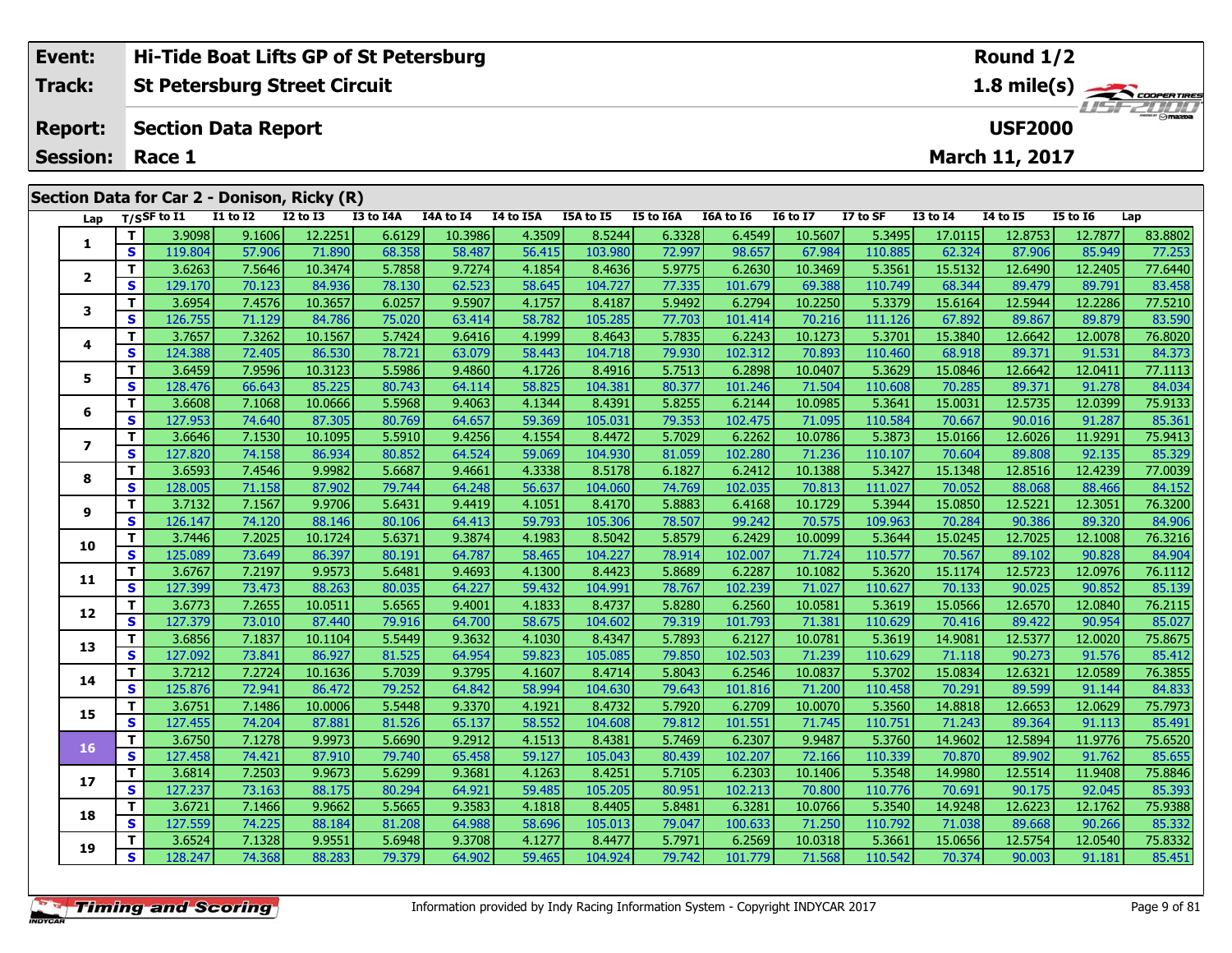| Event:                 | Hi-Tide Boat Lifts GP of St Petersburg | Round $1/2$                                            |
|------------------------|----------------------------------------|--------------------------------------------------------|
| Track:                 | <b>St Petersburg Street Circuit</b>    | $1.8$ mile(s) $\overbrace{\hspace{2.5cm}}$ coorentines |
| <b>Report:</b>         | Section Data Report                    | $\overline{\mathcal{L}}$ omazoa<br><b>USF2000</b>      |
| <b>Session: Race 1</b> |                                        | <b>March 11, 2017</b>                                  |

|                         |                                                    | Section Data for Car 2 - Donison, Ricky (R) |
|-------------------------|----------------------------------------------------|---------------------------------------------|
|                         | Lap T/SPO to SF                                    |                                             |
| $\mathbf{1}$            | $\frac{1}{s}$<br>105.0121                          |                                             |
|                         | 54.935                                             |                                             |
| $\mathbf{2}$            | $\overline{r}$                                     |                                             |
|                         | $\overline{\mathbf{s}}$                            |                                             |
| $\mathbf{3}$            | $\overline{\mathsf{r}}$                            |                                             |
|                         | $\overline{\mathbf{s}}$<br>$\overline{\mathbf{T}}$ |                                             |
| $\overline{\mathbf{4}}$ | $\mathbf{s}$                                       |                                             |
|                         | $\overline{1}$                                     |                                             |
| 5 <sub>5</sub>          | $\overline{\mathbf{s}}$                            |                                             |
|                         | $\overline{\mathbf{r}}$                            |                                             |
| $6\phantom{a}$          | $\mathsf{s}$                                       |                                             |
|                         | $\overline{1}$                                     |                                             |
| $\overline{\mathbf{z}}$ | $\mathbf{s}$                                       |                                             |
| 8                       | $\overline{T}$                                     |                                             |
|                         | $\mathbf{s}$                                       |                                             |
| 9                       | $\overline{\mathsf{T}}$                            |                                             |
|                         | $\mathbf{s}$                                       |                                             |
| 10                      | $\overline{I}$<br>$\overline{\mathbf{s}}$          |                                             |
|                         |                                                    |                                             |
| 11                      | $rac{1}{s}$                                        |                                             |
|                         | $\mathbf{T}$                                       |                                             |
| 12                      | $\overline{\mathbf{s}}$                            |                                             |
|                         | $\overline{\mathbf{r}}$                            |                                             |
| 13                      | $\overline{\mathbf{s}}$                            |                                             |
| 14                      | $\mathbf{T}$                                       |                                             |
|                         | $\overline{\mathbf{s}}$                            |                                             |
| 15                      | $\overline{I}$                                     |                                             |
|                         | $\overline{\mathbf{s}}$<br>$\overline{\mathsf{r}}$ |                                             |
| ${\bf 16}$              | $\mathbf{s}$                                       |                                             |
|                         | $\overline{\mathbf{r}}$                            |                                             |
| $17$                    | $\mathbf{s}$                                       |                                             |
| 18                      | $\mathbf{T}$                                       |                                             |
|                         | $\overline{\mathbf{s}}$                            |                                             |
| 19                      | $\overline{t}$                                     |                                             |
|                         | $\mathbf{s}$                                       |                                             |
|                         |                                                    |                                             |

Ξ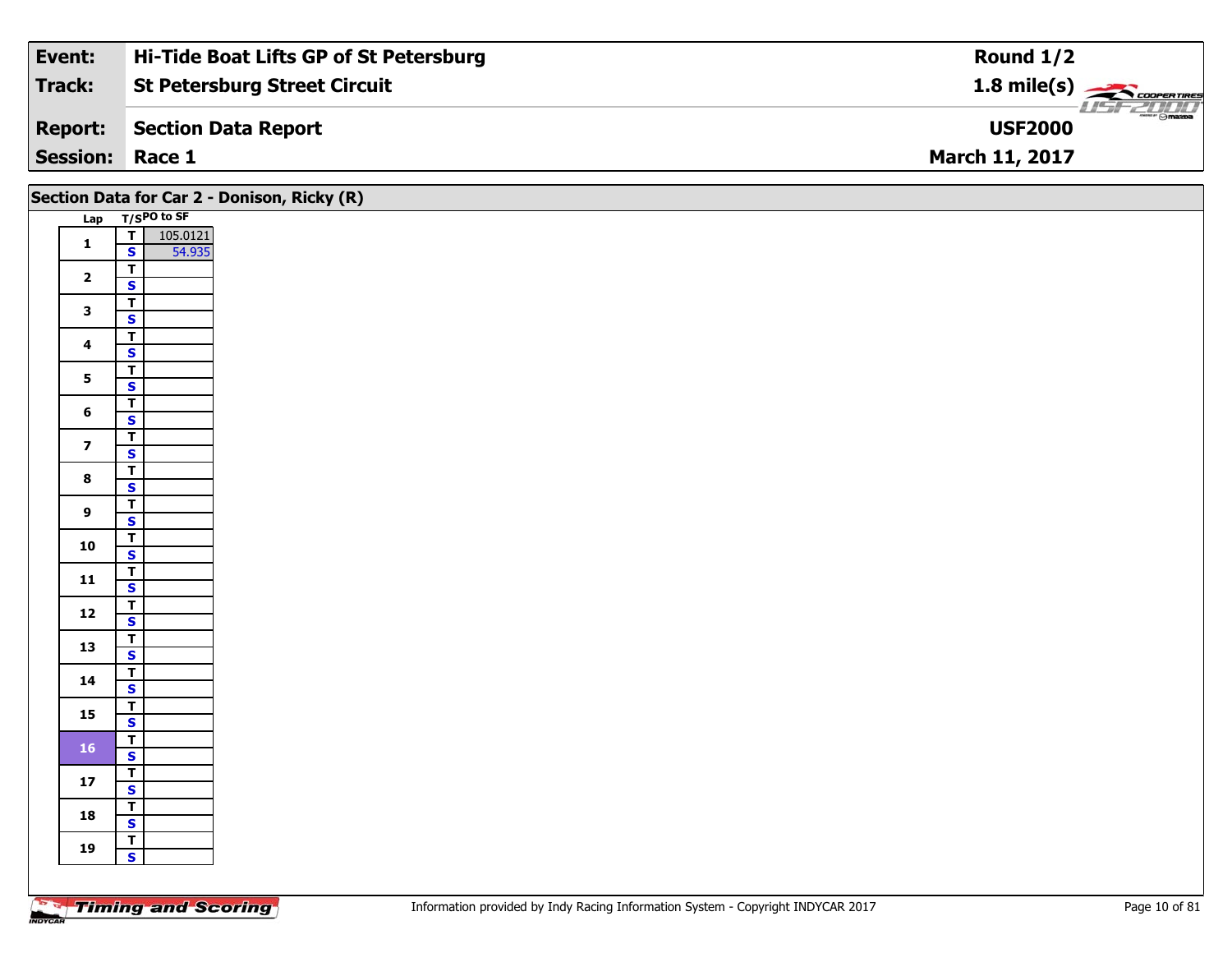| Event:          |     |                |                            | Hi-Tide Boat Lifts GP of St Petersburg      |           |           |                                  |                       |           |           | Round 1/2       |          |                 |                 |                 |             |  |
|-----------------|-----|----------------|----------------------------|---------------------------------------------|-----------|-----------|----------------------------------|-----------------------|-----------|-----------|-----------------|----------|-----------------|-----------------|-----------------|-------------|--|
| <b>Track:</b>   |     |                |                            | <b>St Petersburg Street Circuit</b>         |           |           |                                  |                       |           |           |                 |          |                 |                 |                 | 1.8 mile(s) |  |
| <b>Report:</b>  |     |                | <b>Section Data Report</b> |                                             |           |           | <b>HSFZUID</b><br><b>USF2000</b> |                       |           |           |                 |          |                 |                 |                 |             |  |
| <b>Session:</b> |     | Race 1         |                            |                                             |           |           |                                  | <b>March 11, 2017</b> |           |           |                 |          |                 |                 |                 |             |  |
|                 |     |                |                            | Section Data for Car 2 - Donison, Ricky (R) |           |           |                                  |                       |           |           |                 |          |                 |                 |                 |             |  |
| Lap             |     | $T/S$ SF to I1 | <b>I1 to I2</b>            | $I2$ to $I3$                                | I3 to I4A | I4A to I4 | <b>I4 to I5A</b>                 | I5A to I5             | I5 to I6A | I6A to I6 | <b>16 to 17</b> | I7 to SF | <b>I3 to I4</b> | <b>I4 to I5</b> | <b>I5 to I6</b> | Lap         |  |
|                 |     | 3.6517         | 7.3942                     | 10.0833                                     | 5.6094    | 9.5349    | 4.2059                           | 8.4901                | 5.7376    | 6.2218    | 10.0429         | 5.3711   | 15.1443         | 12.6960         | 11.9594         | 76.3429     |  |
| 20              | s l | 128.272        | 71.739                     | 87.160                                      | 80.587    | 63.785    | 58.360                           | 104.400               | 80.569    | 102.353   | 71.489          | 110.440  | 70.008          | 89.148          | 91.902          | 84.880      |  |
|                 |     | 3.6785         | 7.1736                     | 10.0068                                     | 5.5648    | 9.4247    | 4.1320                           | 8.4549                | 5.8075    | 6.2608    | 9.9516          | 5.3600   | 14.9895         | 12.5869         | 12.0683         | 75.8152     |  |
| 21              |     | 127.337        | 73.945                     | 87.827                                      | 81.233    | 64.531    | 59.403                           | 104.834               | 79.599    | 101.715   | 72.145          | 110.668  | 70.731          | 89.920          | 91.073          | 85.471      |  |

2 T 3.6646 7.2475 9.9858 5.5169 9.4308 4.2181 8.5101 5.7250 6.2283 10.1203 5.3602 14.9477 12.7282 11.9533 76.0076<br>2 S 127.820 73.191 88.011 81.938 64.489 58.191 104.154 80.746 102.246 70.942 110.664 70.929 88.922 91.949 85

3 T 3.6797 7.2106 9.9402 5.5998 9.6466 4.2162 8.5004 5.7625 6.2490 10.1604 5.3614 15.2464 12.7166 12.0115 76.3268<br>S 127.295 73.566 88.415 80.725 63.046 58.217 104.273 80.221 101.907 70.662 110.639 69.540 89.003 91.503 84.8

4 T 3.7798| 7.3348| 10.1870| 5.6659| 9.6049| 4.2326| 8.4800| 7.8881| 6.9817| 10.3564| 5.4281| 15.2708| 12.7126| 14.8698| 79.9393<br>- S 123.924| 72.320| 86.273| 79.784| 63.320| 57.991| 104.524| 58.604| 91.212| 69.325| 109.280

**T** 3.9549 8.2945 11.2667 6.0885 10.4452 4.5032 16.5337 16.5337 16.5337 63.953 16.5337 78.005 74.246 58.226 54.507 64.125

**22**

**23**

**24**

**25**

85.471<br>76.0076

84.89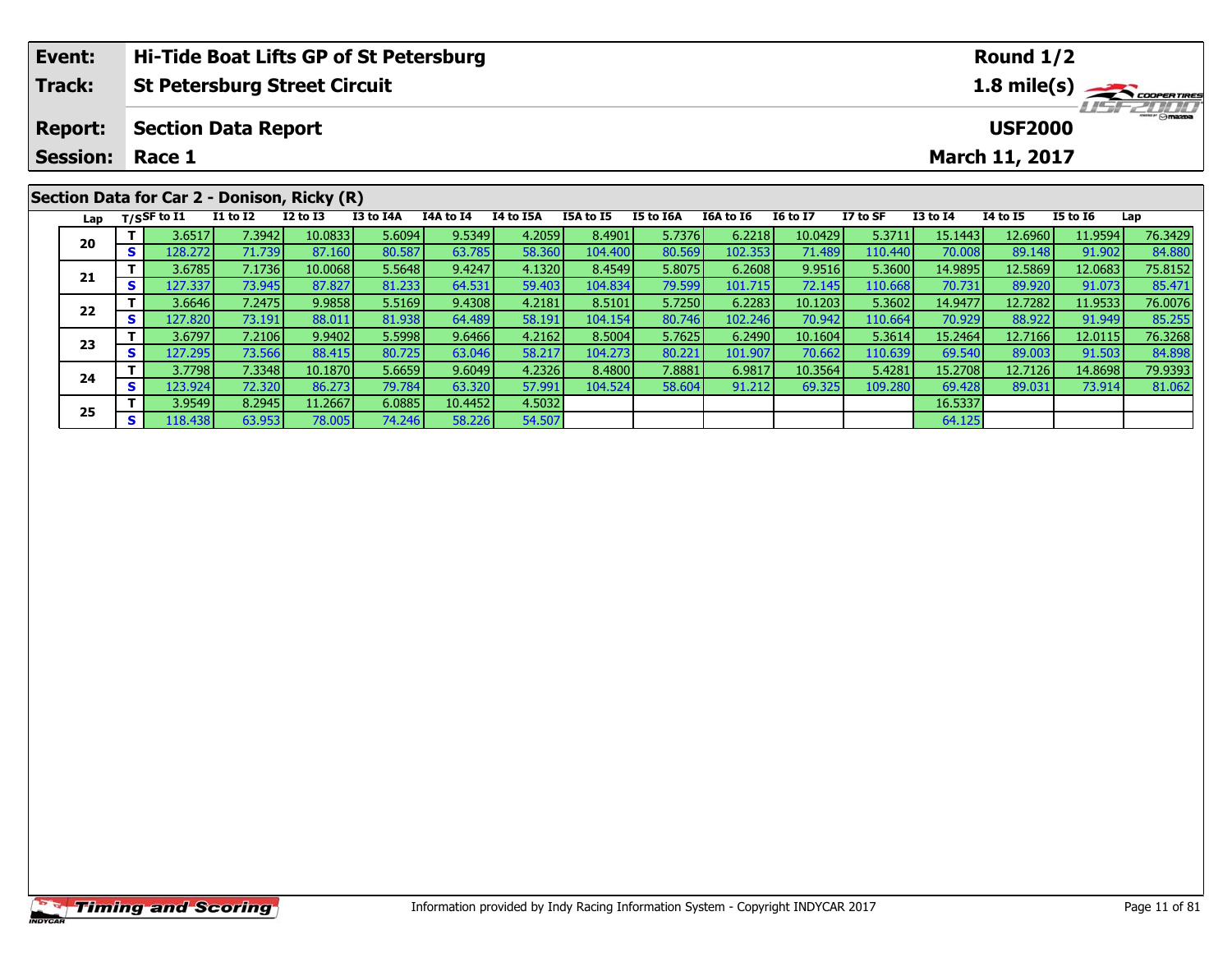| Event:          | Hi-Tide Boat Lifts GP of St Petersburg | Round $1/2$                                            |
|-----------------|----------------------------------------|--------------------------------------------------------|
| Track:          | <b>St Petersburg Street Circuit</b>    | $1.8 \text{ mile(s)} \longrightarrow \text{COPERIMES}$ |
| <b>Report:</b>  | Section Data Report                    | <b>Omazoa</b><br><b>USF2000</b>                        |
| <b>Session:</b> | Race 1                                 | <b>March 11, 2017</b>                                  |
|                 |                                        |                                                        |

# **Section Data for Car 2 - Donison, Ricky (R)**

|  | Lap |                         | T/SPO to SF |
|--|-----|-------------------------|-------------|
|  |     | т                       |             |
|  | 20  | S                       |             |
|  |     | т                       |             |
|  | 21  | S                       |             |
|  | 22  | T                       |             |
|  |     | S                       |             |
|  |     | T                       |             |
|  | 23  | S                       |             |
|  | 24  | т                       |             |
|  |     | $\overline{\mathbf{s}}$ |             |
|  | 25  | T                       |             |
|  |     | Ś                       |             |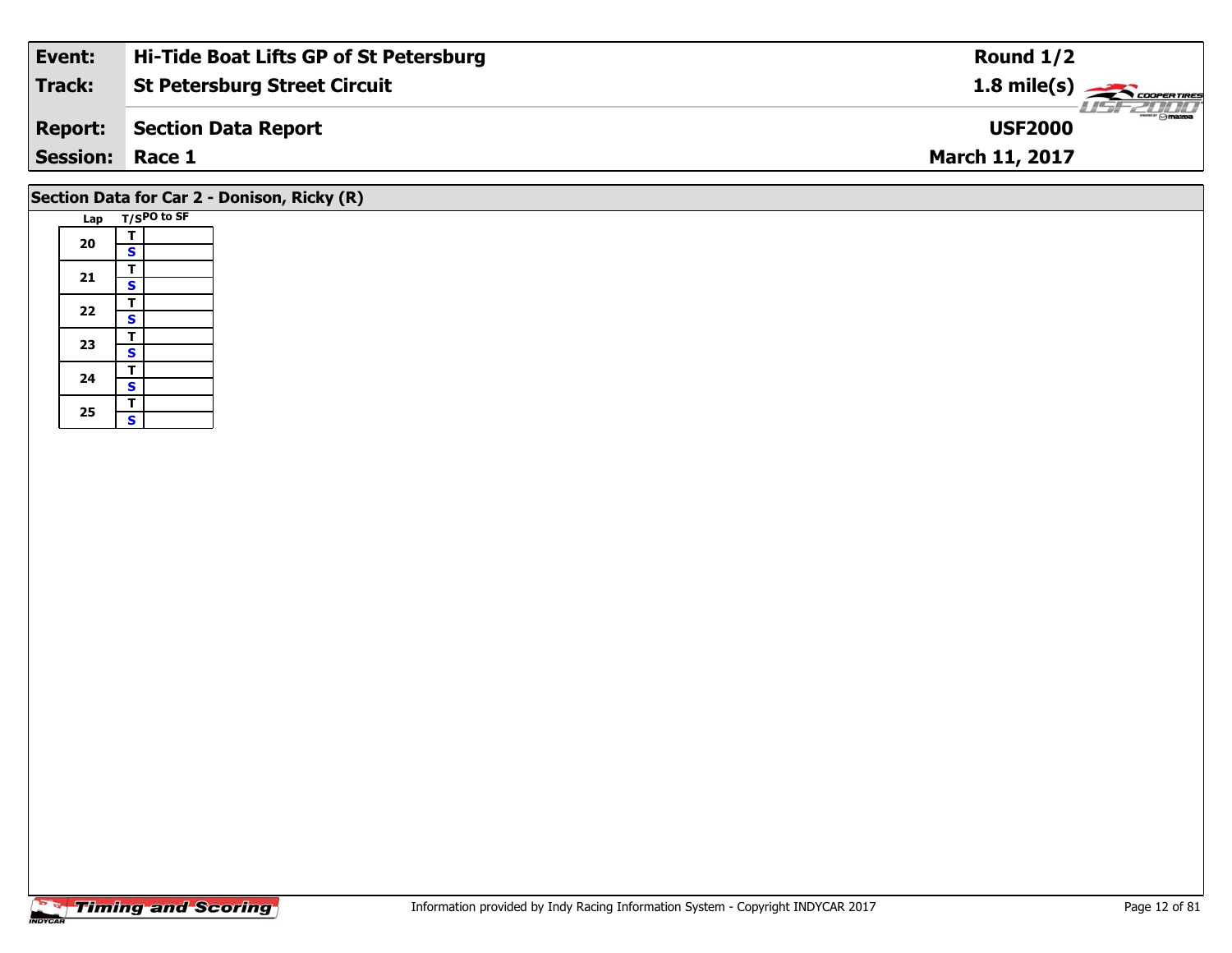| Event:          |            |                | Hi-Tide Boat Lifts GP of St Petersburg         |                 |           |            |           |                  |                  |           |                 |          |                                           | Round 1/2             |                 |                       |
|-----------------|------------|----------------|------------------------------------------------|-----------------|-----------|------------|-----------|------------------|------------------|-----------|-----------------|----------|-------------------------------------------|-----------------------|-----------------|-----------------------|
| <b>Track:</b>   |            |                | <b>St Petersburg Street Circuit</b>            |                 |           |            |           |                  |                  |           |                 |          |                                           |                       |                 | 1.8 mile(s)           |
| <b>Report:</b>  |            |                | <b>Section Data Report</b>                     |                 |           |            |           |                  |                  |           |                 |          |                                           | <b>USF2000</b>        |                 | <i><b>ISPEDIO</b></i> |
| <b>Session:</b> |            | Race 1         |                                                |                 |           |            |           |                  |                  |           |                 |          |                                           | <b>March 11, 2017</b> |                 |                       |
|                 |            |                | Section Data for Car 20 - Horton, Chandler (R) |                 |           |            |           |                  |                  |           |                 |          |                                           |                       |                 |                       |
| Lap             |            | $T/S$ SF to I1 | <b>I1 to I2</b>                                | <b>I2 to I3</b> | I3 to I4A | I4A to I4  | I4 to I5A | <b>I5A to I5</b> | <b>I5 to I6A</b> | I6A to I6 | <b>16 to 17</b> | I7 to SF | <b>I3 to I4</b>                           | 14 to 15              | <b>I5 to 16</b> | Lap                   |
|                 |            | 3.7817         | 8.5624                                         | 12.0740         | 6.4877    | 10.5311    | 4.4366    | 8.7038           | 6.6987           | 6.5414    | 10.4494         | 5.4560   | 17.0188                                   | 13.1404               | 13.2401         | 83.7228               |
|                 | S.         | 123.862        | 61.952                                         | 72.790          | 69.677    | 57.751     | 55.325    | 101.836          | 69.009           | 97.352    | 68.708          | 108.721  | 62.297                                    | 86.133                | 83.012          | 77.398                |
|                 |            | 3.7229         | 8.0201                                         | 10.2620         | 5.7650    | 9.7673     | 4.2056    | 8.6239           | 5.8864           | 6.3756    | 10.3025         | 5.4515   | 15.5323                                   | 12.8295               | 12.2620         | 78.3828               |
|                 | s          | 125.818        | 66.141                                         | 85.643          | 78.412    | 62.267     | 58.364    | 102.780          | 78.532           | 99.884    | 69.687          | 108.811  | 68.260                                    | 88.220                | 89.634          | 82.671                |
|                 |            | 3.7599         | 7.2016                                         | 10.1571         | 5.7872    | 9.8181     | 4.2341    | 8.5838           | 5.8616           | 6.3793    | 10.2233         | 5.4226   | 15.6053                                   | 12.8179               | 12.2409         | 77.4286               |
|                 | $\epsilon$ | $124$ rool     | $72$ $cm1$                                     | oc rozl         | 70.111    | $C4$ $OAP$ | F7071     | 102.20           | zo octl          | 00.02c    | וברר חד         | 100.201  | $\sim$ $\sim$ $\sim$ $\sim$ $\sim$ $\sim$ | loo pool              | 00.700          | no con l              |

|              | ∍  | 12J.OUZ | 01.JJZ | 12.150  | <u>05.077</u> | J7.7JI | הארירר | הרסיזחד | כטט.כט | 77.JJZ  | <u>00.700</u> | 100.7 Z 1 | <b>UZ.ZJI</b> | oo.199  | <b>00.UIL</b> | 77.330   |
|--------------|----|---------|--------|---------|---------------|--------|--------|---------|--------|---------|---------------|-----------|---------------|---------|---------------|----------|
| $\mathbf{2}$ | т  | 3.7229  | 8.0201 | 10.2620 | 5.7650        | 9.7673 | 4.2056 | 8.6239  | 5.8864 | 6.3756  | 10.3025       | 5.4515    | 15.5323       | 12.8295 | 12.2620       | 78.3828  |
|              | S. | 125.818 | 66.141 | 85.643  | 78.412        | 62.267 | 58.364 | 102.780 | 78.532 | 99.884  | 69.687        | 108.811   | 68.260        | 88.220  | 89.634        | 82.671   |
| 3            | T. | 3.7599  | 7.2016 | 10.1571 | 5.7872        | 9.8181 | 4.2341 | 8.5838  | 5.8616 | 6.3793  | 10.2233       | 5.4226    | 15.6053       | 12.8179 | 12.2409       | 77.4286  |
|              | s  | 124.580 | 73.658 | 86.527  | 78.111        | 61.945 | 57.971 | 103.260 | 78.865 | 99.826  | 70.227        | 109.391   | 67.940        | 88.300  | 89.788        | 83.690   |
| 4            | T. | 3.7068  | 7.1888 | 10.2051 | 5.8432        | 9.6259 | 4.2096 | 8.5758  | 5.9038 | 6.3051  | 10.1113       | 5.4168    | 15.4691       | 12.7854 | 12.2089       | 77.0922  |
|              | S  | 126.365 | 73.789 | 86.120  | 77.363        | 63.182 | 58.308 | 103.356 | 78.301 | 101.000 | 71.005        | 109.508   | 68.538        | 88.524  | 90.024        | 84.055   |
| 5            | T. | 3.7302  | 7.2020 | 10.0482 | 5.8099        | 9.4886 | 4.1846 | 8.5756  | 5.8766 | 6.3421  | 10.0932       | 5.4391    | 15.2985       | 12.7602 | 12.2187       | 76.7901  |
|              | S. | 125.572 | 73.654 | 87.465  | 77.806        | 64.096 | 58.657 | 103.359 | 78.663 | 100.411 | 71.132        | 109.059   | 69.303        | 88.699  | 89.952        | 84.386   |
| 6            |    | 3.7204  | 7.1094 | 10.0874 | 5.6337        | 9.4205 | 4.1803 | 8.5682  | 5.8318 | 6.3021  | 10.1249       | 5.4238    | 15.0542       | 12.7485 | 12.1339       | 76.4025  |
|              | S  | 125.903 | 74.613 | 87.125  | 80.240        | 64.559 | 58.717 | 103.448 | 79.268 | 101.049 | 70.910        | 109.366   | 70.427        | 88.780  | 90.580        | 84.814   |
| 7            | T. | 3.7185  | 7.2560 | 10.0748 | 5.5992        | 9.6427 | 4.1715 | 8.5545  | 5.8133 | 6.3024  | 10.0730       | 5.4404    | 15.2419       | 12.7260 | 12.1157       | 76.6463  |
|              | S  | 125.967 | 73.106 | 87.234  | 80.734        | 63.072 | 58.841 | 103.614 | 79.520 | 101.044 | 71.275        | 109.033   | 69.560        | 88.937  | 90.716        | 84.544   |
| 8            | T. | 3.7683  | 7.2655 | 10.1698 | 5.6155        | 9.4172 | 4.3555 | 8.6165  | 6.0717 | 6.5414  | 10.3316       | 5.4382    | 15.0327       | 12.9720 | 12.6131       | 77.5912  |
|              | S  | 124.302 | 73.010 | 86.419  | 80.500        | 64.582 | 56.355 | 102.868 | 76.136 | 97.352  | 69.491        | 109.077   | 70.528        | 87.251  | 87.139        | 83.515   |
| 9            | T. | 3.7556  | 7.2670 | 9.9893  | 5.7481        | 9.4001 | 4.1406 | 8.5456  | 5.8675 | 6.3111  | 10.1137       | 5.4275    | 15.1482       | 12.6862 | 12.1786       | 76.5661  |
|              | S. | 124.723 | 72.995 | 87.981  | 78.643        | 64.700 | 59.280 | 103.722 | 78.785 | 100.904 | 70.988        | 109.292   | 69.990        | 89.216  | 90.248        | 84.633   |
| 10           | T. | 3.7356  | 7.0683 | 9.9850  | 5.6728        | 9.3821 | 4.1585 | 8.5465  | 5.8673 | 6.3202  | 10.1369       | 5.4314    | 15.0549       | 12.7050 | 12.1875       | 76.3046  |
|              | S. | 125.391 | 75.047 | 88.018  | 79.686        | 64.824 | 59.025 | 103.711 | 78.788 | 100.759 | 70.826        | 109.213   | 70.424        | 89.084  | 90.182        | 84.923   |
| 11           | T. | 3.7364  | 7.1704 | 9.9357  | 5.4792        | 9.4739 | 4.1887 | 8.5362  | 5.9657 | 6.3236  | 10.2361       | 5.4430    | 14.9531       | 12.7249 | 12.2893       | 76.4889  |
|              | S  | 125.364 | 73.978 | 88.455  | 82.502        | 64.196 | 58.599 | 103.836 | 77.488 | 100.705 | 70.139        | 108.981   | 70.904        | 88.945  | 89.435        | 84.718   |
| 12           | T. | 3.7411  | 7.1404 | 9.9811  | 5.6198        | 9.3166 | 4.1020 | 8.5065  | 5.8610 | 6.3079  | 10.0996       | 5.4384    | 14.9364       | 12.6085 | 12.1689       | 76.1144  |
|              | S. | 125.206 | 74.289 | 88.053  | 80.438        | 65.279 | 59.838 | 104.198 | 78.873 | 100.956 | 71.087        | 109.073   | 70.983        | 89.766  | 90.320        | 85.135   |
| 13           | T. | 3.7395  | 7.0792 | 9.9467  | 5.5630        | 9.4419 | 4.1821 | 8.5561  | 5.8461 | 6.3046  | 10.0328       | 5.4472    | 15.0049       | 12.7382 | 12.1507       | 76.1392  |
|              | S. | 125.260 | 74.931 | 88.357  | 81.259        | 64.413 | 58.692 | 103.594 | 79.074 | 101.008 | 71.561        | 108.897   | 70.659        | 88.852  | 90.455        | 85.107   |
| 14           | T. | 3.7339  | 7.2189 | 9.9524  | 5.5581        | 9.2350 | 4.1455 | 8.5589  | 5.8281 | 6.3015  | 10.1623       | 5.4487    | 14.7931       | 12.7044 | 12.1296       | 76.1433  |
|              | S  | 125.448 | 73.481 | 88.307  | 81.331        | 65.856 | 59.210 | 103.560 | 79.318 | 101.058 | 70.649        | 108.867   | 71.670        | 89.089  | 90.612        | 85.103   |
| 15           | T. | 3.7349  | 7.1896 | 9.9368  | 5.5833        | 9.2900 | 4.1069 | 9.5274  | 8.2932 | 11.2593 |               |           | 14.8733       | 13.6343 | 19.5525       | 104.8577 |
|              | S. | 125.414 | 73.781 | 88.445  | 80.964        | 65.466 | 59.766 | 93.033  | 55.741 | 56.559  |               |           | 71.284        | 83.013  | 56.212        | 61.798   |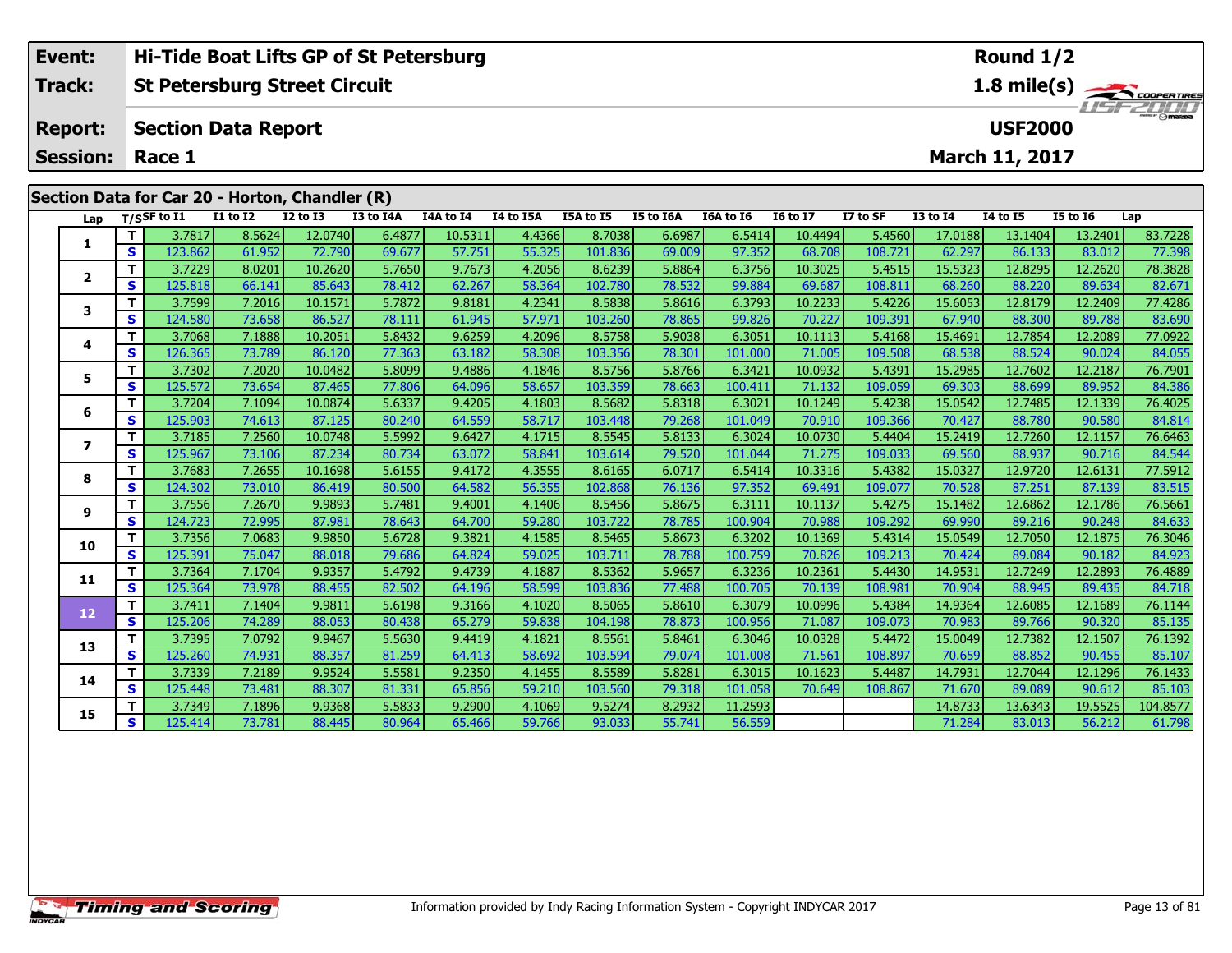| Event:                 | Hi-Tide Boat Lifts GP of St Petersburg | Round $1/2$                                                                                                                                                                                                                                                                                                                                                                                                                                                                                       |
|------------------------|----------------------------------------|---------------------------------------------------------------------------------------------------------------------------------------------------------------------------------------------------------------------------------------------------------------------------------------------------------------------------------------------------------------------------------------------------------------------------------------------------------------------------------------------------|
| Track:                 | <b>St Petersburg Street Circuit</b>    | $1.8$ mile(s) $\sim$ CODERTIRES                                                                                                                                                                                                                                                                                                                                                                                                                                                                   |
| <b>Report:</b>         | Section Data Report                    | $\overline{\phantom{m}}$ $\overline{\phantom{m}}$ $\overline{\phantom{m}}$ $\overline{\phantom{m}}$ $\overline{\phantom{m}}$ $\overline{\phantom{m}}$ $\overline{\phantom{m}}$ $\overline{\phantom{m}}$ $\overline{\phantom{m}}$ $\overline{\phantom{m}}$ $\overline{\phantom{m}}$ $\overline{\phantom{m}}$ $\overline{\phantom{m}}$ $\overline{\phantom{m}}$ $\overline{\phantom{m}}$ $\overline{\phantom{m}}$ $\overline{\phantom{m}}$ $\overline{\phantom{m}}$ $\overline{\$<br><b>USF2000</b> |
| <b>Session: Race 1</b> |                                        | <b>March 11, 2017</b>                                                                                                                                                                                                                                                                                                                                                                                                                                                                             |

## **Section Data for Car 20 - Horton, Chandler (R)**

| Lap |                         | $T/SPO$ to SF | <b>SF to PI</b> |
|-----|-------------------------|---------------|-----------------|
| 1   | т                       | 99.3961       |                 |
|     | S                       | 58.039        |                 |
|     | Т                       |               |                 |
| 2   | S                       |               |                 |
| 3   | $\overline{\mathbf{r}}$ |               |                 |
|     | S                       |               |                 |
| 4   | T                       |               |                 |
|     | S                       |               |                 |
| 5   | т                       |               |                 |
|     | S                       |               |                 |
| 6   | T                       |               |                 |
|     | S                       |               |                 |
| 7   | T                       |               |                 |
|     | <u>s</u>                |               |                 |
| 8   | T                       |               |                 |
|     | S                       |               |                 |
| 9   | Ŧ                       |               |                 |
|     | S                       |               |                 |
| 10  | т                       |               |                 |
|     | S                       |               |                 |
| 11  | Т                       |               |                 |
|     | S                       |               |                 |
| 12  | T                       |               |                 |
|     | S                       |               |                 |
| 13  | Τ                       |               |                 |
|     | S                       |               |                 |
| 14  | T                       |               |                 |
|     | S                       |               |                 |
| 15  | T                       |               | 87.7297         |
|     | $\overline{\mathbf{s}}$ |               | 67.102          |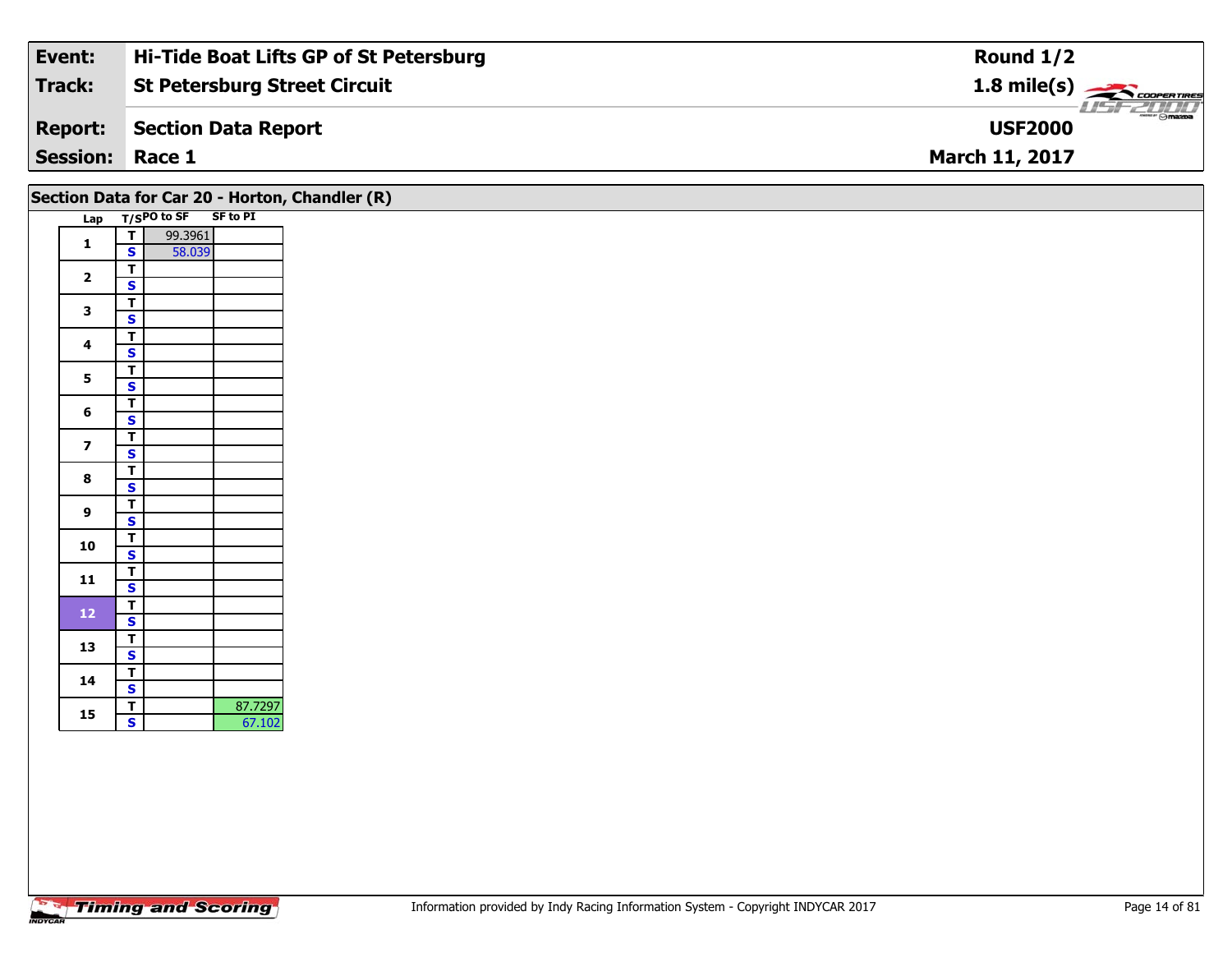|                                                      | Event:          |                                             |                            |                 | Hi-Tide Boat Lifts GP of St Petersburg |           |           |                  |           |           |                 |          |                 | Round $1/2$           |                 |         |  |
|------------------------------------------------------|-----------------|---------------------------------------------|----------------------------|-----------------|----------------------------------------|-----------|-----------|------------------|-----------|-----------|-----------------|----------|-----------------|-----------------------|-----------------|---------|--|
| <b>Track:</b><br><b>St Petersburg Street Circuit</b> |                 |                                             |                            |                 |                                        |           |           |                  |           | USFZDDD   |                 |          |                 |                       |                 |         |  |
|                                                      | <b>Report:</b>  |                                             | <b>Section Data Report</b> |                 |                                        |           |           |                  |           |           |                 |          |                 | <b>USF2000</b>        |                 |         |  |
|                                                      | <b>Session:</b> | Race 1                                      |                            |                 |                                        |           |           |                  |           |           |                 |          |                 | <b>March 11, 2017</b> |                 |         |  |
|                                                      |                 |                                             |                            |                 |                                        |           |           |                  |           |           |                 |          |                 |                       |                 |         |  |
|                                                      |                 | Section Data for Car 21 - VeeKay, Rinus (R) |                            |                 |                                        |           |           |                  |           |           |                 |          |                 |                       |                 |         |  |
|                                                      | Lap             | T/SSF to I1                                 | I1 to I2                   | <b>I2 to I3</b> | I3 to I4A                              | I4A to I4 | I4 to I5A | <b>I5A to I5</b> | I5 to I6A | I6A to I6 | <b>16 to 17</b> | I7 to SF | <b>I3 to I4</b> | <b>14 to 15</b>       | <b>I5 to 16</b> | Lap     |  |
|                                                      |                 | T L<br>3.8367                               | 8.2029L                    | 115917          | 6,3484                                 | 10,3922   | 4 3492 1  | 84936            | 61076     | 64713     | - 10 1739 L     | 5,3864   | 16,7406         | 12 8428 L             | 125789          | 81 3539 |  |

| Lap            |              | T/SSF to 11 | <b>17 10 17</b> | <b>17 10 12</b> | 13 TO 14A | 14A TO 14 | 14 IO 15A | כז 10 אכז | TO TO TOY | TOY TO TO | <b>10 10 17</b> | 17 TO SF | 13 TO 14 | 14 IO 15 | <b>12 10 10</b> | ∟ap     |
|----------------|--------------|-------------|-----------------|-----------------|-----------|-----------|-----------|-----------|-----------|-----------|-----------------|----------|----------|----------|-----------------|---------|
|                | $\mathbf{T}$ | 3.8367      | 8.2029          | 11.5917         | 6.3484    | 10.3922   | 4.3492    | 8.4936    | 6.1076    | 6.4713    | 10.1739         | 5.3864   | 16.7406  | 12.8428  | 12.5789         | 81.3539 |
| 1              | S            | 122.086     | 64.667          | 75.818          | 71.206    | 58.523    | 56.437    | 104.357   | 75.688    | 98.407    | 70.568          | 110.126  | 63.333   | 88.129   | 87.376          | 79.652  |
| $\overline{2}$ | $\mathbf T$  | 3.7149      | 7.3250          | 10.3563         | 5.9341    | 9.7968    | 4.2401    | 8.4146    | 6.1251    | 6.4767    | 10.0066         | 5.3641   | 15.7309  | 12.6547  | 12.6018         | 77.7543 |
|                | $\mathbf{s}$ | 126.089     | 72.417          | 84.863          | 76.178    | 62.080    | 57.889    | 105.336   | 75.472    | 98.324    | 71.748          | 110.584  | 67.398   | 89.439   | 87.217          | 83.339  |
| 3              | $\mathbf{T}$ | 3.7008      | 7.2189          | 10.5877         | 5.7182    | 9.4895    | 4.1804    | 8.4432    | 5.8995    | 6.2660    | 9.9537          | 5.3023   | 15.2077  | 12.6236  | 12.1655         | 76.7602 |
|                | $\mathbf{s}$ | 126.570     | 73.481          | 83.008          | 79.054    | 64.090    | 58.716    | 104.980   | 78.358    | 101.631   | 72.129          | 111.873  | 69.716   | 89.659   | 90.345          | 84.419  |
| 4              | $\mathbf{T}$ | 3.6270      | 7.5450          | 10.4952         | 5.6644    | 9.3850    | 4.1272    | 8.4768    | 5.7730    | 6.2777    | 9.8716          | 5.3003   | 15.0494  | 12.6040  | 12.0507         | 76.5432 |
|                | $\mathbf{s}$ | 129.145     | 70.305          | 83.740          | 79.805    | 64.804    | 59.472    | 104.563   | 80.075    | 101.441   | 72.729          | 111.915  | 70.450   | 89.798   | 91.206          | 84.658  |
| 5              | $\mathbf T$  | 3.6363      | 7.2112          | 10.1932         | 5.5798    | 9.1616    | 4.0827    | 8.4909    | 5.6694    | 6.2484    | 9.8472          | 5.3596   | 14.7414  | 12.5736  | 11.9178         | 75.4803 |
|                | S            | 128.815     | 73.560          | 86.221          | 81.015    | 66.384    | 60.121    | 104.390   | 81.538    | 101.917   | 72.910          | 110.677  | 71.922   | 90.015   | 92.223          | 85.850  |
| 6              | $\mathbf T$  | 3.6673      | 6.9497          | 9.9308          | 5.3940    | 9.2082    | 4.0310    | 8.4329    | 5.6576    | 6.2098    | 9.9518          | 5.3596   | 14.6022  | 12.4639  | 11.8674         | 74.7927 |
|                | $\mathbf{s}$ | 127.726     | 76.328          | 88.499          | 83.805    | 66.048    | 60.892    | 105.108   | 81.708    | 102.551   | 72.143          | 110.677  | 72.607   | 90.808   | 92.614          | 86.639  |
| 7              | Т            | 3.6764      | 7.1035          | 10.0338         | 5.7774    | 9.5698    | 4.1107    | 8.3804    | 5.8485    | 6.3728    | 9.8801          | 5.3386   | 15.3472  | 12.4911  | 12.2213         | 76.0920 |
|                | S            | 127.410     | 74.675          | 87.590          | 78.244    | 63.552    | 59.711    | 105.766   | 79.041    | 99.928    | 72.667          | 111.112  | 69.083   | 90.610   | 89.932          | 85.160  |
| 8              | $\mathbf T$  | 3.6590      | 7.0474          | 10.0030         | 5.4364    | 9.2358    | 4.1828    | 8.4132    | 5.8553    | 6.2495    | 9.9073          | 5.2984   | 14.6722  | 12.5960  | 12.1048         | 75.2881 |
|                | $\mathbf{s}$ | 128.016     | 75.270          | 87.860          | 83.152    | 65.850    | 58.682    | 105.354   | 78.949    | 101.899   | 72.467          | 111.955  | 72.261   | 89.855   | 90.798          | 86.069  |
| 9              | $\mathbf T$  | 3.6362      | 7.2721          | 10.0791         | 5.5257    | 9.5946    | 4.1590    | 8.4024    | 5.8698    | 6.2168    | 10.0062         | 5.3004   | 15.1203  | 12.5614  | 12.0866         | 76.0623 |
|                | $\mathbf{s}$ | 128.818     | 72.944          | 87.197          | 81.808    | 63.388    | 59.018    | 105.489   | 78.754    | 102.435   | 71.751          | 111.913  | 70.119   | 90.103   | 90.935          | 85.193  |
| 10             | $\mathbf T$  | 3.6860      | 7.1570          | 10.0890         | 5.5416    | 9.2535    | 4.1113    | 8.3918    | 5.7688    | 6.2264    | 9.9655          | 5.3052   | 14.7951  | 12.5031  | 11.9952         | 75.4961 |
|                | $\mathbf{s}$ | 127.078     | 74.117          | 87.111          | 81.573    | 65.725    | 59.702    | 105.623   | 80.133    | 102.277   | 72.044          | 111.811  | 71.661   | 90.523   | 91.628          | 85.832  |
| 11             | $\mathbf T$  | 3.6341      | 7.2903          | 10.1165         | 5.5353    | 9.2199    | 4.0495    | 8.4276    | 5.6683    | 6.2423    | 9.9918          | 5.3037   | 14.7552  | 12.4771  | 11.9106         | 75.4793 |
|                | S            | 128.893     | 72.762          | 86.874          | 81.666    | 65.964    | 60.614    | 105.174   | 81.554    | 102.017   | 71.854          | 111.843  | 71.854   | 90.712   | 92.278          | 85.851  |
| 12             | $\mathbf T$  | 3.6765      | 7.2087          | 10.0291         | 5.5637    | 9.3770    | 4.0608    | 8.3473    | 5.8038    | 6.3640    | 9.8806          | 5.3373   | 14.9407  | 12.4081  | 12.1678         | 75.6488 |
|                | S            | 127.406     | 73.585          | 87.631          | 81.249    | 64.859    | 60.445    | 106.186   | 79.650    | 100.066   | 72.663          | 111.139  | 70.962   | 91.216   | 90.328          | 85.659  |
| 13             | $\mathbf{T}$ | 3.6790      | 7.0632          | 10.1046         | 5.6572    | 9.3925    | 4.1283    | 8.4149    | 5.9771    | 6.3608    | 9.9339          | 5.3062   | 15.0497  | 12.5432  | 12.3379         | 76.0177 |
|                | S            | 127.320     | 75.101          | 86.977          | 79.906    | 64.752    | 59.457    | 105.333   | 77.341    | 100.116   | 72.273          | 111.790  | 70.448   | 90.234   | 89.082          | 85.243  |
| 14             | Т            | 3.6212      | 7.1805          | 10.0426         | 5.5236    | 9.2411    | 4.1197    | 8.4773    | 5.6230    | 6.2522    | 9.7807          | 5.3588   | 14.7647  | 12.5970  | 11.8752         | 75.2207 |
|                | S            | 129.352     | 73.874          | 87.514          | 81.839    | 65.813    | 59.581    | 104.557   | 82.211    | 101.855   | 73.405          | 110.693  | 71.808   | 89.848   | 92.553          | 86.146  |
| 15             | $\mathbf{T}$ | 3.6692      | 7.0967          | 9.9884          | 5.5436    | 9.2295    | 4.0790    | 8.4636    | 5.6474    | 6.2555    | 9.9315          | 5.3786   | 14.7731  | 12.5426  | 11.9029         | 75.2830 |
|                | $\mathbf{s}$ | 127.660     | 74.747          | 87.988          | 81.544    | 65.895    | 60.175    | 104.727   | 81.856    | 101.801   | 72.291          | 110.286  | 71.767   | 90.238   | 92.338          | 86.075  |
| 16             | T            | 3.6810      | 7.0674          | 10.0071         | 5.5521    | 9.1867    | 4.0921    | 8.4393    | 5.6507    | 6.2727    | 9.8924          | 5.3433   | 14.7388  | 12.5314  | 11.9234         | 75.1848 |
|                | $\mathbf{s}$ | 127.251     | 75.057          | 87.824          | 81.419    | 66.202    | 59.983    | 105.028   | 81.808    | 101.522   | 72.576          | 111.014  | 71.934   | 90.319   | 92.179          | 86.188  |
| 17             | Т            | 3.6619      | 7.0601          | 9.9996          | 5.4760    | 9.2225    | 4.0771    | 8.4278    | 5.6474    | 6.2848    | 9.8822          | 5.3397   | 14.6985  | 12.5049  | 11.9322         | 75.0791 |
|                | $\mathbf{s}$ | 127.914     | 75.134          | 87.890          | 82.550    | 65.945    | 60.203    | 105.171   | 81.856    | 101.327   | 72.651          | 111.089  | 72.132   | 90.510   | 92.111          | 86.309  |
| 18             | T            | 3.6578      | 7.0240          | 9.9016          | 5.4777    | 9.2235    | 4.0837    | 8.4475    | 5.6007    | 6.2624    | 9.9379          | 5.3409   | 14.7012  | 12.5312  | 11.8631         | 74.9577 |
|                | S            | 128.058     | 75.520          | 88.760          | 82.525    | 65.938    | 60.106    | 104.926   | 82.538    | 101.689   | 72.244          | 111.064  | 72.118   | 90.320   | 92.648          | 86.449  |
| 19             | $\mathbf T$  | 3.6711      | 7.0497          | 10.0585         | 5.4880    | 9.2046    | 4.1470    | 8.4727    | 5.6346    | 6.2558    | 9.8652          | 5.3560   | 14.6926  | 12.6197  | 11.8904         | 75.2032 |
|                | S            | 127.594     | 75.245          | 87.375          | 82.370    | 66.074    | 59.188    | 104.614   | 82.042    | 101.796   | 72.776          | 110.751  | 72.161   | 89.687   | 92.435          | 86.167  |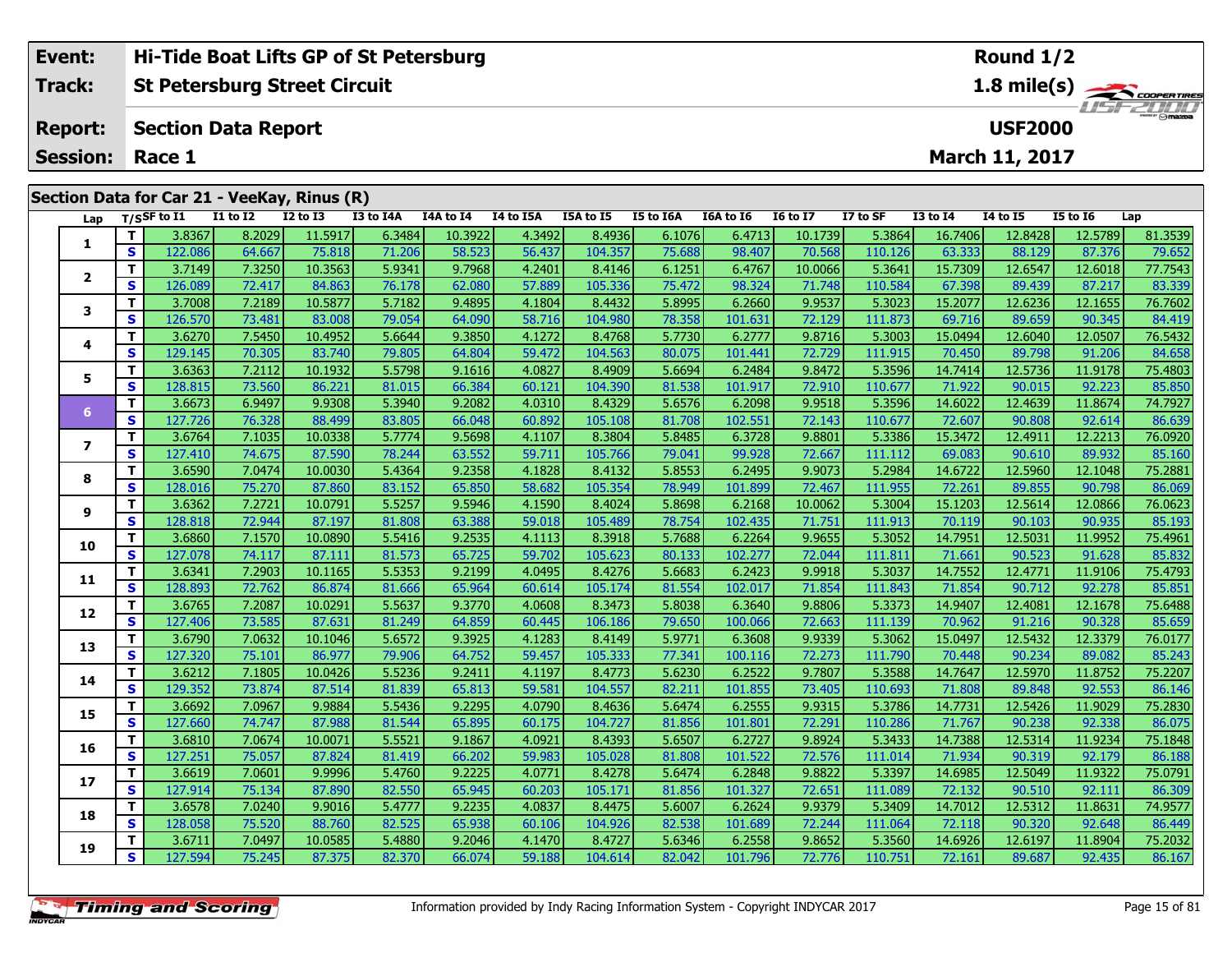| Event:                 | Hi-Tide Boat Lifts GP of St Petersburg | Round $1/2$                                                  |
|------------------------|----------------------------------------|--------------------------------------------------------------|
| Track:                 | <b>St Petersburg Street Circuit</b>    | $1.8$ mile(s) $\overbrace{\hspace{2.5cm}}^{1.8}$ coorentines |
| <b>Report:</b>         | Section Data Report                    | $\frac{1}{2}$ omazoa<br><b>USF2000</b>                       |
| <b>Session: Race 1</b> |                                        | <b>March 11, 2017</b>                                        |

|                         | Section Data for Car 21 - VeeKay, Rinus (R)        |
|-------------------------|----------------------------------------------------|
|                         | Lap T/SPO to SF                                    |
| $\mathbf{1}$            | 102.7556<br>$\overline{I}$                         |
|                         | 56.142<br>$\mathbf{s}$                             |
| $\overline{\mathbf{2}}$ | $\overline{\mathsf{r}}$<br>$\overline{\mathbf{s}}$ |
|                         | $\overline{\mathsf{r}}$                            |
| $\mathbf{3}$            | $\mathbf{s}$                                       |
|                         | $\overline{t}$                                     |
| $\overline{\mathbf{4}}$ | $\mathbf{s}$                                       |
| 5 <sup>1</sup>          | $\overline{t}$                                     |
|                         | $\overline{\mathbf{s}}$                            |
| 6 <sup>1</sup>          | $\overline{\mathsf{T}}$<br>$\overline{\mathbf{s}}$ |
|                         | $\mathbf{I}$                                       |
| $\overline{z}$          | $\overline{\mathbf{s}}$                            |
| $\bf{8}$                | $\overline{\mathsf{r}}$                            |
|                         | $\overline{\mathbf{s}}$                            |
| $\overline{9}$          | $\overline{\mathsf{T}}$<br>$\mathbf{s}$            |
|                         | $\overline{t}$                                     |
| 10                      | $\overline{\mathbf{s}}$                            |
| $11$                    | $\mathbf{T}$                                       |
|                         | $\mathsf{s}$                                       |
| 12                      | $\mathbf{I}$<br>$\mathbf{s}$                       |
|                         | $\overline{r}$                                     |
| 13                      | $\overline{\mathbf{s}}$                            |
| 14                      | $\overline{\mathsf{T}}$                            |
|                         | $\mathbf{s}$                                       |
| 15                      | $\overline{1}$                                     |
|                         | $\overline{\mathbf{s}}$<br>$\mathbf{T}$            |
| 16                      | $\mathbf{s}$                                       |
|                         | $\mathbf{I}$                                       |
| $17$                    | $\mathbf{s}$                                       |
| 18                      | $\overline{r}$                                     |
|                         | <b>S</b><br>ᆟ                                      |
| 19                      | $\mathbf{s}$                                       |
|                         |                                                    |
|                         |                                                    |

┑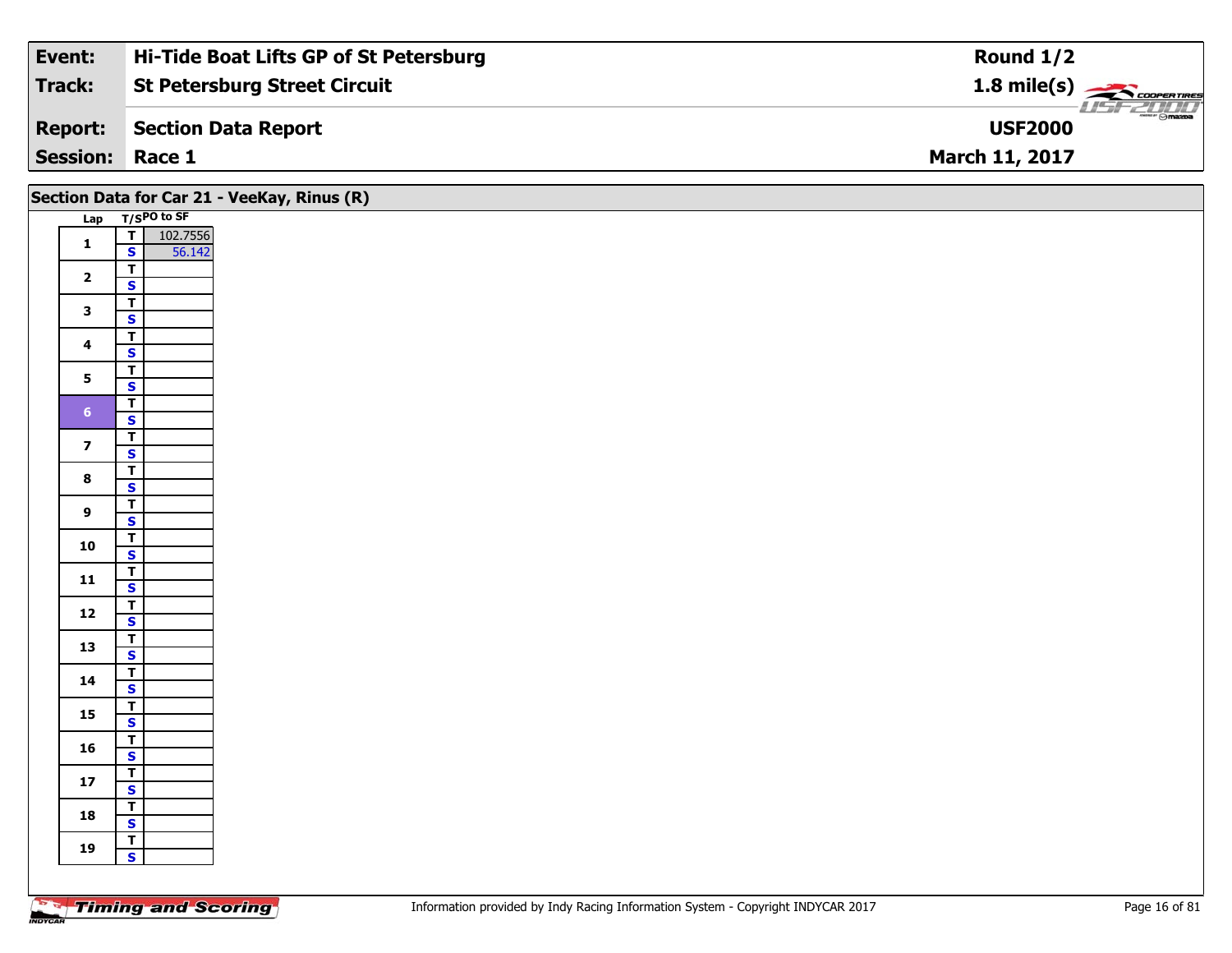| Event:          |            |                |                            | Hi-Tide Boat Lifts GP of St Petersburg      |           |           |           |           |           |           |                 |          |              | Round $1/2$           |                 |                  |
|-----------------|------------|----------------|----------------------------|---------------------------------------------|-----------|-----------|-----------|-----------|-----------|-----------|-----------------|----------|--------------|-----------------------|-----------------|------------------|
| <b>Track:</b>   |            |                |                            | <b>St Petersburg Street Circuit</b>         |           |           |           |           |           |           |                 |          |              |                       |                 | 1.8 mile(s)      |
| <b>Report:</b>  |            |                | <b>Section Data Report</b> |                                             |           |           |           |           |           |           |                 |          |              | <b>USF2000</b>        |                 | <b>LISE 2000</b> |
| <b>Session:</b> |            | Race 1         |                            |                                             |           |           |           |           |           |           |                 |          |              | <b>March 11, 2017</b> |                 |                  |
|                 |            |                |                            | Section Data for Car 21 - VeeKay, Rinus (R) |           |           |           |           |           |           |                 |          |              |                       |                 |                  |
| Lap             |            | $T/S$ SF to I1 | <b>I1 to I2</b>            | $I2$ to $I3$                                | I3 to I4A | I4A to I4 | I4 to I5A | I5A to I5 | I5 to I6A | I6A to I6 | <b>16 to 17</b> | I7 to SF | $I3$ to $I4$ | <b>I4 to I5</b>       | <b>I5 to I6</b> | Lap              |
|                 |            | 3.6688         | 7.1153                     | 9.9881                                      | 5.5863    | 9.2174    | 4.1244    | 8.4616    | 5.6267    | 6.2400    | 9.9836          | 5.3393   | 14.8037      | 12.5860               | 11.8667         | 75.3515          |
| 20              | <b>s</b> l | 127.674        | 74.551                     | 87.991                                      | 80.920    | 65.982    | 59.513    | 104.751   | 82.157    | 102.054   | 71.913          | 111.097  | 71.619       | 89.927                | 92.620          | 85.997           |
|                 |            | 3.7776         | 7.2930                     | 10.2947                                     | 5.4834    | 9.2864    | 4.1292    | 8.4846    | 5.6388    | 6.2589    | 9.9300          | 5.3444   | 14.7698      | 12.6138               | 11.8977         | 75.9210          |
| 21              |            | 123.996        | 72.735 <b>1</b>            | 85.370                                      | 82.439    | 65.492    | 59.444    | 104.467   | 81.981    | 101.746   | 72.302          | 110.991  | 71.783       | 89.729                | 92.378          | 85.352           |

2 T 3.6816 7.0668 10.0557 5.5043 9.2872 4.0962 8.4590 5.6158 6.2506 9.9756 5.3690 14.7915 12.5552 11.8664 75.3618<br>2 S 127.230 75.063 87.400 82.126 65.486 59.923 104.784 82.316 101.881 71.971 110.483 71.678 90.147 92.622 85

**<sup>T</sup>** 3.6966 7.1893 9.9606 5.5375 9.3182 4.1206 8.4256 5.7007 6.2225 9.9656 5.3110 14.8557 12.5462 11.9232 75.4482 **<sup>S</sup>** 126.713 73.784 88.234 81.633 65.268 59.568 105.199 81.091 102.341 72.043 111.689 71.368 90.212 92.181 85.887

**<sup>T</sup>** 3.6659 7.1739 10.0748 5.5335 9.2454 4.1200 8.4037 5.7145 6.2320 10.0922 5.3376 14.7789 12.5237 11.9465 75.5935 **<sup>S</sup>** 127.775 73.942 87.234 81.693 65.782 59.576 105.473 80.895 102.185 71.140 111.133 71.739 90.374 92.001 85.722

**<sup>T</sup>** 4.5796 8.7213 12.0404 6.8049 11.3422 4.8607 9.5242 7.6407 8.1857 18.1471 14.3849 15.8264 **<sup>S</sup>** 102.282 60.823 72.993 66.429 53.621 50.498 93.064 60.501 77.796 58.424 78.681 69.447

**22**

**23**

**24**

**25**

85.352

85.88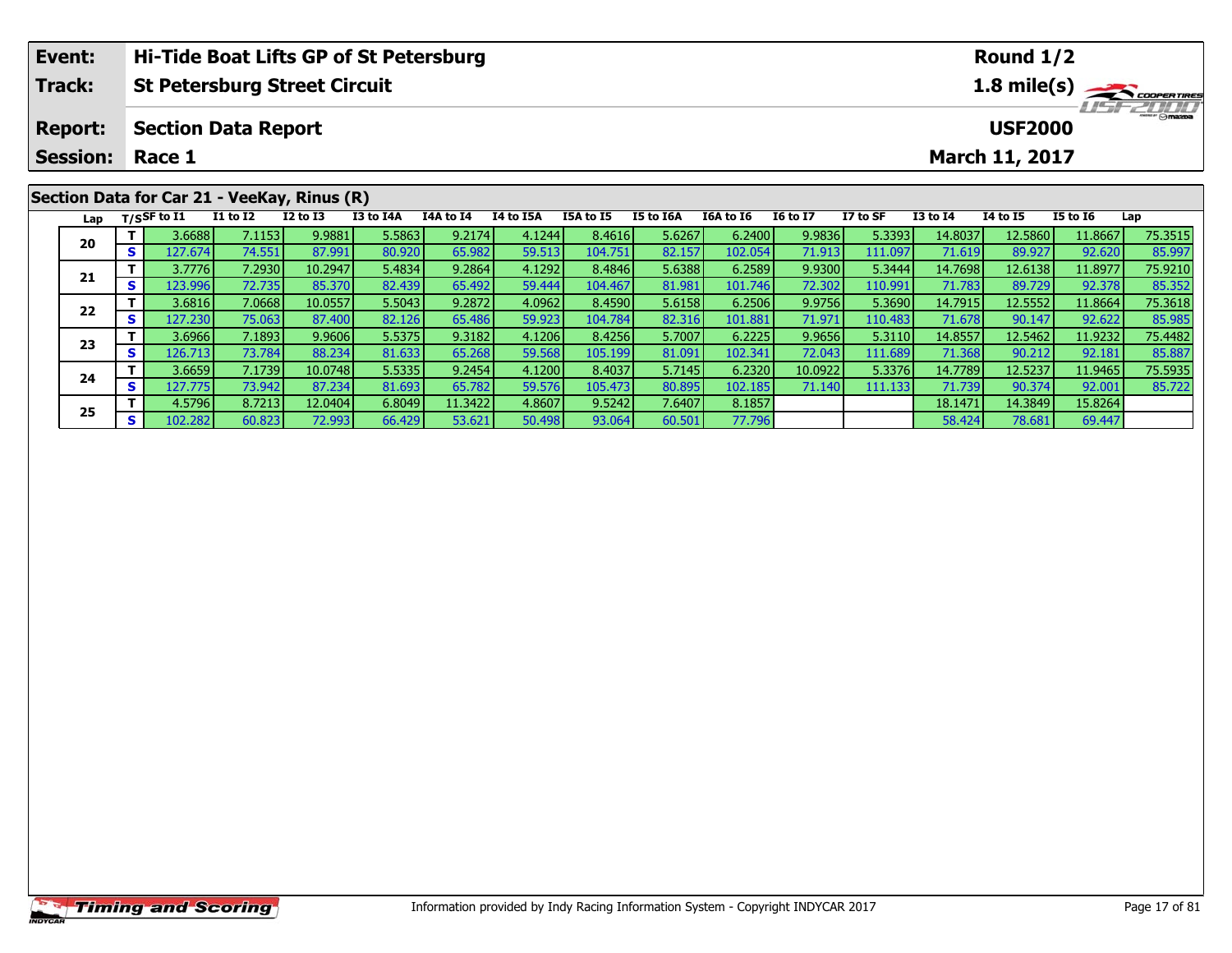| Event:          | Hi-Tide Boat Lifts GP of St Petersburg | Round $1/2$                     |
|-----------------|----------------------------------------|---------------------------------|
| Track:          | St Petersburg Street Circuit           | $1.8 \text{ mile(s)}$           |
| <b>Report:</b>  | Section Data Report                    | <b>Omazoa</b><br><b>USF2000</b> |
| <b>Session:</b> | Race 1                                 | <b>March 11, 2017</b>           |
|                 |                                        |                                 |

### **Section Data for Car 21 - VeeKay, Rinus (R)**

|  | Lap |                         | T/SPO to SF |
|--|-----|-------------------------|-------------|
|  |     | Т                       |             |
|  | 20  | S                       |             |
|  |     | T                       |             |
|  | 21  | S                       |             |
|  |     | Т                       |             |
|  | 22  | $\overline{\mathbf{s}}$ |             |
|  |     | T                       |             |
|  | 23  | S                       |             |
|  | 24  | т                       |             |
|  |     | $\overline{\mathbf{s}}$ |             |
|  |     | T                       |             |
|  | 25  | S                       |             |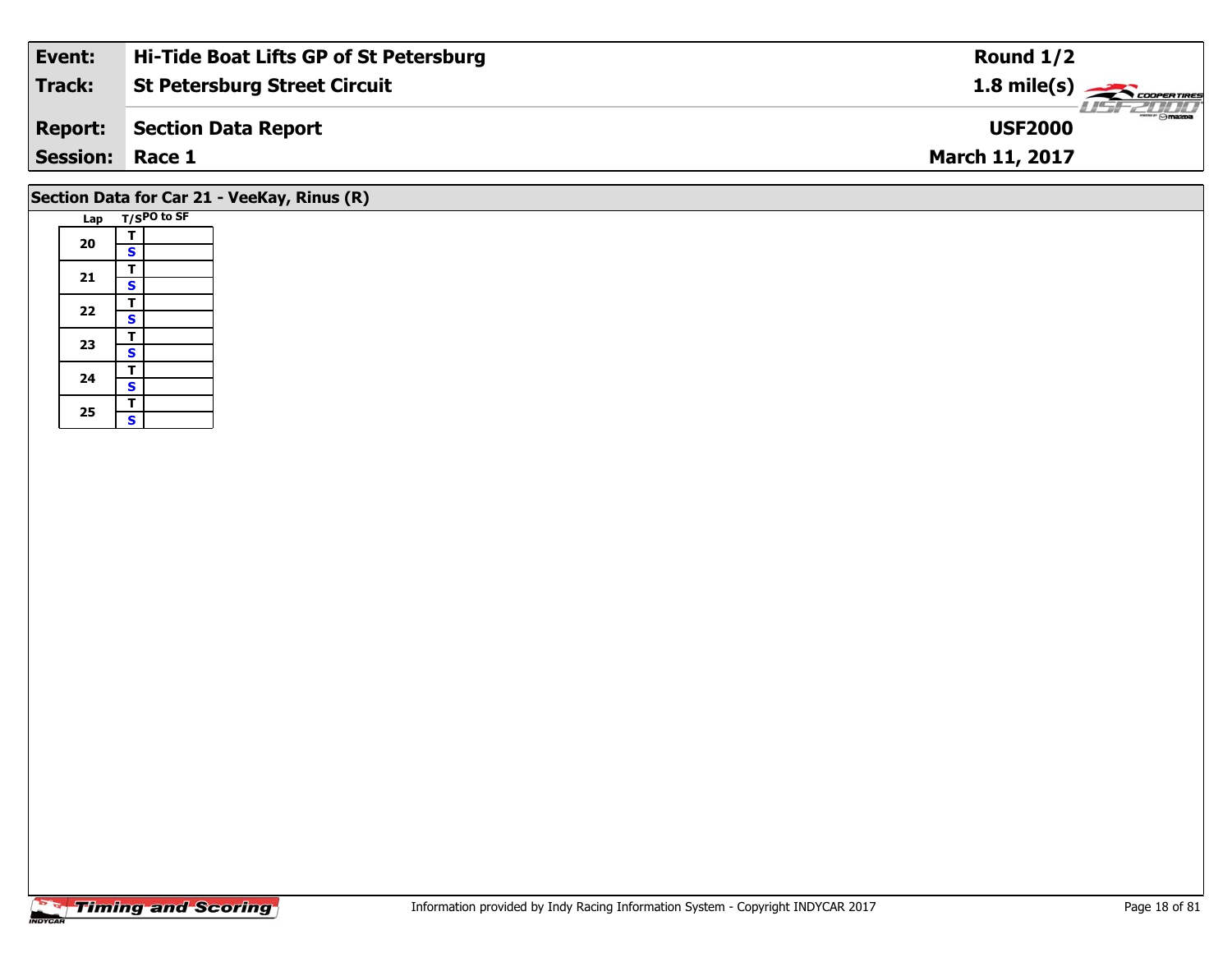| Event:          |          |                 |                            | Hi-Tide Boat Lifts GP of St Petersburg     |           |                  |                |           |                 |           |                 |                  |                 | Round $1/2$     |                 |             |
|-----------------|----------|-----------------|----------------------------|--------------------------------------------|-----------|------------------|----------------|-----------|-----------------|-----------|-----------------|------------------|-----------------|-----------------|-----------------|-------------|
| <b>Track:</b>   |          |                 |                            | <b>St Petersburg Street Circuit</b>        |           |                  |                |           |                 |           |                 |                  |                 |                 |                 | 1.8 mile(s) |
| <b>Report:</b>  |          |                 | <b>Section Data Report</b> |                                            |           |                  |                |           |                 |           |                 |                  |                 | <b>USF2000</b>  |                 | 115172000   |
| <b>Session:</b> |          | Race 1          |                            |                                            |           |                  |                |           |                 |           |                 |                  |                 | March 11, 2017  |                 |             |
|                 |          |                 |                            | Section Data for Car 22 - Ming, Calvin (R) |           |                  |                |           |                 |           |                 |                  |                 |                 |                 |             |
|                 |          | Lap T/SSF to I1 | <b>I1 to I2</b>            | $I2$ to $I3$                               | I3 to I4A | <b>I4A to I4</b> | I4 to I5A      | I5A to I5 | I5 to I6A       | I6A to I6 | <b>16 to 17</b> | I7 to SF         | <b>I3 to I4</b> | <b>I4 to I5</b> | <b>I5 to I6</b> | Lap         |
|                 |          | 3.8778          | 8.2970                     | 10.6762                                    | 6.0985    | 9.9365           | 4.2505         | 8.5587    | 6.0392          | 6.4540    | 10.3534         | 5.4084           | 16.0350         | 12.8092         | 12.4932         | 79.9502     |
|                 | <b>S</b> | 120.792         | 63.933                     | 82.320                                     | 74.124    | 61.207           | 57.747         | 103.563   | 76.545          | 98.670    | 69.345          | 109.678          | 66.120          | 88.360          | 87.975          | 81.050      |
|                 | т        | 3.6976          | 7.9106                     | 10.3237                                    | 5.7464    | 9.5840           | 4.1665         | 8.5276    | 5.8474          | 6.3468    | 10.1180         | 5.4139           | 15.3304         | 12.6941         | 12.1942         | 77.6825     |
|                 | <b>S</b> | 126.679         | 67.056                     | 85.131                                     | 78.666    | 63.458           | 58.911         | 103.941   | 79.056          | 100.337   | 70.958          | 109.566          | 69.158          | 89.161          | 90.132          | 83.416      |
| 3               |          | 3.7279          | 7.2449                     | 10.0672                                    | 5.5990    | 9.5119           | 4.1192         | 8.4967    | 5.8206          | 6.2895    | 9.9787          | 5.3789           | 15.1109         | 12.6159         | 12.1101         | 76.2345     |
|                 | S.       | 125 650 L       | 73 218 L                   | 87.300 <b>L</b>                            | 80 737    | 63.9391          | <b>59 5881</b> | 104 319   | 79.420 <b>L</b> | 101 251   | 71 949          | 110 279 <b>1</b> | <b>70 163 L</b> | 89 714          | 90 758          | 85 001      |

| $\mathbf{2}$<br>S<br>78.666<br>58.911<br>79.056<br>109.566<br>69.158<br>83.416<br>126.679<br>67.056<br>85.131<br>63.458<br>103.941<br>100.337<br>70.958<br>89.161<br>90.132<br>т<br>3.7279<br>5.5990<br>9.5119<br>5.8206<br>9.9787<br>76.2345<br>7.2449<br>10.0672<br>4.1192<br>8.4967<br>6.2895<br>5.3789<br>15.1109<br>12.6159<br>12.1101<br>3<br>S<br>59.588<br>125.650<br>73.218<br>87.300<br>80.737<br>63.939<br>104.319<br>79.420<br>71.949<br>110.279<br>70.163<br>89.714<br>90.758<br>85.001<br>101.251<br>5.5218<br>т<br>3.7161<br>7.1648<br>9.4398<br>4.1929<br>8.5464<br>5.7764<br>6.2819<br>5.3960<br>14.9616<br>12.7393<br>76.2095<br>10.0609<br>10.1125<br>12.0583<br>4<br>S<br>74.036<br>81.866<br>70.863<br>126.049<br>87.354<br>64.427<br>58.541<br>103.712<br>80.028<br>101.373<br>70.997<br>109.930<br>88.845<br>85.029<br>91.148<br>3.6849<br>5.5530<br>т<br>7.4114<br>9.3780<br>4.1077<br>8.5403<br>5.7503<br>6.3037<br>10.0311<br>5.3995<br>14.9310<br>12.6480<br>76.2372<br>10.0773<br>12.0540<br>5.<br>S<br>127.116<br>71.573<br>87.212<br>64.852<br>59.755<br>80.391<br>109.859<br>71.008<br>89.486<br>84.998<br>81.406<br>103.786<br>101.023<br>71.573<br>91.181<br>т<br>3.7292<br>5.4827<br>9.3824<br>4.0968<br>5.7206<br>6.2814<br>10.0027<br>5.3714<br>14.8651<br>12.6068<br>12.0020<br>75.7208<br>7.1400<br>10.0036<br>8.5100<br>6<br>S<br>85.578<br>125.606<br>74.293<br>87.855<br>82.449<br>64.822<br>59.914<br>80.808<br>71.323<br>104.156<br>101.382<br>71.776<br>110.433<br>89.778<br>91.576<br>T.<br>5.5043<br>9.4230<br>5.7372<br>9.9568<br>14.9273<br>75.7572<br>3.7151<br>7.1193<br>4.1242<br>8.4983<br>6.2750<br>5.3837<br>12.6225<br>12.0122<br>10.0203<br>7<br>S<br>126.082<br>82.126<br>80.575<br>72.107<br>85.536<br>74.509<br>87.708<br>64.542<br>59.516<br>104.299<br>101.485<br>110.181<br>71.026<br>89.667<br>91.498<br>75.8707<br>т<br>3.7177<br>7.0764<br>5.5458<br>9.3730<br>4.1518<br>5.7760<br>10.0472<br>5.3851<br>14.9188<br>12.6537<br>12.0627<br>10.0091<br>8.5019<br>6.2867<br>8<br>S<br>125.994<br>74.961<br>81.511<br>64.887<br>59.120<br>104.255<br>80.033<br>71.067<br>85.408<br>87.806<br>101.296<br>71.458<br>110.152<br>89.446<br>91.115<br>76.1624<br>т<br>3.7066<br>7.3316<br>5.5037<br>9.3534<br>5.7578<br>6.2875<br>14.8571<br>10.1183<br>4.1853<br>8.4840<br>10.0547<br>5.3795<br>12.6693<br>12.0453<br>9<br>S<br>126.372<br>72.352<br>82.135<br>80.286<br>71.362<br>85.081<br>86.859<br>65.023<br>58.647<br>104.475<br>101.283<br>71.405<br>110.267<br>89.335<br>91.246<br>5.4497<br>5.7829<br>т<br>3.7147<br>7.0942<br>9.3086<br>4.1403<br>8.5335<br>10.0057<br>5.3856<br>14.7583<br>75.5988<br>9.9054<br>6.2782<br>12.6738<br>12.0611<br>10<br>74.773<br>82.949<br>79.938<br>S<br>126.096<br>65.335<br>59.284<br>103.869<br>101.433<br>71.755<br>110.142<br>71.839<br>89.304<br>91.127<br>85.716<br>88.726<br>т<br>3.7252<br>7.1139<br>5.4978<br>76.4347<br>9.9628<br>9.3022<br>4.2335<br>8.5082<br>6.1444<br>6.4977<br>10.0551<br>5.3939<br>14.8000<br>12.7417<br>12.6421<br>11<br>S<br>125.741<br>74.566<br>82.223<br>65.380<br>75.235<br>98.007<br>109.973<br>71.637<br>84.778<br>88.215<br>57.979<br>104.178<br>71.402<br>88.828<br>86.939<br>т<br>3.7347<br>7.1578<br>5.4764<br>9.3150<br>4.1278<br>5.6914<br>6.2720<br>14.7914<br>75.5931<br>9.8909<br>8.4894<br>10.0424<br>5.3953<br>12.6172<br>11.9634<br>12<br>S.<br>82.544<br>81.223<br>109.944<br>85.722<br>125.421<br>88.856<br>65.291<br>59.464<br>104.408<br>101.534<br>71.679<br>89.704<br>91.871<br>74.109<br>71.492<br>т<br>3.7271<br>7.5341<br>5.6131<br>9.4336<br>8.4525<br>5.8695<br>5.3938<br>15.0467<br>76.9110<br>10.3926<br>4.0976<br>6.3520<br>10.0451<br>12.5501<br>12.2215<br>13<br>84.253<br>S<br>125.677<br>70.407<br>84.566<br>80.534<br>64.470<br>59.902<br>104.864<br>78.758<br>100.255<br>109.975<br>70.462<br>90.184<br>89.931<br>71.473<br>76.3251<br>Τ.<br>7.5205<br>5.7101<br>9.3617<br>5.7734<br>6.2683<br>9.9966<br>15.0718<br>3.7105<br>10.0085<br>4.1526<br>8.4617<br>5.3612<br>12.6143<br>12.0417<br>14<br>S<br>126.239<br>84.900<br>79.166<br>80.069<br>70.534<br>87.812<br>64.965<br>59.109<br>104.750<br>101.593<br>71.820<br>110.643<br>70.345<br>89.725<br>91.274<br>т<br>5.4333<br>5.6638<br>3.6707<br>7.1401<br>9.9087<br>9.3107<br>4.1420<br>8.4639<br>6.2540<br>10.0735<br>5.3766<br>14.7440<br>12.6059<br>11.9178<br>75.4373<br>15<br>S<br>74.292<br>88.696<br>83.199<br>65.321<br>59.260<br>104.723<br>81.619<br>110.327<br>71.909<br>92.223<br>85.899<br>127.608<br>101.826<br>71.272<br>89.785<br>т<br>5.5057<br>14.7854<br>3.7005<br>7.1285<br>9.8253<br>9.2797<br>4.1698<br>8.4796<br>5.6953<br>6.2569<br>10.0334<br>5.3575<br>12.6494<br>11.9522<br>75.4322<br>16<br>S<br>74.413<br>82.105<br>65.539<br>58.865<br>71.708<br>126.580<br>89.449<br>104.529<br>81.167<br>101.779<br>71.556<br>110.720<br>89.476<br>91.957<br>85.905<br>т<br>3.6871<br>7.0878<br>5.4811<br>9.3739<br>5.7075<br>6.2594<br>14.8550<br>75.5140<br>9.8638<br>4.1599<br>8.4818<br>10.0504<br>5.3613<br>12.6417<br>11.9669<br>17<br>S<br>64.880<br>80.994<br>85.812<br>127.040<br>74.841<br>82.473<br>59.005<br>104.502<br>101.738<br>71.435<br>110.641<br>71.372<br>89.531<br>91.844<br>89.100<br>т<br>3.6966<br>7.1523<br>9.9030<br>5.4736<br>9.3572<br>4.1349<br>8.4956<br>5.9485<br>6.3654<br>9.9753<br>5.3632<br>14.8308<br>12.6305<br>12.3139<br>75.8656<br>18<br>S.<br>126.713<br>82.586<br>64.996<br>59.362<br>77.712<br>85.414<br>74.166<br>88.747<br>104.332<br>100.044<br>71.973<br>110.602<br>71.488<br>89.610<br>89.256<br>5.7604<br>14.8361<br>75.7171<br>Τ.<br>3.7068<br>7.2109<br>9.9074<br>5.4685<br>9.3676<br>4.1192<br>8.4667<br>6.2893<br>10.0379<br>5.3824<br>12.5859<br>12.0497<br>19<br>S.<br>126.365<br>73.563<br>82.664<br>64.924<br>59.588<br>80.250<br>85.582<br>88.708<br>104.688<br>101.254<br>71.524<br>110.208<br>71.463<br>89.927<br>91.213 |  | <u>J.VJIV</u> | 7.5100 | 10.JZJ/ | <u>J./ IV I</u> | <b>DI DOIL</b> | <u> vuj</u> | 0.5270 | <u>J.V.III</u> | טטו טיט | 10.1100 | <u>J.IIJJ</u> | 19.990 L | <b>IL.VJII</b> | 14.13 IZ | 77.002J |
|--------------------------------------------------------------------------------------------------------------------------------------------------------------------------------------------------------------------------------------------------------------------------------------------------------------------------------------------------------------------------------------------------------------------------------------------------------------------------------------------------------------------------------------------------------------------------------------------------------------------------------------------------------------------------------------------------------------------------------------------------------------------------------------------------------------------------------------------------------------------------------------------------------------------------------------------------------------------------------------------------------------------------------------------------------------------------------------------------------------------------------------------------------------------------------------------------------------------------------------------------------------------------------------------------------------------------------------------------------------------------------------------------------------------------------------------------------------------------------------------------------------------------------------------------------------------------------------------------------------------------------------------------------------------------------------------------------------------------------------------------------------------------------------------------------------------------------------------------------------------------------------------------------------------------------------------------------------------------------------------------------------------------------------------------------------------------------------------------------------------------------------------------------------------------------------------------------------------------------------------------------------------------------------------------------------------------------------------------------------------------------------------------------------------------------------------------------------------------------------------------------------------------------------------------------------------------------------------------------------------------------------------------------------------------------------------------------------------------------------------------------------------------------------------------------------------------------------------------------------------------------------------------------------------------------------------------------------------------------------------------------------------------------------------------------------------------------------------------------------------------------------------------------------------------------------------------------------------------------------------------------------------------------------------------------------------------------------------------------------------------------------------------------------------------------------------------------------------------------------------------------------------------------------------------------------------------------------------------------------------------------------------------------------------------------------------------------------------------------------------------------------------------------------------------------------------------------------------------------------------------------------------------------------------------------------------------------------------------------------------------------------------------------------------------------------------------------------------------------------------------------------------------------------------------------------------------------------------------------------------------------------------------------------------------------------------------------------------------------------------------------------------------------------------------------------------------------------------------------------------------------------------------------------------------------------------------------------------------------------------------------------------------------------------------------------------------------------------------------------------------------------------------------------------------------------------------------------------------------------------------------------------------------------------------------------------------------------------------------------------------------------------------------------------------------------------------------------------------------------------------------------------------------------------------------------------------------------------------------------------------------------------------------------------------------------------------------------------------------------------------------------------------------------------------------------------------------------------------------------------------------------------------------------------------------------------------------------------------------------------------------------------------------------------------------------------------------------------------------------------------------------------------------------------------------------------------------------------------------------------------------------------------------------------------------------|--|---------------|--------|---------|-----------------|----------------|-------------|--------|----------------|---------|---------|---------------|----------|----------------|----------|---------|
|                                                                                                                                                                                                                                                                                                                                                                                                                                                                                                                                                                                                                                                                                                                                                                                                                                                                                                                                                                                                                                                                                                                                                                                                                                                                                                                                                                                                                                                                                                                                                                                                                                                                                                                                                                                                                                                                                                                                                                                                                                                                                                                                                                                                                                                                                                                                                                                                                                                                                                                                                                                                                                                                                                                                                                                                                                                                                                                                                                                                                                                                                                                                                                                                                                                                                                                                                                                                                                                                                                                                                                                                                                                                                                                                                                                                                                                                                                                                                                                                                                                                                                                                                                                                                                                                                                                                                                                                                                                                                                                                                                                                                                                                                                                                                                                                                                                                                                                                                                                                                                                                                                                                                                                                                                                                                                                                                                                                                                                                                                                                                                                                                                                                                                                                                                                                                                                                                                                                      |  |               |        |         |                 |                |             |        |                |         |         |               |          |                |          |         |
|                                                                                                                                                                                                                                                                                                                                                                                                                                                                                                                                                                                                                                                                                                                                                                                                                                                                                                                                                                                                                                                                                                                                                                                                                                                                                                                                                                                                                                                                                                                                                                                                                                                                                                                                                                                                                                                                                                                                                                                                                                                                                                                                                                                                                                                                                                                                                                                                                                                                                                                                                                                                                                                                                                                                                                                                                                                                                                                                                                                                                                                                                                                                                                                                                                                                                                                                                                                                                                                                                                                                                                                                                                                                                                                                                                                                                                                                                                                                                                                                                                                                                                                                                                                                                                                                                                                                                                                                                                                                                                                                                                                                                                                                                                                                                                                                                                                                                                                                                                                                                                                                                                                                                                                                                                                                                                                                                                                                                                                                                                                                                                                                                                                                                                                                                                                                                                                                                                                                      |  |               |        |         |                 |                |             |        |                |         |         |               |          |                |          |         |
|                                                                                                                                                                                                                                                                                                                                                                                                                                                                                                                                                                                                                                                                                                                                                                                                                                                                                                                                                                                                                                                                                                                                                                                                                                                                                                                                                                                                                                                                                                                                                                                                                                                                                                                                                                                                                                                                                                                                                                                                                                                                                                                                                                                                                                                                                                                                                                                                                                                                                                                                                                                                                                                                                                                                                                                                                                                                                                                                                                                                                                                                                                                                                                                                                                                                                                                                                                                                                                                                                                                                                                                                                                                                                                                                                                                                                                                                                                                                                                                                                                                                                                                                                                                                                                                                                                                                                                                                                                                                                                                                                                                                                                                                                                                                                                                                                                                                                                                                                                                                                                                                                                                                                                                                                                                                                                                                                                                                                                                                                                                                                                                                                                                                                                                                                                                                                                                                                                                                      |  |               |        |         |                 |                |             |        |                |         |         |               |          |                |          |         |
|                                                                                                                                                                                                                                                                                                                                                                                                                                                                                                                                                                                                                                                                                                                                                                                                                                                                                                                                                                                                                                                                                                                                                                                                                                                                                                                                                                                                                                                                                                                                                                                                                                                                                                                                                                                                                                                                                                                                                                                                                                                                                                                                                                                                                                                                                                                                                                                                                                                                                                                                                                                                                                                                                                                                                                                                                                                                                                                                                                                                                                                                                                                                                                                                                                                                                                                                                                                                                                                                                                                                                                                                                                                                                                                                                                                                                                                                                                                                                                                                                                                                                                                                                                                                                                                                                                                                                                                                                                                                                                                                                                                                                                                                                                                                                                                                                                                                                                                                                                                                                                                                                                                                                                                                                                                                                                                                                                                                                                                                                                                                                                                                                                                                                                                                                                                                                                                                                                                                      |  |               |        |         |                 |                |             |        |                |         |         |               |          |                |          |         |
|                                                                                                                                                                                                                                                                                                                                                                                                                                                                                                                                                                                                                                                                                                                                                                                                                                                                                                                                                                                                                                                                                                                                                                                                                                                                                                                                                                                                                                                                                                                                                                                                                                                                                                                                                                                                                                                                                                                                                                                                                                                                                                                                                                                                                                                                                                                                                                                                                                                                                                                                                                                                                                                                                                                                                                                                                                                                                                                                                                                                                                                                                                                                                                                                                                                                                                                                                                                                                                                                                                                                                                                                                                                                                                                                                                                                                                                                                                                                                                                                                                                                                                                                                                                                                                                                                                                                                                                                                                                                                                                                                                                                                                                                                                                                                                                                                                                                                                                                                                                                                                                                                                                                                                                                                                                                                                                                                                                                                                                                                                                                                                                                                                                                                                                                                                                                                                                                                                                                      |  |               |        |         |                 |                |             |        |                |         |         |               |          |                |          |         |
|                                                                                                                                                                                                                                                                                                                                                                                                                                                                                                                                                                                                                                                                                                                                                                                                                                                                                                                                                                                                                                                                                                                                                                                                                                                                                                                                                                                                                                                                                                                                                                                                                                                                                                                                                                                                                                                                                                                                                                                                                                                                                                                                                                                                                                                                                                                                                                                                                                                                                                                                                                                                                                                                                                                                                                                                                                                                                                                                                                                                                                                                                                                                                                                                                                                                                                                                                                                                                                                                                                                                                                                                                                                                                                                                                                                                                                                                                                                                                                                                                                                                                                                                                                                                                                                                                                                                                                                                                                                                                                                                                                                                                                                                                                                                                                                                                                                                                                                                                                                                                                                                                                                                                                                                                                                                                                                                                                                                                                                                                                                                                                                                                                                                                                                                                                                                                                                                                                                                      |  |               |        |         |                 |                |             |        |                |         |         |               |          |                |          |         |
|                                                                                                                                                                                                                                                                                                                                                                                                                                                                                                                                                                                                                                                                                                                                                                                                                                                                                                                                                                                                                                                                                                                                                                                                                                                                                                                                                                                                                                                                                                                                                                                                                                                                                                                                                                                                                                                                                                                                                                                                                                                                                                                                                                                                                                                                                                                                                                                                                                                                                                                                                                                                                                                                                                                                                                                                                                                                                                                                                                                                                                                                                                                                                                                                                                                                                                                                                                                                                                                                                                                                                                                                                                                                                                                                                                                                                                                                                                                                                                                                                                                                                                                                                                                                                                                                                                                                                                                                                                                                                                                                                                                                                                                                                                                                                                                                                                                                                                                                                                                                                                                                                                                                                                                                                                                                                                                                                                                                                                                                                                                                                                                                                                                                                                                                                                                                                                                                                                                                      |  |               |        |         |                 |                |             |        |                |         |         |               |          |                |          |         |
|                                                                                                                                                                                                                                                                                                                                                                                                                                                                                                                                                                                                                                                                                                                                                                                                                                                                                                                                                                                                                                                                                                                                                                                                                                                                                                                                                                                                                                                                                                                                                                                                                                                                                                                                                                                                                                                                                                                                                                                                                                                                                                                                                                                                                                                                                                                                                                                                                                                                                                                                                                                                                                                                                                                                                                                                                                                                                                                                                                                                                                                                                                                                                                                                                                                                                                                                                                                                                                                                                                                                                                                                                                                                                                                                                                                                                                                                                                                                                                                                                                                                                                                                                                                                                                                                                                                                                                                                                                                                                                                                                                                                                                                                                                                                                                                                                                                                                                                                                                                                                                                                                                                                                                                                                                                                                                                                                                                                                                                                                                                                                                                                                                                                                                                                                                                                                                                                                                                                      |  |               |        |         |                 |                |             |        |                |         |         |               |          |                |          |         |
|                                                                                                                                                                                                                                                                                                                                                                                                                                                                                                                                                                                                                                                                                                                                                                                                                                                                                                                                                                                                                                                                                                                                                                                                                                                                                                                                                                                                                                                                                                                                                                                                                                                                                                                                                                                                                                                                                                                                                                                                                                                                                                                                                                                                                                                                                                                                                                                                                                                                                                                                                                                                                                                                                                                                                                                                                                                                                                                                                                                                                                                                                                                                                                                                                                                                                                                                                                                                                                                                                                                                                                                                                                                                                                                                                                                                                                                                                                                                                                                                                                                                                                                                                                                                                                                                                                                                                                                                                                                                                                                                                                                                                                                                                                                                                                                                                                                                                                                                                                                                                                                                                                                                                                                                                                                                                                                                                                                                                                                                                                                                                                                                                                                                                                                                                                                                                                                                                                                                      |  |               |        |         |                 |                |             |        |                |         |         |               |          |                |          |         |
|                                                                                                                                                                                                                                                                                                                                                                                                                                                                                                                                                                                                                                                                                                                                                                                                                                                                                                                                                                                                                                                                                                                                                                                                                                                                                                                                                                                                                                                                                                                                                                                                                                                                                                                                                                                                                                                                                                                                                                                                                                                                                                                                                                                                                                                                                                                                                                                                                                                                                                                                                                                                                                                                                                                                                                                                                                                                                                                                                                                                                                                                                                                                                                                                                                                                                                                                                                                                                                                                                                                                                                                                                                                                                                                                                                                                                                                                                                                                                                                                                                                                                                                                                                                                                                                                                                                                                                                                                                                                                                                                                                                                                                                                                                                                                                                                                                                                                                                                                                                                                                                                                                                                                                                                                                                                                                                                                                                                                                                                                                                                                                                                                                                                                                                                                                                                                                                                                                                                      |  |               |        |         |                 |                |             |        |                |         |         |               |          |                |          |         |
|                                                                                                                                                                                                                                                                                                                                                                                                                                                                                                                                                                                                                                                                                                                                                                                                                                                                                                                                                                                                                                                                                                                                                                                                                                                                                                                                                                                                                                                                                                                                                                                                                                                                                                                                                                                                                                                                                                                                                                                                                                                                                                                                                                                                                                                                                                                                                                                                                                                                                                                                                                                                                                                                                                                                                                                                                                                                                                                                                                                                                                                                                                                                                                                                                                                                                                                                                                                                                                                                                                                                                                                                                                                                                                                                                                                                                                                                                                                                                                                                                                                                                                                                                                                                                                                                                                                                                                                                                                                                                                                                                                                                                                                                                                                                                                                                                                                                                                                                                                                                                                                                                                                                                                                                                                                                                                                                                                                                                                                                                                                                                                                                                                                                                                                                                                                                                                                                                                                                      |  |               |        |         |                 |                |             |        |                |         |         |               |          |                |          |         |
|                                                                                                                                                                                                                                                                                                                                                                                                                                                                                                                                                                                                                                                                                                                                                                                                                                                                                                                                                                                                                                                                                                                                                                                                                                                                                                                                                                                                                                                                                                                                                                                                                                                                                                                                                                                                                                                                                                                                                                                                                                                                                                                                                                                                                                                                                                                                                                                                                                                                                                                                                                                                                                                                                                                                                                                                                                                                                                                                                                                                                                                                                                                                                                                                                                                                                                                                                                                                                                                                                                                                                                                                                                                                                                                                                                                                                                                                                                                                                                                                                                                                                                                                                                                                                                                                                                                                                                                                                                                                                                                                                                                                                                                                                                                                                                                                                                                                                                                                                                                                                                                                                                                                                                                                                                                                                                                                                                                                                                                                                                                                                                                                                                                                                                                                                                                                                                                                                                                                      |  |               |        |         |                 |                |             |        |                |         |         |               |          |                |          |         |
|                                                                                                                                                                                                                                                                                                                                                                                                                                                                                                                                                                                                                                                                                                                                                                                                                                                                                                                                                                                                                                                                                                                                                                                                                                                                                                                                                                                                                                                                                                                                                                                                                                                                                                                                                                                                                                                                                                                                                                                                                                                                                                                                                                                                                                                                                                                                                                                                                                                                                                                                                                                                                                                                                                                                                                                                                                                                                                                                                                                                                                                                                                                                                                                                                                                                                                                                                                                                                                                                                                                                                                                                                                                                                                                                                                                                                                                                                                                                                                                                                                                                                                                                                                                                                                                                                                                                                                                                                                                                                                                                                                                                                                                                                                                                                                                                                                                                                                                                                                                                                                                                                                                                                                                                                                                                                                                                                                                                                                                                                                                                                                                                                                                                                                                                                                                                                                                                                                                                      |  |               |        |         |                 |                |             |        |                |         |         |               |          |                |          |         |
|                                                                                                                                                                                                                                                                                                                                                                                                                                                                                                                                                                                                                                                                                                                                                                                                                                                                                                                                                                                                                                                                                                                                                                                                                                                                                                                                                                                                                                                                                                                                                                                                                                                                                                                                                                                                                                                                                                                                                                                                                                                                                                                                                                                                                                                                                                                                                                                                                                                                                                                                                                                                                                                                                                                                                                                                                                                                                                                                                                                                                                                                                                                                                                                                                                                                                                                                                                                                                                                                                                                                                                                                                                                                                                                                                                                                                                                                                                                                                                                                                                                                                                                                                                                                                                                                                                                                                                                                                                                                                                                                                                                                                                                                                                                                                                                                                                                                                                                                                                                                                                                                                                                                                                                                                                                                                                                                                                                                                                                                                                                                                                                                                                                                                                                                                                                                                                                                                                                                      |  |               |        |         |                 |                |             |        |                |         |         |               |          |                |          |         |
|                                                                                                                                                                                                                                                                                                                                                                                                                                                                                                                                                                                                                                                                                                                                                                                                                                                                                                                                                                                                                                                                                                                                                                                                                                                                                                                                                                                                                                                                                                                                                                                                                                                                                                                                                                                                                                                                                                                                                                                                                                                                                                                                                                                                                                                                                                                                                                                                                                                                                                                                                                                                                                                                                                                                                                                                                                                                                                                                                                                                                                                                                                                                                                                                                                                                                                                                                                                                                                                                                                                                                                                                                                                                                                                                                                                                                                                                                                                                                                                                                                                                                                                                                                                                                                                                                                                                                                                                                                                                                                                                                                                                                                                                                                                                                                                                                                                                                                                                                                                                                                                                                                                                                                                                                                                                                                                                                                                                                                                                                                                                                                                                                                                                                                                                                                                                                                                                                                                                      |  |               |        |         |                 |                |             |        |                |         |         |               |          |                |          |         |
|                                                                                                                                                                                                                                                                                                                                                                                                                                                                                                                                                                                                                                                                                                                                                                                                                                                                                                                                                                                                                                                                                                                                                                                                                                                                                                                                                                                                                                                                                                                                                                                                                                                                                                                                                                                                                                                                                                                                                                                                                                                                                                                                                                                                                                                                                                                                                                                                                                                                                                                                                                                                                                                                                                                                                                                                                                                                                                                                                                                                                                                                                                                                                                                                                                                                                                                                                                                                                                                                                                                                                                                                                                                                                                                                                                                                                                                                                                                                                                                                                                                                                                                                                                                                                                                                                                                                                                                                                                                                                                                                                                                                                                                                                                                                                                                                                                                                                                                                                                                                                                                                                                                                                                                                                                                                                                                                                                                                                                                                                                                                                                                                                                                                                                                                                                                                                                                                                                                                      |  |               |        |         |                 |                |             |        |                |         |         |               |          |                |          |         |
|                                                                                                                                                                                                                                                                                                                                                                                                                                                                                                                                                                                                                                                                                                                                                                                                                                                                                                                                                                                                                                                                                                                                                                                                                                                                                                                                                                                                                                                                                                                                                                                                                                                                                                                                                                                                                                                                                                                                                                                                                                                                                                                                                                                                                                                                                                                                                                                                                                                                                                                                                                                                                                                                                                                                                                                                                                                                                                                                                                                                                                                                                                                                                                                                                                                                                                                                                                                                                                                                                                                                                                                                                                                                                                                                                                                                                                                                                                                                                                                                                                                                                                                                                                                                                                                                                                                                                                                                                                                                                                                                                                                                                                                                                                                                                                                                                                                                                                                                                                                                                                                                                                                                                                                                                                                                                                                                                                                                                                                                                                                                                                                                                                                                                                                                                                                                                                                                                                                                      |  |               |        |         |                 |                |             |        |                |         |         |               |          |                |          |         |
|                                                                                                                                                                                                                                                                                                                                                                                                                                                                                                                                                                                                                                                                                                                                                                                                                                                                                                                                                                                                                                                                                                                                                                                                                                                                                                                                                                                                                                                                                                                                                                                                                                                                                                                                                                                                                                                                                                                                                                                                                                                                                                                                                                                                                                                                                                                                                                                                                                                                                                                                                                                                                                                                                                                                                                                                                                                                                                                                                                                                                                                                                                                                                                                                                                                                                                                                                                                                                                                                                                                                                                                                                                                                                                                                                                                                                                                                                                                                                                                                                                                                                                                                                                                                                                                                                                                                                                                                                                                                                                                                                                                                                                                                                                                                                                                                                                                                                                                                                                                                                                                                                                                                                                                                                                                                                                                                                                                                                                                                                                                                                                                                                                                                                                                                                                                                                                                                                                                                      |  |               |        |         |                 |                |             |        |                |         |         |               |          |                |          |         |
|                                                                                                                                                                                                                                                                                                                                                                                                                                                                                                                                                                                                                                                                                                                                                                                                                                                                                                                                                                                                                                                                                                                                                                                                                                                                                                                                                                                                                                                                                                                                                                                                                                                                                                                                                                                                                                                                                                                                                                                                                                                                                                                                                                                                                                                                                                                                                                                                                                                                                                                                                                                                                                                                                                                                                                                                                                                                                                                                                                                                                                                                                                                                                                                                                                                                                                                                                                                                                                                                                                                                                                                                                                                                                                                                                                                                                                                                                                                                                                                                                                                                                                                                                                                                                                                                                                                                                                                                                                                                                                                                                                                                                                                                                                                                                                                                                                                                                                                                                                                                                                                                                                                                                                                                                                                                                                                                                                                                                                                                                                                                                                                                                                                                                                                                                                                                                                                                                                                                      |  |               |        |         |                 |                |             |        |                |         |         |               |          |                |          |         |
|                                                                                                                                                                                                                                                                                                                                                                                                                                                                                                                                                                                                                                                                                                                                                                                                                                                                                                                                                                                                                                                                                                                                                                                                                                                                                                                                                                                                                                                                                                                                                                                                                                                                                                                                                                                                                                                                                                                                                                                                                                                                                                                                                                                                                                                                                                                                                                                                                                                                                                                                                                                                                                                                                                                                                                                                                                                                                                                                                                                                                                                                                                                                                                                                                                                                                                                                                                                                                                                                                                                                                                                                                                                                                                                                                                                                                                                                                                                                                                                                                                                                                                                                                                                                                                                                                                                                                                                                                                                                                                                                                                                                                                                                                                                                                                                                                                                                                                                                                                                                                                                                                                                                                                                                                                                                                                                                                                                                                                                                                                                                                                                                                                                                                                                                                                                                                                                                                                                                      |  |               |        |         |                 |                |             |        |                |         |         |               |          |                |          |         |
|                                                                                                                                                                                                                                                                                                                                                                                                                                                                                                                                                                                                                                                                                                                                                                                                                                                                                                                                                                                                                                                                                                                                                                                                                                                                                                                                                                                                                                                                                                                                                                                                                                                                                                                                                                                                                                                                                                                                                                                                                                                                                                                                                                                                                                                                                                                                                                                                                                                                                                                                                                                                                                                                                                                                                                                                                                                                                                                                                                                                                                                                                                                                                                                                                                                                                                                                                                                                                                                                                                                                                                                                                                                                                                                                                                                                                                                                                                                                                                                                                                                                                                                                                                                                                                                                                                                                                                                                                                                                                                                                                                                                                                                                                                                                                                                                                                                                                                                                                                                                                                                                                                                                                                                                                                                                                                                                                                                                                                                                                                                                                                                                                                                                                                                                                                                                                                                                                                                                      |  |               |        |         |                 |                |             |        |                |         |         |               |          |                |          |         |
|                                                                                                                                                                                                                                                                                                                                                                                                                                                                                                                                                                                                                                                                                                                                                                                                                                                                                                                                                                                                                                                                                                                                                                                                                                                                                                                                                                                                                                                                                                                                                                                                                                                                                                                                                                                                                                                                                                                                                                                                                                                                                                                                                                                                                                                                                                                                                                                                                                                                                                                                                                                                                                                                                                                                                                                                                                                                                                                                                                                                                                                                                                                                                                                                                                                                                                                                                                                                                                                                                                                                                                                                                                                                                                                                                                                                                                                                                                                                                                                                                                                                                                                                                                                                                                                                                                                                                                                                                                                                                                                                                                                                                                                                                                                                                                                                                                                                                                                                                                                                                                                                                                                                                                                                                                                                                                                                                                                                                                                                                                                                                                                                                                                                                                                                                                                                                                                                                                                                      |  |               |        |         |                 |                |             |        |                |         |         |               |          |                |          |         |
|                                                                                                                                                                                                                                                                                                                                                                                                                                                                                                                                                                                                                                                                                                                                                                                                                                                                                                                                                                                                                                                                                                                                                                                                                                                                                                                                                                                                                                                                                                                                                                                                                                                                                                                                                                                                                                                                                                                                                                                                                                                                                                                                                                                                                                                                                                                                                                                                                                                                                                                                                                                                                                                                                                                                                                                                                                                                                                                                                                                                                                                                                                                                                                                                                                                                                                                                                                                                                                                                                                                                                                                                                                                                                                                                                                                                                                                                                                                                                                                                                                                                                                                                                                                                                                                                                                                                                                                                                                                                                                                                                                                                                                                                                                                                                                                                                                                                                                                                                                                                                                                                                                                                                                                                                                                                                                                                                                                                                                                                                                                                                                                                                                                                                                                                                                                                                                                                                                                                      |  |               |        |         |                 |                |             |        |                |         |         |               |          |                |          |         |
|                                                                                                                                                                                                                                                                                                                                                                                                                                                                                                                                                                                                                                                                                                                                                                                                                                                                                                                                                                                                                                                                                                                                                                                                                                                                                                                                                                                                                                                                                                                                                                                                                                                                                                                                                                                                                                                                                                                                                                                                                                                                                                                                                                                                                                                                                                                                                                                                                                                                                                                                                                                                                                                                                                                                                                                                                                                                                                                                                                                                                                                                                                                                                                                                                                                                                                                                                                                                                                                                                                                                                                                                                                                                                                                                                                                                                                                                                                                                                                                                                                                                                                                                                                                                                                                                                                                                                                                                                                                                                                                                                                                                                                                                                                                                                                                                                                                                                                                                                                                                                                                                                                                                                                                                                                                                                                                                                                                                                                                                                                                                                                                                                                                                                                                                                                                                                                                                                                                                      |  |               |        |         |                 |                |             |        |                |         |         |               |          |                |          |         |
|                                                                                                                                                                                                                                                                                                                                                                                                                                                                                                                                                                                                                                                                                                                                                                                                                                                                                                                                                                                                                                                                                                                                                                                                                                                                                                                                                                                                                                                                                                                                                                                                                                                                                                                                                                                                                                                                                                                                                                                                                                                                                                                                                                                                                                                                                                                                                                                                                                                                                                                                                                                                                                                                                                                                                                                                                                                                                                                                                                                                                                                                                                                                                                                                                                                                                                                                                                                                                                                                                                                                                                                                                                                                                                                                                                                                                                                                                                                                                                                                                                                                                                                                                                                                                                                                                                                                                                                                                                                                                                                                                                                                                                                                                                                                                                                                                                                                                                                                                                                                                                                                                                                                                                                                                                                                                                                                                                                                                                                                                                                                                                                                                                                                                                                                                                                                                                                                                                                                      |  |               |        |         |                 |                |             |        |                |         |         |               |          |                |          |         |
|                                                                                                                                                                                                                                                                                                                                                                                                                                                                                                                                                                                                                                                                                                                                                                                                                                                                                                                                                                                                                                                                                                                                                                                                                                                                                                                                                                                                                                                                                                                                                                                                                                                                                                                                                                                                                                                                                                                                                                                                                                                                                                                                                                                                                                                                                                                                                                                                                                                                                                                                                                                                                                                                                                                                                                                                                                                                                                                                                                                                                                                                                                                                                                                                                                                                                                                                                                                                                                                                                                                                                                                                                                                                                                                                                                                                                                                                                                                                                                                                                                                                                                                                                                                                                                                                                                                                                                                                                                                                                                                                                                                                                                                                                                                                                                                                                                                                                                                                                                                                                                                                                                                                                                                                                                                                                                                                                                                                                                                                                                                                                                                                                                                                                                                                                                                                                                                                                                                                      |  |               |        |         |                 |                |             |        |                |         |         |               |          |                |          |         |
|                                                                                                                                                                                                                                                                                                                                                                                                                                                                                                                                                                                                                                                                                                                                                                                                                                                                                                                                                                                                                                                                                                                                                                                                                                                                                                                                                                                                                                                                                                                                                                                                                                                                                                                                                                                                                                                                                                                                                                                                                                                                                                                                                                                                                                                                                                                                                                                                                                                                                                                                                                                                                                                                                                                                                                                                                                                                                                                                                                                                                                                                                                                                                                                                                                                                                                                                                                                                                                                                                                                                                                                                                                                                                                                                                                                                                                                                                                                                                                                                                                                                                                                                                                                                                                                                                                                                                                                                                                                                                                                                                                                                                                                                                                                                                                                                                                                                                                                                                                                                                                                                                                                                                                                                                                                                                                                                                                                                                                                                                                                                                                                                                                                                                                                                                                                                                                                                                                                                      |  |               |        |         |                 |                |             |        |                |         |         |               |          |                |          |         |
|                                                                                                                                                                                                                                                                                                                                                                                                                                                                                                                                                                                                                                                                                                                                                                                                                                                                                                                                                                                                                                                                                                                                                                                                                                                                                                                                                                                                                                                                                                                                                                                                                                                                                                                                                                                                                                                                                                                                                                                                                                                                                                                                                                                                                                                                                                                                                                                                                                                                                                                                                                                                                                                                                                                                                                                                                                                                                                                                                                                                                                                                                                                                                                                                                                                                                                                                                                                                                                                                                                                                                                                                                                                                                                                                                                                                                                                                                                                                                                                                                                                                                                                                                                                                                                                                                                                                                                                                                                                                                                                                                                                                                                                                                                                                                                                                                                                                                                                                                                                                                                                                                                                                                                                                                                                                                                                                                                                                                                                                                                                                                                                                                                                                                                                                                                                                                                                                                                                                      |  |               |        |         |                 |                |             |        |                |         |         |               |          |                |          |         |
|                                                                                                                                                                                                                                                                                                                                                                                                                                                                                                                                                                                                                                                                                                                                                                                                                                                                                                                                                                                                                                                                                                                                                                                                                                                                                                                                                                                                                                                                                                                                                                                                                                                                                                                                                                                                                                                                                                                                                                                                                                                                                                                                                                                                                                                                                                                                                                                                                                                                                                                                                                                                                                                                                                                                                                                                                                                                                                                                                                                                                                                                                                                                                                                                                                                                                                                                                                                                                                                                                                                                                                                                                                                                                                                                                                                                                                                                                                                                                                                                                                                                                                                                                                                                                                                                                                                                                                                                                                                                                                                                                                                                                                                                                                                                                                                                                                                                                                                                                                                                                                                                                                                                                                                                                                                                                                                                                                                                                                                                                                                                                                                                                                                                                                                                                                                                                                                                                                                                      |  |               |        |         |                 |                |             |        |                |         |         |               |          |                |          |         |
|                                                                                                                                                                                                                                                                                                                                                                                                                                                                                                                                                                                                                                                                                                                                                                                                                                                                                                                                                                                                                                                                                                                                                                                                                                                                                                                                                                                                                                                                                                                                                                                                                                                                                                                                                                                                                                                                                                                                                                                                                                                                                                                                                                                                                                                                                                                                                                                                                                                                                                                                                                                                                                                                                                                                                                                                                                                                                                                                                                                                                                                                                                                                                                                                                                                                                                                                                                                                                                                                                                                                                                                                                                                                                                                                                                                                                                                                                                                                                                                                                                                                                                                                                                                                                                                                                                                                                                                                                                                                                                                                                                                                                                                                                                                                                                                                                                                                                                                                                                                                                                                                                                                                                                                                                                                                                                                                                                                                                                                                                                                                                                                                                                                                                                                                                                                                                                                                                                                                      |  |               |        |         |                 |                |             |        |                |         |         |               |          |                |          |         |
|                                                                                                                                                                                                                                                                                                                                                                                                                                                                                                                                                                                                                                                                                                                                                                                                                                                                                                                                                                                                                                                                                                                                                                                                                                                                                                                                                                                                                                                                                                                                                                                                                                                                                                                                                                                                                                                                                                                                                                                                                                                                                                                                                                                                                                                                                                                                                                                                                                                                                                                                                                                                                                                                                                                                                                                                                                                                                                                                                                                                                                                                                                                                                                                                                                                                                                                                                                                                                                                                                                                                                                                                                                                                                                                                                                                                                                                                                                                                                                                                                                                                                                                                                                                                                                                                                                                                                                                                                                                                                                                                                                                                                                                                                                                                                                                                                                                                                                                                                                                                                                                                                                                                                                                                                                                                                                                                                                                                                                                                                                                                                                                                                                                                                                                                                                                                                                                                                                                                      |  |               |        |         |                 |                |             |        |                |         |         |               |          |                |          |         |
|                                                                                                                                                                                                                                                                                                                                                                                                                                                                                                                                                                                                                                                                                                                                                                                                                                                                                                                                                                                                                                                                                                                                                                                                                                                                                                                                                                                                                                                                                                                                                                                                                                                                                                                                                                                                                                                                                                                                                                                                                                                                                                                                                                                                                                                                                                                                                                                                                                                                                                                                                                                                                                                                                                                                                                                                                                                                                                                                                                                                                                                                                                                                                                                                                                                                                                                                                                                                                                                                                                                                                                                                                                                                                                                                                                                                                                                                                                                                                                                                                                                                                                                                                                                                                                                                                                                                                                                                                                                                                                                                                                                                                                                                                                                                                                                                                                                                                                                                                                                                                                                                                                                                                                                                                                                                                                                                                                                                                                                                                                                                                                                                                                                                                                                                                                                                                                                                                                                                      |  |               |        |         |                 |                |             |        |                |         |         |               |          |                |          |         |
|                                                                                                                                                                                                                                                                                                                                                                                                                                                                                                                                                                                                                                                                                                                                                                                                                                                                                                                                                                                                                                                                                                                                                                                                                                                                                                                                                                                                                                                                                                                                                                                                                                                                                                                                                                                                                                                                                                                                                                                                                                                                                                                                                                                                                                                                                                                                                                                                                                                                                                                                                                                                                                                                                                                                                                                                                                                                                                                                                                                                                                                                                                                                                                                                                                                                                                                                                                                                                                                                                                                                                                                                                                                                                                                                                                                                                                                                                                                                                                                                                                                                                                                                                                                                                                                                                                                                                                                                                                                                                                                                                                                                                                                                                                                                                                                                                                                                                                                                                                                                                                                                                                                                                                                                                                                                                                                                                                                                                                                                                                                                                                                                                                                                                                                                                                                                                                                                                                                                      |  |               |        |         |                 |                |             |        |                |         |         |               |          |                |          |         |
|                                                                                                                                                                                                                                                                                                                                                                                                                                                                                                                                                                                                                                                                                                                                                                                                                                                                                                                                                                                                                                                                                                                                                                                                                                                                                                                                                                                                                                                                                                                                                                                                                                                                                                                                                                                                                                                                                                                                                                                                                                                                                                                                                                                                                                                                                                                                                                                                                                                                                                                                                                                                                                                                                                                                                                                                                                                                                                                                                                                                                                                                                                                                                                                                                                                                                                                                                                                                                                                                                                                                                                                                                                                                                                                                                                                                                                                                                                                                                                                                                                                                                                                                                                                                                                                                                                                                                                                                                                                                                                                                                                                                                                                                                                                                                                                                                                                                                                                                                                                                                                                                                                                                                                                                                                                                                                                                                                                                                                                                                                                                                                                                                                                                                                                                                                                                                                                                                                                                      |  |               |        |         |                 |                |             |        |                |         |         |               |          |                |          |         |
|                                                                                                                                                                                                                                                                                                                                                                                                                                                                                                                                                                                                                                                                                                                                                                                                                                                                                                                                                                                                                                                                                                                                                                                                                                                                                                                                                                                                                                                                                                                                                                                                                                                                                                                                                                                                                                                                                                                                                                                                                                                                                                                                                                                                                                                                                                                                                                                                                                                                                                                                                                                                                                                                                                                                                                                                                                                                                                                                                                                                                                                                                                                                                                                                                                                                                                                                                                                                                                                                                                                                                                                                                                                                                                                                                                                                                                                                                                                                                                                                                                                                                                                                                                                                                                                                                                                                                                                                                                                                                                                                                                                                                                                                                                                                                                                                                                                                                                                                                                                                                                                                                                                                                                                                                                                                                                                                                                                                                                                                                                                                                                                                                                                                                                                                                                                                                                                                                                                                      |  |               |        |         |                 |                |             |        |                |         |         |               |          |                |          |         |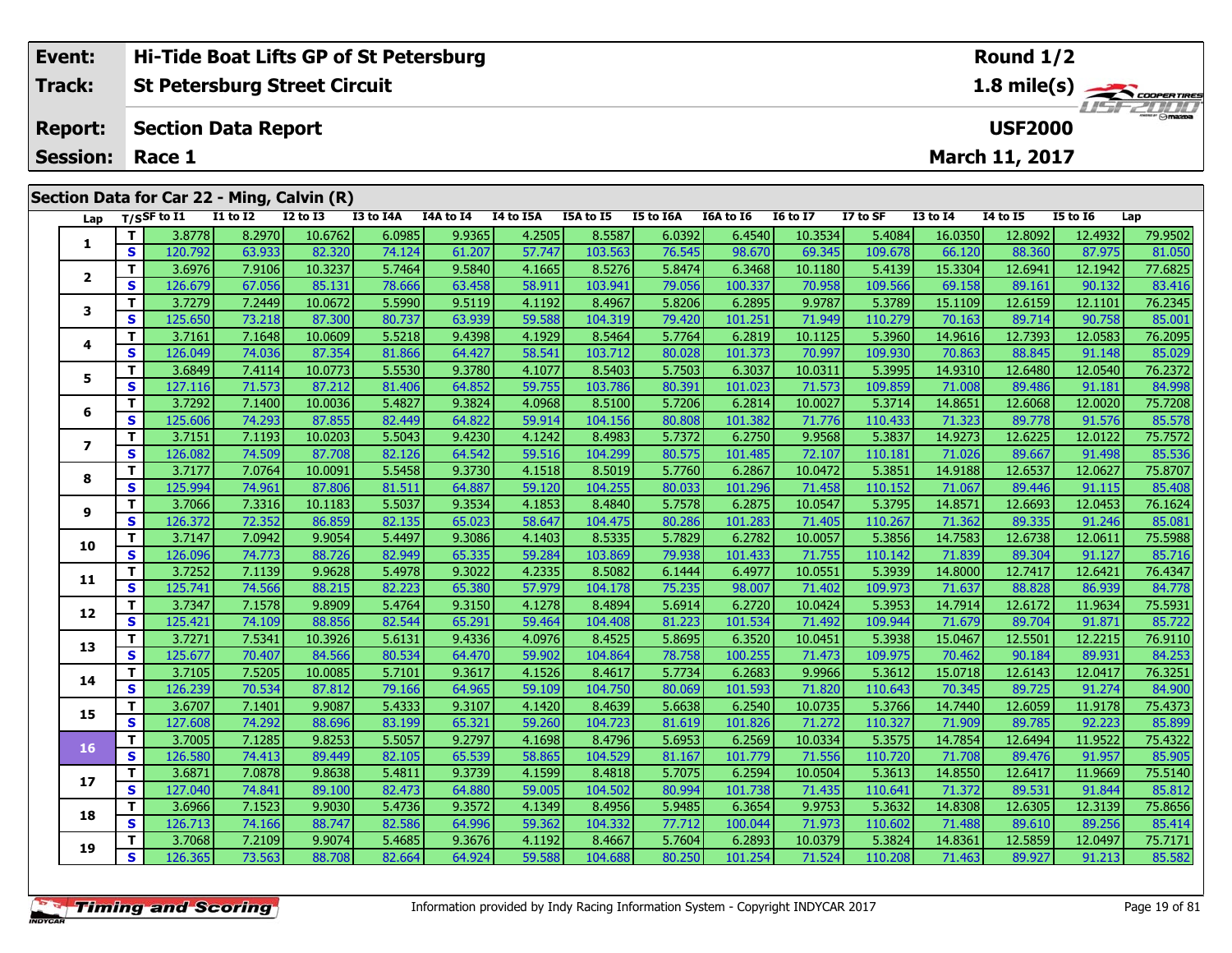| Event:                 | Hi-Tide Boat Lifts GP of St Petersburg | Round $1/2$                              |
|------------------------|----------------------------------------|------------------------------------------|
| <b>Track:</b>          | <b>St Petersburg Street Circuit</b>    | $1.8$ mile(s) $\rightarrow$ COOPER TIRES |
| <b>Report:</b>         | Section Data Report                    | $\frac{2\pi}{\omega}$<br><b>USF2000</b>  |
| <b>Session: Race 1</b> |                                        | <b>March 11, 2017</b>                    |

| Lap T/SPO to SF<br>$\begin{array}{ c c c }\n\hline\n\textbf{I} & 116.7841 \\ \hline\n\textbf{S} & 49.398 \\ \hline\n\end{array}$<br>$\mathbf{1}$<br>49.398<br>$\overline{1}$<br>$\mathbf{2}$<br>$\overline{\mathbf{s}}$<br>$\overline{\mathsf{r}}$<br>$\mathbf{3}$<br>$\overline{\mathbf{s}}$<br>$\overline{\mathsf{r}}$<br>$\overline{\mathbf{4}}$<br>$\mathsf{s}$<br>$\vert$<br>5 <sup>1</sup><br>$\overline{\mathbf{s}}$<br>$\overline{I}$<br>$6\phantom{a}$<br>$\overline{\mathbf{s}}$<br>$\overline{\mathbf{r}}$<br>$\overline{\mathbf{z}}$<br>$\overline{\mathbf{s}}$<br>$\mathbf{T}$<br>$\bf{8}$<br>$\overline{\mathbf{s}}$<br>$\overline{\mathsf{T}}$<br>9<br>$\mathbf{s}$<br>$\overline{\mathsf{T}}$<br>10<br>$\overline{\mathbf{s}}$<br>$\overline{I}$<br>11<br>$\overline{\mathbf{s}}$<br>$\frac{1}{\mathsf{S}}$<br>$12$<br>$\overline{r}$<br>13<br>$\overline{\mathbf{s}}$<br>$\overline{\mathsf{T}}$<br>14<br>$\mathsf{s}$<br>$\overline{I}$<br>15<br>$\overline{\mathbf{s}}$<br>$\vert$<br>16<br>$\mathsf{s}$<br>$\sqrt{T}$<br>$17$<br>$\mathbf{s}$<br>$\overline{I}$<br>18<br>$\overline{\mathbf{s}}$<br>$\overline{r}$<br>19<br>$\mathsf{s}$ |  | Section Data for Car 22 - Ming, Calvin (R) |
|--------------------------------------------------------------------------------------------------------------------------------------------------------------------------------------------------------------------------------------------------------------------------------------------------------------------------------------------------------------------------------------------------------------------------------------------------------------------------------------------------------------------------------------------------------------------------------------------------------------------------------------------------------------------------------------------------------------------------------------------------------------------------------------------------------------------------------------------------------------------------------------------------------------------------------------------------------------------------------------------------------------------------------------------------------------------------------------------------------------------------------------------------------------|--|--------------------------------------------|
|                                                                                                                                                                                                                                                                                                                                                                                                                                                                                                                                                                                                                                                                                                                                                                                                                                                                                                                                                                                                                                                                                                                                                              |  |                                            |
|                                                                                                                                                                                                                                                                                                                                                                                                                                                                                                                                                                                                                                                                                                                                                                                                                                                                                                                                                                                                                                                                                                                                                              |  |                                            |
|                                                                                                                                                                                                                                                                                                                                                                                                                                                                                                                                                                                                                                                                                                                                                                                                                                                                                                                                                                                                                                                                                                                                                              |  |                                            |
|                                                                                                                                                                                                                                                                                                                                                                                                                                                                                                                                                                                                                                                                                                                                                                                                                                                                                                                                                                                                                                                                                                                                                              |  |                                            |
|                                                                                                                                                                                                                                                                                                                                                                                                                                                                                                                                                                                                                                                                                                                                                                                                                                                                                                                                                                                                                                                                                                                                                              |  |                                            |
|                                                                                                                                                                                                                                                                                                                                                                                                                                                                                                                                                                                                                                                                                                                                                                                                                                                                                                                                                                                                                                                                                                                                                              |  |                                            |
|                                                                                                                                                                                                                                                                                                                                                                                                                                                                                                                                                                                                                                                                                                                                                                                                                                                                                                                                                                                                                                                                                                                                                              |  |                                            |
|                                                                                                                                                                                                                                                                                                                                                                                                                                                                                                                                                                                                                                                                                                                                                                                                                                                                                                                                                                                                                                                                                                                                                              |  |                                            |
|                                                                                                                                                                                                                                                                                                                                                                                                                                                                                                                                                                                                                                                                                                                                                                                                                                                                                                                                                                                                                                                                                                                                                              |  |                                            |
|                                                                                                                                                                                                                                                                                                                                                                                                                                                                                                                                                                                                                                                                                                                                                                                                                                                                                                                                                                                                                                                                                                                                                              |  |                                            |
|                                                                                                                                                                                                                                                                                                                                                                                                                                                                                                                                                                                                                                                                                                                                                                                                                                                                                                                                                                                                                                                                                                                                                              |  |                                            |
|                                                                                                                                                                                                                                                                                                                                                                                                                                                                                                                                                                                                                                                                                                                                                                                                                                                                                                                                                                                                                                                                                                                                                              |  |                                            |
|                                                                                                                                                                                                                                                                                                                                                                                                                                                                                                                                                                                                                                                                                                                                                                                                                                                                                                                                                                                                                                                                                                                                                              |  |                                            |
|                                                                                                                                                                                                                                                                                                                                                                                                                                                                                                                                                                                                                                                                                                                                                                                                                                                                                                                                                                                                                                                                                                                                                              |  |                                            |
|                                                                                                                                                                                                                                                                                                                                                                                                                                                                                                                                                                                                                                                                                                                                                                                                                                                                                                                                                                                                                                                                                                                                                              |  |                                            |
|                                                                                                                                                                                                                                                                                                                                                                                                                                                                                                                                                                                                                                                                                                                                                                                                                                                                                                                                                                                                                                                                                                                                                              |  |                                            |
|                                                                                                                                                                                                                                                                                                                                                                                                                                                                                                                                                                                                                                                                                                                                                                                                                                                                                                                                                                                                                                                                                                                                                              |  |                                            |
|                                                                                                                                                                                                                                                                                                                                                                                                                                                                                                                                                                                                                                                                                                                                                                                                                                                                                                                                                                                                                                                                                                                                                              |  |                                            |
|                                                                                                                                                                                                                                                                                                                                                                                                                                                                                                                                                                                                                                                                                                                                                                                                                                                                                                                                                                                                                                                                                                                                                              |  |                                            |
|                                                                                                                                                                                                                                                                                                                                                                                                                                                                                                                                                                                                                                                                                                                                                                                                                                                                                                                                                                                                                                                                                                                                                              |  |                                            |
|                                                                                                                                                                                                                                                                                                                                                                                                                                                                                                                                                                                                                                                                                                                                                                                                                                                                                                                                                                                                                                                                                                                                                              |  |                                            |
|                                                                                                                                                                                                                                                                                                                                                                                                                                                                                                                                                                                                                                                                                                                                                                                                                                                                                                                                                                                                                                                                                                                                                              |  |                                            |
|                                                                                                                                                                                                                                                                                                                                                                                                                                                                                                                                                                                                                                                                                                                                                                                                                                                                                                                                                                                                                                                                                                                                                              |  |                                            |
|                                                                                                                                                                                                                                                                                                                                                                                                                                                                                                                                                                                                                                                                                                                                                                                                                                                                                                                                                                                                                                                                                                                                                              |  |                                            |
|                                                                                                                                                                                                                                                                                                                                                                                                                                                                                                                                                                                                                                                                                                                                                                                                                                                                                                                                                                                                                                                                                                                                                              |  |                                            |
|                                                                                                                                                                                                                                                                                                                                                                                                                                                                                                                                                                                                                                                                                                                                                                                                                                                                                                                                                                                                                                                                                                                                                              |  |                                            |
|                                                                                                                                                                                                                                                                                                                                                                                                                                                                                                                                                                                                                                                                                                                                                                                                                                                                                                                                                                                                                                                                                                                                                              |  |                                            |
|                                                                                                                                                                                                                                                                                                                                                                                                                                                                                                                                                                                                                                                                                                                                                                                                                                                                                                                                                                                                                                                                                                                                                              |  |                                            |
|                                                                                                                                                                                                                                                                                                                                                                                                                                                                                                                                                                                                                                                                                                                                                                                                                                                                                                                                                                                                                                                                                                                                                              |  |                                            |
|                                                                                                                                                                                                                                                                                                                                                                                                                                                                                                                                                                                                                                                                                                                                                                                                                                                                                                                                                                                                                                                                                                                                                              |  |                                            |
|                                                                                                                                                                                                                                                                                                                                                                                                                                                                                                                                                                                                                                                                                                                                                                                                                                                                                                                                                                                                                                                                                                                                                              |  |                                            |
|                                                                                                                                                                                                                                                                                                                                                                                                                                                                                                                                                                                                                                                                                                                                                                                                                                                                                                                                                                                                                                                                                                                                                              |  |                                            |
|                                                                                                                                                                                                                                                                                                                                                                                                                                                                                                                                                                                                                                                                                                                                                                                                                                                                                                                                                                                                                                                                                                                                                              |  |                                            |
|                                                                                                                                                                                                                                                                                                                                                                                                                                                                                                                                                                                                                                                                                                                                                                                                                                                                                                                                                                                                                                                                                                                                                              |  |                                            |
|                                                                                                                                                                                                                                                                                                                                                                                                                                                                                                                                                                                                                                                                                                                                                                                                                                                                                                                                                                                                                                                                                                                                                              |  |                                            |
|                                                                                                                                                                                                                                                                                                                                                                                                                                                                                                                                                                                                                                                                                                                                                                                                                                                                                                                                                                                                                                                                                                                                                              |  |                                            |
|                                                                                                                                                                                                                                                                                                                                                                                                                                                                                                                                                                                                                                                                                                                                                                                                                                                                                                                                                                                                                                                                                                                                                              |  |                                            |
|                                                                                                                                                                                                                                                                                                                                                                                                                                                                                                                                                                                                                                                                                                                                                                                                                                                                                                                                                                                                                                                                                                                                                              |  |                                            |
|                                                                                                                                                                                                                                                                                                                                                                                                                                                                                                                                                                                                                                                                                                                                                                                                                                                                                                                                                                                                                                                                                                                                                              |  |                                            |
|                                                                                                                                                                                                                                                                                                                                                                                                                                                                                                                                                                                                                                                                                                                                                                                                                                                                                                                                                                                                                                                                                                                                                              |  |                                            |
|                                                                                                                                                                                                                                                                                                                                                                                                                                                                                                                                                                                                                                                                                                                                                                                                                                                                                                                                                                                                                                                                                                                                                              |  |                                            |

Ξ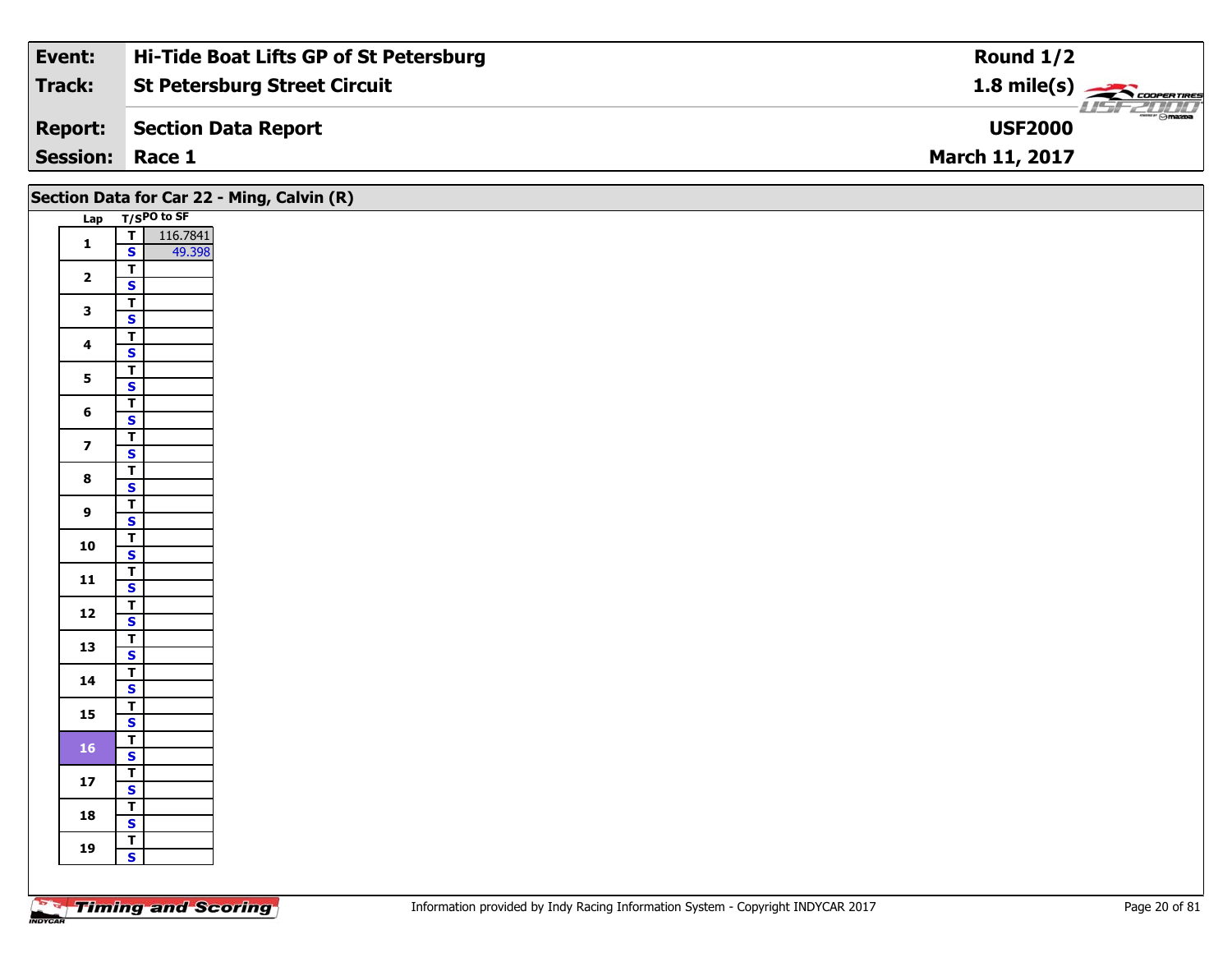| Hi-Tide Boat Lifts GP of St Petersburg<br>Event:<br>Round $1/2$ |  |                                 |                 |              |           |           |                  |           |           |           |                 |          |              |                 |                                  |         |  |  |
|-----------------------------------------------------------------|--|---------------------------------|-----------------|--------------|-----------|-----------|------------------|-----------|-----------|-----------|-----------------|----------|--------------|-----------------|----------------------------------|---------|--|--|
| <b>Track:</b><br><b>St Petersburg Street Circuit</b>            |  |                                 |                 |              |           |           |                  |           |           |           |                 |          |              |                 | 1.8 mile(s)                      |         |  |  |
| <b>Report:</b>                                                  |  | <b>Section Data Report</b>      |                 |              |           |           |                  |           |           |           |                 |          |              |                 | <b>HSFZUID</b><br><b>USF2000</b> |         |  |  |
| <b>Session:</b>                                                 |  | Race 1<br><b>March 11, 2017</b> |                 |              |           |           |                  |           |           |           |                 |          |              |                 |                                  |         |  |  |
| Section Data for Car 22 - Ming, Calvin (R)                      |  |                                 |                 |              |           |           |                  |           |           |           |                 |          |              |                 |                                  |         |  |  |
| Lap                                                             |  | $T/S$ SF to I1                  | <b>I1 to I2</b> | $I2$ to $I3$ | I3 to I4A | I4A to I4 | <b>I4 to I5A</b> | I5A to I5 | I5 to I6A | I6A to I6 | <b>I6 to I7</b> | I7 to SF | $I3$ to $I4$ | <b>I4 to I5</b> | <b>I5 to I6</b>                  | Lap     |  |  |
|                                                                 |  | 3.6957                          | 7.3297          | 9.9343       | 5.5322    | 9.3357    | 4.1252           | 8.5129    | 6.4802    | 6.7113    | 10.7287         | 5.4019   | 14.8679      | 12.6381         | 13.1915                          | 77.7878 |  |  |
| 20                                                              |  | s l<br>126.744                  | 72.371          | 88.468       | 81.712    | 65.146    | 59.501           | 104.120   | 71.336    | 94.887    | 66.919          | 109.810  | 71.310       | 89.556          | 83.318                           | 83.304  |  |  |
|                                                                 |  | 3.7000                          | 7.4123          | 10.0803      | 5.6264    | 9.4052    | 4.1335           | 8.4671    | 5.7564    | 6.3291    | 10.4997         | 5.3970   | 15.0316      | 12.6006         | 12.0855                          | 76.8070 |  |  |
| 21                                                              |  | 126.597                         | 71.564          | 87.186       | 80.344    | 64.664    | 59.382           | 104.683   | 80.306    | 100.617   | 68.379          | 109.910  | 70.533       | 89.823          | 90.943                           | 84.367  |  |  |

2 T 3.7359 7.2627 9.9034 5.4674 9.4238 4.1954 8.5026 5.7321 6.2745 10.0305 5.3749 14.8912 12.6980 12.0066 75.9032<br>2 S 125.381 73.038 88.744 82.680 64.537 58.506 104.246 80.646 101.493 71.577 110.361 71.198 89.134 91.541 85

**<sup>T</sup>** 3.7189 7.1280 9.9654 5.4888 9.4302 4.1739 8.5132 5.6999 6.2501 10.0386 5.3739 14.9190 12.6871 11.9500 75.7809 **<sup>S</sup>** 125.954 74.418 88.192 82.358 64.493 58.807 104.116 81.102 101.889 71.519 110.382 71.066 89.210 91.974 85.510

4 T 3.7287| 7.1490| 9.9444| 5.5082| 9.3477| 4.1605| 8.5188| 5.8538| 6.2923| 10.3458| 5.3691| 14.8559| 12.6793| 12.1461| 76.2183<br>- S 125.623| 74.200| 88.378| 82.068| 65.062| 58.996| 104.048| 78.970| 101.206| 69.396| 110.481

**<sup>T</sup>** 3.7565 7.5731 11.4682 6.7142 10.4564 4.5007 9.6720 6.9386 17.1706 14.1727 **<sup>S</sup>** 124.693 70.045 76.635 67.327 58.164 54.537 91.642 66.623 61.747 79.859

**22**

**23**

**24**

**25**

84.367<br>75.9032

85.510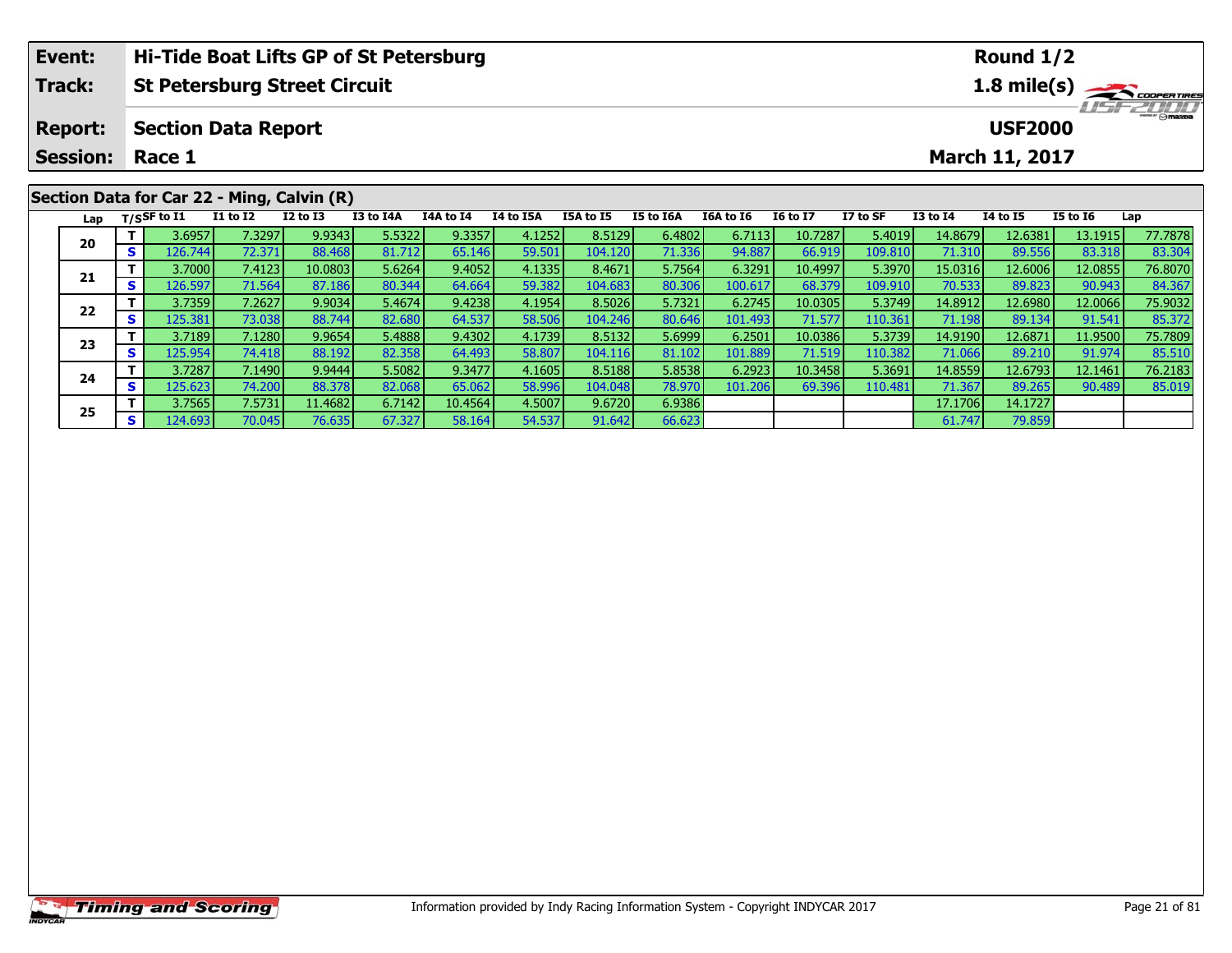| Event:          | Hi-Tide Boat Lifts GP of St Petersburg | Round $1/2$                                       |
|-----------------|----------------------------------------|---------------------------------------------------|
| Track:          | <b>St Petersburg Street Circuit</b>    | $\frac{1.8 \text{ mile}(s)}{600 \text{ minutes}}$ |
| <b>Report:</b>  | Section Data Report                    | <b>USF2000</b>                                    |
| <b>Session:</b> | Race 1                                 | <b>March 11, 2017</b>                             |
|                 |                                        |                                                   |

### **Section Data for Car 22 - Ming, Calvin (R)**

| Lap |                         | T/SPO to SF |
|-----|-------------------------|-------------|
|     | т                       |             |
| 20  | S                       |             |
|     | т                       |             |
| 21  | S                       |             |
| 22  | T                       |             |
|     | S                       |             |
| 23  | T                       |             |
|     | S                       |             |
| 24  | т                       |             |
|     | $\overline{\mathbf{s}}$ |             |
|     | T                       |             |
| 25  | Ś                       |             |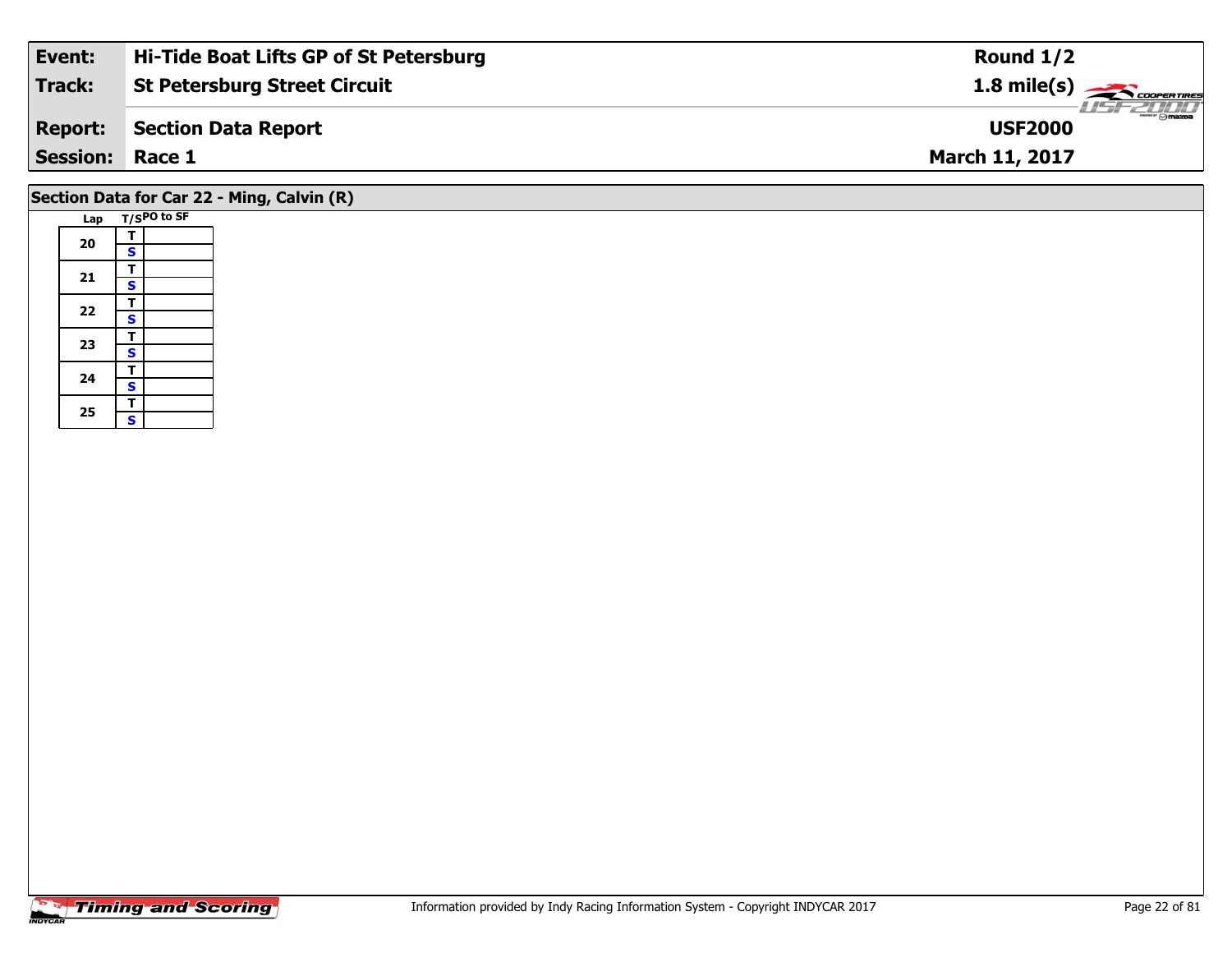| Event:                 | <b>Hi-Tide Boat Lifts GP of St Petersburg</b> | Round $1/2$           |
|------------------------|-----------------------------------------------|-----------------------|
| Track:                 | <b>St Petersburg Street Circuit</b>           |                       |
| <b>Report:</b>         | Section Data Report                           | <b>USF2000</b>        |
| <b>Session: Race 1</b> |                                               | <b>March 11, 2017</b> |
|                        | Section Data for Car 23 - Kohl, Lucas         |                       |

| Lap                     |                         | T/SSF to I1 | <b>I1 to I2</b> | <b>I2 to I3</b> | I3 to I4A | I4A to I4 | I4 to I5A | I5A to I5 | I5 to I6A | I6A to I6 | <b>16 to 17</b> | I7 to SF | <b>I3 to I4</b> | <b>14 to 15</b> | <b>I5 to 16</b> | Lap     |
|-------------------------|-------------------------|-------------|-----------------|-----------------|-----------|-----------|-----------|-----------|-----------|-----------|-----------------|----------|-----------------|-----------------|-----------------|---------|
|                         | T                       | 3.7693      | 7.7805          | 11.9904         | 6.4766    | 10.6427   | 4.3144    | 8.5046    | 6.2839    | 6.5425    | 10.2337         | 5.3891   | 17.1193         | 12.8190         | 12.8264         | 81.9277 |
| 1                       | $\mathbf{s}$            | 124.270     | 68.177          | 73.297          | 69.797    | 57.145    | 56.892    | 104.222   | 73.565    | 97.336    | 70.156          | 110.071  | 61.932          | 88.292          | 85.690          | 79.094  |
|                         | T.                      | 3.7253      | 7.6148          | 10.4966         | 6.0136    | 9.7320    | 4.1369    | 8.4932    | 5.8873    | 6.4336    | 10.2268         | 5.3869   | 15.7456         | 12.6301         | 12.3209         | 78.1470 |
| 2                       | S                       | 125.737     | 69.661          | 83.728          | 75.171    | 62.493    | 59.333    | 104.362   | 78.520    | 98.983    | 70.203          | 110.116  | 67.335          | 89.613          | 89.205          | 82.921  |
|                         | T.                      | 3.6945      | 7.4609          | 10.1595         | 5.9831    | 9.7775    | 4.1779    | 8.4743    | 5.9729    | 6.4563    | 10.0841         | 5.3547   | 15.7606         | 12.6522         | 12.4292         | 77.5957 |
| 3                       | S                       | 126.786     | 71.098          | 86.507          | 75.554    | 62.202    | 58.751    | 104.594   | 77.395    | 98.635    | 71.197          | 110.778  | 67.271          | 89.456          | 88.428          | 83.510  |
|                         | T.                      | 3.6249      | 7.2477          | 10.2725         | 5.6772    | 9.5613    | 4.1408    | 8.4710    | 6.0266    | 6.4264    | 10.0358         | 5.3947   | 15.2385         | 12.6118         | 12.4530         | 76.8789 |
| 4                       | S                       | 129.220     | 73.189          | 85.555          | 79.625    | 63.609    | 59.277    | 104.635   | 76.705    | 99.094    | 71.539          | 109.956  | 69.576          | 89.743          | 88.259          | 84.288  |
|                         | т                       | 3.6852      | 7.3949          | 10.0740         | 5.6460    | 9.4842    | 4.1480    | 8.4383    | 5.7593    | 6.3233    | 10.1087         | 5.3737   | 15.1302         | 12.5863         | 12.0826         | 76.4356 |
| 5                       | $\mathbf{s}$            | 127.105     | 71.732          | 87.241          | 80.065    | 64.126    | 59.174    | 105.041   | 80.265    | 100.710   | 71.023          | 110.386  | 70.074          | 89.925          | 90.965          | 84.777  |
|                         | T.                      | 3.6734      | 7.2449          | 10.0185         | 5.7476    | 9.3647    | 4.1218    | 8.4543    | 5.7267    | 6.2649    | 9.9524          | 5.3518   | 15.1123         | 12.5761         | 11.9916         | 75.9210 |
| 6                       | S                       | 127.514     | 73.218          | 87.724          | 78.649    | 64.944    | 59.550    | 104.842   | 80.722    | 101.649   | 72.139          | 110.838  | 70.157          | 89.998          | 91.655          | 85.352  |
|                         | T.                      | 3.6918      | 7.3796          | 9.9142          | 5.6579    | 9.5564    | 4.1601    | 8.4667    | 5.7261    | 6.2877    | 10.0786         | 5.4057   | 15.2143         | 12.6268         | 12.0138         | 76.3248 |
| $\overline{\mathbf{z}}$ | $\mathbf{s}$            | 126.878     | 71.881          | 88.647          | 79.896    | 63.641    | 59.002    | 104.688   | 80.731    | 101.280   | 71.236          | 109.733  | 69.686          | 89.636          | 91.486          | 84.900  |
|                         | T.                      | 3.6670      | 7.6604          | 10.0711         | 5.7090    | 9.4969    | 4.2824    | 8.4827    | 5.9015    | 6.3202    | 10.0139         | 5.3612   | 15.2059         | 12.7651         | 12.2217         | 76.9663 |
| 8                       | $\mathbf{s}$            | 127.736     | 69.246          | 87.266          | 79.181    | 64.040    | 57.317    | 104.491   | 78.331    | 100.759   | 71.696          | 110.643  | 69.725          | 88.665          | 89.929          | 84.193  |
|                         | T.                      | 3.6950      | 7.2046          | 9.9741          | 5.6354    | 9.4056    | 4.1353    | 8.4648    | 5.7342    | 6.3100    | 10.0576         | 5.3536   | 15.0410         | 12.6001         | 12.0442         | 75.9702 |
| 9                       | $\mathbf{s}$            | 126.768     | 73.627          | 88.115          | 80.215    | 64.662    | 59.356    | 104.712   | 80.617    | 100.922   | 71.384          | 110.801  | 70.489          | 89.826          | 91.255          | 85.297  |
| 10                      | T.                      | 3.6755      | 7.2890          | 9.9285          | 5.9066    | 9.3811    | 4.2153    | 8.4760    | 5.8027    | 6.2347    | 10.0329         | 5.3402   | 15.2877         | 12.6913         | 12.0374         | 76.2825 |
|                         | $\overline{\mathbf{s}}$ | 127.441     | 72.775          | 88.519          | 76.532    | 64.831    | 58.229    | 104.573   | 79.665    | 102.141   | 71.560          | 111.079  | 69.352          | 89.181          | 91.306          | 84.947  |
| 11                      | T.                      | 3.6808      | 7.3550          | 10.0029         | 5.6469    | 9.3331    | 4.1481    | 8.4452    | 5.7803    | 6.2418    | 10.1873         | 5.3582   | 14.9800         | 12.5933         | 12.0221         | 76.1796 |
|                         | $\mathbf{s}$            | 127.257     | 72.122          | 87.861          | 80.052    | 65.164    | 59.173    | 104.955   | 79.974    | 102.025   | 70.475          | 110.705  | 70.776          | 89.875          | 91.423          | 85.062  |
| 12                      | T.                      | 3.6962      | 7.2391          | 9.9401          | 5.7687    | 9.3273    | 4.1125    | 8.3968    | 5.9225    | 6.2966    | 10.0131         | 5.3144   | 15.0960         | 12.5093         | 12.2191         | 76.0273 |
|                         | $\mathbf{s}$            | 126.727     | 73.276          | 88.416          | 78.362    | 65.204    | 59.685    | 105.560   | 78.054    | 101.137   | 71.702          | 111.618  | 70.232          | 90.478          | 89.949          | 85.233  |
| 13                      | T.                      | 3.6610      | 7.3958          | 9.9205          | 5.6965    | 9.4076    | 4.0775    | 8.4177    | 5.7379    | 6.2272    | 10.0617         | 5.3392   | 15.1041         | 12.4952         | 11.9651         | 75.9426 |
|                         | $\mathbf s$             | 127.946     | 71.724          | 88.591          | 79.355    | 64.648    | 60.197    | 105.298   | 80.565    | 102.264   | 71.355          | 111.099  | 70.195          | 90.580          | 91.858          | 85.328  |
| 14                      | T.                      | 3.6617      | 7.4027          | 9.9868          | 5.8697    | 9.2888    | 4.1501    | 8.4138    | 5.8233    | 6.2838    | 10.1754         | 5.3484   | 15.1585         | 12.5639         | 12.1071         | 76.4045 |
|                         | S                       | 127.921     | 71.657          | 88.003          | 77.013    | 65.475    | 59.144    | 105.346   | 79.383    | 101.343   | 70.558          | 110.908  | 69.943          | 90.085          | 90.781          | 84.812  |
| 15                      | T.                      | 3.6427      | 7.4491          | 10.1706         | 5.6140    | 9.4710    | 4.2359    | 8.5195    | 5.7164    | 6.3267    | 9.9737          | 5.3604   | 15.0850         | 12.7554         | 12.0431         | 76.4800 |
|                         | S                       | 128.588     | 71.211          | 86.412          | 80.521    | 64.215    | 57.946    | 104.039   | 80.868    | 100.656   | 71.985          | 110.660  | 70.284          | 88.732          | 91.263          | 84.728  |
| 16                      | T.                      | 3.6840      | 7.1866          | 9.8658          | 5.5358    | 9.3288    | 4.1348    | 8.4391    | 5.6525    | 6.2732    | 10.1326         | 5.3704   | 14.8646         | 12.5739         | 11.9257         | 75.6036 |
|                         | $\mathbf{s}$            | 127.147     | 73.812          | 89.082          | 81.659    | 65.194    | 59.363    | 105.031   | 81.782    | 101.514   | 70.856          | 110.454  | 71.326          | 90.013          | 92.162          | 85.710  |
| 17                      | T.                      | 3.6823      | 7.2176          | 10.1690         | 5.6229    | 9.4371    | 4.1855    | 8.4835    | 5.6425    | 6.3002    | 9.9794          | 5.3593   | 15.0600         | 12.6690         | 11.9427         | 76.0793 |
|                         | $\mathbf{s}$            | 127.206     | 73.495          | 86.426          | 80.394    | 64.446    | 58.644    | 104.481   | 81.927    | 101.079   | 71.944          | 110.683  | 70.400          | 89.338          | 92.030          | 85.174  |
| 18                      | T.                      | 3.6706      | 7.6688          | 9.9303          | 5.5894    | 9.3696    | 4.1047    | 8.4438    | 5.6515    | 6.3179    | 10.0615         | 5.3757   | 14.9590         | 12.5485         | 11.9694         | 76.1838 |
|                         | $\mathbf{s}$            | 127.611     | 69.170          | 88.503          | 80.875    | 64.910    | 59.798    | 104.972   | 81.796    | 100.796   | 71.357          | 110.345  | 70.876          | 90.195          | 91.825          | 85.057  |
| 19                      | т                       | 3.6805      | 7.2884          | 9.8603          | 5.5557    | 9.3051    | 4.1980    | 8.4724    | 5.6185    | 6.2951    | 9.9695          | 5.3676   | 14.8608         | 12.6704         | 11.9136         | 75.6111 |
|                         | $\mathbf{s}$            | 127.268     | 72.781          | 89.132          | 81.366    | 65.360    | 58.469    | 104.618   | 82.277    | 101.161   | 72.015          | 110.512  | 71.344          | 89.328          | 92.255          | 85.702  |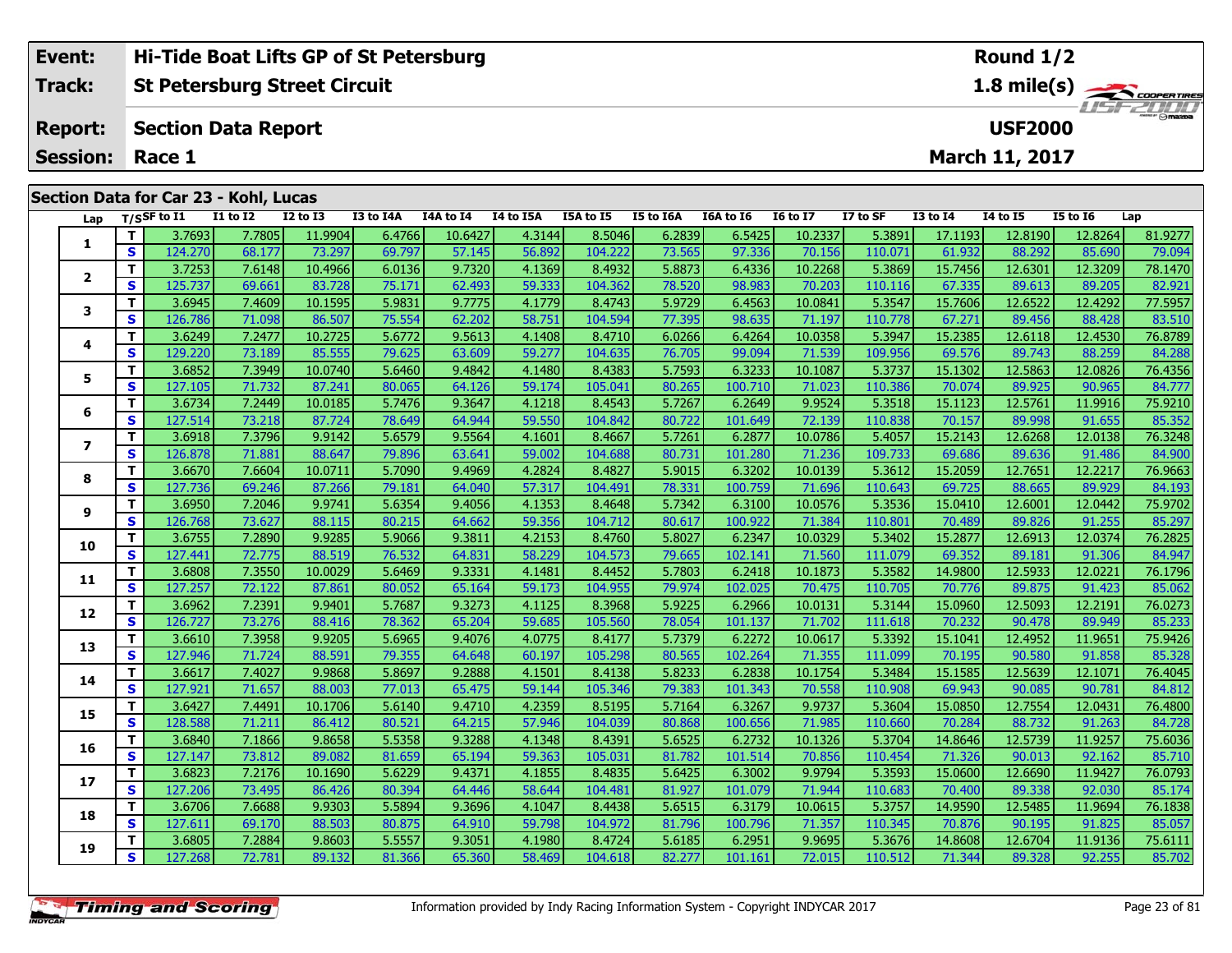| Event:                 | Hi-Tide Boat Lifts GP of St Petersburg | Round $1/2$                              |
|------------------------|----------------------------------------|------------------------------------------|
| Track:                 | <b>St Petersburg Street Circuit</b>    | $1.8$ mile(s) $\rightarrow$ COOPER TIRES |
| <b>Report:</b>         | Section Data Report                    | <b>USFZOOD</b><br><b>USF2000</b>         |
| <b>Session: Race 1</b> |                                        | <b>March 11, 2017</b>                    |

|                         | Section Data for Car 23 - Kohl, Lucas              |
|-------------------------|----------------------------------------------------|
|                         | Lap T/SPO to SF                                    |
| $\mathbf 1$             | $\overline{\mathsf{r}}$<br>99.4337                 |
|                         | 58.017<br>$\mathbf{s}$                             |
| $\overline{2}$          | $\overline{\mathbf{T}}$<br>$\mathbf{s}$            |
|                         | $\overline{\mathbf{r}}$                            |
| $\mathbf{3}$            | $\overline{\mathbf{s}}$                            |
| $\overline{\mathbf{4}}$ | $\overline{\mathsf{r}}$                            |
|                         | $\mathbf{s}$                                       |
| $5\phantom{a}$          | $\overline{I}$                                     |
|                         | $\overline{\mathbf{s}}$<br>$\overline{\mathsf{r}}$ |
| $6\phantom{1}$          | $\mathbf{s}$                                       |
| $\overline{7}$          | $\overline{\mathsf{T}}$                            |
|                         | $\overline{\mathbf{s}}$                            |
| $\bf8$                  | $\overline{\mathbf{r}}$                            |
|                         | $\overline{\mathbf{s}}$<br>$\overline{\mathsf{T}}$ |
| 9                       | $\mathbf{s}$                                       |
|                         | $\overline{1}$                                     |
| 10                      | $\overline{\mathbf{s}}$                            |
| ${\bf 11}$              | $\overline{\mathbf{r}}$                            |
|                         | $\mathbf{s}$                                       |
| 12                      | $\overline{\mathbf{T}}$                            |
|                         | $\overline{\mathbf{s}}$<br>$\overline{\mathbf{r}}$ |
| 13                      | $\overline{\mathbf{s}}$                            |
| 14                      | $\overline{\mathbf{T}}$                            |
|                         | $\mathbf{s}$                                       |
| 15                      | $\overline{1}$                                     |
|                         | $\overline{\mathbf{s}}$                            |
| 16                      | $\overline{\mathbf{r}}$<br>$\mathsf{s}$            |
|                         | $\mathbf{T}$                                       |
| ${\bf 17}$              | $\overline{\mathbf{s}}$                            |
| 18                      | $\overline{\mathbf{r}}$                            |
|                         | $\mathbf{s}$                                       |
| 19                      | $\overline{\mathsf{r}}$<br>$\mathbf{s}$            |
|                         |                                                    |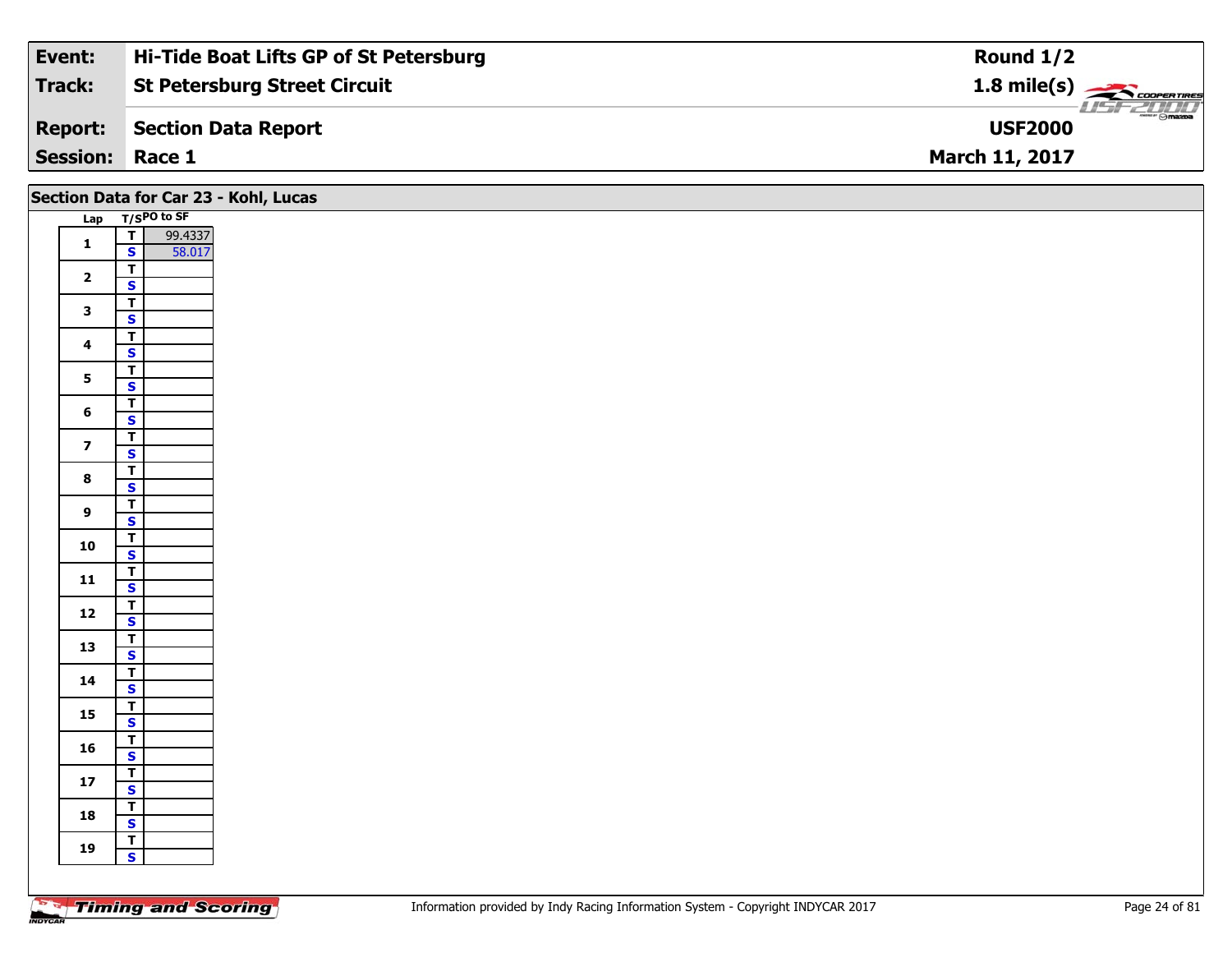|    | Event:<br>Hi-Tide Boat Lifts GP of St Petersburg |     |                                     |                 |                 |           |           |           |                  |           |           |                 | Round $1/2$                      |                       |          |                 |         |  |  |
|----|--------------------------------------------------|-----|-------------------------------------|-----------------|-----------------|-----------|-----------|-----------|------------------|-----------|-----------|-----------------|----------------------------------|-----------------------|----------|-----------------|---------|--|--|
|    | <b>Track:</b>                                    |     | <b>St Petersburg Street Circuit</b> |                 |                 |           |           |           |                  |           |           |                 |                                  | $1.8 \text{ mile(s)}$ |          |                 |         |  |  |
|    | <b>Report:</b>                                   |     | <b>Section Data Report</b>          |                 |                 |           |           |           |                  |           |           |                 | <b>HSFZDDD</b><br><b>USF2000</b> |                       |          |                 |         |  |  |
|    | <b>Session:</b>                                  |     | Race 1                              |                 |                 |           |           |           |                  |           |           |                 |                                  | March 11, 2017        |          |                 |         |  |  |
|    | Section Data for Car 23 - Kohl, Lucas            |     |                                     |                 |                 |           |           |           |                  |           |           |                 |                                  |                       |          |                 |         |  |  |
|    | Lap                                              |     | T/SSF to I1                         | <b>I1 to I2</b> | <b>I2 to I3</b> | I3 to I4A | I4A to I4 | I4 to I5A | <b>I5A to I5</b> | I5 to I6A | I6A to I6 | <b>I6 to I7</b> | I7 to SF                         | $I3$ to $I4$          | 14 to 15 | <b>I5 to I6</b> | Lap     |  |  |
|    |                                                  |     | 3.6736                              | 7.2939          | 9.9282          | 5.5505    | 9.3443    | 4.1391    | 8.4355           | 5.7981    | 6.3753    | 9.9642          | 5.3647                           | 14.8948               | 12.5746  | 12.1734         | 75.8674 |  |  |
| 20 |                                                  | s l | 127.507                             | 72.726          | 88.522          | 81.442    | 65.086    | 59.301    | 105.075          | 79.728    | 99.888    | 72.053          | 110.571                          | 71.181                | 90.008   | 90.286          | 85.412  |  |  |

1 | 1 3.6640| 7.2696| 9.8533| 5.5605| 9.4673| 4.1265| 8.4368| 5.6424| 6.2515| 9.9697| 5.3434| 15.0278| 12.5633| 11.8939| 75.5850<br>1 | 127.841| 72.969| 89.195| 81.296| 64.240| 59.483| 105.059| 81.928| 101.866| 72.014| 111.01

2 T 3.6523 7.3491 9.8884 5.5033 9.4043 4.1513 8.3997 5.7762 6.2556 10.2767 5.3595 14.9076 12.5510 12.0318 76.0164<br>2 S 128.250 72.180 88.878 82.141 64.671 59.127 105.523 80.031 101.800 69.862 110.679 71.120 90.178 91.349 85

**<sup>T</sup>** 3.6658 7.2762 9.9121 5.5535 9.4874 4.1236 8.5184 5.8519 6.2503 10.1746 5.3461 15.0409 12.6420 12.1022 76.1599 **<sup>S</sup>** 127.778 72.903 88.666 81.398 64.104 59.524 104.053 78.995 101.886 70.563 110.956 70.490 89.528 90.817 85.084

**<sup>T</sup>** 3.7087 7.4924 9.8994 5.9112 9.5588 4.1378 8.3675 5.9996 6.5244 9.9978 5.3734 15.4700 12.5053 12.5240 76.9710 **<sup>S</sup>** 126.300 70.799 88.779 76.473 63.625 59.320 105.929 77.051 97.606 71.811 110.392 68.534 90.507 87.759 84.188

**<sup>T</sup>** 4.2704 8.2000 11.0121 6.2187 9.9621 4.3792 10.4842 16.1808 14.8634 **<sup>S</sup>** 109.687 64.690 79.809 72.691 61.050 56.050 84.543 65.524 76.148

**21**

**22**

**23**

**24**

**25**

85.731

85.08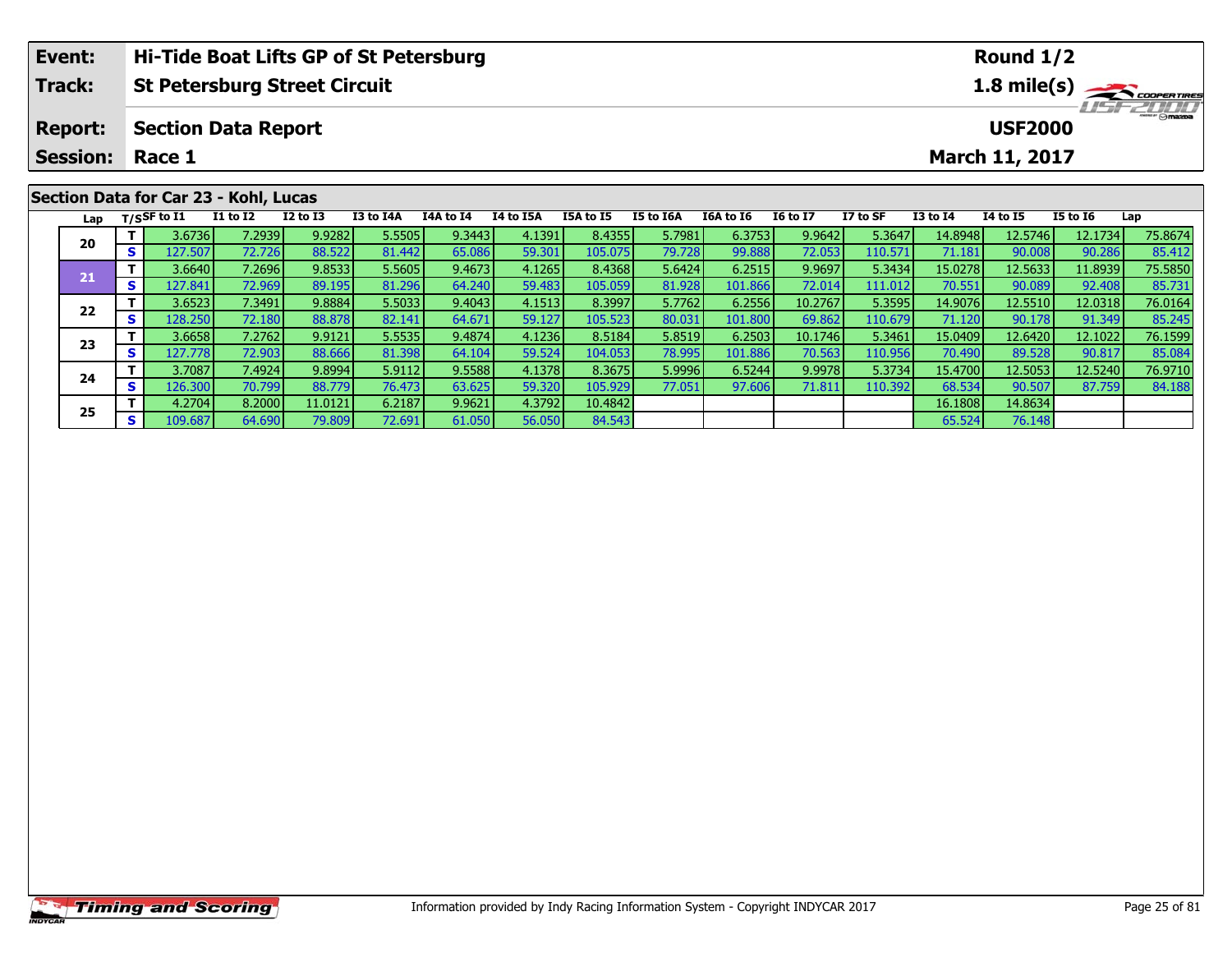| Event:          | Hi-Tide Boat Lifts GP of St Petersburg | Round $1/2$                                |
|-----------------|----------------------------------------|--------------------------------------------|
| Track:          | <b>St Petersburg Street Circuit</b>    | $1.8$ mile(s) $\rightarrow$ COOPERTIRES    |
| <b>Report:</b>  | Section Data Report                    | $\frac{2}{\Theta}$ mazpa<br><b>USF2000</b> |
| Session: Race 1 |                                        | <b>March 11, 2017</b>                      |
|                 |                                        |                                            |

### **Section Data for Car 23 - Kohl, Lucas**

| Lap | T/SPO to SF             |  |  |  |  |  |  |
|-----|-------------------------|--|--|--|--|--|--|
|     | т                       |  |  |  |  |  |  |
| 20  | S                       |  |  |  |  |  |  |
|     | T                       |  |  |  |  |  |  |
| 21  | S                       |  |  |  |  |  |  |
| 22  | T                       |  |  |  |  |  |  |
|     | $\overline{\mathbf{s}}$ |  |  |  |  |  |  |
|     | T                       |  |  |  |  |  |  |
| 23  | $\mathbf{s}$            |  |  |  |  |  |  |
| 24  | т                       |  |  |  |  |  |  |
|     | $\overline{\mathbf{s}}$ |  |  |  |  |  |  |
|     | T                       |  |  |  |  |  |  |
| 25  | Ś                       |  |  |  |  |  |  |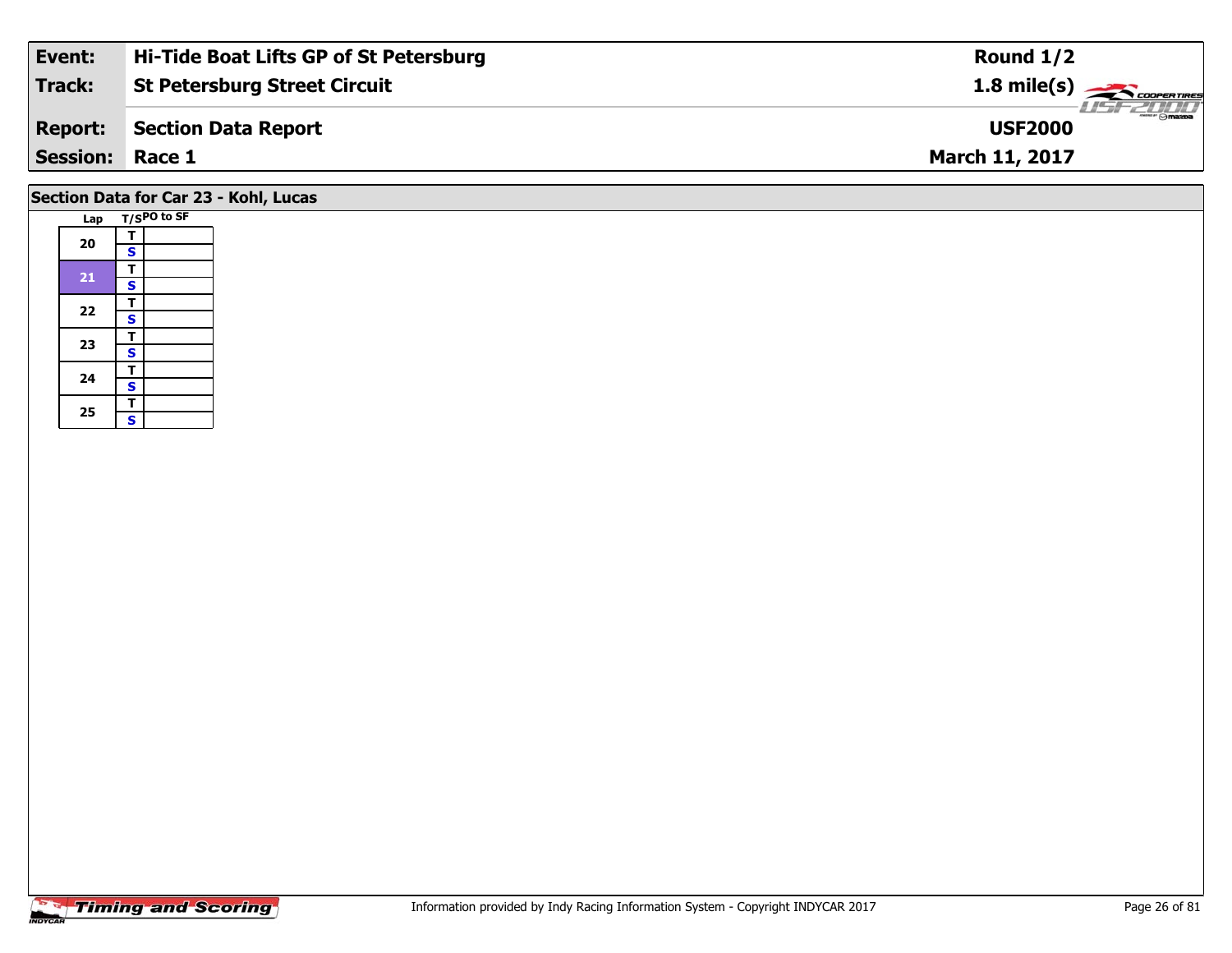| Event:<br>Hi-Tide Boat Lifts GP of St Petersburg |                 |                                               |          |                                                                    |           |           |                  |                                                           |                                           |           |                 | Round $1/2$ |                 |                       |                 |                      |  |
|--------------------------------------------------|-----------------|-----------------------------------------------|----------|--------------------------------------------------------------------|-----------|-----------|------------------|-----------------------------------------------------------|-------------------------------------------|-----------|-----------------|-------------|-----------------|-----------------------|-----------------|----------------------|--|
|                                                  | Track:          |                                               |          | <b>St Petersburg Street Circuit</b>                                |           |           |                  | $1.8$ mile(s) $\frac{1.8}{2.200$<br>$\frac{2\pi}{\omega}$ |                                           |           |                 |             |                 |                       |                 |                      |  |
|                                                  | <b>Report:</b>  | <b>Section Data Report</b>                    |          |                                                                    |           |           |                  |                                                           |                                           |           |                 |             | <b>USF2000</b>  |                       |                 |                      |  |
|                                                  | <b>Session:</b> | Race 1                                        |          |                                                                    |           |           |                  |                                                           |                                           |           |                 |             |                 | <b>March 11, 2017</b> |                 |                      |  |
|                                                  |                 | Section Data for Car 27 - Kaminsky, Colin (R) |          |                                                                    |           |           |                  |                                                           |                                           |           |                 |             |                 |                       |                 |                      |  |
|                                                  | Lap             | T/SSF to I1                                   | I1 to I2 | I2 to I3                                                           | I3 to I4A | I4A to I4 | <b>I4 to I5A</b> | I5A to I5                                                 | <b>I5 to I6A</b>                          | I6A to I6 | <b>I6 to I7</b> | I7 to SF    | <b>I3 to I4</b> | 14 to 15              | <b>I5 to 16</b> | Lap                  |  |
|                                                  |                 | 0.025<br>- 11                                 |          | $\sim$ 1244 $\sim$ 1256 $\sim$ 1256 $\sim$ 1256 $\sim$ 1256 $\sim$ |           |           |                  | $\sim$ $\sim$ $\sim$ $\sim$ $\sim$ $\sim$ $\sim$          | $\sim$ $\sim$ $\sim$ $\sim$ $\sim$ $\sim$ |           |                 |             |                 |                       |                 | $\sim$ $\sim$ $\sim$ |  |

| Lap          |              | $T/S$ SF to I1 | <b>I1 to I2</b> | <b>I2 to I3</b> | I3 to I4A | <b>I4A to I4</b> | 14 to 15A | <b>I5A to I5</b> | I5 to I6A | <b>I6A to I6</b> | <b>I6 to I7</b> | I7 to SF | <b>I3 to I4</b> | 14 to 15 | <b>I5 to I6</b> | Lap     |
|--------------|--------------|----------------|-----------------|-----------------|-----------|------------------|-----------|------------------|-----------|------------------|-----------------|----------|-----------------|----------|-----------------|---------|
| 1            | T.           | 3.8365         | 8.0446          | 11.3065         | 6.2782    | 10.5342          | 4.5496    | 8.8003           | 6.1848    | 6.4509           | 10.4149         | 5.4662   | 16.8124         | 13.3499  | 12.6357         | 81.8667 |
|              | S            | 122.093        | 65.939          | 77.731          | 72.002    | 57.734           | 53.951    | 100.720          | 74.743    | 98.718           | 68.935          | 108.518  | 63.062          | 84.781   | 86.983          | 79.153  |
| $\mathbf{2}$ | T.           | 3.7571         | 7.9147          | 10.4646         | 5.7656    | 9.8052           | 4.3708    | 8.7251           | 5.9624    | 6.3712           | 10.3971         | 5.4575   | 15.5708         | 13.0959  | 12.3336         | 78.9913 |
|              | S            | 124.673        | 67.021          | 83.984          | 78.404    | 62.026           | 56.158    | 101.588          | 77.531    | 99.953           | 69.053          | 108.691  | 68.091          | 86.425   | 89.114          | 82.034  |
| 3            | T.           | 3.7453         | 7.5137          | 10.3475         | 5.6438    | 9.7956           | 4.3043    | 8.6562           | 5.9777    | 6.3626           | 10.2544         | 5.4405   | 15.4394         | 12.9605  | 12.3403         | 78.0416 |
|              | S            | 125.066        | 70.598          | 84.935          | 80.096    | 62.087           | 57.025    | 102.396          | 77.333    | 100.088          | 70.014          | 109.031  | 68.670          | 87.328   | 89.065          | 83.033  |
| 4            | т            | 3.7570         | 7.4341          | 10.2517         | 5.6096    | 9.4740           | 4.2604    | 8.6005           | 5.9127    | 6.3729           | 10.1367         | 5.4397   | 15.0836         | 12.8609  | 12.2856         | 77.2493 |
|              | S            | 124.676        | 71.354          | 85.729          | 80.584    | 64.195           | 57.613    | 103.060          | 78.183    | 99.926           | 70.827          | 109.047  | 70.290          | 88.005   | 89.462          | 83.884  |
| 5            | T.           | 3.7307         | 7.3941          | 10.0633         | 5.4753    | 9.4042           | 4.2439    | 8.6065           | 5.8175    | 6.3315           | 10.1396         | 5.4347   | 14.8795         | 12.8504  | 12.1490         | 76.6413 |
|              | S            | 125.555        | 71.740          | 87.334          | 82.561    | 64.671           | 57.837    | 102.988          | 79.462    | 100.579          | 70.807          | 109.147  | 71.254          | 88.076   | 90.468          | 84.550  |
| 6            | T.           | 3.7062         | 7.3486          | 10.0315         | 5.5598    | 9.2927           | 4.2322    | 8.6384           | 5.9142    | 6.3519           | 10.1406         | 5.4422   | 14.8525         | 12.8706  | 12.2661         | 76.6583 |
|              | $\mathbf{s}$ | 126.385        | 72.184          | 87.610          | 81.306    | 65.447           | 57.997    | 102.607          | 78.163    | 100.256          | 70.800          | 108.997  | 71.384          | 87.938   | 89.604          | 84.531  |
| 7            | T.           | 3.7331         | 7.3522          | 10.0591         | 5.5092    | 10.0430          | 4.2364    | 8.6639           | 5.9117    | 6.3520           | 10.0465         | 5.4248   | 15.5522         | 12.9003  | 12.2637         | 77.3319 |
|              | S            | 125.475        | 72.149          | 87.370          | 82.053    | 60.558           | 57.939    | 102.305          | 78.196    | 100.255          | 71.463          | 109.346  | 68.172          | 87.736   | 89.621          | 83.795  |
| 8            | T.           | 3.7152         | 7.2983          | 10.0418         | 5.5026    | 9.4668           | 4.4798    | 8.6655           | 5.9312    | 6.4073           | 10.0119         | 5.4113   | 14.9694         | 13.1453  | 12.3385         | 76.9317 |
|              | S            | 126.079        | 72.682          | 87.521          | 82.151    | 64.244           | 54.791    | 102.286          | 77.939    | 99.389           | 71.710          | 109.619  | 70.826          | 86.101   | 89.078          | 84.231  |
| 9            | T.           | 3.7154         | 7.2109          | 10.0117         | 5.4424    | 9.3530           | 4.1810    | 8.5878           | 5.8284    | 6.3201           | 10.0896         | 5.4299   | 14.7954         | 12.7688  | 12.1485         | 76.1702 |
|              | S            | 126.072        | 73.563          | 87.784          | 83.060    | 65.025           | 58.707    | 103.212          | 79.314    | 100.761          | 71.158          | 109.244  | 71.659          | 88.639   | 90.471          | 85.073  |
| 10           | т            | 3.7266         | 7.2075          | 10.0313         | 5.4325    | 9.3043           | 4.1874    | 8.5571           | 5.9116    | 6.3628           | 10.0576         | 5.4120   | 14.7368         | 12.7445  | 12.2744         | 76.1907 |
|              | S            | 125.693        | 73.598          | 87.612          | 83.211    | 65.366           | 58.617    | 103.582          | 78.198    | 100.085          | 71.384          | 109.605  | 71.944          | 88.808   | 89.543          | 85.050  |
| 11           | T.           | 3.6936         | 7.1766          | 10.0438         | 5.4459    | 9.3518           | 4.2175    | 8.5624           | 5.9234    | 6.3478           | 9.9976          | 5.3968   | 14.7977         | 12.7799  | 12.2712         | 76.1572 |
|              | S            | 126.816        | 73.914          | 87.503          | 83.007    | 65.034           | 58.199    | 103.518          | 78.042    | 100.321          | 71.813          | 109.914  | 71.648          | 88.562   | 89.567          | 85.087  |
| 12           | T            | 3.7049         | 7.1185          | 9.9982          | 5.4533    | 9.4325           | 4.2544    | 8.5733           | 5.8128    | 6.3433           | 10.0339         | 5.4045   | 14.8858         | 12.8277  | 12.1561         | 76.1296 |
|              | S            | 126.430        | 74.518          | 87.902          | 82.894    | 64.477           | 57.694    | 103.387          | 79.527    | 100.392          | 71.553          | 109.757  | 71.224          | 88.232   | 90.415          | 85.118  |
| 13           | T.           | 3.7196         | 7.1877          | 9.9964          | 5.4079    | 9.4705           | 4.2439    | 8.6018           | 5.7783    | 6.2861           | 10.1186         | 5.4442   | 14.8784         | 12.8457  | 12.0644         | 76.2550 |
|              | S            | 125.930        | 73.800          | 87.918          | 83.590    | 64.219           | 57.837    | 103.044          | 80.002    | 101.306          | 70.954          | 108.957  | 71.259          | 88.109   | 91.102          | 84.978  |
| 14           | T.           | 3.7162         | 7.2222          | 10.0625         | 5.3962    | 9.4695           | 4.2536    | 8.5124           | 5.9050    | 6.2836           | 10.0425         | 5.3685   | 14.8657         | 12.7660  | 12.1886         | 76.2322 |
|              | S            | 126.045        | 73.448          | 87.340          | 83.771    | 64.225           | 57.705    | 104.126          | 78.285    | 101.346          | 71.492          | 110.493  | 71.320          | 88.659   | 90.174          | 85.003  |
| 15           | T.           | 3.7491         | 7.6451          | 11.0143         | 5.4352    | 9.5357           | 4.1980    | 8.5505           | 6.0116    | 6.3879           | 10.2971         | 5.3855   | 14.9709         | 12.7485  | 12.3995         | 78.2100 |
|              | $\mathbf{s}$ | 124.939        | 69.385          | 79.793          | 83.170    | 63.779           | 58.469    | 103.662          | 76.897    | 99.691           | 69.724          | 110.144  | 70.819          | 88.780   | 88.640          | 82.854  |
| 16           | T.           | 3.7508         | 7.1985          | 9.9853          | 5.6329    | 9.3407           | 4.1948    | 8.4848           | 5.7923    | 6.2995           | 10.1418         | 5.3903   | 14.9736         | 12.6796  | 12.0918         | 76.2117 |
|              | S            | 124.882        | 73.690          | 88.016          | 80.251    | 65.111           | 58.514    | 104.465          | 79.808    | 101.090          | 70.792          | 110.046  | 70.806          | 89.263   | 90.896          | 85.026  |
| 17           | T.           | 3.6824         | 7.1733          | 10.2829         | 5.4079    | 9.3741           | 4.2568    | 8.5773           | 5.7770    | 6.3083           | 10.0771         | 5.4029   | 14.7820         | 12.8341  | 12.0853         | 76.3200 |
|              | S            | 127.202        | 73.948          | 85.468          | 83.590    | 64.879           | 57.662    | 103.338          | 80.020    | 100.949          | 71.246          | 109.790  | 71.724          | 88.188   | 90.944          | 84.906  |
| 18           | T.           | 3.6968         | 7.1698          | 10.1139         | 5.5139    | 9.4780           | 4.1538    | 8.5696           | 5.8115    | 6.3293           | 10.1004         | 5.4323   | 14.9919         | 12.7234  | 12.1408         | 76.3693 |
|              | $\mathbf{s}$ | 126.707        | 73.985          | 86.897          | 81.983    | 64.168           | 59.092    | 103.431          | 79.544    | 100.614          | 71.082          | 109.195  | 70.720          | 88.956   | 90.529          | 84.851  |
| 19           | T.           | 3.7079         | 7.1700          | 10.0306         | 5.5997    | 9.7911           | 4.4683    | 8.6966           | 5.8093    | 6.3138           | 10.0541         | 5.4463   | 15.3908         | 13.1649  | 12.1231         | 77.0877 |
|              | S            | 126.327        | 73.983          | 87.618          | 80.727    | 62.116           | 54.932    | 101.921          | 79.575    | 100.861          | 71.409          | 108.915  | 68.887          | 85.972   | 90.661          | 84.060  |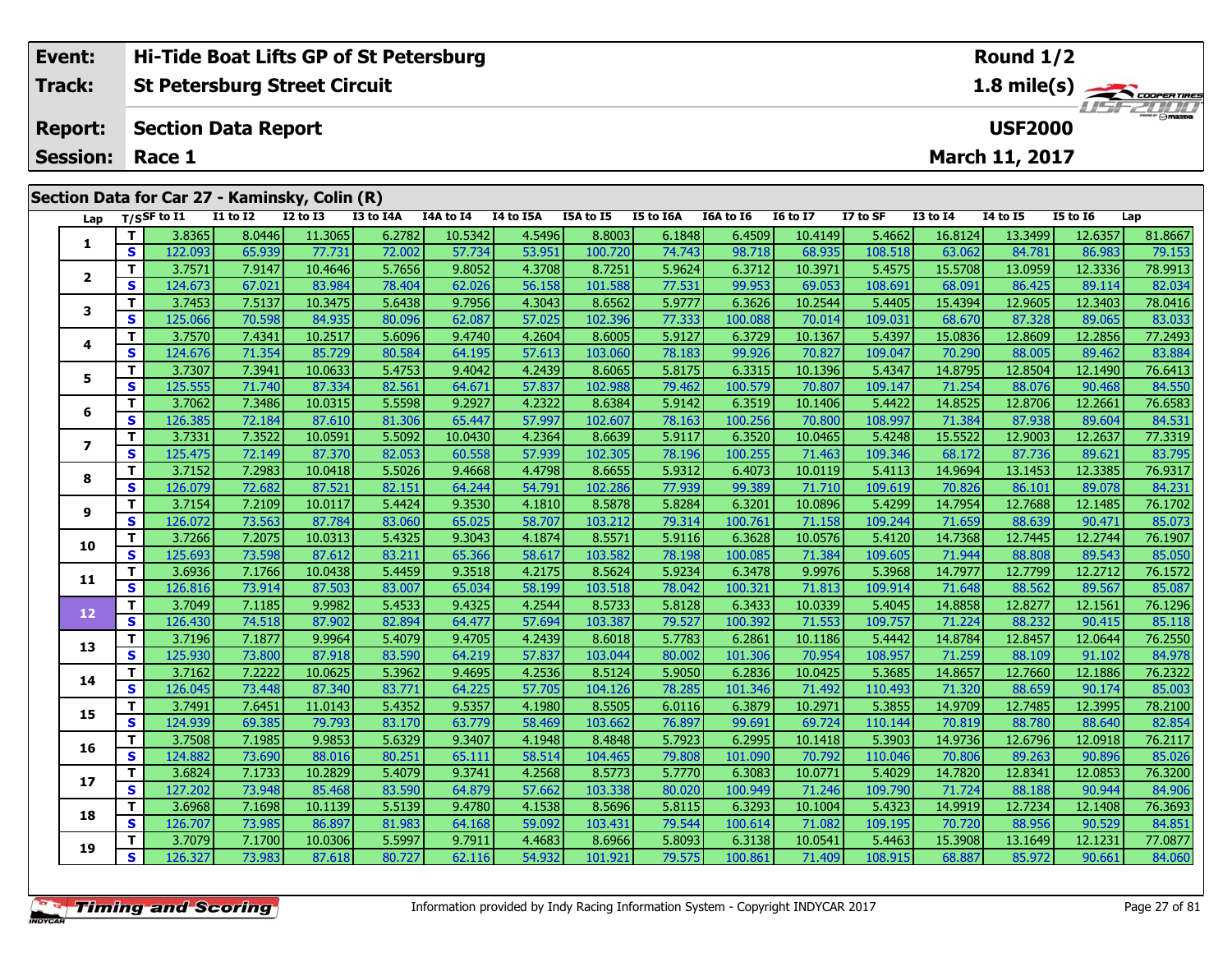| Event:                 | Hi-Tide Boat Lifts GP of St Petersburg | Round $1/2$                                                |
|------------------------|----------------------------------------|------------------------------------------------------------|
| Track:                 | <b>St Petersburg Street Circuit</b>    | $1.8$ mile(s) $\rightarrow$ COOPERTIRES                    |
| <b>Report:</b>         | Section Data Report                    | $\overline{\phantom{a}}$ $\otimes$ mazna<br><b>USF2000</b> |
| <b>Session: Race 1</b> |                                        | <b>March 11, 2017</b>                                      |

|                         |                                                    | Section Data for Car 27 - Kaminsky, Colin (R) |
|-------------------------|----------------------------------------------------|-----------------------------------------------|
|                         | Lap T/SPO to SF                                    |                                               |
| $\mathbf{1}$            | 98.4599<br>58.591<br>ᄀ                             |                                               |
|                         | $\mathbf{s}$                                       |                                               |
| $\overline{2}$          | $\overline{\mathsf{r}}$<br>$\overline{\mathbf{s}}$ |                                               |
|                         | $\overline{\mathbf{r}}$                            |                                               |
| $\mathbf{3}$            | $\overline{\mathbf{s}}$                            |                                               |
|                         | $\overline{\mathsf{T}}$                            |                                               |
| $\overline{\mathbf{4}}$ | $\mathbf{s}$                                       |                                               |
| $5\phantom{a}$          | $\overline{I}$                                     |                                               |
|                         | $\overline{\mathbf{s}}$                            |                                               |
| 6                       | $\overline{\mathsf{r}}$                            |                                               |
|                         | $\overline{\mathbf{s}}$                            |                                               |
| $\overline{\mathbf{z}}$ | $\overline{\mathsf{T}}$<br>$\overline{\mathbf{s}}$ |                                               |
|                         | $\overline{\mathbf{r}}$                            |                                               |
| $\bf8$                  | $\mathbf{s}$                                       |                                               |
|                         | $\overline{\mathsf{T}}$                            |                                               |
| $\overline{9}$          | $\overline{\mathbf{s}}$                            |                                               |
| 10                      | $\overline{1}$                                     |                                               |
|                         | $\overline{\mathbf{s}}$                            |                                               |
| $11$                    | $\overline{\mathsf{T}}$<br>$\mathbf{s}$            |                                               |
|                         | $\overline{\mathsf{T}}$                            |                                               |
| $12$                    | $\overline{\mathbf{s}}$                            |                                               |
|                         | $\overline{\mathbf{r}}$                            |                                               |
| 13                      | $\overline{\mathbf{s}}$                            |                                               |
| 14                      | $\overline{\mathsf{r}}$                            |                                               |
|                         | $\overline{\mathbf{s}}$                            |                                               |
| 15                      | $\overline{1}$                                     |                                               |
|                         | $\overline{\mathbf{s}}$<br>$\overline{\mathsf{T}}$ |                                               |
| 16                      | $\mathbf{s}$                                       |                                               |
|                         | $\overline{\mathsf{T}}$                            |                                               |
| $17\,$                  | $\overline{\mathbf{s}}$                            |                                               |
| 18                      | $\overline{\mathbf{r}}$                            |                                               |
|                         | $\overline{\mathbf{s}}$                            |                                               |
| 19                      | $\overline{1}$                                     |                                               |
|                         | $\mathbf{s}$                                       |                                               |
|                         |                                                    |                                               |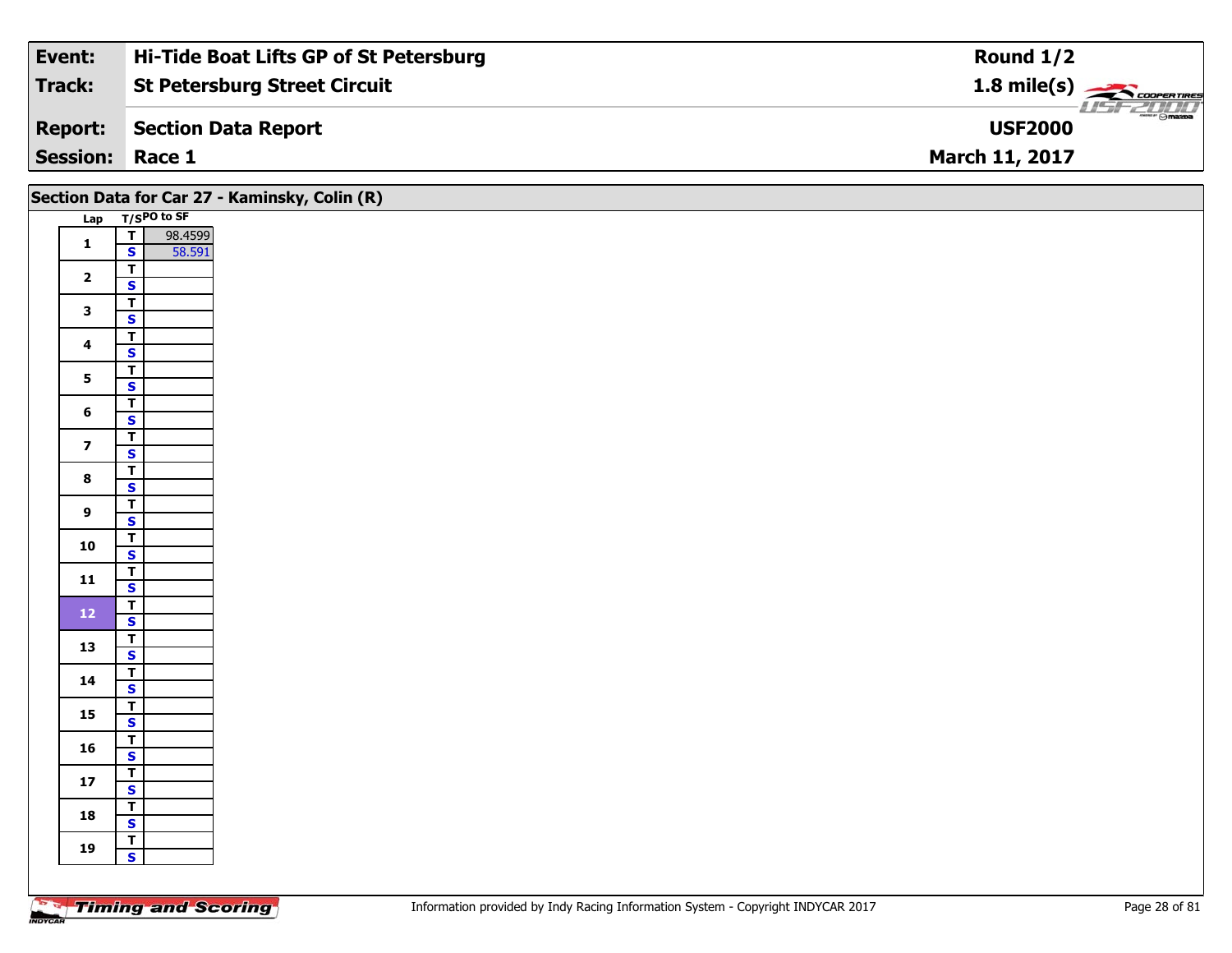| Event:          |                                                    |                |                            |                                               | Hi-Tide Boat Lifts GP of St Petersburg |           |                  |           |           |           |                 |          |              | Round 1/2             |                 |                |
|-----------------|----------------------------------------------------|----------------|----------------------------|-----------------------------------------------|----------------------------------------|-----------|------------------|-----------|-----------|-----------|-----------------|----------|--------------|-----------------------|-----------------|----------------|
| <b>Track:</b>   | <b>St Petersburg Street Circuit</b><br>1.8 mile(s) |                |                            |                                               |                                        |           |                  |           |           |           |                 |          |              |                       |                 |                |
| <b>Report:</b>  |                                                    |                | <b>Section Data Report</b> |                                               |                                        |           |                  |           |           |           |                 |          |              | <b>USF2000</b>        |                 | <b>HSFZUID</b> |
| <b>Session:</b> |                                                    | Race 1         |                            |                                               |                                        |           |                  |           |           |           |                 |          |              | <b>March 11, 2017</b> |                 |                |
|                 |                                                    |                |                            | Section Data for Car 27 - Kaminsky, Colin (R) |                                        |           |                  |           |           |           |                 |          |              |                       |                 |                |
| Lap             |                                                    | $T/S$ SF to I1 | <b>I1 to I2</b>            | $I2$ to $I3$                                  | I3 to I4A                              | I4A to I4 | <b>I4 to I5A</b> | I5A to I5 | I5 to I6A | I6A to I6 | <b>16 to 17</b> | I7 to SF | $I3$ to $I4$ | <b>I4 to I5</b>       | <b>I5 to I6</b> | Lap            |
|                 |                                                    | 3.7505         | 7.1746                     | 10.0423                                       | 5.4886                                 | 9.3566    | 4.1683           | 8.5931    | 5.7893    | 6.3039    | 10.0517         | 5.4424   | 14.8452      | 12.7614               | 12.0932         | 76.1613        |
| 20              | s l                                                | 124.892        | 73.935                     | 87.516                                        | 82.361                                 | 65.000    | 58.886           | 103.148   | 79.850    | 101.020   | 71.426          | 108.993  | 71.419       | 88.691                | 90.885          | 85.083         |
|                 |                                                    | 3.7329         | 21.4513                    | 11.4757                                       | 6.0165                                 | 9.8794    | 4.3013           | 8.6676    | 5.8772    | 6.3491    | 10.1628         | 5.4546   | 15.8959      | 12.9689               | 12.2263         | 93.3684        |
| 21              |                                                    | 125.481        | 24.728                     | 76.585                                        | 75.134                                 | 61.561    | 57.065           | 102.262   | 78.655    | 100.301   | 70.645          | 108.749  | 66.698       | 87.272                | 89.896          | 69.402         |

2 T 3.7529 7.2593 10.2305 5.7978 9.7571 4.2290 8.6508 6.0011 6.3147 10.1500 5.4492 15.5549 12.8798 12.3158 77.5924<br>2 S 124.813 73.072 85.906 77.968 62.332 58.041 102.460 77.031 100.847 70.734 108.857 68.160 87.875 89.242 8

3 T 3.7519| 7.2211| 10.0216| 5.4700| 9.4086| 4.2146| 8.6202| 5.8312| 6.3052| 10.0077| 5.4256| 14.8786| 12.8348| 12.1364| 76.2777<br>| S 124.846| 73.459| 87.697| 82.641| 64.641| 58.239| 102.824| 79.276| 100.999| 71.740| 109.33

**<sup>T</sup>** 3.7500 7.1874 10.0249 5.4485 9.4056 4.2198 8.5910 5.8827 6.3444 10.2160 5.4619 14.8541 12.8108 12.2271 76.5322 **<sup>S</sup>** 124.909 73.803 87.668 82.967 64.662 58.167 103.174 78.582 100.375 70.277 108.604 71.376 88.349 89.890 84.670

**22**

**23**

**24**

**25**

**<sup>T</sup>** 4.4552 8.5465 11.8368 **<sup>S</sup>** 105.138 62.067 74.248

69.402<br>77.5924

76.2777

84.953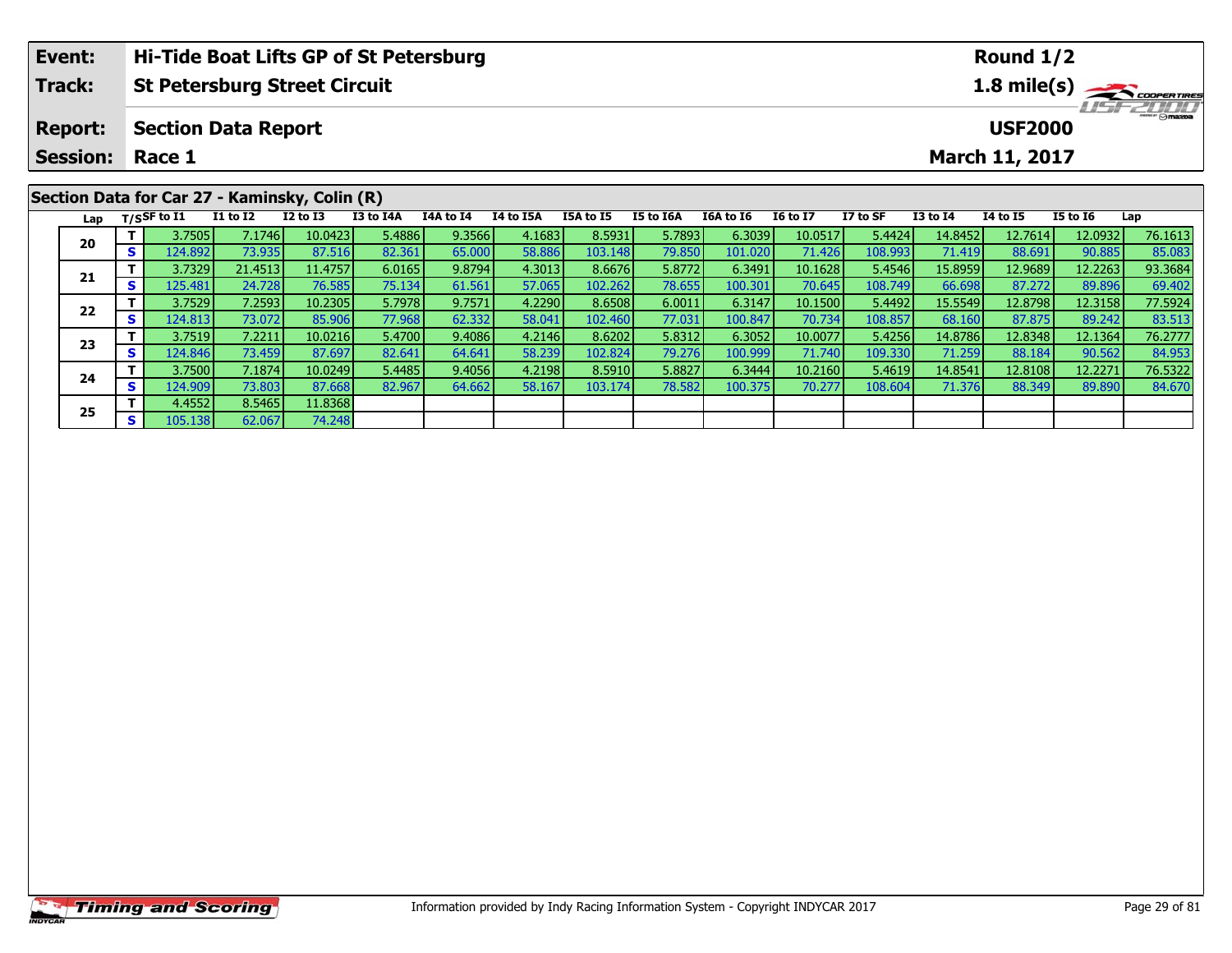| Event:          | Hi-Tide Boat Lifts GP of St Petersburg | Round $1/2$                                       |
|-----------------|----------------------------------------|---------------------------------------------------|
| Track:          | <b>St Petersburg Street Circuit</b>    | $\frac{1.8 \text{ mile}(s)}{600 \text{ minutes}}$ |
| <b>Report:</b>  | Section Data Report                    | <b>USF2000</b>                                    |
| <b>Session:</b> | Race 1                                 | <b>March 11, 2017</b>                             |
|                 |                                        |                                                   |

### **Section Data for Car 27 - Kaminsky, Colin (R)**

| Lap |   | T/SPO to SF |
|-----|---|-------------|
|     | т |             |
| 20  | S |             |
|     | т |             |
| 21  | S |             |
| 22  | т |             |
|     | S |             |
|     | т |             |
| 23  | S |             |
| 24  | т |             |
|     | S |             |
|     | T |             |
| 25  | S |             |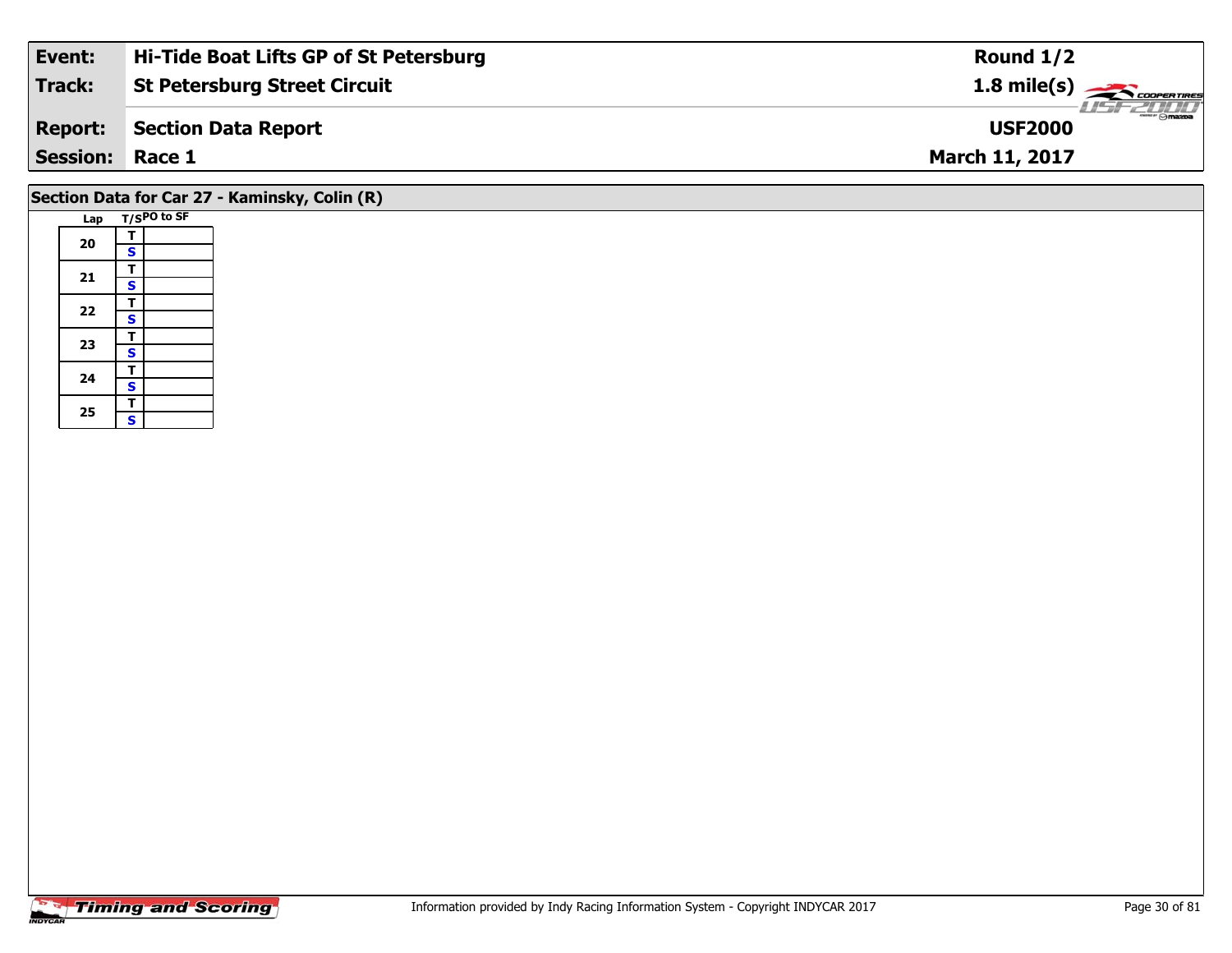| Event:          |          |                                                    |                            | Hi-Tide Boat Lifts GP of St Petersburg     |           |           |           |           |           |           |                 |          |                 | Round 1/2             |                 |                 |
|-----------------|----------|----------------------------------------------------|----------------------------|--------------------------------------------|-----------|-----------|-----------|-----------|-----------|-----------|-----------------|----------|-----------------|-----------------------|-----------------|-----------------|
| Track:          |          | 1.8 mile(s)<br><b>St Petersburg Street Circuit</b> |                            |                                            |           |           |           |           |           |           |                 |          |                 |                       |                 |                 |
| <b>Report:</b>  |          |                                                    | <b>Section Data Report</b> |                                            |           |           |           |           |           |           |                 |          |                 | <b>USF2000</b>        |                 | <b>HSFELINI</b> |
| <b>Session:</b> |          | Race 1                                             |                            |                                            |           |           |           |           |           |           |                 |          |                 | <b>March 11, 2017</b> |                 |                 |
|                 |          |                                                    |                            | Section Data for Car 3 - Askew, Oliver (R) |           |           |           |           |           |           |                 |          |                 |                       |                 |                 |
| Lap             |          | T/SSF to I1                                        | <b>I1 to I2</b>            | $I2$ to $I3$                               | I3 to I4A | I4A to I4 | I4 to I5A | I5A to I5 | I5 to I6A | I6A to I6 | <b>16 to 17</b> | I7 to SF | <b>I3 to I4</b> | <b>I4 to I5</b>       | <b>I5 to I6</b> | Lap             |
|                 |          | 3.8187                                             | 8.5949                     | 11.1170                                    | 6.0670    | 9.9317    | 4.2608    | 8.5590    | 6.1339    | 6.4262    | 10.3432         | 5.3544   | 15.9987         | 12.8198               | 12.5601         | 80.6068         |
|                 | <b>S</b> | 122.662                                            | 61.717                     | 79.056                                     | 74.509    | 61.236    | 57.608    | 103.559   | 75.364    | 99.097    | 69.413          | 110.784  | 66.270          | 88.287                | 87.507          | 80.390          |
|                 |          | 3.7383                                             | 7.5395                     | 10.5053                                    | 6.0792    | 9.6682    | 4.2007    | 8.4374    | 6.0193    | 6.4367    | 10.2214         | 5.3422   | 15.7474         | 12.6381               | 12.4560         | 78.1882         |
|                 | <b>S</b> | 125.300 <b>1</b>                                   | 70.357                     | 83.659                                     | 74.359    | 62.905    | 58.432    | 105.052   | 76.798    | 98.936    | 70.240          | 111.037  | 67.327          | 89.556                | 88.238          | 82.877          |

| 1              | т            | 3.8187  | 8.5949 | 11.1170 | 6.0670 | 9.9317 | 4.2608 | 8.5590  | 6.1339 | 6.4262  | 10.3432 | 5.3544  | 15.9987 | 12.8198 | 12.5601 | 80.6068 |
|----------------|--------------|---------|--------|---------|--------|--------|--------|---------|--------|---------|---------|---------|---------|---------|---------|---------|
|                | S            | 122.662 | 61.717 | 79.056  | 74.509 | 61.236 | 57.608 | 103.559 | 75.364 | 99.097  | 69.413  | 110.784 | 66.270  | 88.287  | 87.507  | 80.390  |
| $\overline{2}$ | Т            | 3.7383  | 7.5395 | 10.5053 | 6.0792 | 9.6682 | 4.2007 | 8.4374  | 6.0193 | 6.4367  | 10.2214 | 5.3422  | 15.7474 | 12.6381 | 12.4560 | 78.1882 |
|                | $\mathbf{s}$ | 125.300 | 70.357 | 83.659  | 74.359 | 62.905 | 58.432 | 105.052 | 76.798 | 98.936  | 70.240  | 111.037 | 67.327  | 89.556  | 88.238  | 82.877  |
| 3              | T            | 3.7031  | 7.3029 | 10.1590 | 5.5912 | 9.3417 | 4.0954 | 8.4070  | 5.8213 | 6.3545  | 10.0865 | 5.3238  | 14.9329 | 12.5024 | 12.1758 | 76.1864 |
|                | S            | 126.491 | 72.636 | 86.511  | 80.849 | 65.104 | 59.934 | 105.432 | 79.411 | 100.215 | 71.180  | 111.421 | 70.999  | 90.528  | 90.268  | 85.055  |
|                | т            | 3.7039  | 7.3080 | 10.1603 | 5.6507 | 9.2609 | 4.1370 | 8.3957  | 5.7786 | 6.2500  | 10.1432 | 5.3145  | 14.9116 | 12.5327 | 12.0286 | 76.1028 |
| 4              | S            | 126.464 | 72.585 | 86.500  | 79.998 | 65.672 | 59.332 | 105.574 | 79.997 | 101.891 | 70.782  | 111.616 | 71.101  | 90.309  | 91.373  | 85.148  |
| 5              | т            | 3.7217  | 7.3366 | 10.1064 | 5.6563 | 9.1992 | 4.0917 | 8.3447  | 5.8281 | 6.2271  | 10.1388 | 5.3285  | 14.8555 | 12.4364 | 12.0552 | 75.9791 |
|                | S            | 125.859 | 72.303 | 86.961  | 79.919 | 66.112 | 59.988 | 106.219 | 79.318 | 102.266 | 70.813  | 111.322 | 71.369  | 91.009  | 91.172  | 85.287  |
| 6              | т            | 3.6946  | 7.2648 | 10.0019 | 5.5318 | 9.2351 | 4.1339 | 8.3782  | 5.7967 | 6.3189  | 10.0841 | 5.2896  | 14.7669 | 12.5121 | 12.1156 | 75.7296 |
|                | S            | 126.782 | 73.017 | 87.870  | 81.718 | 65.855 | 59.376 | 105.794 | 79.748 | 100.780 | 71.197  | 112.141 | 71.798  | 90.458  | 90.717  | 85.568  |
| 7              | т            | 3.6209  | 7.3454 | 10.2447 | 5.5644 | 9.1617 | 4.0238 | 8.3706  | 5.7144 | 6.1987  | 9.9162  | 5.3312  | 14.7261 | 12.3944 | 11.9131 | 75.4920 |
|                | S            | 129.363 | 72.216 | 85.787  | 81.239 | 66.383 | 61.001 | 105.890 | 80.896 | 102.734 | 72.402  | 111.266 | 71.996  | 91.317  | 92.259  | 85.837  |
| 8              | т            | 3.6686  | 7.1768 | 9.9489  | 5.5410 | 9.2156 | 4.1690 | 8.3923  | 5.8201 | 6.1984  | 10.0442 | 5.3098  | 14.7566 | 12.5613 | 12.0185 | 75.4847 |
|                | $\mathbf{s}$ | 127.681 | 73.912 | 88.338  | 81.582 | 65.995 | 58.876 | 105.616 | 79.427 | 102.739 | 71.480  | 111.715 | 71.848  | 90.104  | 91.450  | 85.845  |
| 9              | т            | 3.6358  | 7.4167 | 10.1488 | 5.6891 | 9.2414 | 4.1240 | 8.3461  | 5.8545 | 6.2748  | 10.1855 | 5.3196  | 14.9305 | 12.4701 | 12.1293 | 76.2363 |
|                | S            | 128.832 | 71.522 | 86.598  | 79.458 | 65.811 | 59.519 | 106.201 | 78.960 | 101.488 | 70.488  | 111.509 | 71.011  | 90.763  | 90.615  | 84.999  |
| 10             | т            | 3.6931  | 7.2753 | 9.8238  | 5.6423 | 9.1486 | 4.0966 | 8.3765  | 5.8315 | 6.2532  | 10.0977 | 5.3084  | 14.7909 | 12.4731 | 12.0847 | 75.5470 |
|                | S            | 126.834 | 72.912 | 89.463  | 80.117 | 66.478 | 59.917 | 105.816 | 79.272 | 101.839 | 71.101  | 111.744 | 71.681  | 90.741  | 90.949  | 85.774  |
| 11             | т            | 3.6486  | 7.3094 | 10.0013 | 5.6028 | 9.1806 | 4.1063 | 8.3534  | 6.3489 | 6.6109  | 10.0208 | 5.3114  | 14.7834 | 12.4597 | 12.9598 | 76.4944 |
|                | S            | 128.380 | 72.572 | 87.875  | 80.682 | 66.246 | 59.775 | 106.108 | 72.811 | 96.329  | 71.646  | 111.681 | 71.717  | 90.838  | 84.808  | 84.712  |
| 12             | т            | 3.6716  | 7.2522 | 9.8827  | 5.5808 | 9.1985 | 4.0877 | 8.3428  | 5.8001 | 6.2248  | 10.1125 | 5.2917  | 14.7793 | 12.4305 | 12.0249 | 75.4454 |
|                | S            | 127.576 | 73.144 | 88.930  | 81.000 | 66.117 | 60.047 | 106.243 | 79.701 | 102.303 | 70.997  | 112.097 | 71.737  | 91.052  | 91.401  | 85.890  |
| 13             | т            | 3.6002  | 7.3258 | 9.9101  | 5.5722 | 9.1765 | 4.0179 | 8.4064  | 5.6772 | 6.2076  | 9.9752  | 5.3473  | 14.7487 | 12.4243 | 11.8848 | 75.2164 |
|                | S            | 130.106 | 72.409 | 88.684  | 81.125 | 66.276 | 61.090 | 105.439 | 81.426 | 102.587 | 71.974  | 110.931 | 71.886  | 91.097  | 92.479  | 86.151  |
| 14             | т            | 3.6694  | 7.2304 | 9.8295  | 5.5568 | 9.1500 | 4.0396 | 8.3865  | 5.7700 | 6.2438  | 9.9183  | 5.3439  | 14.7068 | 12.4261 | 12.0138 | 75.1382 |
|                | S            | 127.653 | 73.364 | 89.411  | 81.350 | 66.468 | 60.762 | 105.689 | 80.117 | 101.992 | 72.387  | 111.002 | 72.091  | 91.084  | 91.486  | 86.241  |
| 15             | т            | 3.6463  | 7.1587 | 9.8346  | 5.5548 | 9.1710 | 4.0835 | 8.4240  | 5.7966 | 6.1920  | 9.8554  | 5.3334  | 14.7258 | 12.5075 | 11.9886 | 75.0503 |
|                | S            | 128.461 | 74.099 | 89.364  | 81.379 | 66.316 | 60.109 | 105.219 | 79.749 | 102.845 | 72.849  | 111.220 | 71.998  | 90.491  | 91.678  | 86.342  |
| 16             | т            | 3.6583  | 7.1789 | 9.8562  | 5.5550 | 9.1188 | 4.0719 | 8.4062  | 5.6680 | 6.2632  | 9.9478  | 5.3169  | 14.6738 | 12.4781 | 11.9312 | 75.0412 |
|                | S            | 128.040 | 73.891 | 89.169  | 81.376 | 66.695 | 60.280 | 105.442 | 81.558 | 101.676 | 72.172  | 111.565 | 72.253  | 90.704  | 92.119  | 86.353  |
| 17             | T            | 3.6535  | 7.1372 | 9.8110  | 5.5659 | 9.2201 | 4.0589 | 8.3897  | 5.7004 | 6.1670  | 9.8835  | 5.3129  | 14.7860 | 12.4486 | 11.8674 | 74.9001 |
|                | S            | 128.208 | 74.322 | 89.579  | 81.217 | 65.963 | 60.473 | 105.649 | 81.095 | 103.262 | 72.642  | 111.649 | 71.705  | 90.919  | 92.614  | 86.515  |
| 18             | T            | 3.6498  | 7.1001 | 9.7925  | 5.4633 | 9.1607 | 4.0293 | 8.3869  | 5.6906 | 6.1739  | 9.9675  | 5.3378  | 14.6240 | 12.4162 | 11.8645 | 74.7524 |
|                | S            | 128.338 | 74.711 | 89.749  | 82.742 | 66.390 | 60.917 | 105.684 | 81.234 | 103.147 | 72.030  | 111.129 | 72.499  | 91.157  | 92.637  | 86.686  |
| 19             | т            | 3.6531  | 7.0602 | 9.8873  | 5.4832 | 9.1502 | 4.0702 | 8.3727  | 5.7112 | 6.1524  | 9.9339  | 5.3225  | 14.6334 | 12.4429 | 11.8636 | 74.7969 |
|                | S            | 128.222 | 75.133 | 88.888  | 82.442 | 66.467 | 60.305 | 105.864 | 80.941 | 103.507 | 72.273  | 111.448 | 72.453  | 90.961  | 92.644  | 86.635  |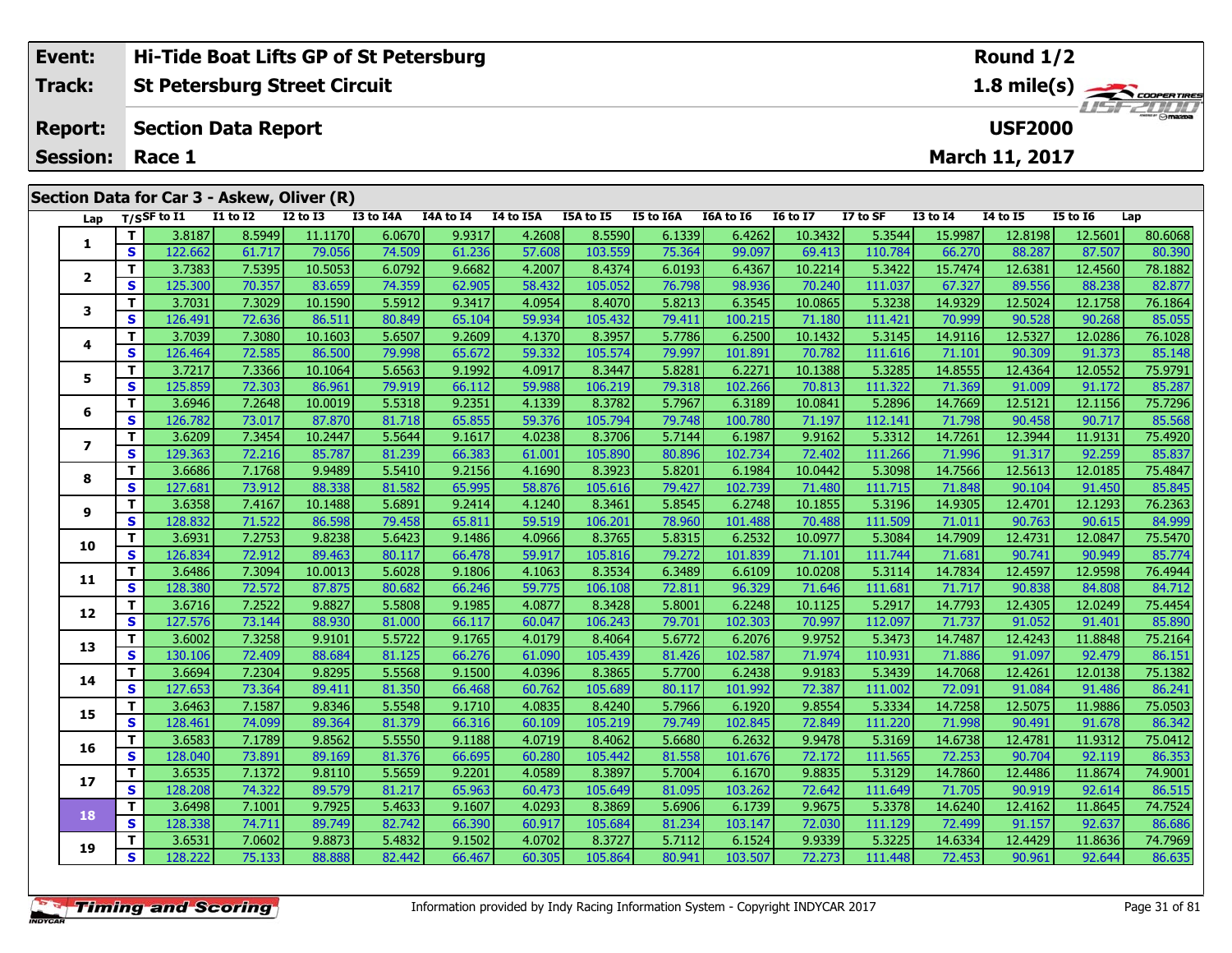| Event:                 | Hi-Tide Boat Lifts GP of St Petersburg | Round $1/2$                        |
|------------------------|----------------------------------------|------------------------------------|
| Track:                 | <b>St Petersburg Street Circuit</b>    |                                    |
| <b>Report:</b>         | Section Data Report                    | <b>LISF 2000</b><br><b>USF2000</b> |
| <b>Session: Race 1</b> |                                        | <b>March 11, 2017</b>              |

|                         |                                         | Section Data for Car 3 - Askew, Oliver (R) |
|-------------------------|-----------------------------------------|--------------------------------------------|
|                         | Lap T/SPO to SF                         |                                            |
| $\mathbf{1}$            | 115.3752<br>$\frac{1}{s}$               |                                            |
|                         | 50.001                                  |                                            |
| $\overline{\mathbf{2}}$ | $\overline{r}$                          |                                            |
|                         | $\mathbf{s}$                            |                                            |
| $\mathbf{3}$            | $\overline{\mathsf{T}}$                 |                                            |
|                         | $\overline{\mathbf{s}}$                 |                                            |
| $\overline{\mathbf{4}}$ | $\overline{\mathsf{r}}$<br>$\mathbf{s}$ |                                            |
|                         | $\overline{1}$                          |                                            |
| 5 <sub>1</sub>          | $\overline{\mathbf{s}}$                 |                                            |
|                         | $\overline{I}$                          |                                            |
| $6\phantom{a}$          | $\mathbf{s}$                            |                                            |
| $\overline{z}$          | $\overline{\mathsf{T}}$                 |                                            |
|                         | $\mathbf{s}$                            |                                            |
| $\bf{8}$                | $\overline{\mathsf{T}}$                 |                                            |
|                         | $\overline{\mathbf{s}}$                 |                                            |
| $\overline{9}$          | $\overline{\mathsf{T}}$<br>$\mathbf{s}$ |                                            |
|                         | $\top$                                  |                                            |
| 10                      | $\overline{\mathbf{s}}$                 |                                            |
|                         | $\overline{I}$                          |                                            |
| 11                      | $\mathbf{s}$                            |                                            |
| 12                      | $\mathbf{T}$                            |                                            |
|                         | $\overline{\mathbf{s}}$                 |                                            |
| 13                      | $\overline{1}$                          |                                            |
|                         | $\overline{\mathbf{s}}$                 |                                            |
| 14                      | $\overline{\mathbf{r}}$<br>$\mathsf{s}$ |                                            |
|                         | $\overline{\mathsf{T}}$                 |                                            |
| 15                      | $\overline{\mathbf{s}}$                 |                                            |
|                         | $\overline{t}$                          |                                            |
| 16                      | $\mathsf{s}$                            |                                            |
| $17$                    | $\mathbf{T}$                            |                                            |
|                         | $\mathbf{s}$                            |                                            |
| 18                      | $\vert$ T                               |                                            |
|                         | $\overline{\mathbf{s}}$                 |                                            |
| 19                      | $\overline{1}$<br>$\mathbf{s}$          |                                            |
|                         |                                         |                                            |
|                         |                                         |                                            |

Ξ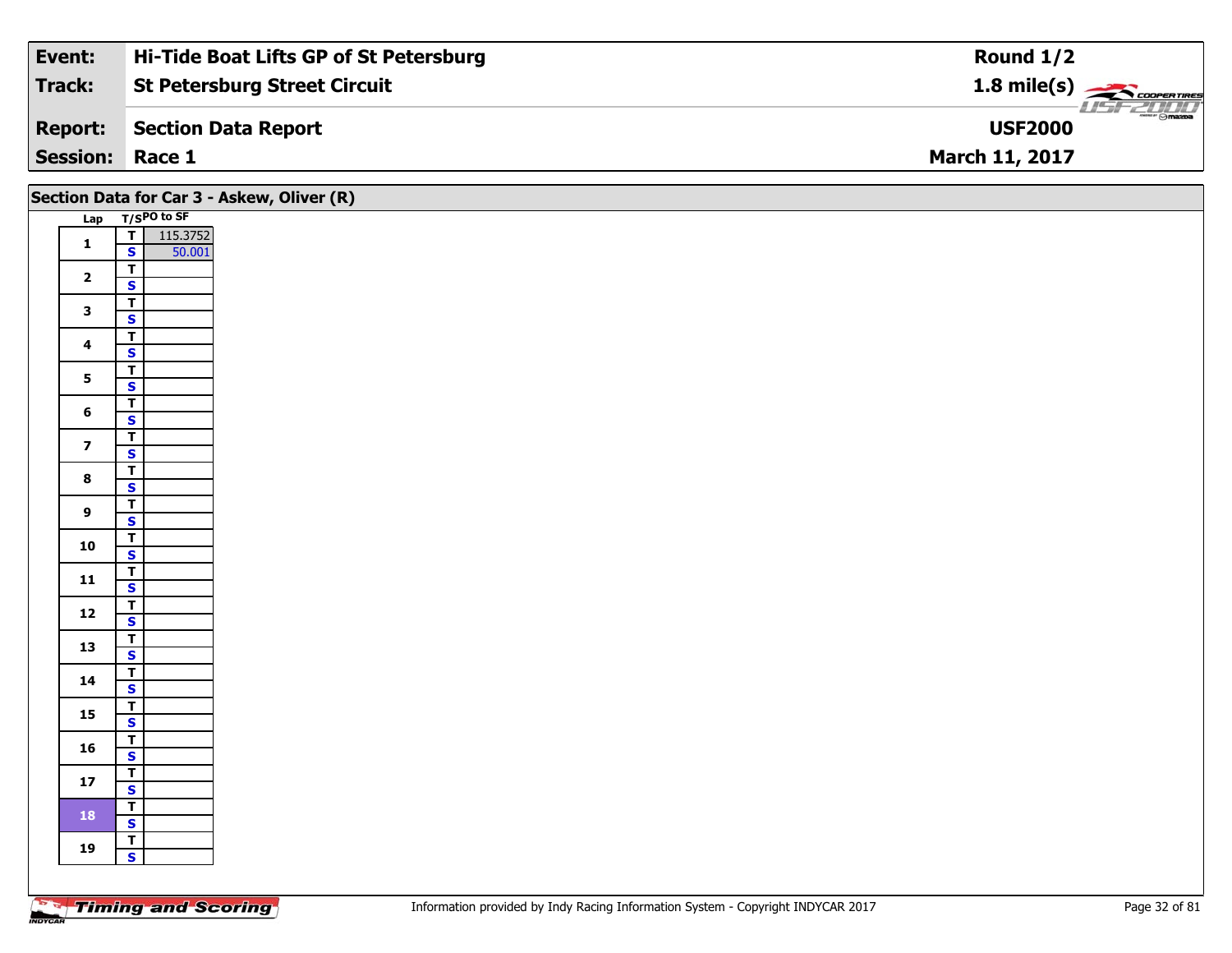| Event:                                                       |     |                       |                            | Hi-Tide Boat Lifts GP of St Petersburg     |           |           |           |           |           |                  |                 |                |                 | Round $1/2$     |                 |                 |  |
|--------------------------------------------------------------|-----|-----------------------|----------------------------|--------------------------------------------|-----------|-----------|-----------|-----------|-----------|------------------|-----------------|----------------|-----------------|-----------------|-----------------|-----------------|--|
| Track:<br><b>St Petersburg Street Circuit</b><br>1.8 mile(s) |     |                       |                            |                                            |           |           |           |           |           |                  |                 |                |                 |                 |                 |                 |  |
| <b>Report:</b>                                               |     |                       | <b>Section Data Report</b> |                                            |           |           |           |           |           |                  |                 |                |                 | <b>USF2000</b>  |                 | <b>LISFEDDD</b> |  |
| <b>Session:</b>                                              |     | Race 1                |                            |                                            |           |           |           |           |           |                  |                 | March 11, 2017 |                 |                 |                 |                 |  |
|                                                              |     |                       |                            | Section Data for Car 3 - Askew, Oliver (R) |           |           |           |           |           |                  |                 |                |                 |                 |                 |                 |  |
| Lap                                                          |     | $_{\rm T/SS}$ F to I1 | <b>I1 to I2</b>            | $I2$ to $I3$                               | I3 to I4A | I4A to I4 | I4 to I5A | I5A to I5 | I5 to I6A | <b>I6A to I6</b> | <b>16 to 17</b> | I7 to SF       | <b>I3 to I4</b> | <b>I4 to I5</b> | <b>I5 to 16</b> | Lap             |  |
|                                                              |     | 3.6474                | 7.1690                     | 9.8734                                     | 5.6342    | 9.1529    | 4.1138    | 8.3577    | 5.8924    | 6.2171           | 10.0340         | 5.3145         | 14.7871         | 12.4715         | 12.1095         | 75.4064         |  |
| 20                                                           | s l | 128.423               | 73.993                     | 89.013                                     | 80.232    | 66.447    | 59.666    | 106.054   | 78.452    | 102.430          | 71.552          | 111.616        | 71.699          | 90.752          | 90.763          | 85.934          |  |
|                                                              |     | 3.6727                | 7.2632                     | 9.8961                                     | 5.6988    | 9.7865    | 4.2662    | 8.4340    | 6.0310    | 6.2870           | 10.2278         | 5.3290         | 15.4853         | 12.7002         | 12.3180         | 76.8923         |  |
| 21                                                           |     | 127.538               | 73.0331                    | 88.809                                     | 79.323    | 62.145    | 57.535    | 105.094   | 76.649    | 101.291          | 70.196          | 111.312        | 68.467          | 89.118          | 89.226          | 84.274          |  |

2 T 3.6582 7.5412 9.9440 5.6652 9.2615 4.2060 8.4023 5.8241 6.2515 10.1467 5.3074 14.9267 12.6083 12.0756 76.2081<br>S 128.044 70.341 88.381 79.793 65.668 58.358 105.491 79.372 101.866 70.757 111.765 71.029 89.768 91.017 85.0

**<sup>T</sup>** 3.6275 7.7965 10.0597 5.6463 9.2112 4.1285 8.3802 5.8325 6.1923 9.9709 5.3236 14.8575 12.5087 12.0248 76.1692 **<sup>S</sup>** 129.127 68.038 87.365 80.060 66.026 59.454 105.769 79.258 102.840 72.005 111.425 71.360 90.482 91.402 85.074

**<sup>T</sup>** 3.6653 7.2154 9.8977 5.6106 9.1401 4.1731 8.3937 5.8445 6.2262 10.0456 5.3327 14.7507 12.5668 12.0707 75.5449 **<sup>S</sup>** 127.796 73.517 88.795 80.570 66.540 58.818 105.599 79.095 102.280 71.470 111.235 71.876 90.064 91.054 85.777

**<sup>T</sup>** 4.3381 8.6989 12.1155 6.5193 11.5380 4.8152 9.8051 7.4272 8.3056 18.0573 14.6203 15.7328 **<sup>S</sup>** 107.976 60.979 72.540 69.340 52.711 50.975 90.398 62.241 76.673 58.715 77.414 69.860

**22**

**23**

**24**

**25**

 $\frac{84.274}{76.2081}$ 

85.074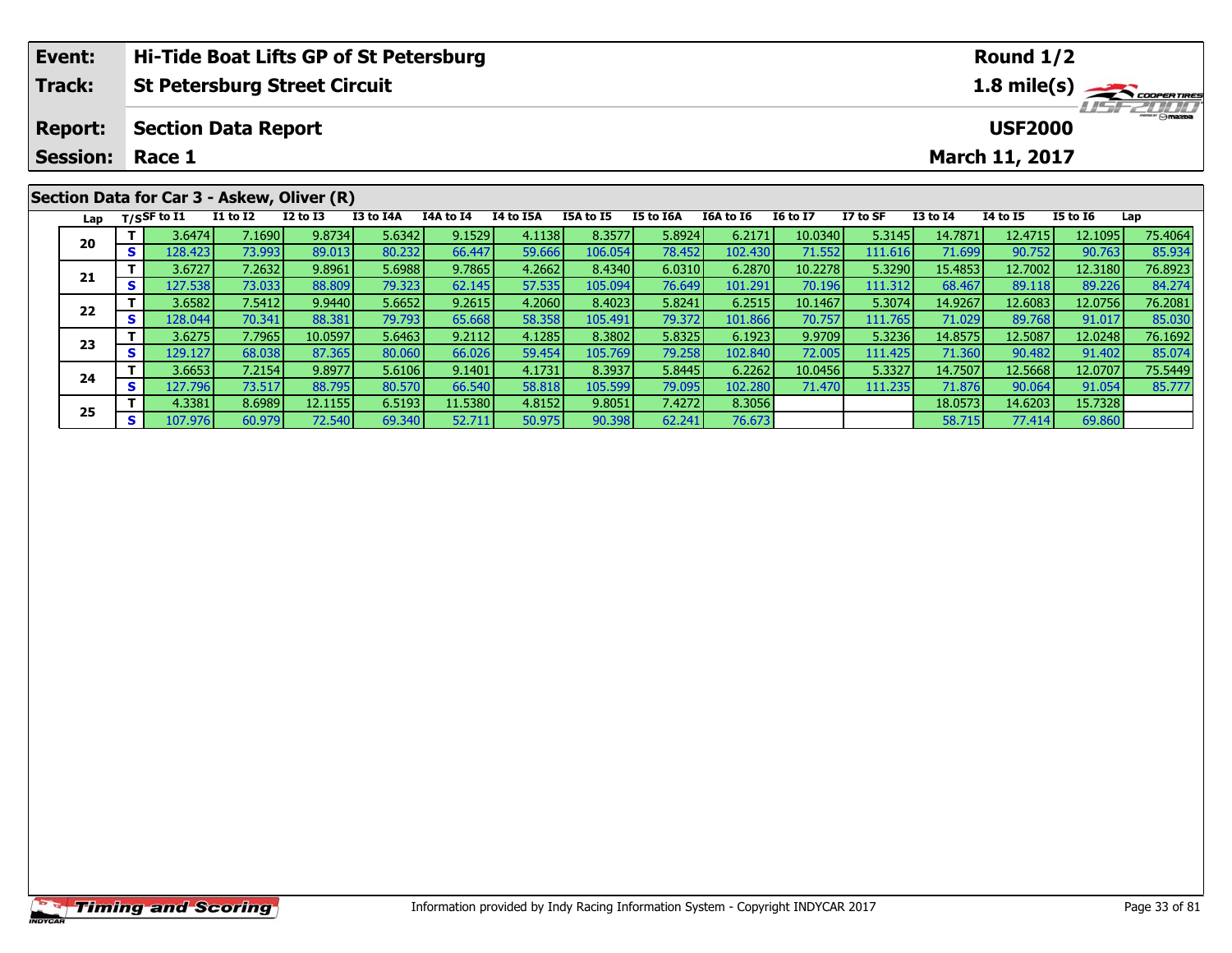| Event:          | Hi-Tide Boat Lifts GP of St Petersburg | Round $1/2$                             |
|-----------------|----------------------------------------|-----------------------------------------|
| Track:          | <b>St Petersburg Street Circuit</b>    | $1.8$ mile(s) $\rightarrow$ COOPERTIRES |
| <b>Report:</b>  | Section Data Report                    | $\frac{1}{\sqrt{2}}$<br><b>USF2000</b>  |
| Session: Race 1 |                                        | <b>March 11, 2017</b>                   |
|                 |                                        |                                         |

### **Section Data for Car 3 - Askew, Oliver (R)**

| Lap |                         | T/SPO to SF |
|-----|-------------------------|-------------|
|     | Т                       |             |
| 20  | S                       |             |
|     | T                       |             |
| 21  | S                       |             |
|     | т                       |             |
| 22  | $\overline{\mathbf{s}}$ |             |
|     | T                       |             |
| 23  | S                       |             |
| 24  | т                       |             |
|     | $\overline{\mathbf{s}}$ |             |
|     | T                       |             |
| 25  | S                       |             |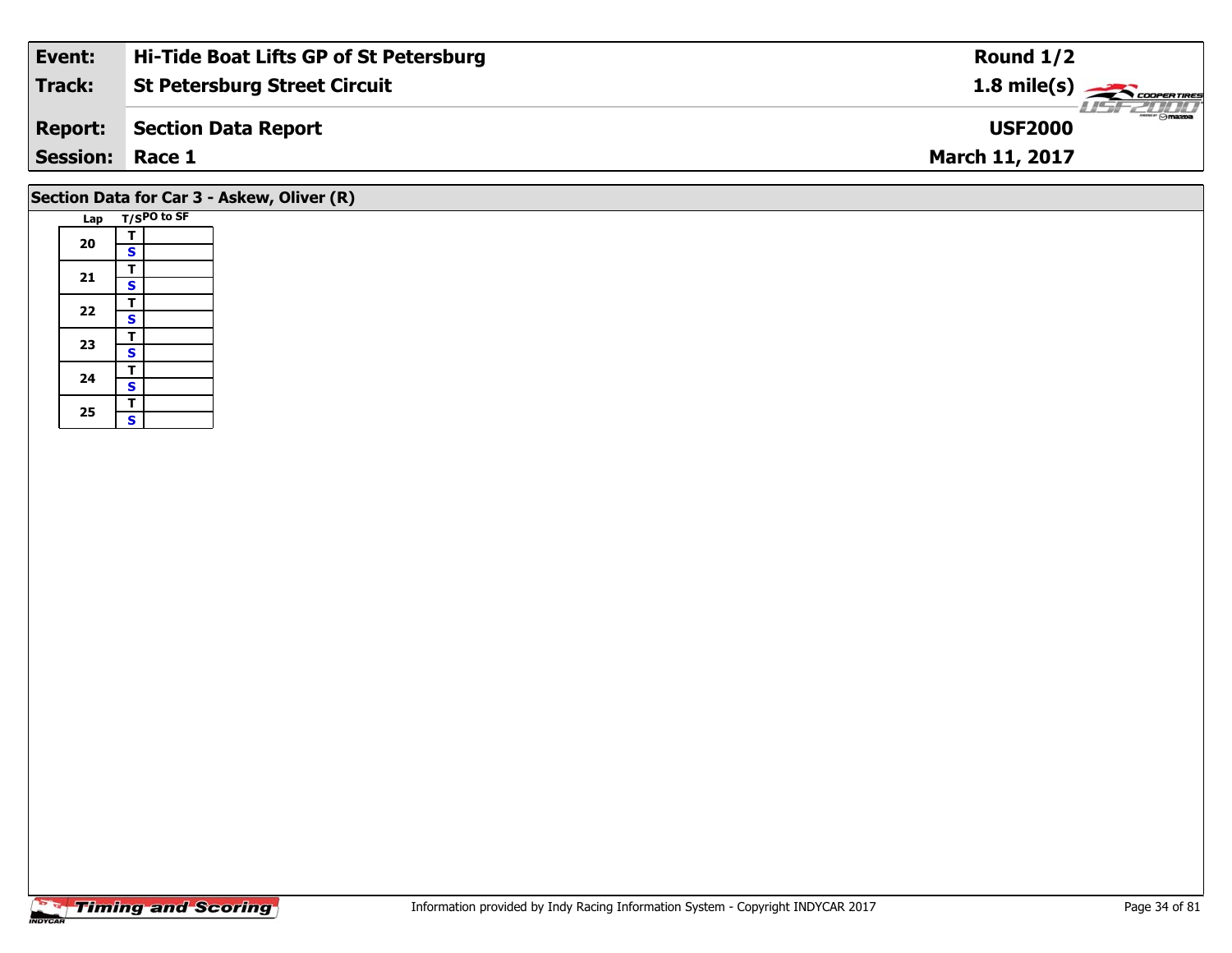|                 | Event: | Hi-Tide Boat Lifts GP of St Petersburg |                    |                            |                                            |           |           |                                           |                  |           |                  |                 | Round $1/2$ |              |                       |                 |         |  |
|-----------------|--------|----------------------------------------|--------------------|----------------------------|--------------------------------------------|-----------|-----------|-------------------------------------------|------------------|-----------|------------------|-----------------|-------------|--------------|-----------------------|-----------------|---------|--|
| <b>Track:</b>   |        |                                        |                    |                            | <b>St Petersburg Street Circuit</b>        |           |           | 1.8 mile(s)                               |                  |           |                  |                 |             |              |                       |                 |         |  |
| <b>Report:</b>  |        |                                        |                    | <b>Section Data Report</b> |                                            |           |           | <i><b>LISF 2000</b></i><br><b>USF2000</b> |                  |           |                  |                 |             |              |                       |                 |         |  |
| <b>Session:</b> |        |                                        | Race 1             |                            |                                            |           |           |                                           |                  |           |                  |                 |             |              | <b>March 11, 2017</b> |                 |         |  |
|                 |        |                                        |                    |                            | Section Data for Car 34 - Wright, Kris (R) |           |           |                                           |                  |           |                  |                 |             |              |                       |                 |         |  |
|                 |        |                                        | Lap $T/S$ SF to I1 | <b>I1 to I2</b>            | $I2$ to $I3$                               | I3 to I4A | I4A to I4 | I4 to I5A                                 | <b>I5A to I5</b> | I5 to I6A | <b>I6A to I6</b> | <b>I6 to I7</b> | I7 to SF    | $I3$ to $I4$ | <b>I4 to I5</b>       | <b>I5 to I6</b> | Lap     |  |
|                 |        |                                        | 3.8262             | 8.2061                     | 11.5194                                    | 6.0088    | 10.4049   | 4.4946                                    | 8.7182           | 6.2099    | 6.5891           | 10.3983         | 5.4473      | 16.4137      | 13.2128               | 12.7990         | 81.8228 |  |
|                 |        | S.                                     | 122.421            | 64.641                     | 76.294                                     | 75.231    | 58.451    | 54.611                                    | 101.668          | 74.441    | 96.647           | 69.045          | 108.895     | 64.594       | 85.661                | 85.873          | 79.196  |  |
|                 |        |                                        | 3.7553             | 7.7710                     | 10.6230                                    | 5.5642    | 9.7764    | 4.3105                                    | 8.6299           | 6.1132    | 6.5752           | 10.2863         | 5.4220      | 15.3406      | 12.9404               | 12.6884         | 78.8270 |  |

| 1  |              | <b>J.OZUZ</b>     | <b>O'YOOT</b>    | 11.J177 | v.vvoo           | כדטד.טב           | טדכד.ד           | 0.7 TOZ | 0.2033           | <u>0.JOJT</u>    | רסברים            | נ לדד.כ           | 10.TIJ/           | 19.ZIZ0           | 12.7330           | 01.0220           |
|----|--------------|-------------------|------------------|---------|------------------|-------------------|------------------|---------|------------------|------------------|-------------------|-------------------|-------------------|-------------------|-------------------|-------------------|
|    | S            | 122.421           | 64.641           | 76.294  | 75.231           | 58.451            | 54.611           | 101.668 | 74.441           | 96.647           | 69.045            | 108.895           | 64.594            | 85.661            | 85.873            | 79.196            |
| 2  | T.           | 3.7553            | 7.7710           | 10.6230 | 5.5642           | 9.7764            | 4.3105           | 8.6299  | 6.1132           | 6.5752           | 10.2863           | 5.4220            | 15.3406           | 12.9404           | 12.6884           | 78.8270           |
|    | <b>S</b>     | 124.733           | 68.261           | 82.732  | 81.242           | 62.209            | 56.943           | 102.708 | 75.619           | 96.852           | 69.797            | 109.403           | 69.113            | 87.464            | 86.622            | 82.205            |
| 3  | T.           | 3.7128            | 7.8750           | 10.6242 | 5.6281           | 9.7607            | 4.3121           | 8.5734  | 5.9270           | 6.4013           | 10.1327           | 5.4239            | 15.3888           | 12.8855           | 12.3283           | 78.3712           |
|    | <b>S</b>     | 126.161           | 67.359           | 82.723  | 80.319           | 62.309            | 56.922           | 103.385 | 77.994           | 99.483           | 70.855            | 109.364           | 68.896            | 87.837            | 89.152            | 82.683            |
| 4  | T.           | 3.7528            | 7.3626           | 10.3840 | 5.5249           | 9.5849            | 4.2513           | 8.5627  | 5.8492           | 6.3671           | 9.9917            | 5.4010            | 15.1098           | 12.8140           | 12.2163           | 77.0322           |
|    | S            | 124.816           | 72.047           | 84.636  | 81.820           | 63.452            | 57.736           | 103.515 | 79.032           | 100.017          | 71.855            | 109.828           | 70.168            | 88.327            | 89.969            | 84.121            |
| 5  | т            | 3.7041            | 7.3819           | 10.2734 | 5.4663           | 9.4579            | 4.2360           | 8.5197  | 5.8203           | 6.3823           | 10.0909           | 5.4036            | 14.9242           | 12.7557           | 12.2026           | 76.7364           |
|    | S            | 126.457           | 71.859           | 85.547  | 82.697           | 64.304            | 57.945           | 104.037 | 79.424           | 99.779           | 71.149            | 109.775           | 71.041            | 88.730            | 90.070            | 84.445            |
| 6  | T.           | 3.6891            | 7.2918           | 10.1566 | 5.4890           | 9.4591            | 4.1654           | 8.5961  | 5.8409           | 6.3059           | 10.0654           | 5.4133            | 14.9481           | 12.7615           | 12.1468           | 76.4726           |
|    | $\mathbf{s}$ | 126.971           | 72.747           | 86.531  | 82.355           | 64.296            | 58.927           | 103.112 | 79.144           | 100.988          | 71.329            | 109.579           | 70.927            | 88.690            | 90.484            | 84.736            |
| 7  | T.           | 3.6963            | 7.2422           | 10.1432 | 5.4723           | 9.7588            | 4.2440           | 8.5715  | 6.1324           | 6.4530           | 10.1839           | 5.4250            | 15.2311           | 12.8155           | 12.5854           | 77.3226           |
|    | S            | 126.724           | 73.245           | 86.646  | 82.606           | 62.321            | 57.836           | 103.408 | 75.382           | 98.686           | 70.499            | 109.342           | 69.609            | 88.316            | 87.331            | 83.805            |
| 8  | т            | 3.6992            | 7.1632           | 10.1829 | 5.5792           | 9.6658            | 4.3115           | 8.5394  | 6.0737           | 6.3428           | 10.0690           | 5.4228            | 15.2450           | 12.8509           | 12.4165           | 77.0495           |
|    | S            | 126.624           | 74.053           | 86.308  | 81.023           | 62.921            | 56.930           | 103.797 | 76.111           | 100.400          | 71.303            | 109.387           | 69.546            | 88.073            | 88.519            | 84.102            |
| 9  | T.           | 3.6946            | 7.1355           | 10.0617 | 5.3958           | 9.3986            | 4.1375           | 8.5002  | 5.8815           | 6.3373           | 10.0146           | 5.4120            | 14.7944           | 12.6377           | 12.2188           | 75.9693           |
|    | S            | 126.782           | 74.340           | 87.347  | 83.777           | 64.710            | 59.324           | 104.276 | 78.598           | 100.487          | 71.691            | 109.605           | 71.664            | 89.559            | 89.951            | 85.298            |
| 10 | T.           | 3.6868            | 7.4102           | 10.2066 | 5.3655           | 9.6579            | 4.2153           | 8.6110  | 5.8595           | 6.3208           | 10.0551           | 5.4066            | 15.0234           | 12.8263           | 12.1803           | 76.7953           |
|    | S            | 127.050           | 71.584           | 86.107  | 84.250           | 62.972            | 58.229           | 102.934 | 78.893           | 100.750          | 71.402            | 109.714           | 70.572            | 88.242            | 90.235            | 84.380            |
| 11 | T.           | 3.7012            | 7.1601           | 10.0248 | 5.3449           | 9.5628            | 4.2458           | 8.6464  | 5.8181           | 6.3116           | 9.9937            | 5.4034            | 14.9077           | 12.8922           | 12.1297           | 76.2128           |
|    | <b>S</b>     | 126.556           | 74.085           | 87.669  | 84.575           | 63.599            | 57.811           | 102.512 | 79.454           | 100.896          | 71.841            | 109.779           | 71.119            | 87.791            | 90.612            | 85.025            |
| 12 | T.           | 3.6919            | 7.1284           | 9.9929  | 5.4152           | 9.4519            | 4.2126           | 8.5233  | 5.8468           | 6.3153           | 9.9995            | 5.4145            | 14.8671           | 12.7359           | 12.1621           | 75.9923           |
|    | S            | 126.875           | 74.414           | 87.949  | 83.477           | 64.345            | 58.267           | 103.993 | 79.064           | 100.837          | 71.799            | 109.554           | 71.314            | 88.868            | 90.370            | 85.272            |
| 13 | T.           | 3.7033            | 7.1034           | 10.0920 | 5.4851           | 9.3323            | 4.1875           | 8.4812  | 5.8401           | 6.3146           | 10.0243           | 5.4156            | 14.8174           | 12.6687           | 12.1547           | 75.9794           |
|    | S            | 126.484           | 74.676           | 87.085  | 82.413           | 65.170            | 58.616           | 104.509 | 79.155           | 100.849          | 71.621            | 109.532           | 71.553            | 89.340            | 90.425            | 85.286            |
| 14 | T.           | 3.6950            | 7.1523           | 10.1554 | 5.5244           | 9.9275            | 4.1603           | 8.5763  | 5.8109           | 6.3029           | 10.2727           | 5.4179            | 15.4519           | 12.7366           | 12.1138           | 76.9956           |
|    | <b>S</b>     | 126.768           | 74.166           | 86.542  | 81.827           | 61.262            | 58.999           | 103.350 | 79.553           | 101.036          | 69.890            | 109.486           | 68.615            | 88.863            | 90.730            | 84.161            |
| 15 | T.           | 3.6734            | 7.7623           | 10.7589 | 5.5053           | 9.5252            | 4.2260           | 8.6015  | 5.9926           | 6.4760           | 10.1799           | 5.4080            | 15.0305           | 12.8275           | 12.4686           | 78.1091           |
|    | <b>S</b>     | 127.514           | 68.337           | 81.687  | 82.111           | 63.850            | 58.082           | 103.048 | 77.141           | 98.335           | 70.527            | 109.686           | 70.538            | 88.234            | 88.149            | 82.961            |
| 16 | т            | 3.7071            | 7.1629           | 10.0360 | 5.5171           | 9.4235            | 4.1913           | 8.5238  | 5.7453           | 6.3029           | 10.1527           | 5.4040            | 14.9406           | 12.7151           | 12.0482           | 76.1666           |
|    | S            | 126.355           | 74.056           | 87.571  | 81.935           | 64.539            | 58.563           | 103.987 | 80.461           | 101.036          | 70.716            | 109.767           | 70.963            | 89.014            | 91.224            | 85.077            |
| 17 | $\mathbf{T}$ | 3.6875            | 7.1840           | 10.1725 | 5.3775           | 9.5114            | 4.1697           | 8.5364  | 5.7394           | 6.2895           | 10.0517           | 5.4071            | 14.8889           | 12.7061           | 12.0289           | 76.1267           |
|    | <b>S</b>     | 127.026           | 73.838           | 86.396  | 84.062           | 63.942            | 58.866           | 103.833 | 80.544           | 101.251          | 71.426            | 109.704           | 71.209            | 89.077            | 91.371            | 85.121            |
| 18 | Т            | 3.7087            | 7.2177           | 10.1055 | 5.5682           | 9.5141            | 4.1196           | 8.5050  | 5.6666           | 6.2640           | 10.0932           | 5.4020            | 15.0823           | 12.6246           | 11.9306           | 76.1646           |
|    | S            | 126.300           | 73.494           | 86.969  | 81.183           | 63.924            | 59.582           | 104.217 | 81.578           | 101.663          | 71.132            | 109.808           | 70.296            | 89.652            | 92.124            | 85.079            |
|    | T.           | 3.6809<br>127.254 | 7.4054<br>71.631 | 10.2281 | 5.6028<br>80.682 | 10.3382<br>58.829 | 5.5486<br>44.237 | 8.6831  | 6.0151<br>76.852 | 6.4041<br>99.439 | 10.1713<br>70.586 | 5.4160<br>109.524 | 15.9410<br>66.509 | 14.2317<br>79.528 | 12.4192<br>88.499 | 79.4936<br>81.516 |
| 19 | $\mathbf{s}$ |                   |                  | 85.926  |                  |                   |                  | 102.079 |                  |                  |                   |                   |                   |                   |                   |                   |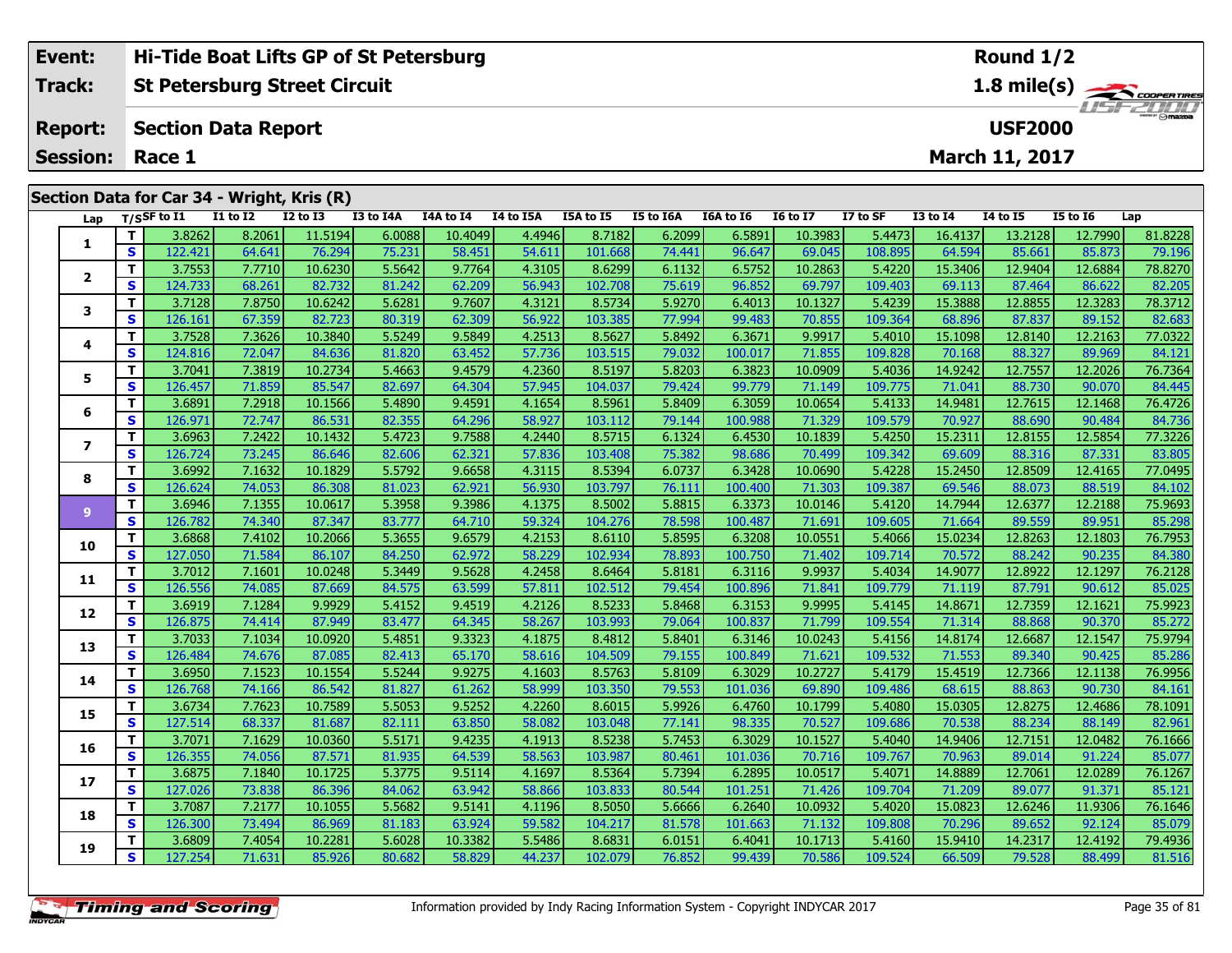| Event:                 | Hi-Tide Boat Lifts GP of St Petersburg | Round $1/2$                              |
|------------------------|----------------------------------------|------------------------------------------|
| <b>Track:</b>          | <b>St Petersburg Street Circuit</b>    | $1.8$ mile(s) $\rightarrow$ COOPER TIRES |
| <b>Report:</b>         | Section Data Report                    | $\frac{2\pi}{\omega}$<br><b>USF2000</b>  |
| <b>Session: Race 1</b> |                                        | <b>March 11, 2017</b>                    |

| Section Data for Car 34 - Wright, Kris (R) |                         |                                           |  |  |  |  |  |
|--------------------------------------------|-------------------------|-------------------------------------------|--|--|--|--|--|
|                                            |                         | Lap T/SPO to SF                           |  |  |  |  |  |
|                                            | $\mathbf{1}$            | $\overline{\mathsf{r}}$<br>99.0586        |  |  |  |  |  |
|                                            |                         | $\overline{\mathbf{s}}$<br>58.237         |  |  |  |  |  |
|                                            | $\overline{\mathbf{2}}$ | $\overline{\mathsf{r}}$                   |  |  |  |  |  |
|                                            |                         | $\mathbf{s}$                              |  |  |  |  |  |
|                                            | $\mathbf{3}$            | $\overline{\mathbf{r}}$                   |  |  |  |  |  |
|                                            |                         | $\overline{\mathbf{s}}$                   |  |  |  |  |  |
|                                            | $\overline{\mathbf{4}}$ | $\overline{\mathsf{T}}$                   |  |  |  |  |  |
|                                            |                         | $\mathbf{s}$                              |  |  |  |  |  |
|                                            | 5 <sub>5</sub>          | $\overline{\mathsf{T}}$                   |  |  |  |  |  |
|                                            |                         | $\overline{\mathbf{s}}$                   |  |  |  |  |  |
|                                            | $6\phantom{a}$          | $\overline{t}$<br>$\mathsf{s}$            |  |  |  |  |  |
|                                            |                         | $\overline{\mathsf{T}}$                   |  |  |  |  |  |
|                                            | $\overline{\mathbf{z}}$ | $\mathbf{s}$                              |  |  |  |  |  |
|                                            |                         | $\overline{\mathbf{r}}$                   |  |  |  |  |  |
|                                            | $\boldsymbol{8}$        | $\overline{\mathbf{s}}$                   |  |  |  |  |  |
|                                            |                         | $\overline{1}$                            |  |  |  |  |  |
|                                            | 9 <sup>°</sup>          | $\mathbf{s}$                              |  |  |  |  |  |
|                                            |                         | $\overline{I}$                            |  |  |  |  |  |
|                                            | 10                      | $\overline{\mathbf{s}}$                   |  |  |  |  |  |
|                                            | 11                      | $\overline{1}$                            |  |  |  |  |  |
|                                            |                         | $\mathbf{s}$                              |  |  |  |  |  |
|                                            | $12$                    | $\overline{\mathsf{T}}$                   |  |  |  |  |  |
|                                            |                         | $\mathbf{s}$                              |  |  |  |  |  |
|                                            | 13                      | $\overline{1}$                            |  |  |  |  |  |
|                                            |                         | $\overline{\mathbf{s}}$<br>$\overline{1}$ |  |  |  |  |  |
|                                            | 14                      | $\mathbf{s}$                              |  |  |  |  |  |
|                                            |                         | $\overline{I}$                            |  |  |  |  |  |
|                                            | 15                      | $\overline{\mathbf{s}}$                   |  |  |  |  |  |
|                                            |                         | $\overline{I}$                            |  |  |  |  |  |
|                                            | 16                      | $\mathbf{s}$                              |  |  |  |  |  |
|                                            |                         | $\mathbf{T}$                              |  |  |  |  |  |
|                                            | $17$                    | $\mathbf{s}$                              |  |  |  |  |  |
|                                            | 18                      | $\overline{1}$                            |  |  |  |  |  |
|                                            |                         | $\mathbf{s}$                              |  |  |  |  |  |
|                                            | 19                      | $\overline{I}$                            |  |  |  |  |  |
|                                            |                         | $\mathbf{s}$                              |  |  |  |  |  |

Τ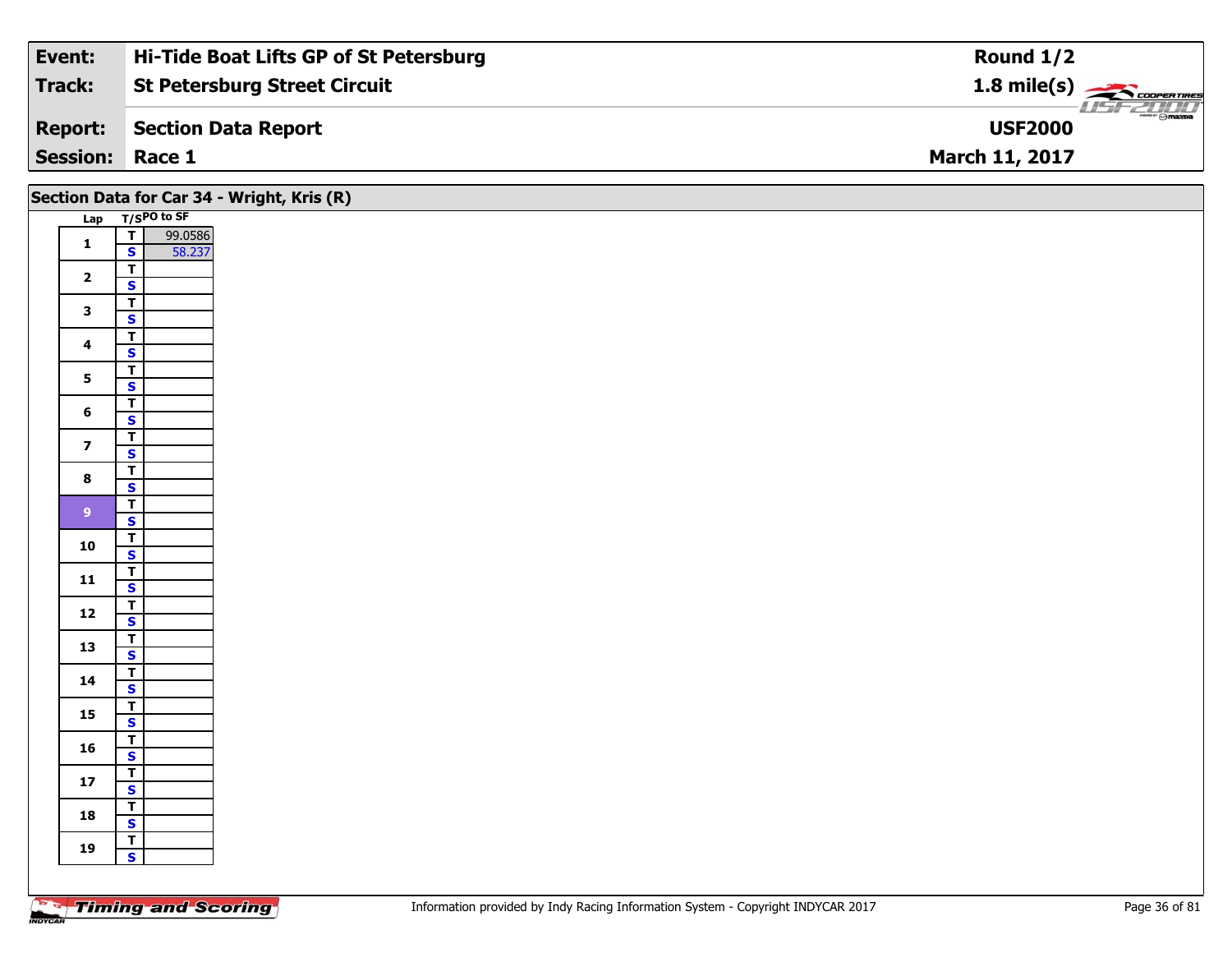| Hi-Tide Boat Lifts GP of St Petersburg<br>Event: |     |                                 |                            |                                            |           |           |                                     |           |           |           |                 | Round $1/2$ |              |                 |                 |         |  |  |
|--------------------------------------------------|-----|---------------------------------|----------------------------|--------------------------------------------|-----------|-----------|-------------------------------------|-----------|-----------|-----------|-----------------|-------------|--------------|-----------------|-----------------|---------|--|--|
| <b>Track:</b>                                    |     |                                 |                            | <b>St Petersburg Street Circuit</b>        |           |           | 1.8 mile(s)                         |           |           |           |                 |             |              |                 |                 |         |  |  |
| <b>Report:</b>                                   |     |                                 | <b>Section Data Report</b> |                                            |           |           | <b>LISITZIJTI</b><br><b>USF2000</b> |           |           |           |                 |             |              |                 |                 |         |  |  |
| <b>Session:</b>                                  |     | Race 1<br><b>March 11, 2017</b> |                            |                                            |           |           |                                     |           |           |           |                 |             |              |                 |                 |         |  |  |
|                                                  |     |                                 |                            | Section Data for Car 34 - Wright, Kris (R) |           |           |                                     |           |           |           |                 |             |              |                 |                 |         |  |  |
| Lap                                              |     | $T/S$ SF to I1                  | <b>I1 to I2</b>            | $I2$ to $I3$                               | I3 to I4A | I4A to I4 | <b>I4 to I5A</b>                    | I5A to I5 | I5 to I6A | I6A to I6 | <b>I6 to I7</b> | I7 to SF    | $I3$ to $I4$ | <b>I4 to I5</b> | <b>I5 to I6</b> | Lap     |  |  |
|                                                  |     | 3.6926                          | 7.1327                     | 10.0742                                    | 5.4478    | 9.4401    | 4.1603                              | 8.5741    | 5.7948    | 6.2555    | 10.0547         | 5.4416      | 14.8879      | 12.7344         | 12.0503         | 76.0684 |  |  |
| 20                                               | s l | 126.851                         | 74.369                     | 87.239                                     | 82.978    | 64.425    | 58.999                              | 103.377   | 79.774    | 101.801   | 71.405          | 109.009     | 71.214       | 88.879          | 91.209          | 85.186  |  |  |
|                                                  |     | 3.7078                          | 8.9643                     | 10.3838                                    | 5.5318    | 9.6758    | 4.3328                              | 8.5403    | 5.8700    | 6.3778    | 10.2869         | 5.4401      | 15.2076      | 12.8731         | 12.2478         | 79.1114 |  |  |
| 21                                               |     | 126.331                         | 59.174                     | 84.638                                     | 81.718    | 62.856    | 56.650                              | 103.786   | 78.752    | 99.849    | 69.793          | 109.039     | 69.717       | 87.921          | 89.738          | 81.910  |  |  |

2 T 3.7009 7.2546 10.2717 5.6119 9.7779 4.2550 8.5274 5.7647 6.3197 10.0869 5.4643 15.3898 12.7824 12.0844 77.0350<br>2 S 126.566 73.120 85.562 80.551 62.200 57.686 103.943 80.190 100.767 71.177 108.556 68.892 88.545 90.951 8

3 T 3.7164| 7.1560| 10.0585| 5.4267| 9.4055| 4.2391| 8.5619| 5.8166| 6.3559| 10.0745| 5.4418| 14.8322| 12.8010| 12.1725| 76.2529<br>S 126.038| 74.127| 87.375| 83.300| 64.662| 57.903| 103.524| 79.475| 100.193| 71.265| 109.005|

4 T 3.6988 7.2163 10.2174 5.5159 9.3482 4.1710 8.5028 5.8177 6.3922 10.0670 5.4678 14.8641 12.6738 12.2099 76.4151<br>- S 126.638 73.508 86.016 81.953 65.059 58.848 104.244 79.460 99.624 71.318 108.486 71.328 89.304 90.016 84

**22**

**23**

**24**

**25**

**<sup>T</sup>** 4.0805 7.8735 11.3015 6.5190 **<sup>S</sup>** 114.792 67.372 77.765 69.343

81.910

84.118<br>76.2529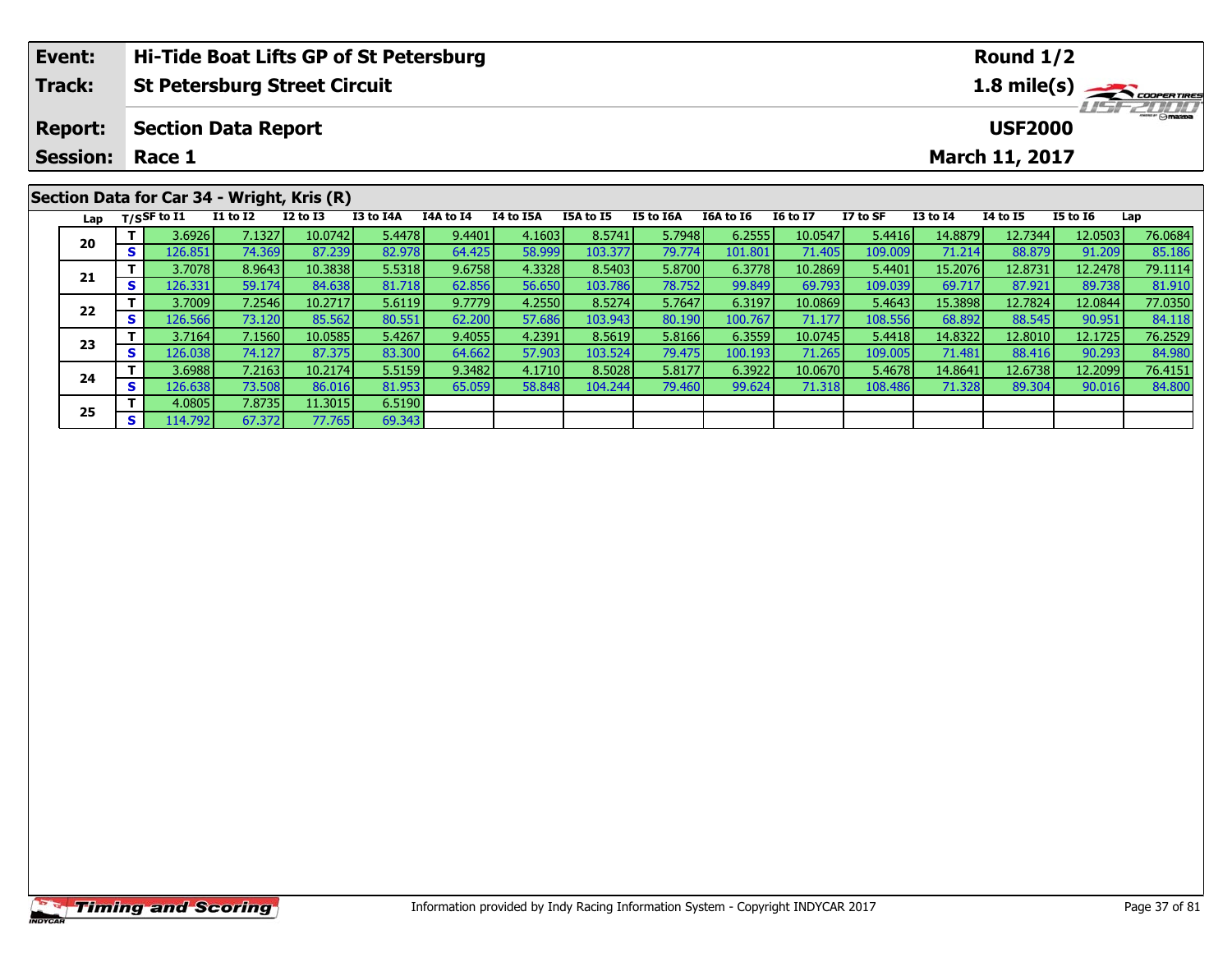| Event:          | Hi-Tide Boat Lifts GP of St Petersburg | Round $1/2$                             |
|-----------------|----------------------------------------|-----------------------------------------|
| Track:          | <b>St Petersburg Street Circuit</b>    | $1.8$ mile(s) $\rightarrow$ COOPERTIRES |
| <b>Report:</b>  | Section Data Report                    | $\frac{1}{\sqrt{2}}$<br><b>USF2000</b>  |
| Session: Race 1 |                                        | <b>March 11, 2017</b>                   |
|                 |                                        |                                         |

# **Section Data for Car 34 - Wright, Kris (R)**

| Lap |                         | T/SPO to SF |
|-----|-------------------------|-------------|
|     | Т                       |             |
| 20  | S                       |             |
|     | T                       |             |
| 21  | S                       |             |
|     | Т                       |             |
| 22  | $\overline{\mathbf{s}}$ |             |
|     | T                       |             |
| 23  | S                       |             |
| 24  | T                       |             |
|     | $\overline{\mathbf{s}}$ |             |
|     | T                       |             |
| 25  | S                       |             |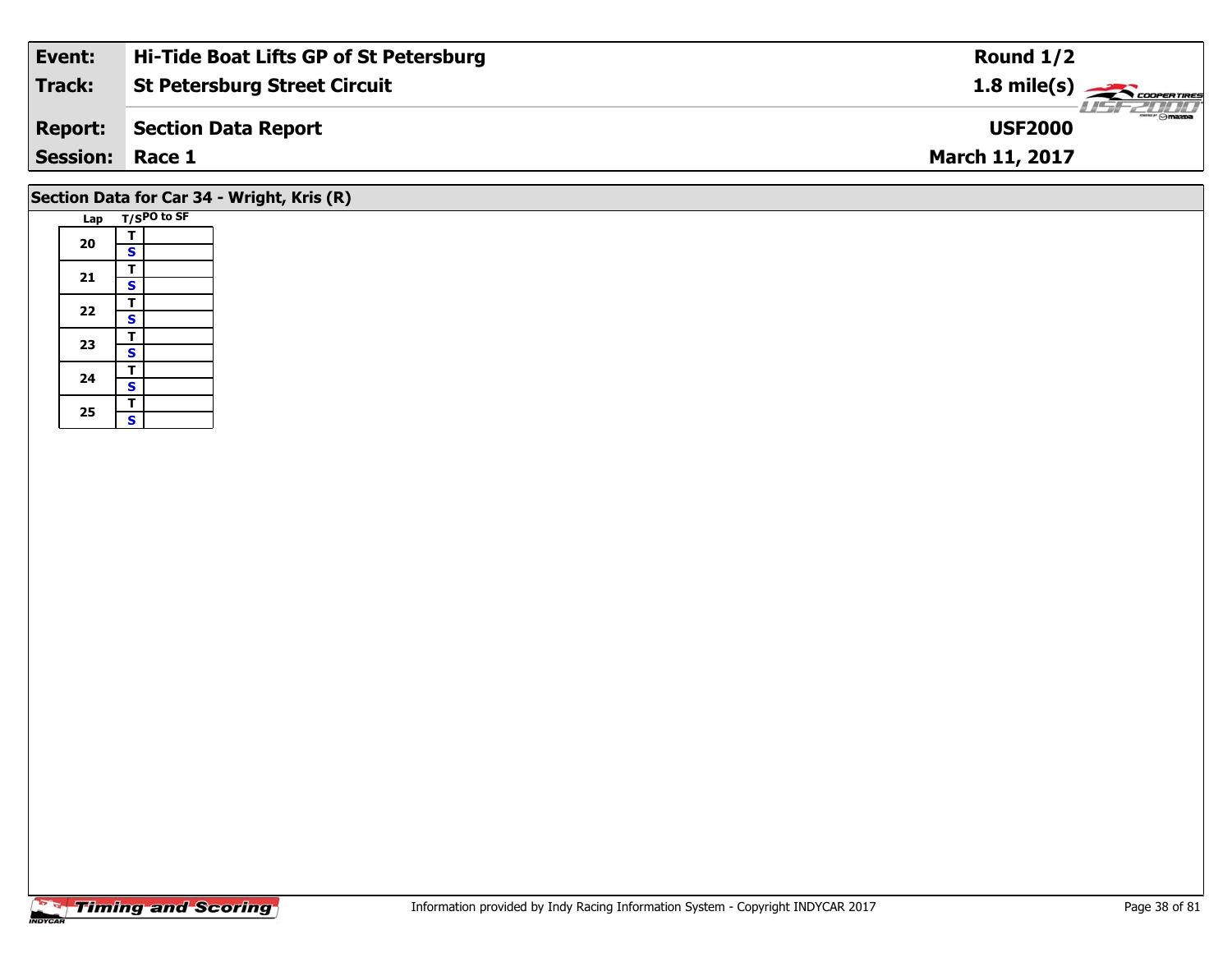| Event:                 | <b>Hi-Tide Boat Lifts GP of St Petersburg</b> | Round $1/2$                                         |
|------------------------|-----------------------------------------------|-----------------------------------------------------|
| Track:                 | St Petersburg Street Circuit                  | $1.8$ mile(s) $\frac{1.8}{2.200$<br><i>USE 2000</i> |
|                        | <b>Report:</b> Section Data Report            | $m = \bigcap_{n=1}^{\infty}$<br><b>USF2000</b>      |
| <b>Session: Race 1</b> |                                               | <b>March 11, 2017</b>                               |

#### **Lap T/SSF to I1 I1 to I2 I2 to I3 I3 to I4A I4A to I4 I4 to I5A I5A to I5 I5 to I6A I6A to I6 I6 to I7 I7 to SF I3 to I4 I4 to I5 I5 to I6 Lap 1**1 | T | 3.8419| 8.2060| 10.7660| 6.2358| 9.9705| 4.2991| 8.6610| 6.0537| 6.3958| 10.3323| 5.4199| 16.2063| 12.9601| 12.4495| 80.1820<br>1 | S | 121.921 | 64.642 | 81.633 | 72.492 | 60.998 | 57.094 | 102.340 | 76.362 | 99.568 **2**2 | T | 3.7012| 7.6002| 10.5301| 5.9584| 9.7510| 4.1700| 8.5155| 6.0131| 6.4019| 10.0910| 5.3882| 15.7094| 12.6855| 12.4150| 78.1206<br>2 | S | 126.556| 69.795| 83.462| 75.867| 62.371| 58.862| 104.088| 76.878| 99.473| 71.148| 82.949 **3**3 T | 3.6733 7.1610 10.0835 5.5579 9.4871 4.1330 8.4879 5.9010 6.4053 10.0008 5.3958 15.0450 12.6209 12.3063 76.2866<br>S | 127.517 74.075 87.159 81.334 64.106 59.389 104.427 78.338 99.421 71.790 109.934 70.470 89.678 89.311 **4 <sup>T</sup>** 3.6960 7.2021 10.0230 5.4712 9.5303 4.1867 8.4968 5.7986 6.2723 10.0113 5.3937 15.0015 12.6835 12.0709 76.0820 **<sup>S</sup>** 126.734 73.653 87.685 82.623 63.816 58.627 104.317 79.721 101.529 71.714 109.977 70.675 89.235 91.053 85.17185.171 **5**5 | T | 3.6727| 7.1955| 10.1210| 5.4732| 9.4374| 4.1205| 8.4573| 5.8336| 6.2804| 9.9795| 5.3869| 14.9106| 12.5778| 12.1140| 75.9580<br>| S | 127.538| 73.720| 86.836| 82.593| 64.444| 59.569| 104.805| 79.243| 101.398| 71.943| 1 **6**6 | T | 3.6755| 7.1059| 10.0029| 5.4995| 9.4135| 4.1118| 8.4796| 5.8308| 6.3146| 10.0054| 5.3775| 14.9130| 12.5914| 12.1454| 75.8170<br>| S | 127.441| 74.650| 87.861| 82.198| 64.607| 59.695| 104.529| 79.281| 100.849| 71.757| **7**7 | T | 3.6997| 7.5796| 10.4190| 5.7338| 9.3234| 4.0687| 8.4925| 5.8365| 6.3441| 9.8767| 5.3895| 15.0572| 12.5612| 12.1806| 76.7635<br>7 | S | 126.607| 69.985| 84.352| 78.839| 65.232| 60.328| 104.370| 79.204| 100.380| 72.692| 84.415 **8**8 T 3.6781 7.0557 9.9691 5.5191 9.3708 4.2045 8.5029 5.8576 6.2743 9.9722 5.4026 14.8899 12.7074 12.1319 75.8069<br>8 S 127.351 75.181 88.159 81.906 64.902 58.379 104.243 78.918 101.496 71.996 109.796 71.204 89.068 90.595 85. **9**75.9723 /11 3.7105 /12.0596 /12.0596 /12.0595 /12.059 /12.059 /12.059 /15.0665 /15.0665 /15.0665 /12.0590 /12<br>S 3 126.239 74.085 87.419 80.421 64.389 59.281 104.052 80.108 101.344 72.610 110.245 70.370 89.408 91.178 85.29 85.294 **10**0 | T | 3.6706| 7.0849| 9.9779| 5.4879| 9.3391| 4.0867| 8.4990| 5.7127| 6.2542| 9.9137| 5.3862| 14.8270| 12.5857| 11.9669| 75.4129<br>| S | 127.611| 74.871| 88.081| 82.371| 65.122| 60.062| 104.290| 80.920| 101.822| 72.420| 11 **11 <sup>T</sup>** 3.6849 7.0952 9.9540 5.4543 9.3346 4.0897 8.4884 5.8227 6.5378 10.0979 5.3664 14.7889 12.5781 12.3605 75.9259 **<sup>S</sup>** 127.116 74.762 88.293 82.879 65.153 60.018 104.421 79.391 97.406 71.099 110.536 71.691 89.983 88.920 85.346**12**2 T 3.6726| 7.1310| 10.0565| 5.5611| 9.3338| 4.1073| 8.4606| 6.2619| 6.3389| 10.1802| 5.3845| 14.8949| 12.5679| 12.6008| 76.4884<br>| S 127.542| 74.387| 87.393| 81.287| 65.159| 59.761| 104.764| 73.823| 100.462| 70.525| 110.16 **13 <sup>T</sup>** 3.7253 7.1300 10.0939 5.4791 9.4172 4.1597 8.5116 6.0603 6.3442 9.9535 5.3766 14.8963 12.6713 12.4045 76.2514 **<sup>S</sup>** 125.737 74.398 87.069 82.504 64.582 59.008 104.136 76.279 100.378 72.131 110.327 71.174 89.321 88.604 84.982**14**4 T 3.6837 7.1806 9.9941 5.5667 9.4521 4.0930 8.4736 6.5306 6.7086 10.2908 5.3670 15.0188 12.5666 13.2392 77.3408<br>- S 127.157 73.873 87.938 81.205 64.344 59.969 104.603 70.786 94.926 69.767 110.524 70.593 90.066 83.018 83. 83.785 **15**5 T 3.6547 7.2316 10.0513 5.4965 9.3386 4.1091 8.4801 5.8279 6.2675 10.0247 5.3914 14.8351 12.5892 12.0954 75.8734<br>5 S 128.166 73.352 87.438 82.242 65.126 59.734 104.523 79.321 101.606 71.619 110.024 71.467 89.904 90.869 8 **16**6 | T | 3.6836| 7.1167| 9.9400| 5.4514| 9.3087| 4.0582| 8.4574| 5.7090| 6.2618| 9.8805| 5.3633| 14.7601| 12.5156| 11.9708| 75.2306<br>- S 127.161 74.537| 88.417 **17**7 T 3.6629 7.0088 9.9860 5.4170 9.2852 4.0683 8.4698 5.7438 6.2407 9.9644 5.3668 14.7022 12.5381 11.9845 75.2137<br>7 S 127.879 75.684 88.010 83.449 65.500 60.333 104.650 80.482 102.043 72.052 110.528 72.114 90.270 91.709 86. 86.155 **18**8 T 3.6550 7.0351 9.9236 5.4317 9.3087 4.0750 8.4633 5.7141 6.2426 10.1079 5.3677 14.7404 12.5383 11.9567 75.3247<br>S 128.156 75.401 88.563 83.224 65.335 60.234 104.730 80.900 102.012 71.029 110.509 71.927 90.269 91.923 86.0 **19**75.4616 12.6647| 7.0353| 9.9547| 5.5359| 9.3021| 4.0544| 8.4226| 5.7858| 6.2495| 10.0810| 5.3756| 14.8380| 12.4770| 12.0353| 75.4616 12<br>| S 127.816| 75.399| 88.286| 81.657| 65.381| 60.540| 105.236| 79.898| 101.899| 71.219 **Section Data for Car 36 - Dickerson, Dakota**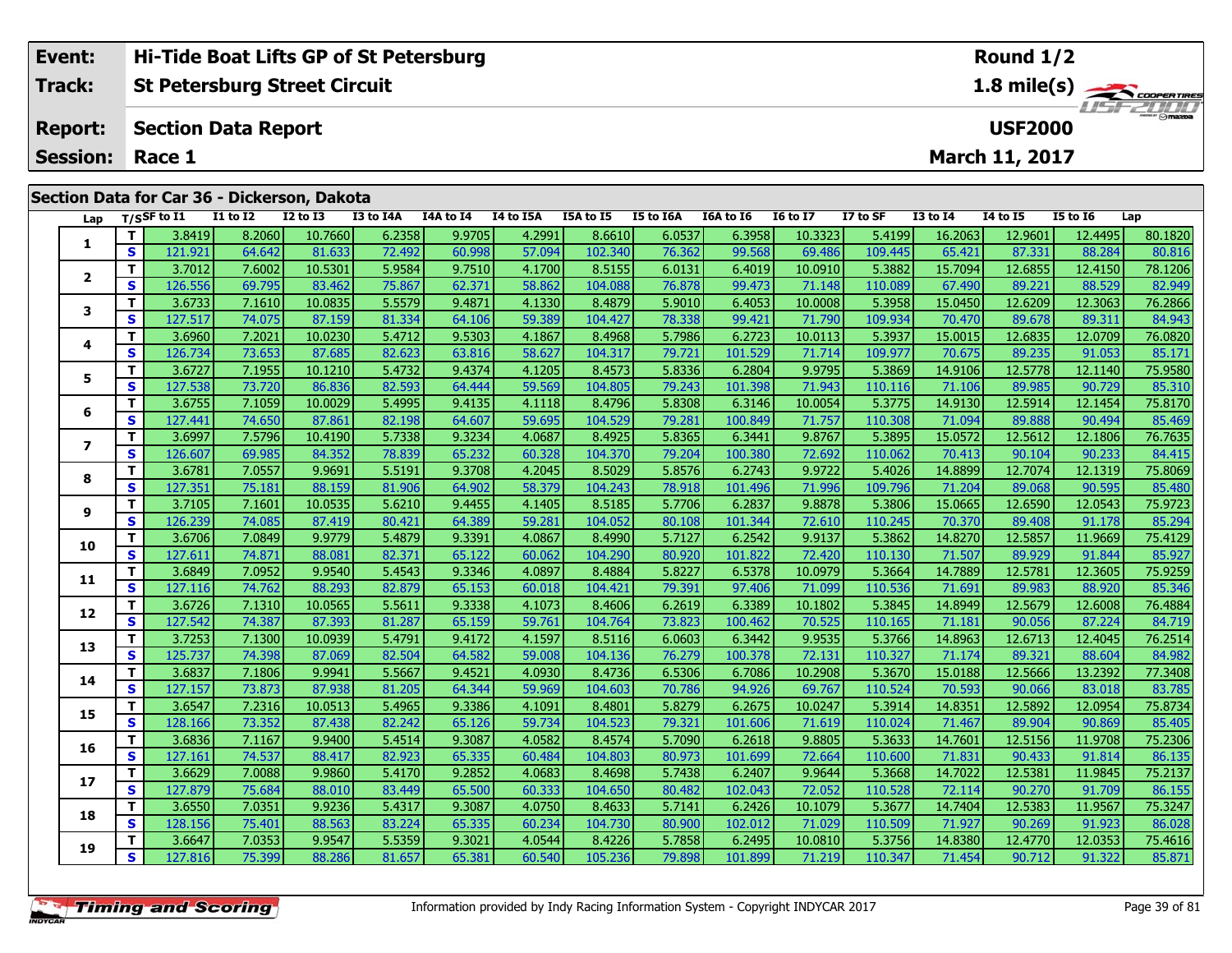| Event:                 | Hi-Tide Boat Lifts GP of St Petersburg | Round $1/2$                                    |
|------------------------|----------------------------------------|------------------------------------------------|
| Track:                 | <b>St Petersburg Street Circuit</b>    | $1.8$ mile(s) $\rightarrow$ COOPER TIRES       |
| <b>Report:</b>         | Section Data Report                    | $\frac{2}{\sqrt{2}}$ on azoa<br><b>USF2000</b> |
| <b>Session: Race 1</b> |                                        | <b>March 11, 2017</b>                          |

| Section Data for Car 36 - Dickerson, Dakota |                                                    |  |  |  |  |  |  |  |  |  |
|---------------------------------------------|----------------------------------------------------|--|--|--|--|--|--|--|--|--|
|                                             | Lap T/SPO to SF                                    |  |  |  |  |  |  |  |  |  |
| $\mathbf{1}$                                | $\frac{1}{s}$<br>113.8679                          |  |  |  |  |  |  |  |  |  |
|                                             | 50.663                                             |  |  |  |  |  |  |  |  |  |
| $\overline{\mathbf{2}}$                     | $\overline{\mathsf{T}}$                            |  |  |  |  |  |  |  |  |  |
|                                             | $\overline{\mathbf{s}}$                            |  |  |  |  |  |  |  |  |  |
| $\mathbf{3}$                                | $\overline{\mathbf{r}}$<br>$\overline{\mathbf{s}}$ |  |  |  |  |  |  |  |  |  |
|                                             | $\overline{\mathsf{T}}$                            |  |  |  |  |  |  |  |  |  |
| $\overline{\mathbf{4}}$                     | $\mathsf{s}$                                       |  |  |  |  |  |  |  |  |  |
|                                             | $\overline{\mathbf{r}}$                            |  |  |  |  |  |  |  |  |  |
| $5^{\circ}$                                 | $\overline{\mathbf{s}}$                            |  |  |  |  |  |  |  |  |  |
| $\bf 6$                                     | $\overline{I}$                                     |  |  |  |  |  |  |  |  |  |
|                                             | $\mathsf{s}$                                       |  |  |  |  |  |  |  |  |  |
| $\overline{z}$                              | $\overline{1}$                                     |  |  |  |  |  |  |  |  |  |
|                                             | $\mathbf{s}$                                       |  |  |  |  |  |  |  |  |  |
| $\bf{8}$                                    | $\overline{\mathsf{T}}$<br>$\overline{\mathbf{s}}$ |  |  |  |  |  |  |  |  |  |
|                                             | $\overline{\mathsf{T}}$                            |  |  |  |  |  |  |  |  |  |
| $\mathbf{9}$                                | $\mathbf{s}$                                       |  |  |  |  |  |  |  |  |  |
|                                             |                                                    |  |  |  |  |  |  |  |  |  |
| 10                                          | $\frac{T}{S}$                                      |  |  |  |  |  |  |  |  |  |
| 11                                          | $\frac{1}{s}$                                      |  |  |  |  |  |  |  |  |  |
|                                             |                                                    |  |  |  |  |  |  |  |  |  |
| $12$                                        | $\frac{1}{s}$                                      |  |  |  |  |  |  |  |  |  |
|                                             |                                                    |  |  |  |  |  |  |  |  |  |
| 13                                          | $\overline{1}$<br>$\overline{\mathbf{s}}$          |  |  |  |  |  |  |  |  |  |
|                                             | $\overline{\mathsf{T}}$                            |  |  |  |  |  |  |  |  |  |
| 14                                          | $\mathbf{s}$                                       |  |  |  |  |  |  |  |  |  |
| 15                                          | $\overline{\mathbf{r}}$                            |  |  |  |  |  |  |  |  |  |
|                                             | $\overline{\mathbf{s}}$                            |  |  |  |  |  |  |  |  |  |
| 16                                          | $\frac{1}{s}$                                      |  |  |  |  |  |  |  |  |  |
|                                             |                                                    |  |  |  |  |  |  |  |  |  |
| $17$                                        | $\overline{\mathbf{r}}$<br>$\mathbf{s}$            |  |  |  |  |  |  |  |  |  |
|                                             | $\overline{1}$                                     |  |  |  |  |  |  |  |  |  |
| 18                                          | $\mathbf{s}$                                       |  |  |  |  |  |  |  |  |  |
|                                             | $\overline{1}$                                     |  |  |  |  |  |  |  |  |  |
| 19                                          | $\mathbf{s}$                                       |  |  |  |  |  |  |  |  |  |
|                                             |                                                    |  |  |  |  |  |  |  |  |  |
|                                             |                                                    |  |  |  |  |  |  |  |  |  |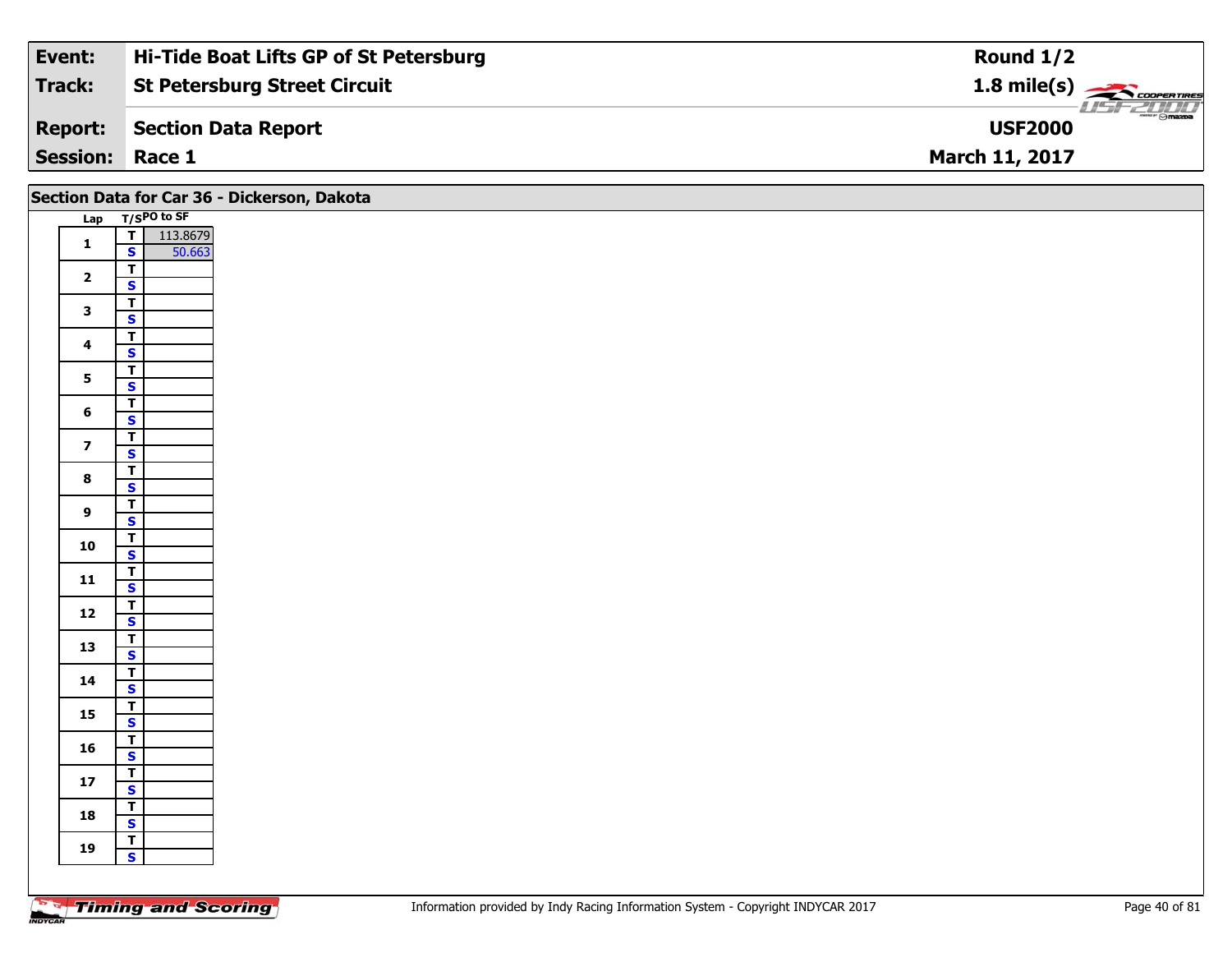|                | Event:          |    | Hi-Tide Boat Lifts GP of St Petersburg<br><b>St Petersburg Street Circuit</b> |                                             |              |           |           |                  |                  |           |           |                 | Round $1/2$<br>$1.8 \text{ mile(s)}$  |              |                       |                 |         |  |
|----------------|-----------------|----|-------------------------------------------------------------------------------|---------------------------------------------|--------------|-----------|-----------|------------------|------------------|-----------|-----------|-----------------|---------------------------------------|--------------|-----------------------|-----------------|---------|--|
|                | Track:          |    |                                                                               |                                             |              |           |           |                  |                  |           |           |                 |                                       |              |                       |                 |         |  |
| <b>Report:</b> |                 |    | <b>Section Data Report</b>                                                    |                                             |              |           |           |                  |                  |           |           |                 | $\sim$ $\sim$ mazoa<br><b>USF2000</b> |              |                       |                 |         |  |
|                | <b>Session:</b> |    | Race 1                                                                        |                                             |              |           |           |                  |                  |           |           |                 |                                       |              | <b>March 11, 2017</b> |                 |         |  |
|                |                 |    |                                                                               | Section Data for Car 36 - Dickerson, Dakota |              |           |           |                  |                  |           |           |                 |                                       |              |                       |                 |         |  |
|                |                 |    | Lap $T/SSF$ to I1                                                             | <b>I1 to I2</b>                             | $I2$ to $I3$ | I3 to I4A | I4A to I4 | <b>I4 to I5A</b> | <b>I5A to I5</b> | I5 to I6A | I6A to I6 | <b>I6 to I7</b> | I7 to SF                              | $I3$ to $I4$ | 14 to 15              | <b>I5 to I6</b> | Lap     |  |
|                | 20              |    | 3.6803                                                                        | 7.0404                                      | 10.0423      | 5.7001    | 9.3480    | 4.1270           | 8.4590           | 5.8592    | 6.5856    | 10.3014         | 5.3676                                | 15.0481      | 12.5860               | 12.4448         | 76.5109 |  |
|                |                 | S. | 127.2751                                                                      | 75.344                                      | 87.516       | 79.305    | 65.060    | 59.475           | 104.784          | 78.897    | 96.699    | 69.695          | 110.512                               | 70.4561      | 89.927                | 88.317          | 84.694  |  |

**<sup>T</sup>** 3.7136 7.2600 9.9686 5.5368 9.2949 4.0869 8.4827 5.7182 6.4711 10.2013 5.3826 14.8317 12.5696 12.1893 76.1167 **<sup>S</sup>** 126.133 73.065 88.163 81.644 65.432 60.059 104.491 80.842 98.410 70.379 110.204 71.484 90.044 90.169 85.132

2 T 3.6802 7.0505 9.9470 5.4877 9.3096 4.0589 8.4825 5.7166 6.2393 9.8837 5.3710 14.7973 12.5414 11.9559 75.2270<br>2 S 127.278 75.236 88.355 82.374 65.328 60.473 104.493 80.865 102.066 72.640 110.442 71.650 90.247 91.929 86.

3 T 3.6741 7.2165 10.0342 5.5449 9.3364 4.0586 8.4830 5.6905 6.2344 9.8997 5.3745 14.8813 12.5416 11.9249 75.5468<br>S 127.489 73.506 87.587 81.525 65.141 60.478 104.487 81.236 102.146 72.523 110.370 71.246 90.245 92.168 85.7

4 T 3.6724 7.0295 9.8604 5.4932 9.2740 4.0309 8.4459 5.7530 6.2381 9.9645 5.3311 14.7672 12.4768 11.9911 75.0930<br>- S 127.548 75.461 89.131 82.292 65.579 60.893 104.946 80.353 102.085 72.051 111.268 71.796 90.714 91.659 86.

**<sup>T</sup>** 4.2842 8.1968 12.2714 6.6238 10.5719 4.6438 9.7585 6.8349 17.1957 14.4023 **<sup>S</sup>** 109.334 64.715 71.619 68.246 57.528 52.856 90.830 67.634 61.657 78.586

**21**

**22**

**23**

**24**

**25**

85.132

85.77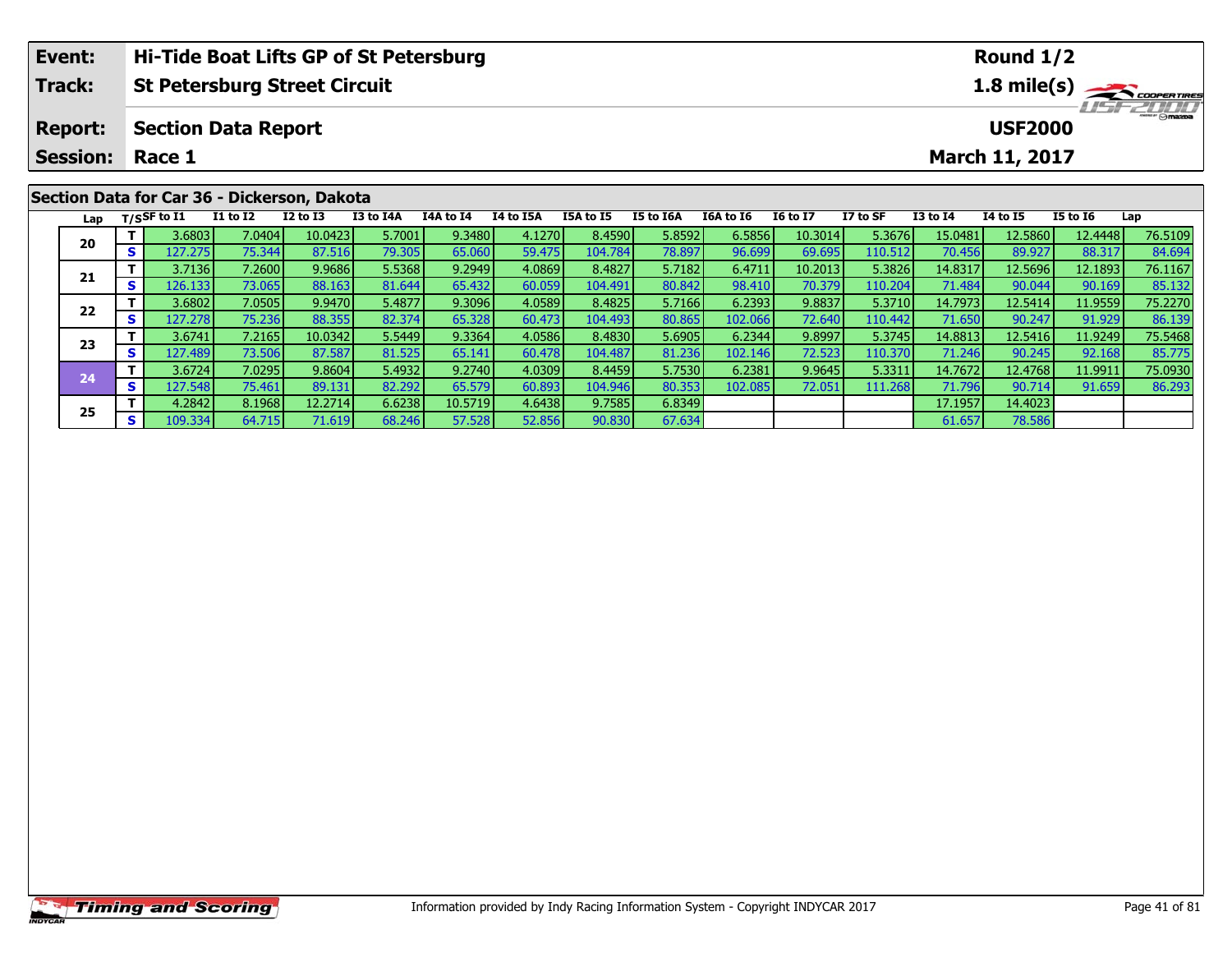| Event:          | Hi-Tide Boat Lifts GP of St Petersburg | Round $1/2$                     |
|-----------------|----------------------------------------|---------------------------------|
| Track:          | <b>St Petersburg Street Circuit</b>    | $1.8 \text{ mile(s)}$           |
| <b>Report:</b>  | Section Data Report                    | <b>Omazoa</b><br><b>USF2000</b> |
| <b>Session:</b> | Race 1                                 | <b>March 11, 2017</b>           |
|                 |                                        |                                 |

# **Section Data for Car 36 - Dickerson, Dakota**

| Lap |                         | T/SPO to SF |
|-----|-------------------------|-------------|
|     | т                       |             |
| 20  | S                       |             |
|     | Ŧ                       |             |
| 21  | $\overline{\mathbf{s}}$ |             |
|     | Т                       |             |
| 22  | $\overline{\mathbf{s}}$ |             |
|     | T                       |             |
| 23  | $\overline{\mathbf{s}}$ |             |
| 24  | т                       |             |
|     | $\overline{\mathbf{s}}$ |             |
|     | т                       |             |
| 25  | S                       |             |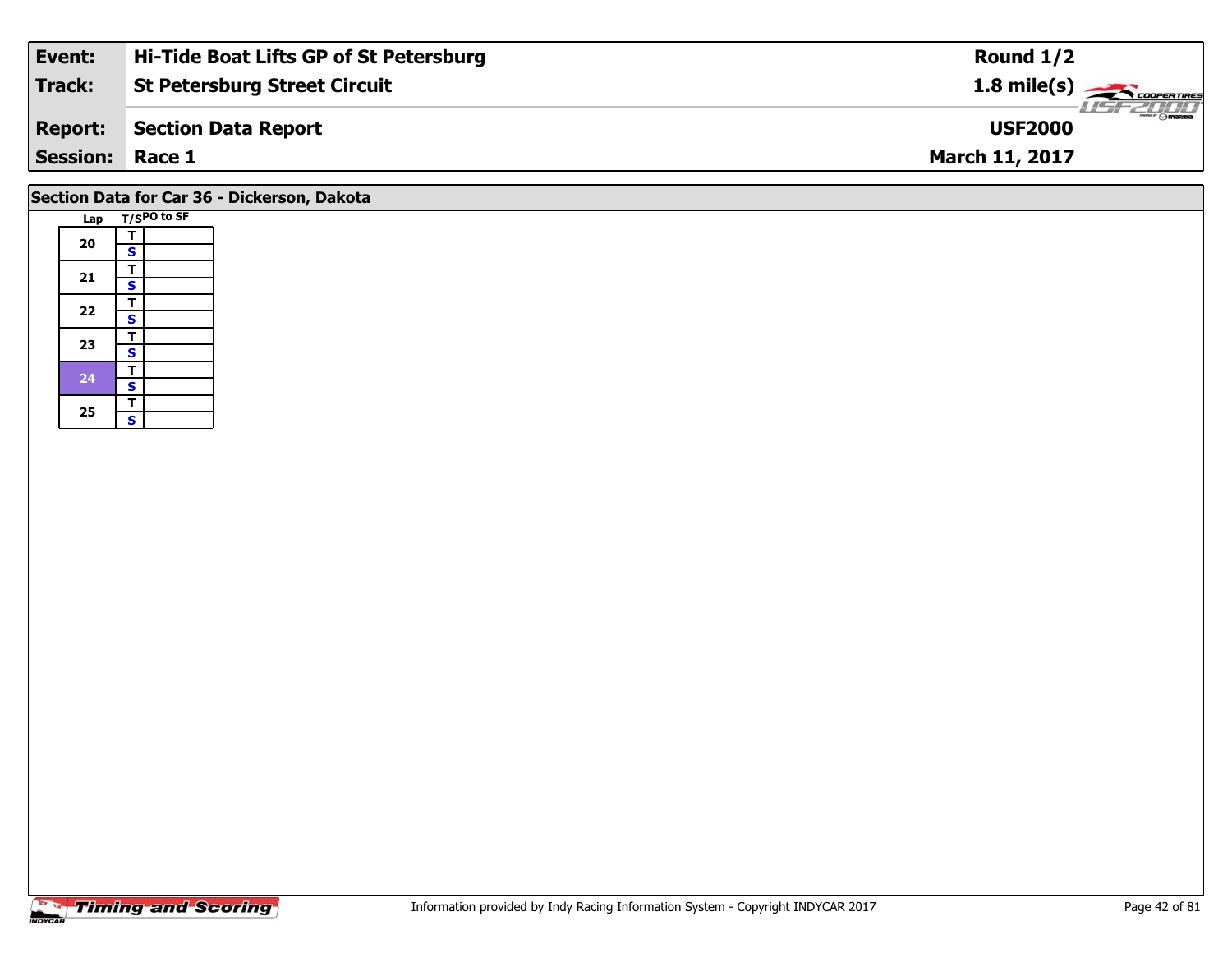| Hi-Tide Boat Lifts GP of St Petersburg      | Round $1/2$                             |
|---------------------------------------------|-----------------------------------------|
| <b>St Petersburg Street Circuit</b>         | $1.8$ mile(s) $\rightarrow$ COOPERTIRES |
| Section Data Report                         | <b>LISF 2000</b><br><b>USF2000</b>      |
| <b>Session: Race 1</b>                      | <b>March 11, 2017</b>                   |
| Section Data for Car 37 - Castro, Andre (R) |                                         |
|                                             |                                         |

| Lap                     |                         | $T/S$ SF to I1 | <b>I1 to I2</b> | <b>I2 to I3</b> | I3 to I4A | I4A to I4 | I4 to I5A | I5A to I5 | I5 to I6A | <b>I6A to I6</b> | <b>16 to 17</b> | I7 to SF | <b>I3 to I4</b> | <b>I4 to I5</b> | <b>I5 to 16</b> | Lap     |
|-------------------------|-------------------------|----------------|-----------------|-----------------|-----------|-----------|-----------|-----------|-----------|------------------|-----------------|----------|-----------------|-----------------|-----------------|---------|
| $\mathbf{1}$            | T.                      | 3.9615         | 8.3445          | 11.3403         | 6.0225    | 10.0730   | 4.2654    | 8.5434    | 6.0745    | 6.4191           | 10.2765         | 5.3753   | 16.0955         | 12.8088         | 12.4936         | 80.6960 |
|                         | $\mathbf s$             | 118.240        | 63.569          | 77.499          | 75.059    | 60.377    | 57.545    | 103.748   | 76.101    | 99.207           | 69.864          | 110.353  | 65.871          | 88.363          | 87.972          | 80.301  |
| $\mathbf{2}$            | T                       | 3.6671         | 7.6496          | 10.7498         | 6.1083    | 9.8297    | 4.1974    | 8.4995    | 5.9661    | 6.3257           | 10.3234         | 5.3849   | 15.9380         | 12.6969         | 12.2918         | 78.7015 |
|                         | S                       | 127.733        | 69.344          | 81.756          | 74.005    | 61.872    | 58.478    | 104.284   | 77.483    | 100.672          | 69.546          | 110.157  | 66.522          | 89.141          | 89.417          | 82.336  |
| 3                       | $\mathbf T$             | 3.6918         | 7.8959          | 10.4649         | 5.7362    | 9.4483    | 4.1609    | 8.4376    | 5.9476    | 6.3032           | 10.0598         | 5.3438   | 15.1845         | 12.5985         | 12.2508         | 77.4900 |
|                         | $\overline{\mathbf{s}}$ | 126.878        | 67.181          | 83.982          | 78.806    | 64.369    | 58.991    | 105.049   | 77.724    | 101.031          | 71.369          | 111.004  | 69.823          | 89.838          | 89.716          | 83.624  |
| 4                       | T                       | 3.6729         | 7.5032          | 10.4017         | 5.5166    | 9.3587    | 4.0935    | 8.4497    | 5.7658    | 6.3255           | 10.0682         | 5.3569   | 14.8753         | 12.5432         | 12.0913         | 76.5127 |
|                         | S                       | 127.531        | 70.697          | 84.492          | 81.943    | 64.986    | 59.962    | 104.899   | 80.175    | 100.675          | 71.309          | 110.732  | 71.274          | 90.234          | 90.899          | 84.692  |
| 5                       | T                       | 3.6795         | 7.8141          | 10.1712         | 5.5932    | 9.3194    | 4.1730    | 8.4771    | 5.7495    | 6.2516           | 10.0806         | 5.3992   | 14.9126         | 12.6501         | 12.0011         | 76.7084 |
|                         | S                       | 127.302        | 67.884          | 86.407          | 80.821    | 65.260    | 58.820    | 104.560   | 80.402    | 101.865          | 71.221          | 109.865  | 71.096          | 89.471          | 91.583          | 84.476  |
| 6                       | T                       | 3.6682         | 7.2780          | 10.0557         | 5.4535    | 9.2409    | 4.1440    | 8.5192    | 5.7330    | 6.2551           | 9.9551          | 5.3554   | 14.6944         | 12.6632         | 11.9881         | 75.6581 |
|                         | $\mathbf s$             | 127.695        | 72.885          | 87.400          | 82.891    | 65.814    | 59.231    | 104.043   | 80.634    | 101.808          | 72.119          | 110.763  | 72.152          | 89.379          | 91.682          | 85.648  |
| $\overline{\mathbf{z}}$ | T                       | 3.6426         | 7.0605          | 10.0301         | 5.4426    | 9.3085    | 4.2100    | 8.4503    | 5.7989    | 6.2471           | 9.9931          | 5.3567   | 14.7511         | 12.6603         | 12.0460         | 75.5404 |
|                         | S                       | 128.592        | 75.130          | 87.623          | 83.057    | 65.336    | 58.303    | 104.891   | 79.717    | 101.938          | 71.845          | 110.736  | 71.874          | 89.399          | 91.241          | 85.782  |
| 8                       | T                       | 3.6590         | 7.1000          | 10.0416         | 5.5596    | 9.2888    | 4.2072    | 8.4368    | 5.7908    | 6.2561           | 10.0126         | 5.3548   | 14.8484         | 12.6440         | 12.0469         | 75.7073 |
|                         | $\overline{\mathbf{s}}$ | 128.016        | 74.712          | 87.522          | 81.309    | 65.475    | 58.342    | 105.059   | 79.829    | 101.792          | 71.705          | 110.776  | 71.403          | 89.514          | 91.234          | 85.593  |
| 9                       | T                       | 3.6802         | 7.0802          | 9.9857          | 5.4831    | 9.3136    | 4.1526    | 8.4528    | 5.8136    | 6.2368           | 10.0007         | 5.3520   | 14.7967         | 12.6054         | 12.0504         | 75.5513 |
|                         | S                       | 127.278        | 74.921          | 88.012          | 82.443    | 65.300    | 59.109    | 104.860   | 79.516    | 102.107          | 71.790          | 110.834  | 71.653          | 89.788          | 91.208          | 85.770  |
| 10                      | T                       | 3.6762         | 7.1014          | 10.0241         | 5.5473    | 9.3663    | 4.1788    | 8.4760    | 5.8364    | 6.2275           | 9.9798          | 5.3550   | 14.9136         | 12.6548         | 12.0639         | 75.7688 |
|                         | <b>S</b>                | 127.417        | 74.697          | 87.675          | 81.489    | 64.933    | 58.738    | 104.573   | 79.205    | 102.259          | 71.941          | 110.772  | 71.091          | 89.438          | 91.106          | 85.523  |
| 11                      | $\mathbf T$             | 3.6855         | 7.0731          | 10.0382         | 5.4906    | 9.3886    | 4.2305    | 8.4990    | 5.8033    | 6.2644           | 10.0250         | 5.3474   | 14.8792         | 12.7295         | 12.0677         | 75.8456 |
|                         | $\mathbf{s}$            | 127.095        | 74.996          | 87.552          | 82.331    | 64.779    | 58.020    | 104.290   | 79.657    | 101.657          | 71.616          | 110.929  | 71.256          | 88.913          | 91.077          | 85.437  |
| 12                      | T                       | 3.6712         | 7.1695          | 9.9199          | 5.4794    | 9.2894    | 4.1857    | 8.4536    | 5.7768    | 6.2202           | 9.9820          | 5.3413   | 14.7688         | 12.6393         | 11.9970         | 75.4890 |
|                         | S                       | 127.590        | 73.988          | 88.596          | 82.499    | 65.471    | 58.641    | 104.850   | 80.022    | 102.379          | 71.925          | 111.056  | 71.788          | 89.548          | 91.614          | 85.840  |
| 13                      | T                       | 3.7100         | 7.1566          | 10.1363         | 5.5692    | 9.3644    | 4.1844    | 8.4127    | 5.9188    | 6.2572           | 10.1472         | 5.3407   | 14.9336         | 12.5971         | 12.1760         | 76.1975 |
|                         | $\overline{\mathbf{s}}$ | 126.256        | 74.121          | 86.705          | 81.169    | 64.946    | 58.659    | 105.360   | 78.102    | 101.774          | 70.754          | 111.068  | 70.996          | 89.848          | 90.267          | 85.042  |
| 14                      | T                       | 3.6608         | 7.2710          | 9.9827          | 5.5058    | 9.3653    | 4.1959    | 8.4432    | 5.9176    | 6.5584           | 10.3041         | 5.3369   | 14.8711         | 12.6391         | 12.4760         | 76.5417 |
|                         | $\overline{\mathbf{s}}$ | 127.953        | 72.955          | 88.039          | 82.104    | 64.940    | 58.499    | 104.980   | 78.118    | 97.100           | 69.677          | 111.147  | 71.294          | 89.549          | 88.096          | 84.660  |
| 15                      | T                       | 3.6818         | 7.4666          | 9.9911          | 5.4077    | 9.3474    | 4.1012    | 8.3927    | 5.8298    | 6.2091           | 10.0319         | 5.3358   | 14.7551         | 12.4939         | 12.0389         | 75.7951 |
|                         | S                       | 127.223        | 71.044          | 87.965          | 83.593    | 65.064    | 59.849    | 105.611   | 79.295    | 102.562          | 71.567          | 111.170  | 71.855          | 90.590          | 91.295          | 85.494  |
| 16                      | T.                      | 3.6806         | 7.2501          | 9.9449          | 5.5080    | 9.3076    | 4.1378    | 8.4080    | 5.7694    | 6.2238           | 10.1300         | 5.3839   | 14.8156         | 12.5458         | 11.9932         | 75.7441 |
|                         | $\mathbf{s}$            | 127.264        | 73.165          | 88.373          | 82.071    | 65.342    | 59.320    | 105.419   | 80.125    | 102.320          | 70.874          | 110.177  | 71.562          | 90.215          | 91.643          | 85.551  |
| $17$                    | $\mathbf{T}$            | 3.6539         | 7.0914          | 9.8861          | 5.3971    | 9.3217    | 4.1516    | 8.4527    | 5.8326    | 6.2128           | 10.0820         | 5.3367   | 14.7188         | 12.6043         | 12.0454         | 75.4186 |
|                         | S                       | 128.194        | 74.803          | 88.899          | 83.757    | 65.244    | 59.123    | 104.862   | 79.257    | 102.501          | 71.212          | 111.151  | 72.032          | 89.796          | 91.246          | 85.920  |
| 18                      | T                       | 3.6361         | 7.4828          | 10.5743         | 5.6123    | 9.4971    | 4.2368    | 8.4673    | 5.8665    | 6.2530           | 10.1230         | 5.3528   | 15.1094         | 12.7041         | 12.1195         | 77.1020 |
|                         | S                       | 128.822        | 70.890          | 83.113          | 80.545    | 64.039    | 57.934    | 104.681   | 78.799    | 101.842          | 70.923          | 110.817  | 70.170          | 89.091          | 90.688          | 84.045  |
| 19                      | T                       | 3.6549         | 7.2546          | 9.9320          | 5.4622    | 9.2894    | 4.1490    | 8.4344    | 5.7761    | 6.2318           | 10.0689         | 5.3480   | 14.7516         | 12.5834         | 12.0079         | 75.6013 |
|                         | $\overline{\mathbf{s}}$ | 128.159        | 73.120          | 88.488          | 82.759    | 65.471    | 59.160    | 105.089   | 80.032    | 102.188          | 71.304          | 110.917  | 71.872          | 89.945          | 91.531          | 85.713  |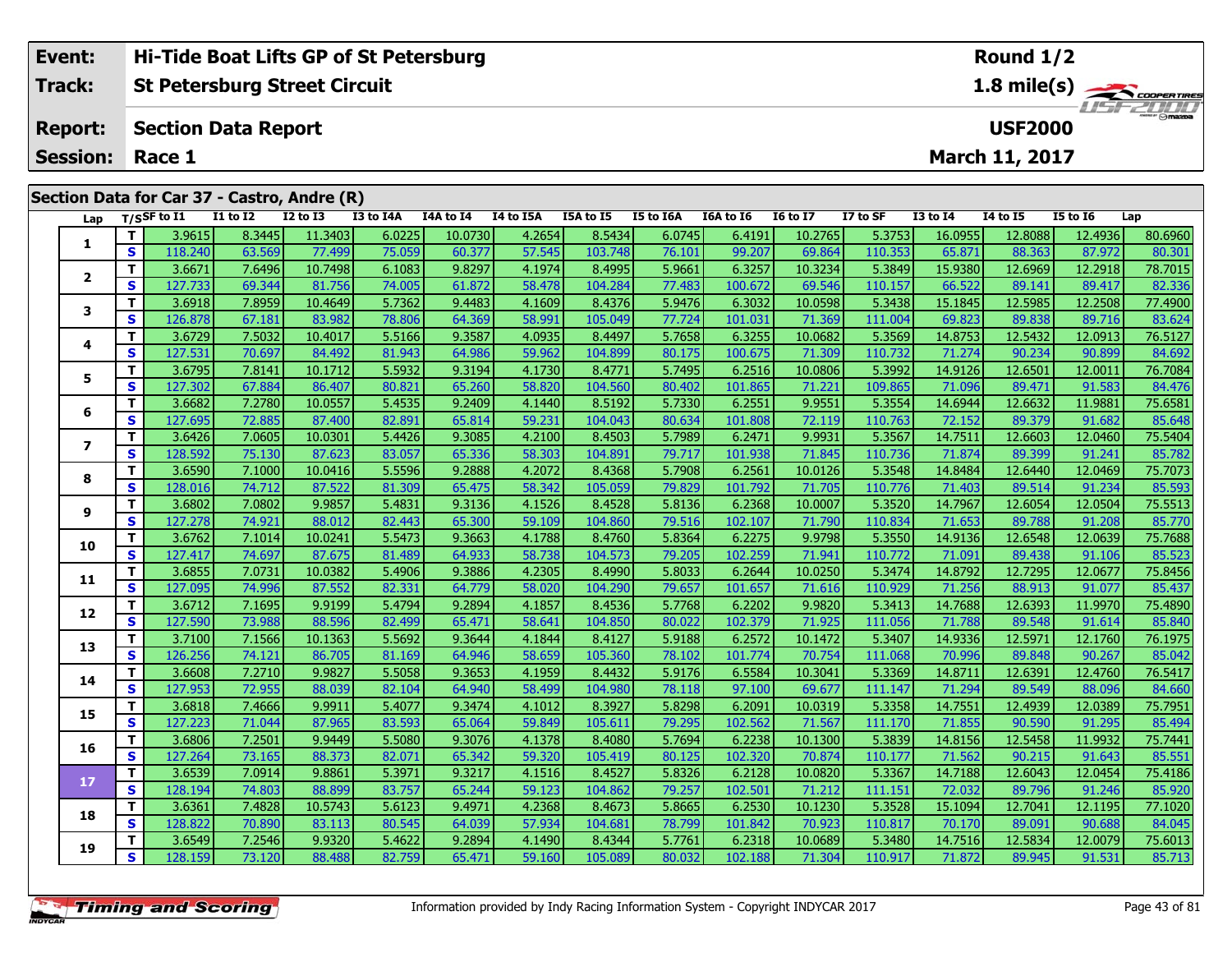| Event:                 | Hi-Tide Boat Lifts GP of St Petersburg | Round $1/2$                                   |
|------------------------|----------------------------------------|-----------------------------------------------|
| Track:                 | <b>St Petersburg Street Circuit</b>    | $1.8$ mile(s) $\rightarrow$ COOPER TIRES      |
| <b>Report:</b>         | <b>Section Data Report</b>             | $\frac{2}{\sqrt{2}}$ omazoa<br><b>USF2000</b> |
| <b>Session: Race 1</b> |                                        | <b>March 11, 2017</b>                         |

|                         |                                                    | Section Data for Car 37 - Castro, Andre (R) |
|-------------------------|----------------------------------------------------|---------------------------------------------|
|                         | Lap T/SPO to SF                                    |                                             |
| $\mathbf{1}$            | $\frac{1}{s}$<br>110.0039<br>52.442                |                                             |
|                         |                                                    |                                             |
| $\overline{2}$          | $\overline{1}$                                     |                                             |
|                         | $\overline{\mathbf{s}}$                            |                                             |
| $\mathbf{3}$            | $\overline{r}$                                     |                                             |
|                         | $\mathbf{s}$                                       |                                             |
| $\overline{\mathbf{4}}$ | $\overline{I}$<br>$\mathbf{s}$                     |                                             |
|                         | $\mathbf{T}$                                       |                                             |
| 5 <sub>5</sub>          | $\overline{\mathbf{s}}$                            |                                             |
|                         | $\overline{r}$                                     |                                             |
| $6\phantom{a}$          | $\mathbf{s}$                                       |                                             |
|                         | $\overline{1}$                                     |                                             |
| $\overline{z}$          | $\mathbf{s}$                                       |                                             |
| $\bf{8}$                | $\overline{\mathsf{T}}$                            |                                             |
|                         | $\mathbf{s}$                                       |                                             |
| $\overline{9}$          | $\overline{\mathbf{r}}$                            |                                             |
|                         | $\mathbf{s}$                                       |                                             |
| 10                      | $\overline{\mathbf{r}}$<br>$\overline{\mathbf{s}}$ |                                             |
|                         | $\overline{r}$                                     |                                             |
| $11$                    | $\mathbf{s}$                                       |                                             |
|                         |                                                    |                                             |
| $12$                    | $\frac{1}{s}$                                      |                                             |
|                         | $\overline{r}$                                     |                                             |
| 13                      | $\mathbf{s}$                                       |                                             |
| 14                      | $\cdot$ $\frac{1}{1}$                              |                                             |
|                         | $\mathbf{s}$                                       |                                             |
| 15                      | $\overline{r}$                                     |                                             |
|                         | $\overline{\mathbf{s}}$                            |                                             |
| 16                      | $\overline{r}$<br>$\overline{\mathbf{s}}$          |                                             |
|                         | $\top$                                             |                                             |
| $172$                   | $\overline{\mathbf{s}}$                            |                                             |
|                         | $\overline{r}$                                     |                                             |
| 18                      | $\overline{\mathbf{s}}$                            |                                             |
| 19                      | $\mathbf{T}$                                       |                                             |
|                         | $\mathbf{s}$                                       |                                             |
|                         |                                                    |                                             |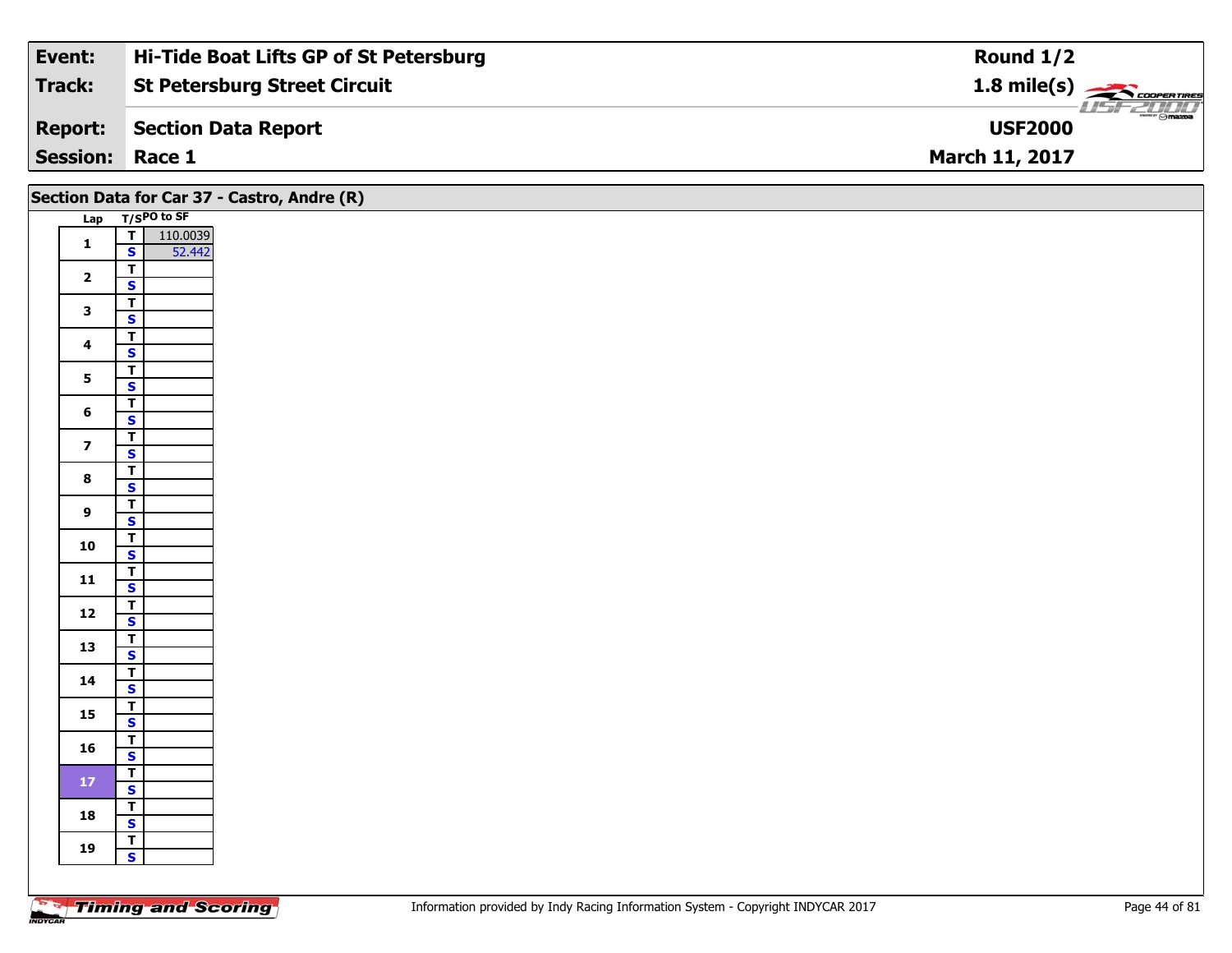| Event:                                       |     |             |                                     |                 | Hi-Tide Boat Lifts GP of St Petersburg |             |           |           |           |           | Round $1/2$           |          |                                  |                 |                 |         |  |
|----------------------------------------------|-----|-------------|-------------------------------------|-----------------|----------------------------------------|-------------|-----------|-----------|-----------|-----------|-----------------------|----------|----------------------------------|-----------------|-----------------|---------|--|
| <b>Track:</b>                                |     |             | <b>St Petersburg Street Circuit</b> |                 |                                        | 1.8 mile(s) |           |           |           |           |                       |          |                                  |                 |                 |         |  |
| <b>Section Data Report</b><br><b>Report:</b> |     |             |                                     |                 |                                        |             |           |           |           |           |                       |          | <b>HSFZOLD</b><br><b>USF2000</b> |                 |                 |         |  |
| <b>Session:</b>                              |     | Race 1      |                                     |                 |                                        |             |           |           |           |           | <b>March 11, 2017</b> |          |                                  |                 |                 |         |  |
| Section Data for Car 37 - Castro, Andre (R)  |     |             |                                     |                 |                                        |             |           |           |           |           |                       |          |                                  |                 |                 |         |  |
| Lap                                          |     | T/SSF to I1 | I1 to I2                            | <b>I2 to I3</b> | I3 to I4A                              | I4A to I4   | I4 to I5A | I5A to I5 | I5 to I6A | 16A to 16 | <b>16 to 17</b>       | I7 to SF | <b>I3 to I4</b>                  | <b>I4 to I5</b> | <b>I5 to I6</b> | Lap     |  |
| 20                                           |     | 3.6705      | 7.1583                              | 9.9618          | 5.5286                                 | 9.2353      | 4.1248    | 8.4467    | 5.7188    | 6.2224    | 9.9880                | 5.3679   | 14.7639                          | 12.5715         | 11.9412         | 75.4231 |  |
|                                              | s l | 127.615     | 74.103                              | 88.223          | 81.765                                 | 65.854      | 59.507    | 104.936   | 80.834    | 102.343   | 71.882                | 110.505  | 71.812                           | 90.030          | 92.042          | 85.915  |  |

| Lap |          | T/SSF to $I1$ | I1 to I2 | $12$ to $13$ | I3 to I4A | 14A to 14 | 14 to 15A | I5A to I5 | 15 to 16A | <b>I6A to I6</b> | <b>I6 to I7</b> | I7 to SF         | I3 to I4 | 14 to 15 | <b>I5 to 16</b> | Lap     |
|-----|----------|---------------|----------|--------------|-----------|-----------|-----------|-----------|-----------|------------------|-----------------|------------------|----------|----------|-----------------|---------|
| 20  |          | 3.6705        | 7.1583   | 9.9618       | 5.5286    | 9.2353    | 4.1248    | 8.4467    | 5.7188    | 6.2224           | 9.9880          | 5.3679           | 14.7639  | 12.5715  | 11.9412         | 75.4231 |
|     | <b>S</b> | 127.615       | 74.103   | 88.223       | 81.765    | 65.854    | 59.507    | 104.936   | 80.834    | 102.343          | 71.882          | 110.505          | 71.812   | 90.030   | 92.042          | 85.915  |
| 21  |          | 3.6587        | 7.2898   | 9.9901       | 5.4469    | 9.3360    | 4.1649    | 8.4156    | 5.7275    | 6.1651           | 10.1908         | 5.3456           | 14.7829  | 12.5805  | 11.8926         | 75.7310 |
|     | S.       | 128.026       | 72.767   | 87.973       | 82.991    | 65.144    | 58.934    | 105.324   | 80.711    | 103.294          | 70.451          | 110.966          | 71.720   | 89.966   | 92.418          | 85.566  |
| 22  |          | 3.6718        | 7.3027   | 10.2488      | 5.6040    | 9.6156    | 4.2481    | 8.4486    | 5.8521    | 6.2456           | 10.0540         | 5.3609           | 15.2196  | 12.69671 | 12.0977         | 76.6522 |
|     | S.       | 127.569       | 72.638   | 85.753       | 80.665    | 63.249    | 57.780    | 104.912   | 78.993    | 101.963          | 71.410          | 110.650          | 69.662   | 89.143   | 90.851          | 84.538  |
| 23  |          | 3.6601        | 7.1041   | 9.9519       | 5.4960    | 9.4268    | 4.2075    | 8.4229    | 6.4485    | 6.5885           | 10.1680         | 5.3507           | 14.9228  | 12.6304  | 13.0370         | 76.8250 |
|     | s l      | 127.977       | 74.669   | 88.311       | 82.250    | 64.516    | 58.337    | 105.233   | 71.687    | 96.656           | 70.609          | 110.861          | 71.047   | 89.611   | 84.306          | 84.348  |
| 24  |          | 3.7195        | 7.32431  | 9.9526       | 5.4332    | 9.4213    | 4.2354    | 8.4484    | 6.0816    | 6.4041           | 10.1625         | 5.4065           | 14.8545  | 12.68381 | 12,4857         | 76.5894 |
|     | S.       | 125.933       | 72.424   | 88.305       | 83.201    | 64.554    | 57.953    | 104.915   | 76.012    | 99.439           | 70.647          | 109.716 <b>1</b> | 71.374   | 89.233   | 88.028          | 84.607  |
| 25  |          | 4.6748        | 8.9370   | 11.6908      | 6.6865    | 12.4471   | 5.5109    | 11.7766   |           |                  |                 |                  | 19.1336  | 17.2875  |                 |         |
|     | s l      | 100.199       | 59.355   | 75.176       | 67.606    | 48.861    | 44.540    | 75.265    |           |                  |                 |                  | 55.412   | 65.470   |                 |         |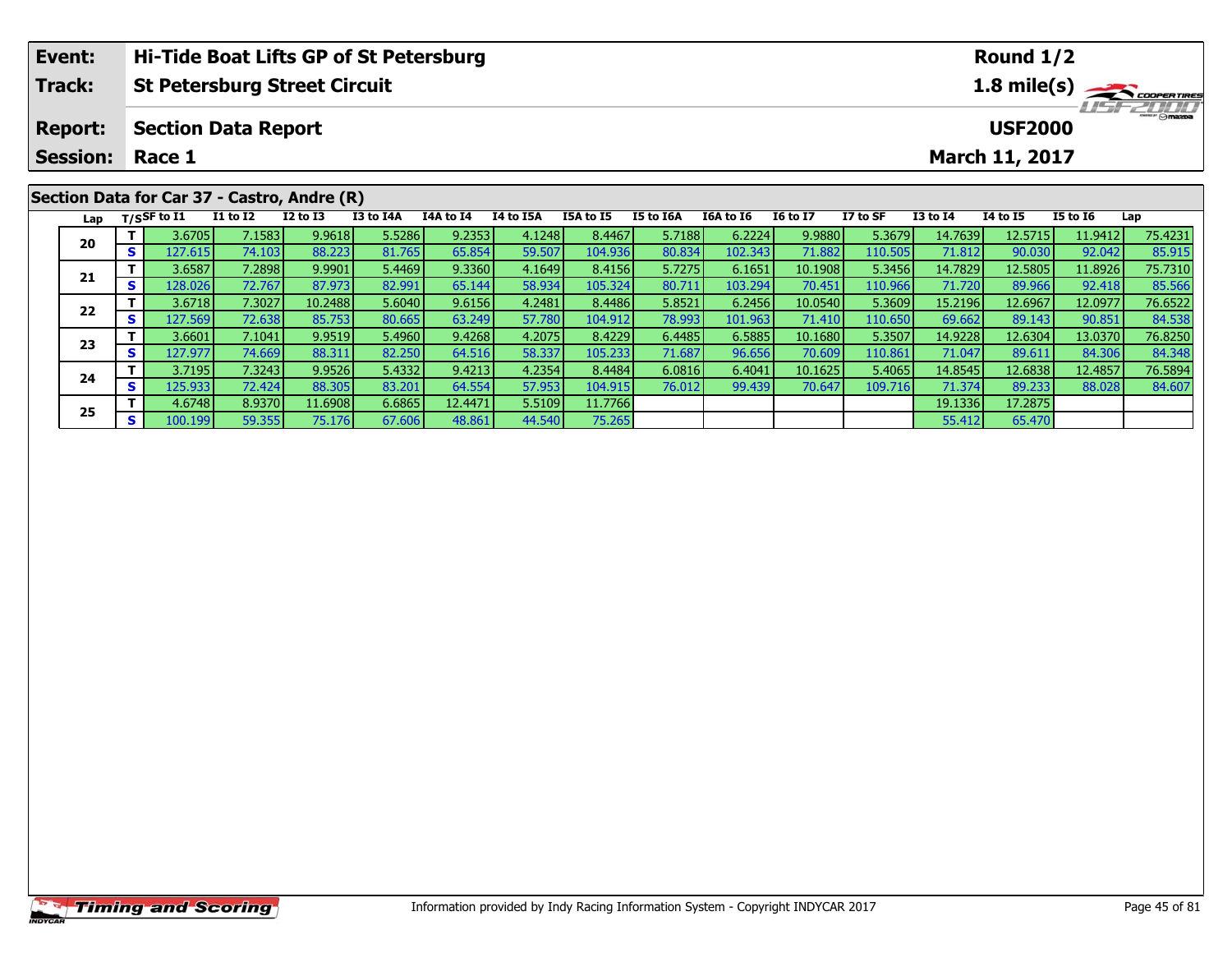| Event:          | Hi-Tide Boat Lifts GP of St Petersburg | Round $1/2$                     |
|-----------------|----------------------------------------|---------------------------------|
| Track:          | <b>St Petersburg Street Circuit</b>    | $1.8 \text{ mile(s)}$           |
| <b>Report:</b>  | Section Data Report                    | <b>Omazoa</b><br><b>USF2000</b> |
| <b>Session:</b> | Race 1                                 | <b>March 11, 2017</b>           |
|                 |                                        |                                 |

# **Section Data for Car 37 - Castro, Andre (R)**

| Lap |   | T/SPO to SF |
|-----|---|-------------|
|     | т |             |
| 20  | S |             |
|     | т |             |
| 21  | S |             |
| 22  | т |             |
|     | S |             |
|     | т |             |
| 23  | S |             |
| 24  | т |             |
|     | S |             |
|     | T |             |
| 25  | S |             |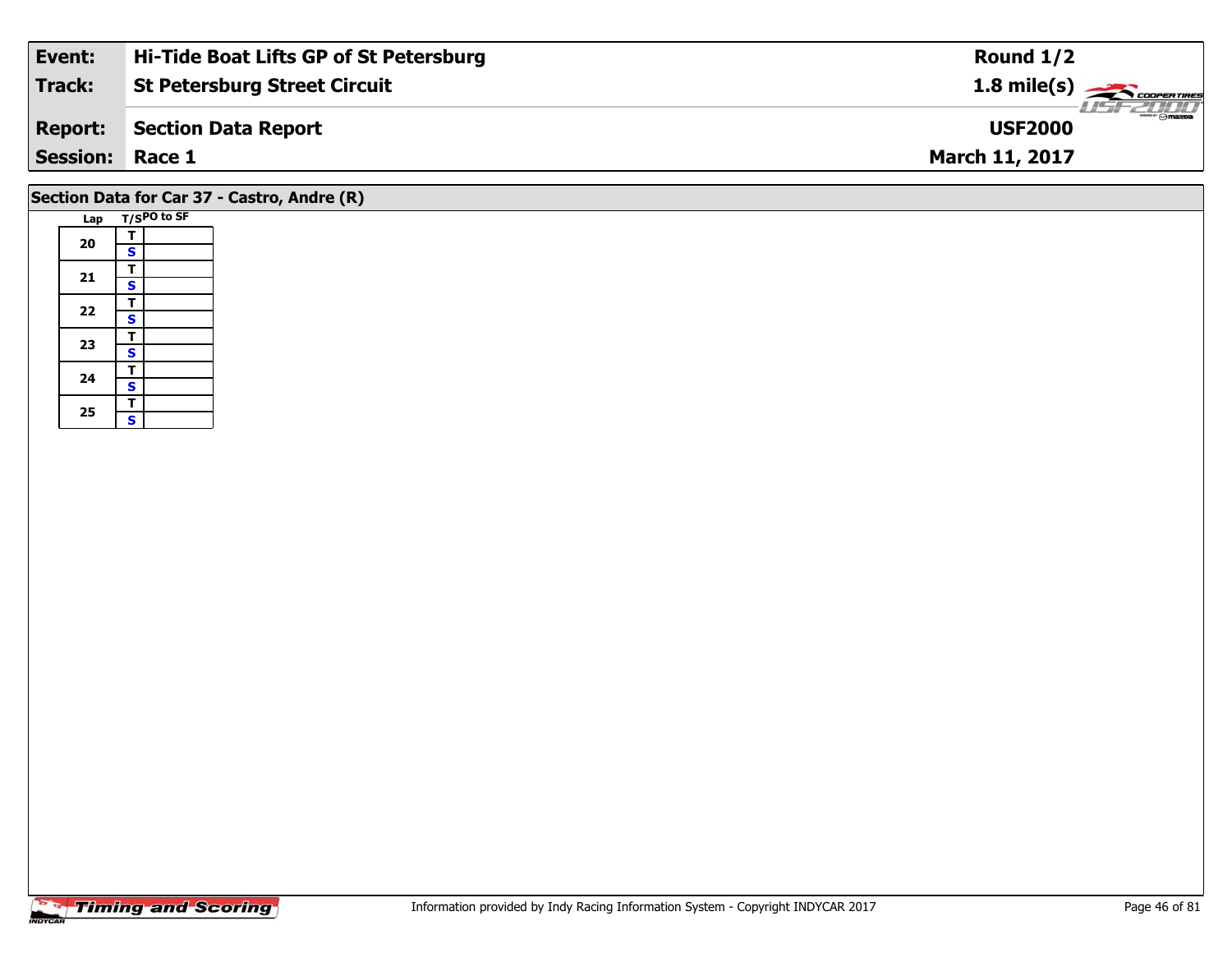| Event:                 | <b>Hi-Tide Boat Lifts GP of St Petersburg</b> | Round $1/2$                                         |
|------------------------|-----------------------------------------------|-----------------------------------------------------|
| Track:                 | St Petersburg Street Circuit                  | $1.8$ mile(s) $\overbrace{\phantom{1}}$ coorentines |
|                        | <b>Report: Section Data Report</b>            | <b>USF2000</b>                                      |
| <b>Session: Race 1</b> |                                               | <b>March 11, 2017</b>                               |
|                        |                                               |                                                     |

#### **Lap T/SSF to I1 I1 to I2 I2 to I3 I3 to I4A I4A to I4 I4 to I5A I5A to I5 I5 to I6A I6A to I6 I6 to I7 I7 to SF I3 to I4 I4 to I5 I5 to I6 Lap 1 <sup>T</sup>** 3.8245 8.5943 11.6258 6.3642 10.5009 4.3608 8.5760 6.6664 6.4996 10.3435 5.3964 16.8651 12.9368 13.1660 82.7524 **<sup>S</sup>** 122.476 61.722 75.596 71.029 57.917 56.287 103.354 69.344 97.978 69.411 109.922 62.865 87.488 83.479 78.306**2**2 T 3.6771 7.7509 10.4113 5.7283 9.5894 4.2740 8.4977 6.0701 6.6162 10.1491 5.3661 15.3177 12.7717 12.6863 78.1302<br>2 S 127.385 68.438 84.414 78.914 63.422 57.430 104.306 76.156 96.251 70.741 110.542 69.216 88.619 86.636 82 **3**3 T | 3.6926 7.1430 10.2899 5.7160 9.5427 4.1846 8.5176 6.2688 6.4478 10.0780 5.3883 15.2587 12.7022 12.7166 77.2693<br>S S 126.851 74.262 85.410 79.084 63.733 58.657 104.063 73.742 98.765 71.240 110.087 69.483 89.104 86.430 **4 <sup>T</sup>** 3.7074 7.2001 10.1527 5.6149 9.3713 4.1212 8.4543 5.7914 6.3024 9.9585 5.3528 14.9862 12.5755 12.0938 76.0270 **<sup>S</sup>** 126.344 73.673 86.565 80.508 64.898 59.559 104.842 79.821 101.044 72.095 110.817 70.747 90.002 90.881 85.23385.233 **5 <sup>T</sup>** 3.6786 7.2491 10.1252 5.6255 9.2584 4.0743 8.4020 5.8710 6.2676 10.0964 5.3824 14.8839 12.4763 12.1386 76.0305 **<sup>S</sup>** 127.334 73.175 86.800 80.356 65.690 60.245 105.494 78.738 101.605 71.110 110.208 71.233 90.717 90.545 85.229**6 <sup>T</sup>** 3.7199 7.0632 10.0515 5.5917 9.2964 4.1437 8.4508 5.7504 6.2054 10.0844 5.3550 14.8881 12.5945 11.9558 75.7124 **<sup>S</sup>** 125.920 75.101 87.436 80.842 65.421 59.236 104.885 80.390 102.623 71.195 110.772 71.213 89.866 91.930 85.587**7**7 | T | 3.6408| 7.0842| 10.0377| 5.5517| 9.3229| 4.1185| 8.4546| 5.8323| 6.2609| 9.9994| 5.3550| 14.8746| 12.5731| 12.0932| 75.6580<br>7 | S | 128.656| 74.879| 87.556| 81.425| 65.235| 59.598| 104.838| 79.261| 101.714| 71.800| 85.649 **8 <sup>T</sup>** 3.6876 7.1805 10.0818 5.6133 9.2075 4.2018 8.4494 5.7528 6.4293 10.0585 5.3821 14.8208 12.6512 12.1821 76.0446 **<sup>S</sup>** 127.023 73.874 87.173 80.531 66.053 58.417 104.903 80.356 99.049 71.378 110.214 71.536 89.463 90.222 85.213**9**75.7472 11.8794 12.4850 12.4850 12.4851 10.1287 10.1287 5.4938 12.4850 10.1287 9.2227 4.0694 8.4156 5.6677 6.2<br>S 125.981 73.226 86.770 82.283 65.944 60.317 105.324 81.563 102.519 70.487 110.058 72.043 90.654 92.521 85.548 85.548 **10**0 | **T** | 3.7339| 7.3887| 10.0344| 5.7119| 9.6574| 4.1367| 8.4684| 5.7352| 6.2321| 10.0438| 5.3869| 15.3693| 12.6051| 11.9673| 76.5294<br>| S | 125.448| 71.793| 87.585| 79.141| 62.976| 59.336| 104.667| 80.603| 102.184| 71.482 **11 <sup>T</sup>** 3.7052 7.1120 10.0116 5.4252 9.2176 4.1004 8.4581 5.7396 6.2497 10.0258 5.3780 14.6428 12.5585 11.9893 75.4232 **<sup>S</sup>** 126.419 74.586 87.785 83.323 65.980 59.861 104.795 80.541 101.896 71.611 110.298 72.406 90.124 91.673 85.915**12**2 T 3.7082 7.0353 9.9353 5.5690 9.1403 4.0562 8.4410 5.7339 6.2475 9.9524 5.3573 14.7093 12.4972 11.9814 75.1764<br>2 S 126.317 75.399 88.459 81.172 66.538 60.513 105.007 80.621 101.932 72.139 110.724 72.079 90.566 91.733 86. **13**3 T 3.6850 7.0301 9.9515 5.6098 9.2734 4.1201 8.4404 5.7364 6.2211 10.0766 5.3501 14.8832 12.5605 11.9575 75.4945<br>S 127.112 75.455 88.315 80.581 65.583 59.575 105.014 80.586 102.364 71.250 110.873 71.237 90.109 91.916 85.8 **14**4 T 3.6910| 7.0724| 10.0381| 5.5939| 9.2737| 4.1596| 8.3898| 5.8751| 6.5016| 10.3024| 5.3200| 14.8676| 12.5494| 12.3767| 76.2176<br>- S 126.906| 75.003| 87.553| 80.810| 65.581| 59.009| 105.648| 78.683| 97.948| 69.688| 111.500 85.020 **15 <sup>T</sup>** 3.6460 7.5021 10.0830 5.5268 9.2909 4.1327 8.3914 5.7611 6.1815 10.1068 5.3294 14.8177 12.5241 11.9426 75.9517 **<sup>S</sup>** 128.472 70.707 87.163 81.792 65.460 59.393 105.628 80.240 103.020 71.037 111.304 71.551 90.371 92.031 85.317**16 <sup>T</sup>** 3.6835 7.1988 10.1412 5.6306 9.1932 4.0906 8.3972 5.7561 6.2174 10.0423 5.3229 14.8238 12.4878 11.9735 75.6738 **<sup>S</sup>** 127.164 73.687 86.663 80.284 66.156 60.005 105.555 80.310 102.425 71.493 111.440 71.522 90.634 91.794 85.631**17**7 T 3.6791 7.0673 9.9908 5.5613 9.2372 4.0950 8.3856 5.7838 6.1930 10.0351 5.3010 14.7985 12.4806 11.9768 75.3292<br>7 S 127.316 75.058 87.967 81.284 65.840 59.940 105.701 79.925 102.829 71.544 111.900 71.644 90.686 91.768 86 **18**8 T 3.6079 7.2820 10.1279 5.4361 9.5496 4.2279 8.4963 5.8480 6.2965 10.0234 5.3593 14.9857 12.7242 12.1445 76.2549<br>S S 129.829 72.845 86.776 83.156 63.687 58.056 104.323 79.048 101.138 71.628 110.683 70.749 88.950 90.501 8 **19**75.4086 | 12.5412 | 12.5412 | 12.5412 | 12.5412 | 12.5412 | 12.5412 | 12.589 | 14.7445 | 12.5412 | 12.5412 | 1<br>87.862 | 126.950 | 74.107 | 87.862 | 81.651 | 66.048 | 60.065 | 104.837 | 80.049 | 102.223 | 72.535 | 110.466 **Section Data for Car 38 - Das, Cameron**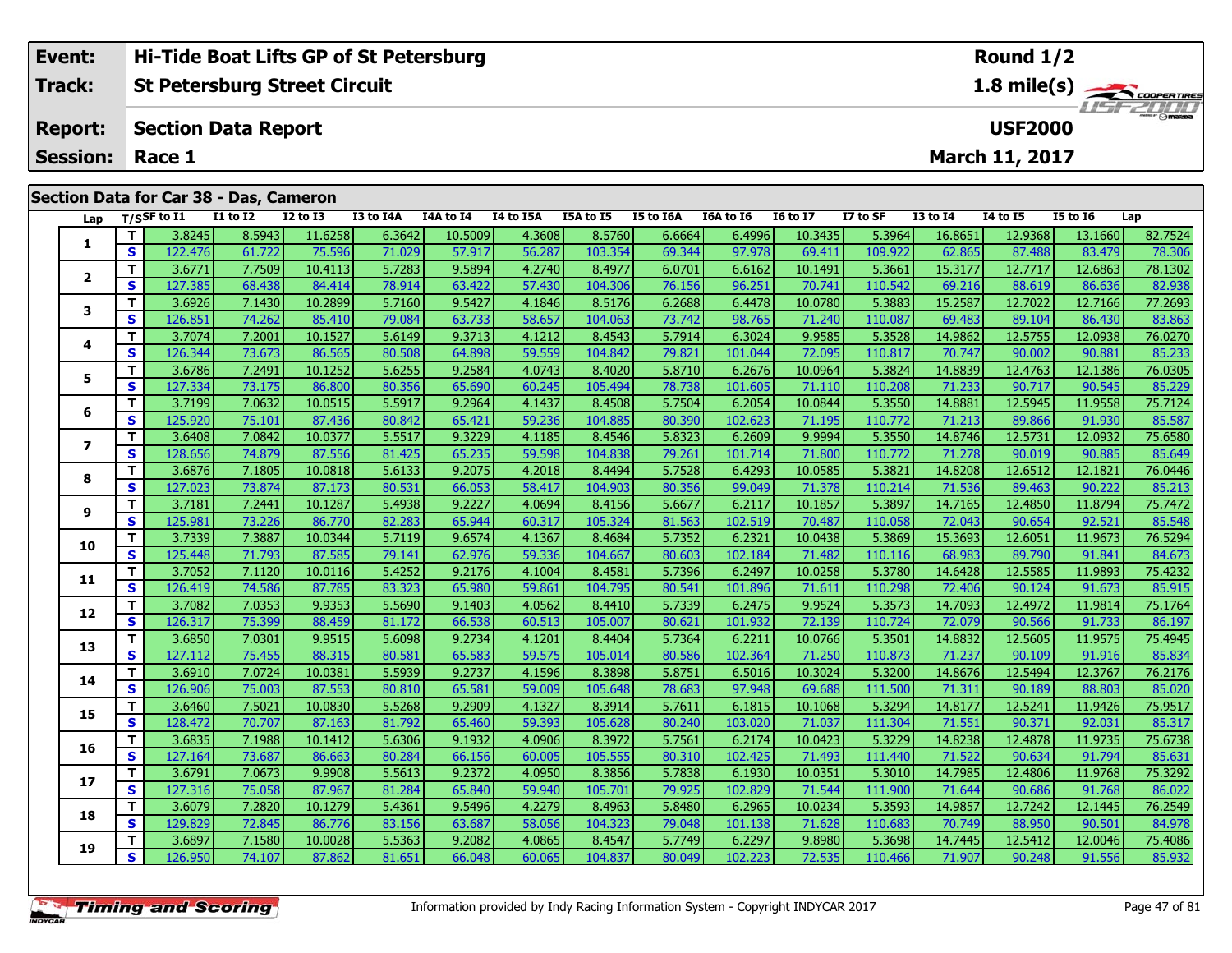| Event:                 | Hi-Tide Boat Lifts GP of St Petersburg | Round $1/2$                |
|------------------------|----------------------------------------|----------------------------|
| Track:                 | <b>St Petersburg Street Circuit</b>    |                            |
| <b>Report:</b>         | Section Data Report                    | USF 2000<br><b>USF2000</b> |
| <b>Session: Race 1</b> |                                        | <b>March 11, 2017</b>      |

|                         |                                         | Section Data for Car 38 - Das, Cameron |
|-------------------------|-----------------------------------------|----------------------------------------|
|                         | Lap T/SPO to SF                         |                                        |
| $\mathbf{1}$            | 105.7669<br>$\overline{I}$              |                                        |
|                         | $\mathbf{s}$<br>54.543                  |                                        |
| $\overline{2}$          | $\mathbf{I}$                            |                                        |
|                         | $\mathbf{s}$                            |                                        |
| $\mathbf{3}$            | $\overline{\mathbf{r}}$                 |                                        |
|                         | $\overline{\mathbf{s}}$                 |                                        |
| $\overline{\mathbf{4}}$ | $\overline{\mathsf{r}}$                 |                                        |
|                         | $\mathbf{s}$                            |                                        |
| 5 <sup>1</sup>          | $\overline{r}$                          |                                        |
|                         | $\overline{\mathbf{s}}$                 |                                        |
| $6\phantom{a}$          | $\overline{r}$<br>$\mathbf{s}$          |                                        |
|                         | $\overline{r}$                          |                                        |
| $\overline{z}$          | $\overline{\mathbf{s}}$                 |                                        |
|                         | $\overline{\mathsf{T}}$                 |                                        |
| $\bf{8}$                | $\overline{\mathbf{s}}$                 |                                        |
|                         | $\overline{\mathsf{r}}$                 |                                        |
| 9                       | $\mathbf{s}$                            |                                        |
|                         | $\vert$                                 |                                        |
| 10                      | $\overline{\mathbf{s}}$                 |                                        |
| 11                      | $\overline{1}$                          |                                        |
|                         | $\mathbf{s}$                            |                                        |
| $12$                    | $rac{1}{s}$                             |                                        |
|                         |                                         |                                        |
| 13                      | $\mathbf{T}$                            |                                        |
|                         | $\overline{\mathbf{s}}$                 |                                        |
| 14                      | $\overline{\mathsf{T}}$<br>$\mathsf{s}$ |                                        |
|                         | $\overline{T}$                          |                                        |
| 15                      | $\overline{\mathbf{s}}$                 |                                        |
|                         | $\overline{t}$                          |                                        |
| 16                      | $\mathsf{s}$                            |                                        |
|                         | $\mathbf{T}$                            |                                        |
| $17$                    | $\mathbf{s}$                            |                                        |
| 18                      | $\vert$ T                               |                                        |
|                         | $\overline{\mathbf{s}}$                 |                                        |
| 19                      | $\overline{\mathsf{T}}$                 |                                        |
|                         | $\mathbf{s}$                            |                                        |
|                         |                                         |                                        |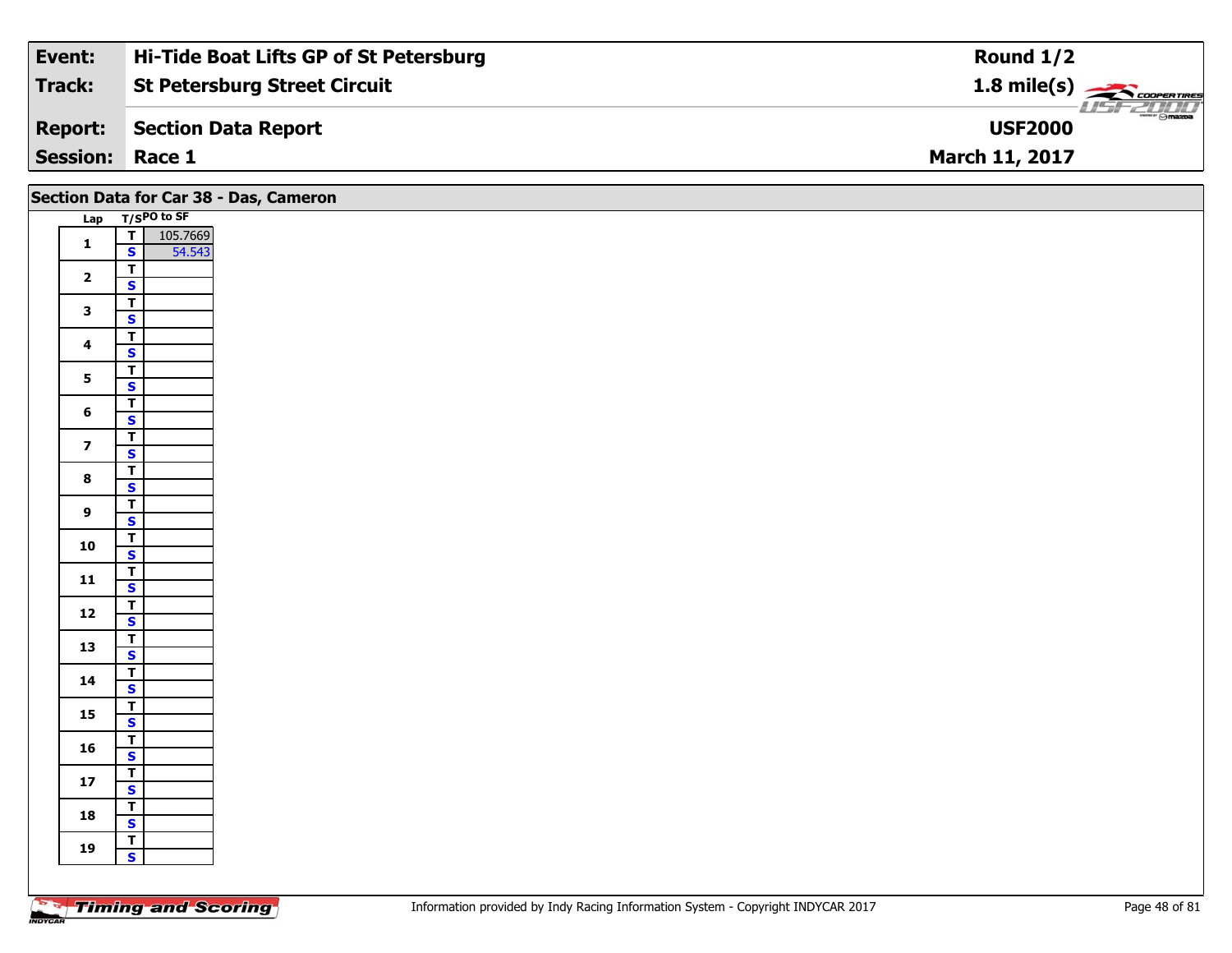| Event:                                 |                    | Hi-Tide Boat Lifts GP of St Petersburg |              |           |           |           |                  |                |           |                         | Round $1/2$           |                 |          |                 |         |  |  |
|----------------------------------------|--------------------|----------------------------------------|--------------|-----------|-----------|-----------|------------------|----------------|-----------|-------------------------|-----------------------|-----------------|----------|-----------------|---------|--|--|
| <b>Track:</b>                          |                    | <b>St Petersburg Street Circuit</b>    |              |           |           |           | 1.8 mile(s)      |                |           |                         |                       |                 |          |                 |         |  |  |
| <b>Report:</b>                         |                    | <b>Section Data Report</b>             |              |           |           |           |                  | <b>USF2000</b> |           | $\frac{1}{\odot}$ mazoa |                       |                 |          |                 |         |  |  |
| <b>Session:</b>                        |                    | Race 1                                 |              |           |           |           |                  |                |           |                         | <b>March 11, 2017</b> |                 |          |                 |         |  |  |
| Section Data for Car 38 - Das, Cameron |                    |                                        |              |           |           |           |                  |                |           |                         |                       |                 |          |                 |         |  |  |
|                                        | Lap $T/S$ SF to I1 | <b>I1 to I2</b>                        | $I2$ to $I3$ | I3 to I4A | I4A to I4 | I4 to I5A | <b>I5A to I5</b> | I5 to I6A      | I6A to I6 | <b>16 to 17</b>         | I7 to SF              | <b>I3 to I4</b> | 14 to 15 | <b>I5 to 16</b> | Lap     |  |  |
| 20                                     | 3.6989             | 7.0633                                 | 10.0584      | 5.5329    | 9.1114    | 4.0615    | 8.4195           | 5.6713         | 6.1711    | 9.9808                  | 5.3289                | 14.6443         | 12.4810  | 11.8424         | 75.0980 |  |  |
|                                        | S<br>126.6351      | 75.1001                                | 87.376       | 81.701    | 66.750    | 60.434    | 105.275          | 81.511         | 103.194   | 71.934                  | 111.314               | 72.3991         | 90.683   | 92.810          | 86.287  |  |  |

**<sup>T</sup>** 3.7024 7.3557 10.0755 5.6276 9.3546 4.1684 8.4116 5.7835 6.3521 10.3367 5.3138 14.9822 12.5800 12.1356 76.4819 **<sup>S</sup>** 126.515 72.115 87.228 80.327 65.014 58.885 105.374 79.930 100.253 69.457 111.630 70.766 89.970 90.567 84.726

2 T 3.6541 7.5235 10.2019 5.4801 9.3082 4.1512 8.4200 5.7748 6.2407 10.0135 5.3217 14.7883 12.5712 12.0155 76.0897<br>S 128.187 70.506 86.147 82.489 65.338 59.129 105.269 80.050 102.043 71.699 111.465 71.694 90.033 91.473 85.

**<sup>T</sup>** 3.7042 7.2928 10.1461 5.6079 9.2422 4.1171 8.4047 5.7976 6.2359 9.9413 5.3286 14.8501 12.5218 12.0335 75.8184 **<sup>S</sup>** 126.454 72.737 86.621 80.609 65.805 59.618 105.460 79.735 102.121 72.219 111.320 71.395 90.388 91.336 85.467

4 T 3.6889 7.2178 9.9229 5.5506 9.2369 4.1400 8.4172 6.0001 6.2535 10.4413 5.3485 14.7875 12.5572 12.2536 76.2177<br>S 126.978 73.493 88.569 81.441 65.843 59.289 105.304 77.044 101.834 68.761 110.906 71.698 90.133 89.695 85.0

**<sup>T</sup>** 3.8062 7.5342 11.6246 6.8179 10.4023 4.6017 9.5413 6.7592 17.2202 14.1430 **<sup>S</sup>** 123.065 70.406 75.604 66.303 58.466 53.340 92.898 68.392 61.569 80.027

**21**

**22**

**23**

**24**

**25**

84.726

85.467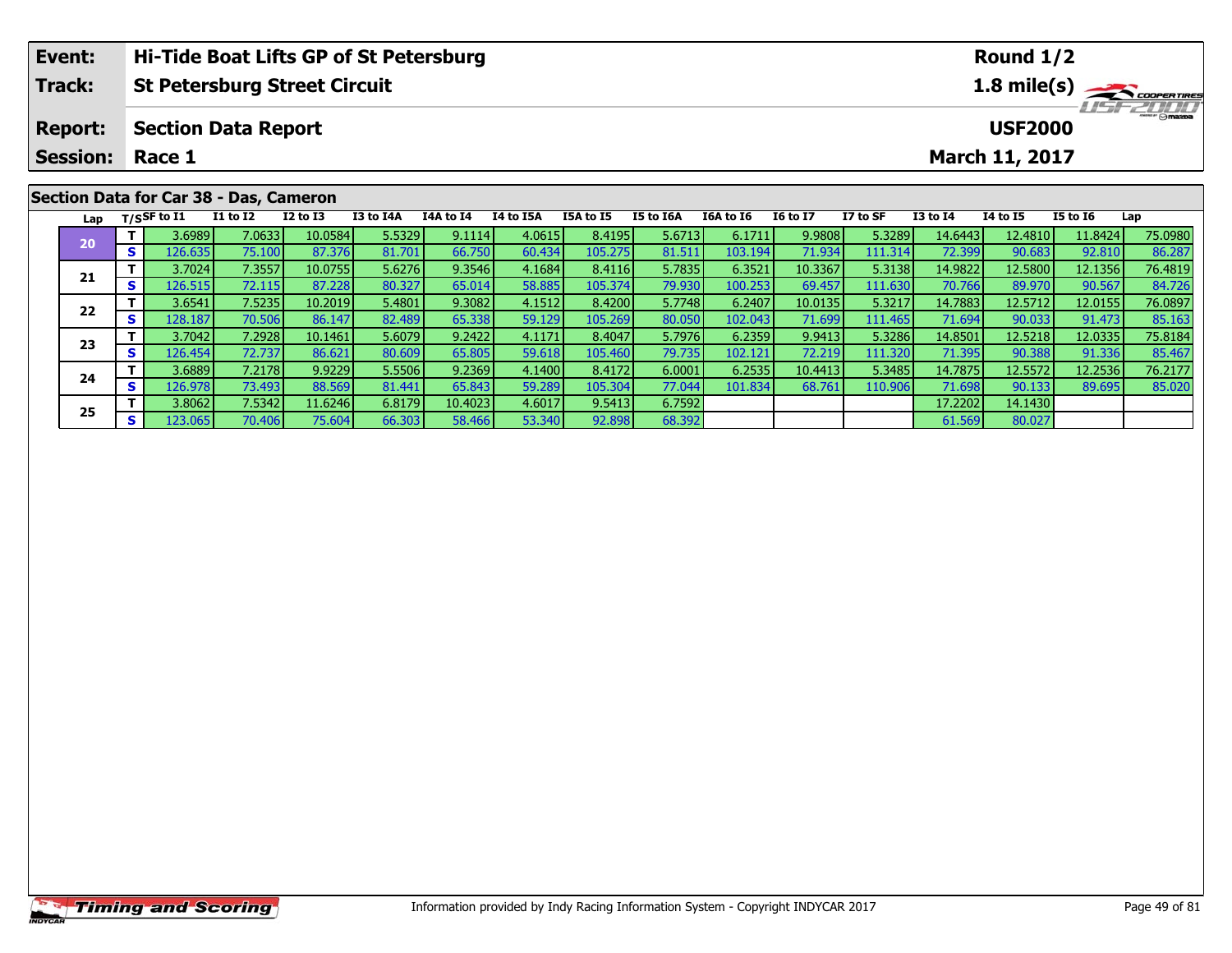| Event:          | Hi-Tide Boat Lifts GP of St Petersburg | Round $1/2$                                    |
|-----------------|----------------------------------------|------------------------------------------------|
| Track:          | <b>St Petersburg Street Circuit</b>    | $1.8 \text{ mile(s)} \longrightarrow \text{S}$ |
| <b>Report:</b>  | Section Data Report                    | LISFELINI<br><b>USF2000</b>                    |
| <b>Session:</b> | Race 1                                 | <b>March 11, 2017</b>                          |
|                 |                                        |                                                |

# **Section Data for Car 38 - Das, Cameron**

|  | Lap |                         | T/SPO to SF |
|--|-----|-------------------------|-------------|
|  |     | т                       |             |
|  | 20  | $\mathbf s$             |             |
|  |     | Т                       |             |
|  | 21  | $\overline{\mathbf{s}}$ |             |
|  | 22  | т                       |             |
|  |     | S                       |             |
|  | 23  | т                       |             |
|  |     | $\overline{\mathbf{s}}$ |             |
|  | 24  | T                       |             |
|  |     | $\overline{\mathbf{s}}$ |             |
|  |     | T                       |             |
|  | 25  | Ś                       |             |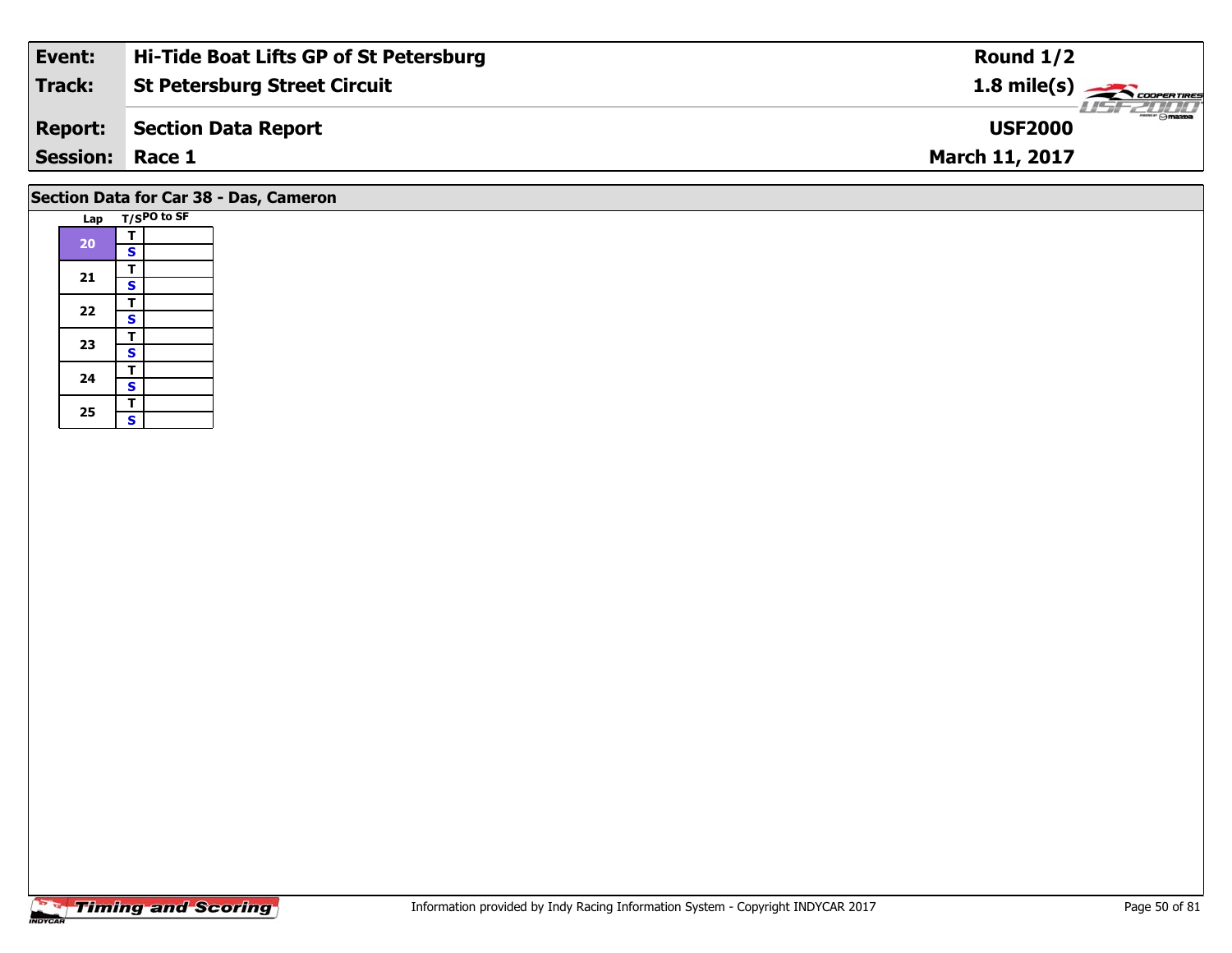|  | Event:                                     |          |                            |                 | Hi-Tide Boat Lifts GP of St Petersburg |           |           | Round $1/2$                     |                  |           |           |                 |                |                 |                       |                 |         |  |  |
|--|--------------------------------------------|----------|----------------------------|-----------------|----------------------------------------|-----------|-----------|---------------------------------|------------------|-----------|-----------|-----------------|----------------|-----------------|-----------------------|-----------------|---------|--|--|
|  | Track:                                     |          |                            |                 | <b>St Petersburg Street Circuit</b>    |           |           | 1.8 mile(s)<br><b>LISF 2007</b> |                  |           |           |                 |                |                 |                       |                 |         |  |  |
|  | <b>Report:</b>                             |          | <b>Section Data Report</b> |                 |                                        |           |           |                                 |                  |           |           |                 | <b>USF2000</b> |                 |                       |                 |         |  |  |
|  | <b>Session:</b>                            |          | Race 1                     |                 |                                        |           |           |                                 |                  |           |           |                 |                |                 | <b>March 11, 2017</b> |                 |         |  |  |
|  | Section Data for Car 7 - Wojcik, Devin (R) |          |                            |                 |                                        |           |           |                                 |                  |           |           |                 |                |                 |                       |                 |         |  |  |
|  | Lap $T/SSF$ to I1                          |          |                            | <b>I1 to I2</b> | <b>I2 to I3</b>                        | I3 to I4A | I4A to I4 | I4 to I5A                       | <b>I5A to I5</b> | I5 to I6A | I6A to I6 | <b>I6 to I7</b> | I7 to SF       | <b>I3 to I4</b> | <b>I4 to I5</b>       | <b>I5 to I6</b> | Lap     |  |  |
|  |                                            |          | 3.8487                     | 8.2795          | 11.6268                                | 6.2249    | 10.4888   | 4.3601                          | 8.5872           | 6.4619    | 6.4546    | 10.2939         | 5.4554         | 16.7137         | 12.9473               | 12.9165         | 82.0818 |  |  |
|  |                                            | <b>S</b> | 121.706                    | 64.068          | 75.589                                 | 72.619    | 57.984    | 56.296                          | 103.219          | 71.538    | 98.661    | 69.746          | 108.733        | 63.435          | 87.417                | 85.092          | 78.946  |  |  |
|  |                                            |          | 3.7421                     | 7.6249          | 10.4768                                | 5.7336    | 9.6933    | 4.2308                          | 8.5394           | 6.0875    | 6.4126    | 10.4653         | 5.4459         | 15.4269         | 12.7702               | 12.5001         | 78.4522 |  |  |

| 1            |         | יטו טוע           | $\sim$           | --.v-vv          | $-2.2$           | - 000            | 1.9001           | $0.907 -$         | 0.1012           | <u>.</u>          | <b>AU.LJUJ</b>    | - - -             | 10.7197           | -- - - - <i>- -</i> | ------            | 02.0010           |
|--------------|---------|-------------------|------------------|------------------|------------------|------------------|------------------|-------------------|------------------|-------------------|-------------------|-------------------|-------------------|---------------------|-------------------|-------------------|
|              | S.      | 121.706           | 64.068           | 75.589           | 72.619           | 57.984           | 56.296           | 103.219           | 71.538           | 98.661            | 69.746            | 108.733           | 63.435            | 87.417              | 85.092            | 78.946            |
| $\mathbf{2}$ | Τ.      | 3.7421            | 7.6249           | 10.4768          | 5.7336           | 9.6933           | 4.2308           | 8.5394            | 6.0875           | 6.4126            | 10.4653           | 5.4459            | 15.4269           | 12.7702             | 12.5001           | 78.4522           |
|              | S       | 125.173           | 69.569           | 83.887           | 78.841           | 62.742           | 58.016           | 103.797           | 75.938           | 99.307            | 68.603            | 108.923           | 68.726            | 88.630              | 87.927            | 82.598            |
| 3            | T.      | 3.8201            | 7.5545           | 10.4213          | 5.8710           | 9.6084           | 4.0643           | 8.5501            | 5.8725           | 6.3826            | 10.2269           | 5.4665            | 15.4794           | 12.6144             | 12.2551           | 77.8382           |
|              | S       | 122.617           | 70.217           | 84.333           | 76.996           | 63.297           | 60.393           | 103.667           | 78.718           | 99.774            | 70.203            | 108.512           | 68.493            | 89.724              | 89.684            | 83.250            |
| 4            | T.      | 3.7486            | 7.1964           | 10.2178          | 5.5596           | 9.5430           | 4.0167           | 8.4949            | 5.8423           | 6.2946            | 9.9891            | 5.4472            | 15.1026           | 12.5116             | 12.1369           | 76.3502           |
|              | S       | 124.956           | 73.711           | 86.013           | 81.309           | 63.731           | 61.109           | 104.341           | 79.125           | 101.169           | 71.874            | 108.897           | 70.202            | 90.462              | 90.558            | 84.872            |
| 5            | T.      | 3.7331            | 7.1594           | 10.1589          | 5.4821           | 9.3105           | 3.9996           | 8.5677            | 5.8825           | 6.2845            | 9.9937            | 5.4180            | 14.7926           | 12.5673             | 12.1670           | 75.9900           |
|              | S       | 125.475           | 74.092           | 86.512           | 82.458           | 65.322           | 61.370           | 103.454           | 78.584           | 101.332           | 71.841            | 109.484           | 71.673            | 90.061              | 90.334            | 85.274            |
| 6            | T.      | 3.7479            | 7.1449           | 10.1834          | 5.8320           | 9.5321           | 4.1858           | 8.5887            | 5.9458           | 6.3040            | 9.9418            | 5.3919            | 15.3641           | 12.7745             | 12.2498           | 76.7983           |
|              | S       | 124.979           | 74.242           | 86.304           | 77.511           | 63.804           | 58.640           | 103.201           | 77.748           | 101.018           | 72.216            | 110.014           | 69.007            | 88.600              | 89.723            | 84.377            |
| 7            | T.      | 3.7263            | 7.2251           | 10.0786          | 5.4470           | 9.2712           | 4.0778           | 8.4773            | 5.8292           | 6.2746            | 10.0645           | 5.4429            | 14.7182           | 12.5551             | 12.1038           | 75.9145           |
|              | S       | 125.704           | 73.418           | 87.201           | 82.990           | 65.599           | 60.193           | 104.557           | 79.303           | 101.491           | 71.335            | 108.983           | 72.035            | 90.148              | 90.805            | 85.359            |
| 8            | T.      | 3.7221            | 7.1004           | 10.2866          | 5.8413           | 9.4636           | 4.1952           | 8.5528            | 5.7887           | 6.3473            | 9.8658            | 5.4336            | 15.3049           | 12.7480             | 12.1360           | 76.5974           |
|              | S       | 125.845           | 74.708           | 85.438           | 77.388           | 64.265           | 58.508           | 103.634           | 79.858           | 100.329           | 72.772            | 109.169           | 69.274            | 88.784              | 90.565            | 84.598            |
| 9            | T.      | 3.7266            | 7.0894           | 10.0282          | 5.4215           | 9.2145           | 4.0583           | 8.5439            | 5.6666           | 6.2619            | 9.9095            | 5.4388            | 14.6360           | 12.6022             | 11.9285           | 75.3592           |
|              | S       | 125.693           | 74.824           | 87.639           | 83.380           | 66.003           | 60.482           | 103.742           | 81.578           | 101.697           | 72.451            | 109.065           | 72.440            | 89.811              | 92.140            | 85.988            |
| 10           | Τ.      | 3.7369            | 7.1692           | 9.9652           | 5.3630           | 9.2608           | 3.9841           | 8.5395            | 5.6789           | 6.2709            | 9.9071            | 5.4701            | 14.6238           | 12.5236             | 11.9498           | 75.3457           |
|              | S       | 125.347           | 73.991           | 88.193           | 84.290           | 65.673           | 61.609           | 103.796           | 81.402           | 101.551           | 72.469            | 108.441           | 72.500            | 90.375              | 91.976            | 86.004            |
| 11           | T.      | 3.7199            | 7.0777           | 9.9536           | 5.4335           | 9.1922           | 4.0045           | 8.5446            | 5.6468           | 6.2383            | 9.9388            | 5.4366            | 14.6257           | 12.5491             | 11.8851           | 75.1865           |
|              | S       | 125.920           | 74.947           | 88.296           | 83.196           | 66.163           | 61.295           | 103.734           | 81.865           | 102.082           | 72.238            | 109.109           | 72.491            | 90.191              | 92.476            | 86.186            |
| 12           | T.      | 3.7133            | 7.0170           | 9.9615           | 5.4098           | 9.2606           | 3.9838           | 8.4884            | 5.8376           | 6.3253            | 9.8364            | 5.4054            | 14.6704           | 12.4722             | 12.1629           | 75.2391           |
|              | S       | 126.144           | 75.596           | 88.226           | 83.560           | 65.674           | 61.613           | 104.421           | 79.189           | 100.678           | 72.990            | 109.739           | 72.270            | 90.747              | 90.364            | 86.125            |
| 13           | T.      | 3.7048            | 7.0340           | 9.9328           | 5.4434           | 9.2382           | 4.0099           | 8.5234            | 6.1241           | 6.5294            | 10.1220           | 5.4306            | 14.6816           | 12.5333             | 12.6535           | 76.0926           |
|              | S<br>T. | 126.433<br>3.7042 | 75.413           | 88.481           | 83.045<br>5.4059 | 65.833           | 61.212           | 103.992           | 75.484<br>5.7522 | 97.531            | 70.930            | 109.230           | 72.215            | 90.305              | 86.861            | 85.159            |
| 14           | S       | 126.454           | 7.1342<br>74.354 | 9.9809           | 83.621           | 9.1951<br>66.142 | 3.9972           | 8.4958<br>104.330 | 80.365           | 6.2478            | 10.0357           | 5.3849            | 14.6010<br>72.613 | 12.4930             | 12.0000           | 75.3339<br>86.017 |
|              | T.      | 3.7930            |                  | 88.055           | 5.4079           | 9.1952           | 61.407<br>4.0917 |                   |                  | 101.927           | 71.540            | 110.157           |                   | 90.596              | 91.591            |                   |
| 15           | s       | 123.493           | 7.1618<br>74.067 | 9.9742<br>88.114 | 83.590           | 66.141           | 59.988           | 8.4892<br>104.411 | 5.6889<br>81.259 | 6.1903<br>102.874 | 10.0654<br>71.329 | 5.4265<br>109.312 | 14.6031<br>72.603 | 12.5809<br>89.963   | 11.8792<br>92.522 | 75.4841<br>85.846 |
|              | T.      | 3.7796            | 7.1438           | 9.8976           | 5.8949           | 9.6233           | 4.1104           | 8.6617            | 5.8448           | 6.3273            | 10.0076           | 5.4148            | 15.5182           | 12.7721             | 12.1721           | 76.7058           |
| 16           | S       | 123.931           | 74.254           | 88.796           | 76.684           | 63.199           | 59.715           | 102.331           | 79.091           | 100.646           | 71.741            | 109.548           | 68.322            | 88.616              | 90.296            | 84.479            |
|              | T.      | 3.7006            | 7.1920           | 9.9014           | 5.3867           | 9.1498           | 4.0115           | 8.4842            | 5.6434           | 6.2365            | 10.0949           | 5.4431            | 14.5365           | 12.4957             | 11.8799           | 75.2441           |
| 17           | S.      | 126.577           | 73.756           | 88.762           | 83.919           | 66.469           | 61.188           | 104.472           | 81.914           | 102.111           | 71.121            | 108.979           | 72.936            | 90.577              | 92.517            | 86.120            |
|              | T.      | 3.7254            | 7.0709           | 9.8907           | 5.4747           | 9.2967           | 4.0750           | 8.4965            | 5.9037           | 6.2305            | 10.1457           | 5.3907            | 14.7714           | 12.5715             | 12.1342           | 75.7005           |
| 18           | S       | 125.734           | 75.019           | 88.858           | 82.570           | 65.419           | 60.234           | 104.321           | 78.302           | 102.210           | 70.764            | 110.038           | 71.776            | 90.030              | 90.578            | 85.600            |
|              | T.      | 3.6755            | 7.1201           | 10.0732          | 5.5768           | 9.2123           | 4.0668           | 8.5010            | 5.7844           | 6.2259            | 10.0244           | 5.3879            | 14.7891           | 12.5678             | 12.0103           | 75.6483           |
| 19           | S       | 127.441           | 74.501           | 87.248           | 81.058           | 66.018           | 60.356           | 104.266           | 79.917           | 102.285           | 71.621            | 110.095           | 71.690            | 90.057              | 91.512            | 85.660            |
|              |         |                   |                  |                  |                  |                  |                  |                   |                  |                   |                   |                   |                   |                     |                   |                   |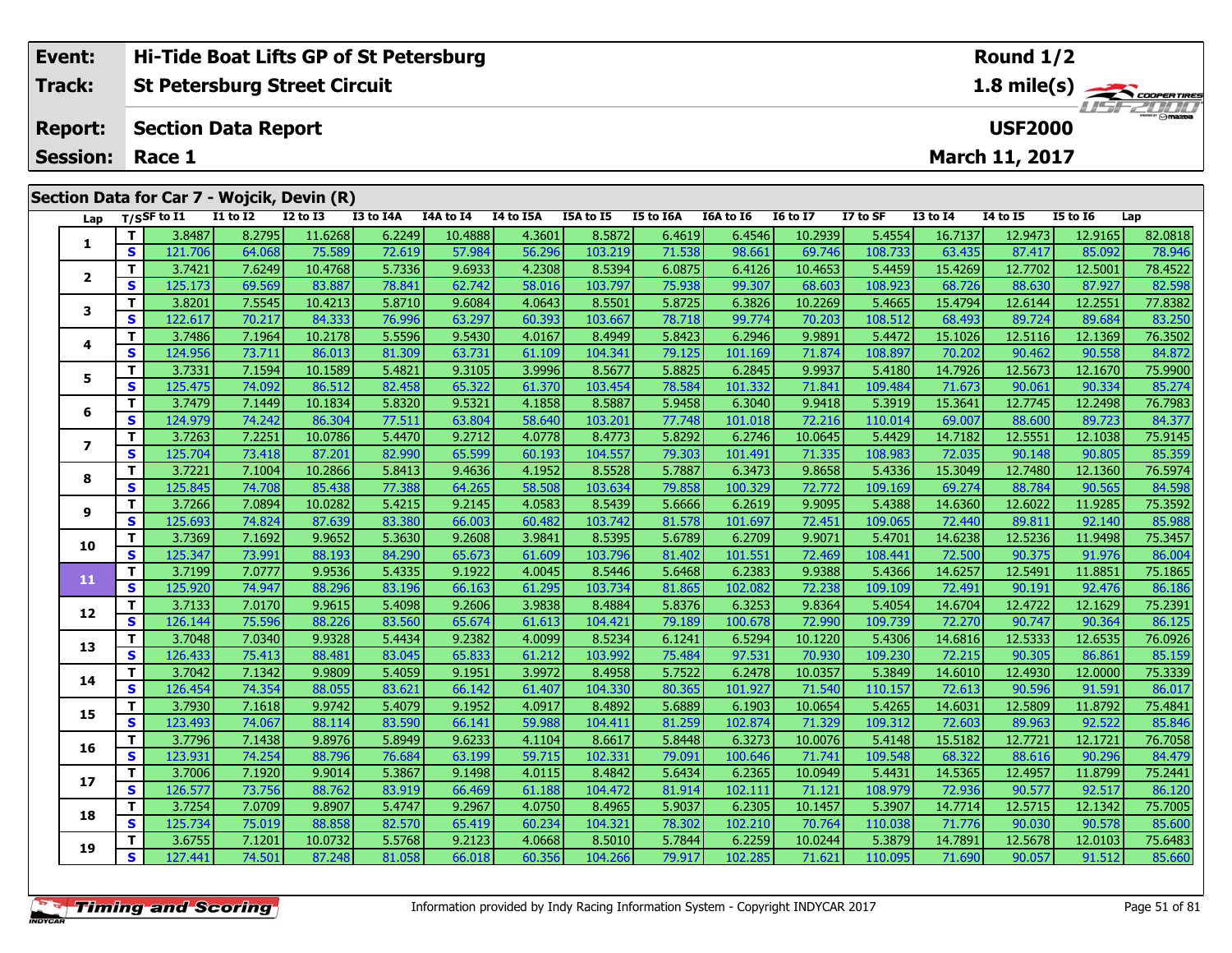| Event:                 | Hi-Tide Boat Lifts GP of St Petersburg | Round $1/2$                                 |
|------------------------|----------------------------------------|---------------------------------------------|
| Track:                 | <b>St Petersburg Street Circuit</b>    |                                             |
| <b>Report:</b>         | Section Data Report                    | $\overline{\Theta}$ mazpa<br><b>USF2000</b> |
| <b>Session: Race 1</b> |                                        | <b>March 11, 2017</b>                       |

|                         | Section Data for Car 7 - Wojcik, Devin (R) |  |
|-------------------------|--------------------------------------------|--|
|                         | Lap T/SPO to SF                            |  |
| $\mathbf{1}$            | $\overline{I}$<br>100.3312                 |  |
|                         | $\mathbf{s}$<br>57.498                     |  |
| $\overline{\mathbf{2}}$ | $\mathbf{r}$                               |  |
|                         | $\mathbf{s}$                               |  |
| $\mathbf{3}$            | $\overline{\mathsf{T}}$<br>$\mathbf{s}$    |  |
|                         | $\overline{r}$                             |  |
| $\overline{\mathbf{4}}$ | $\mathbf{s}$                               |  |
|                         | $\mathbf{r}$                               |  |
| $5\overline{)}$         | $\mathbf{s}$                               |  |
| $6\phantom{a}$          | $\overline{\mathbf{r}}$                    |  |
|                         | $\mathbf{s}$                               |  |
| $\overline{\mathbf{z}}$ | $\mathsf{T}$                               |  |
|                         | $\overline{\mathbf{s}}$                    |  |
| $\bf{8}$                | $\overline{r}$<br>$\overline{\mathbf{s}}$  |  |
|                         | $\overline{r}$                             |  |
| $\mathbf{9}$            | $\mathbf{s}$                               |  |
|                         | $\overline{1}$                             |  |
| 10                      | $\overline{\mathbf{s}}$                    |  |
| ${\bf 11}$              | $\overline{r}$                             |  |
|                         | $\mathbf{s}$                               |  |
| 12                      | $\mathbf{I}$<br>$\overline{\mathbf{s}}$    |  |
|                         | $\overline{I}$                             |  |
| 13                      | $\overline{\mathbf{s}}$                    |  |
|                         | $\mathbf{r}$                               |  |
| 14                      | $\mathbf{s}$                               |  |
| 15                      | $\overline{1}$                             |  |
|                         | $\overline{\mathbf{s}}$                    |  |
| 16                      | $\overline{I}$<br>$\mathbf{s}$             |  |
|                         | $\mathbf{r}$                               |  |
| 17                      | $\mathbf{s}$                               |  |
|                         | $\mathbf{r}$                               |  |
| 18                      | $\mathbf{s}$                               |  |
| 19                      | $\overline{I}$                             |  |
|                         | $\mathbf{s}$                               |  |
|                         |                                            |  |

Τ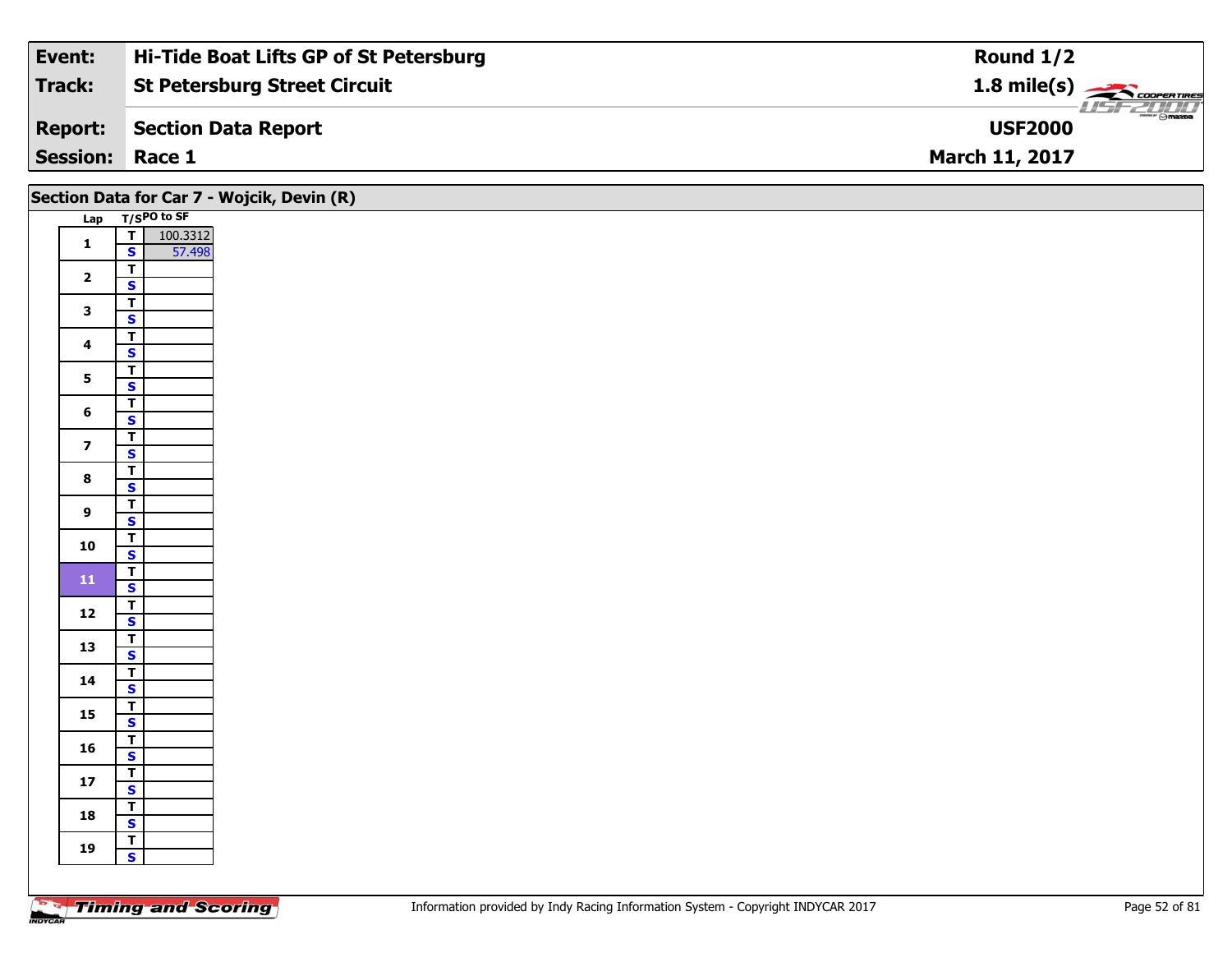| Event:          | Hi-Tide Boat Lifts GP of St Petersburg     |          |           |           |           |           | Round $1/2$ |           |          |          |                 |                       |          |                       |  |
|-----------------|--------------------------------------------|----------|-----------|-----------|-----------|-----------|-------------|-----------|----------|----------|-----------------|-----------------------|----------|-----------------------|--|
| <b>Track:</b>   | <b>St Petersburg Street Circuit</b>        |          |           |           |           |           |             |           |          |          |                 |                       |          | $1.8 \text{ mile(s)}$ |  |
| <b>Report:</b>  | <b>Section Data Report</b>                 |          |           |           |           |           |             |           |          |          |                 | <b>USF2000</b>        |          | <b>USF 2000</b>       |  |
| <b>Session:</b> | Race 1                                     |          |           |           |           |           |             |           |          |          |                 | <b>March 11, 2017</b> |          |                       |  |
|                 |                                            |          |           |           |           |           |             |           |          |          |                 |                       |          |                       |  |
|                 | Section Data for Car 7 - Wojcik, Devin (R) |          |           |           |           |           |             |           |          |          |                 |                       |          |                       |  |
| Lap             | I1 to I2<br>T/SSF to I1                    | I2 to I3 | I3 to I4A | I4A to I4 | I4 to I5A | I5A to I5 | I5 to I6A   | I6A to I6 | I6 to I7 | I7 to SF | <b>I3 to I4</b> | <b>I4 to I5</b>       | I5 to I6 | Lap                   |  |

| Lap | $1/3$ <sup>3</sup> to $-$ | .               |         |          | .               | .      |         | w .w   |         |         | .       | .        | .                | .       | -- P    |
|-----|---------------------------|-----------------|---------|----------|-----------------|--------|---------|--------|---------|---------|---------|----------|------------------|---------|---------|
| 20  | 3.7541 l                  | 7.1182 <b>I</b> | 9.8925  | 5.4548 l | 9.2643          | 4.0799 | 8.4269  | 5.8049 | 6.2102  | 10.0894 | 5.3980  | 14.71911 | 12.5068 <b>1</b> | 12.0151 | 75.4932 |
|     | 124.7731                  | 74.521          | 88.841  | 82.871   | 65.648 <b>I</b> | 60.162 | 105.183 | 79.635 | 102.544 | 71.159  | 109.889 | 72.031   | 90.496           | 91.476  | 85.836  |
|     | 3.70211                   | 7.1634          | 9.9746  | 5.4629   | 9.3482          | 4.1076 | 8.5229  | 5.8652 | 6.2341  | 10.1475 | 5.4833  | 14.8111  | 12.6305          | 12.0993 | 76.0118 |
| 21  | L26.525 l                 | 74.051          | 88.110  | 82.748   | 65.059          | 59.756 | 103.998 | 78.816 | 102.151 | 70.7521 | 108.180 | 71.583 l | 89.610           | 90.839  | 85.250  |
| 22  | 3.7445 l                  | 7.2682          | 10.1607 | 5.8202   |                 |        |         |        |         |         |         |          |                  |         |         |
|     | 5.0931                    | 72.983          | 86.496  | 77.668   |                 |        |         |        |         |         |         |          |                  |         |         |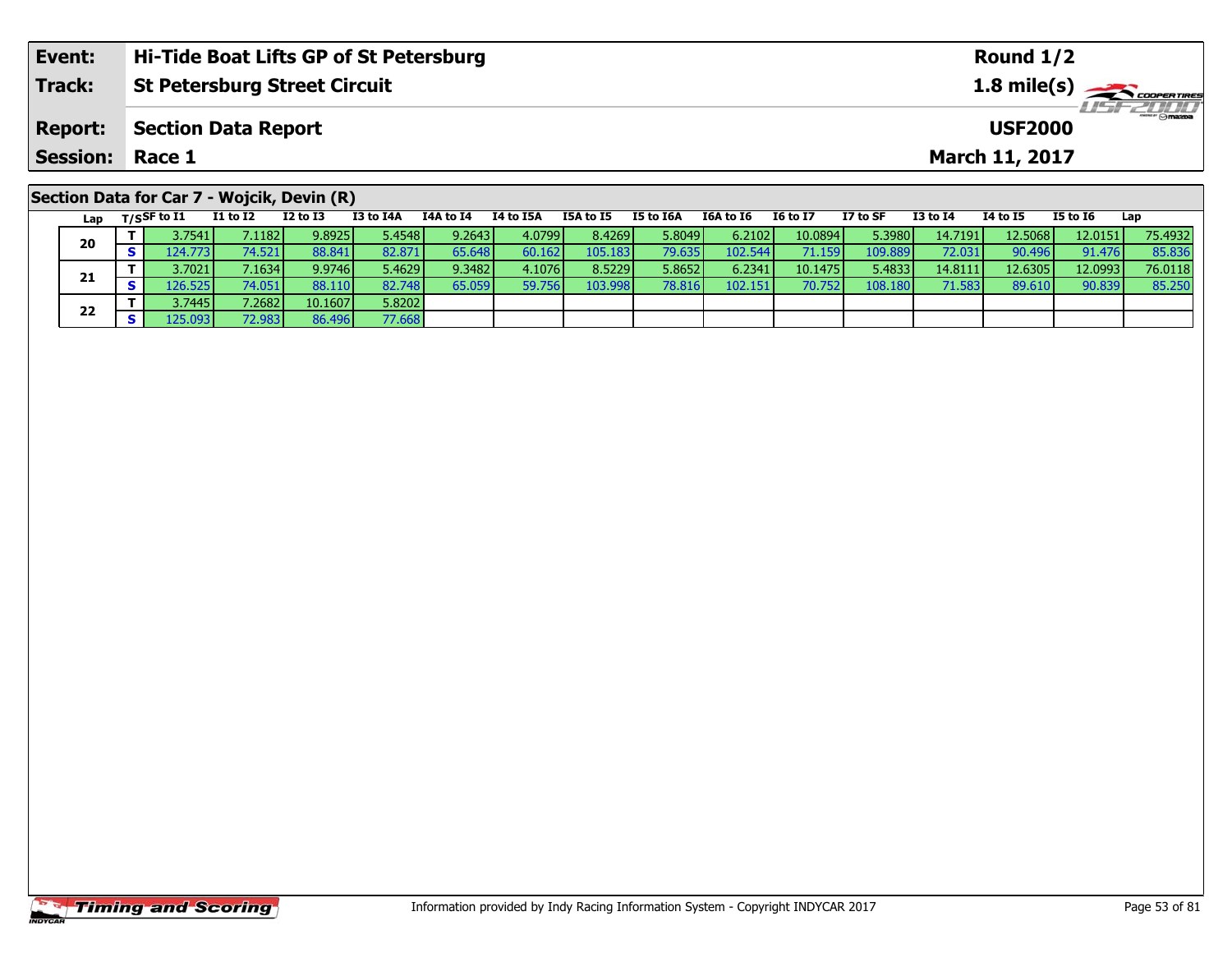| Event:                                     | Hi-Tide Boat Lifts GP of St Petersburg | Round $1/2$                                                                                               |  |  |  |  |  |  |  |
|--------------------------------------------|----------------------------------------|-----------------------------------------------------------------------------------------------------------|--|--|--|--|--|--|--|
| <b>Track:</b>                              | <b>St Petersburg Street Circuit</b>    | 1.8 mile(s) $\frac{1}{\sqrt{1-\frac{1}{2}}\sqrt{1-\frac{1}{2}}\sqrt{1-\frac{1}{2}}\sqrt{1-\frac{1}{2}}}}$ |  |  |  |  |  |  |  |
| <b>Report:</b>                             | Section Data Report                    | <b>USF2000</b>                                                                                            |  |  |  |  |  |  |  |
| <b>Session: Race 1</b>                     |                                        | <b>March 11, 2017</b>                                                                                     |  |  |  |  |  |  |  |
| Section Data for Car 7 - Wojcik, Devin (R) |                                        |                                                                                                           |  |  |  |  |  |  |  |

#### **Lap T/SPO to SF 20** $\frac{1}{s}$  $\overline{\mathbf{T}}$ 21  $\frac{1}{s}$  $rac{s}{T}$  $22$   $\frac{1}{s}$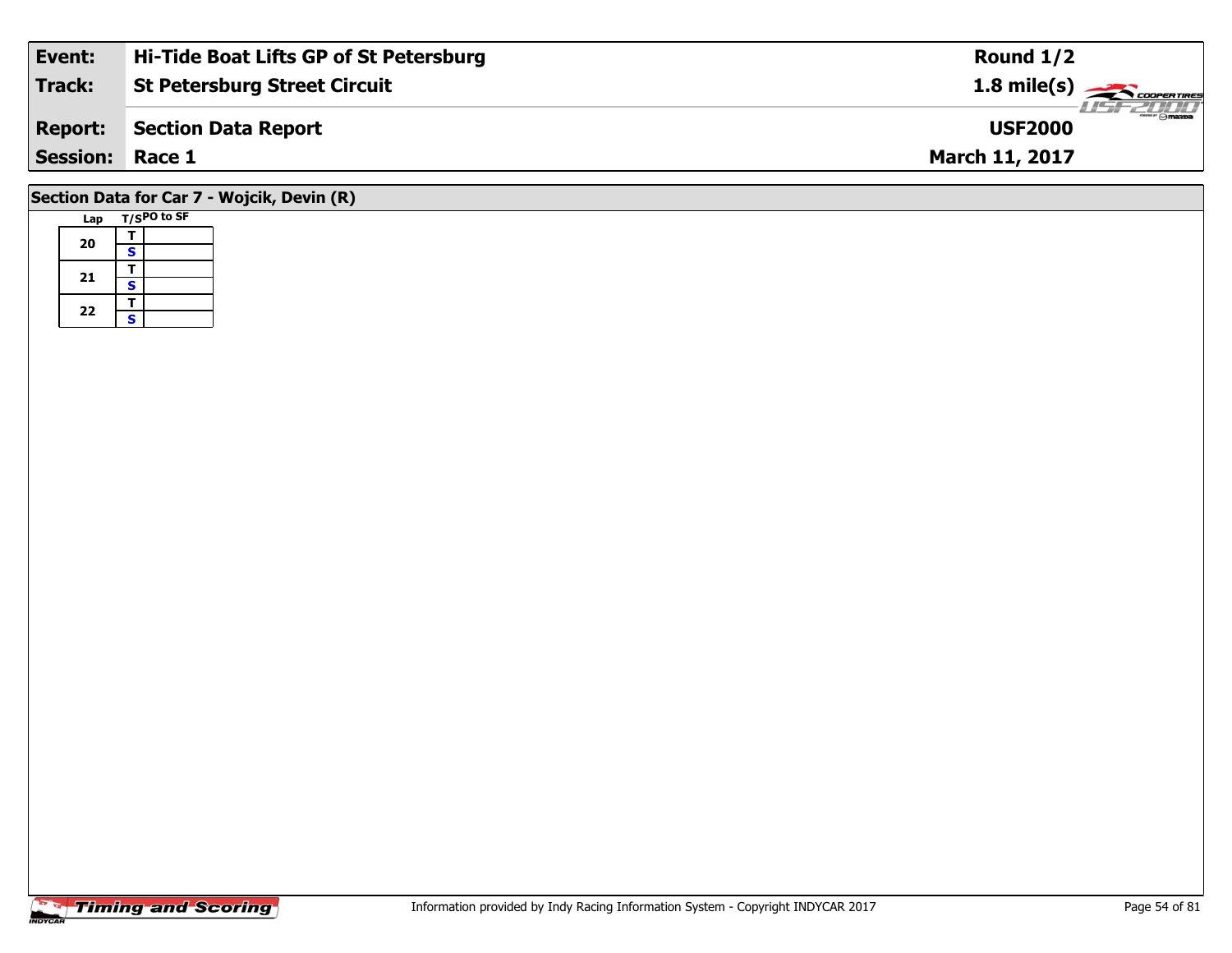| Event:          |             | Hi-Tide Boat Lifts GP of St Petersburg         |                 |           |           |                  |           |           |           |                 |          |                 | Round $1/2$           |                 |                 |
|-----------------|-------------|------------------------------------------------|-----------------|-----------|-----------|------------------|-----------|-----------|-----------|-----------------|----------|-----------------|-----------------------|-----------------|-----------------|
| <b>Track:</b>   |             | <b>St Petersburg Street Circuit</b>            |                 |           |           |                  |           |           |           |                 |          |                 |                       | 1.8 mile(s)     |                 |
| <b>Report:</b>  |             | <b>Section Data Report</b>                     |                 |           |           |                  |           |           |           |                 |          |                 | <b>USF2000</b>        |                 | <b>USF 2000</b> |
| <b>Session:</b> | Race 1      |                                                |                 |           |           |                  |           |           |           |                 |          |                 | <b>March 11, 2017</b> |                 |                 |
|                 |             | Section Data for Car 8 - Tomaselli*, Bruna (R) |                 |           |           |                  |           |           |           |                 |          |                 |                       |                 |                 |
| Lap             | T/SSF to I1 | <b>I1 to I2</b>                                | <b>I2 to I3</b> | I3 to I4A | I4A to I4 | <b>I4 to I5A</b> | I5A to I5 | I5 to I6A | I6A to I6 | <b>I6 to I7</b> | I7 to SF | <b>I3 to I4</b> | <b>I4 to I5</b>       | <b>I5 to 16</b> | Lap             |
|                 | 4.0484      | 8.2664                                         | 11.2786         | 6.2074    | 10.5100   | 4.4484           | 8.9828    | 6.5242    | 6.7847    | 10.9164         | 5.6172   | 16.7174         | 13.4312               | 13.3089         | 83.5845         |

| Lap                      |              | 1/53F to 11 | 11 10 TT | TY 10 T3 | 15 LO 14A | 14A W 14 | 14 LO 13A | 15A LO 15 | <b>19 TO TOW</b> | TOW TO TO | <b>TO TO TV</b> | 17 LO 3F | 19 IO 14 | 14 IO 13 | 19 M TO | ∟ap     |
|--------------------------|--------------|-------------|----------|----------|-----------|----------|-----------|-----------|------------------|-----------|-----------------|----------|----------|----------|---------|---------|
|                          | $\mathbf T$  | 4.0484      | 8.2664   | 11.2786  | 6.2074    | 10.5100  | 4.4484    | 8.9828    | 6.5242           | 6.7847    | 10.9164         | 5.6172   | 16.7174  | 13.4312  | 13.3089 | 83.5845 |
| 1                        | $\mathbf{s}$ | 115.702     | 64.170   | 77.923   | 72.824    | 57.867   | 55.178    | 98.673    | 70.855           | 93.861    | 65.768          | 105.601  | 63.421   | 84.268   | 82.583  | 77.526  |
|                          | $\mathbf T$  | 3.9261      | 7.7626   | 10.8874  | 6.0778    | 10.2559  | 4.4652    | 8.8706    | 6.2634           | 6.5511    | 10.6464         | 5.5808   | 16.3337  | 13.3358  | 12.8145 | 81.2873 |
| $\mathbf{2}$             | $\mathbf{s}$ | 119.306     | 68.335   | 80.723   | 74.376    | 59.301   | 54.971    | 99.921    | 73.805           | 97.208    | 67.436          | 106.290  | 64.910   | 84.871   | 85.769  | 79.717  |
| 3                        | $\mathbf T$  | 3.9351      | 7.5655   | 10.6205  | 5.7427    | 10.0837  | 4.3104    | 8.7481    | 6.0647           | 6.5110    | 10.6057         | 5.5755   | 15.8264  | 13.0585  | 12.5757 | 79.7629 |
|                          | $\mathbf{s}$ | 119.034     | 70.115   | 82.752   | 78.717    | 60.313   | 56.945    | 101.321   | 76.224           | 97.807    | 67.695          | 106.391  | 66.991   | 86.673   | 87.398  | 81.241  |
| 4                        | $\mathbf T$  | 3.9061      | 7.4674   | 10.4719  | 5.8145    | 9.8423   | 4.3528    | 8.7184    | 6.1228           | 6.5045    | 10.4534         | 5.5528   | 15.6568  | 13.0712  | 12.6273 | 79.2069 |
|                          | $\mathbf s$  | 119.917     | 71.036   | 83.926   | 77.745    | 61.793   | 56.390    | 101.666   | 75.500           | 97.904    | 68.681          | 106.826  | 67.717   | 86.589   | 87.041  | 81.811  |
| 5                        | $\mathbf T$  | 3.8655      | 7.5412   | 10.3876  | 5.8599    | 9.9018   | 4.2868    | 8.7214    | 6.0625           | 6.4774    | 10.4268         | 5.5560   | 15.7617  | 13.0082  | 12.5399 | 79.0869 |
|                          | $\mathbf{s}$ | 121.177     | 70.341   | 84.607   | 77.142    | 61.421   | 57.258    | 101.631   | 76.251           | 98.314    | 68.857          | 106.764  | 67.266   | 87.008   | 87.648  | 81.935  |
| 6                        | $\mathbf T$  | 3.8883      | 7.4813   | 10.3859  | 6.0082    | 9.7922   | 4.2788    | 8.7370    | 6.0333           | 6.5111    | 10.3501         | 5.5411   | 15.8004  | 13.0158  | 12.5444 | 79.0073 |
|                          | $\mathbf{s}$ | 120.466     | 70.904   | 84.621   | 75.238    | 62.109   | 57.365    | 101.449   | 76.620           | 97.805    | 69.367          | 107.051  | 67.101   | 86.957   | 87.616  | 82.018  |
| $\overline{\phantom{a}}$ | Т            | 3.8677      | 7.3973   | 10.3146  | 5.9339    | 10.0256  | 4.6197    | 9.1124    | 6.0567           | 6.4833    | 10.3113         | 5.5532   | 15.9595  | 13.7321  | 12.5400 | 79.6757 |
|                          | $\mathbf{s}$ | 121.108     | 71.709   | 85.206   | 76.180    | 60.663   | 53.132    | 97.270    | 76.324           | 98.224    | 69.628          | 106.818  | 66.432   | 82.421   | 87.647  | 81.330  |
| 8                        | $\mathbf T$  | 3.8388      | 7.3449   | 10.7689  | 6.0002    | 9.8900   | 4.3667    | 8.6994    | 5.9869           | 6.5193    | 10.4938         | 5.5663   | 15.8902  | 13.0661  | 12.5062 | 79.4752 |
|                          | $\mathbf{s}$ | 122.020     | 72.221   | 81.611   | 75.338    | 61.495   | 56.211    | 101.888   | 77.214           | 97.682    | 68.417          | 106.567  | 66.722   | 86.622   | 87.884  | 81.535  |
| 9                        | $\mathbf T$  | 3.8798      | 7.3225   | 10.5461  | 5.8819    | 10.0451  | 4.2987    | 8.7671    | 5.8975           | 6.5233    | 10.4187         | 5.5592   | 15.9270  | 13.0658  | 12.4208 | 79.1399 |
|                          | $\mathbf{s}$ | 120.730     | 72.442   | 83.335   | 76.854    | 60.545   | 57.100    | 101.101   | 78.385           | 97.622    | 68.910          | 106.703  | 66.568   | 86.624   | 88.488  | 81.880  |
| 10                       | $\mathbf{T}$ | 3.9342      | 7.5759   | 10.3783  | 5.9354    | 9.7127   | 4.2422    | 8.7239    | 6.0504           | 6.5090    | 10.3587         | 5.5589   | 15.6481  | 12.9661  | 12.5594 | 78.9796 |
|                          | <b>S</b>     | 119.061     | 70.019   | 84.683   | 76.161    | 62.617   | 57.860    | 101.602   | 76.404           | 97.837    | 69.309          | 106.708  | 67.754   | 87.291   | 87.511  | 82.047  |
| 11                       | $\mathbf T$  | 3.8996      | 7.3308   | 10.2457  | 5.8010    | 9.5916   | 4.2804    | 8.7104    | 5.9666           | 6.4950    | 10.4555         | 5.5830   | 15.3926  | 12.9908  | 12.4616 | 78.3596 |
|                          | $\mathbf{s}$ | 120.117     | 72.360   | 85.779   | 77.925    | 63.408   | 57.344    | 101.759   | 77.477           | 98.047    | 68.668          | 106.248  | 68.879   | 87.125   | 88.198  | 82.696  |
| 12                       | $\mathbf T$  | 3.8938      | 7.3049   | 10.3597  | 5.8354    | 9.7009   | 4.1445    | 8.7093    | 5.9184           | 6.5003    | 10.3778         | 5.5611   | 15.5363  | 12.8538  | 12.4187 | 78.3061 |
|                          | $\mathbf{s}$ | 120.296     | 72.616   | 84.835   | 77.466    | 62.693   | 59.224    | 101.772   | 78.108           | 97.968    | 69.182          | 106.666  | 68.242   | 88.053   | 88.503  | 82.752  |
| 13                       | $\mathbf T$  | 3.8595      | 7.2761   | 10.3401  | 5.8726    | 9.6740   | 4.2156    | 8.7150    | 6.0197           | 6.5472    | 10.5292         | 5.5566   | 15.5466  | 12.9306  | 12.5669 | 78.6056 |
|                          | $\mathbf{s}$ | 121.365     | 72.904   | 84.996   | 76.975    | 62.868   | 58.225    | 101.706   | 76.793           | 97.266    | 68.187          | 106.753  | 68.197   | 87.530   | 87.459  | 82.437  |
| 14                       | $\mathbf T$  | 3.8542      | 7.3808   | 10.5331  | 5.9273    | 9.7552   | 4.2142    | 8.7302    | 6.2716           | 6.5057    | 10.3649         | 5.5736   | 15.6825  | 12.9444  | 12.7773 | 79.1108 |
|                          | $\mathbf{s}$ | 121.532     | 71.870   | 83.438   | 76.265    | 62.344   | 58.245    | 101.528   | 73.709           | 97.886    | 69.268          | 106.427  | 67.606   | 87.437   | 86.019  | 81.910  |
| 15                       | $\mathbf T$  | 3.8857      | 7.4215   | 10.5211  | 5.8802    | 9.7841   | 4.2428    | 8.7313    | 6.1170           | 6.4992    | 10.4982         | 5.5571   | 15.6643  | 12.9741  | 12.6162 | 79.1382 |
|                          | $\mathbf{s}$ | 120.547     | 71.475   | 83.533   | 76.876    | 62.160   | 57.852    | 101.516   | 75.572           | 97.984    | 68.388          | 106.743  | 67.684   | 87.237   | 87.117  | 81.882  |
| 16                       | $\mathbf{T}$ | 3.8415      | 7.2543   | 10.3456  | 5.8199    | 9.7622   | 4.2284    | 8.7008    | 6.0357           | 6.5053    | 10.4780         | 5.5690   | 15.5821  | 12.9292  | 12.5410 | 78.5407 |
|                          | $\mathbf{s}$ | 121.934     | 73.123   | 84.950   | 77.672    | 62.300   | 58.049    | 101.872   | 76.590           | 97.892    | 68.520          | 106.515  | 68.041   | 87.540   | 87.640  | 82.505  |
| 17                       | $\mathbf T$  | 3.8506      | 7.3833   | 10.5174  | 5.8568    | 9.6536   | 4.1909    | 8.7035    | 6.1230           | 6.4926    | 10.4875         | 5.5509   | 15.5104  | 12.8944  | 12.6156 | 78.8101 |
|                          | $\mathbf{s}$ | 121.646     | 71.845   | 83.563   | 77.183    | 63.001   | 58.568    | 101.840   | 75.498           | 98.084    | 68.458          | 106.862  | 68.356   | 87.776   | 87.122  | 82.223  |
| 18                       | $\mathbf T$  | 3.8821      | 7.4862   | 10.4365  | 5.7639    | 9.6738   | 4.2331    | 8.7033    | 6.2512           | 6.5283    | 10.6336         | 5.5824   | 15.4377  | 12.9364  | 12.7795 | 79.1744 |
|                          | $\mathbf{s}$ | 120.659     | 70.858   | 84.211   | 78.427    | 62.869   | 57.985    | 101.842   | 73.949           | 97.547    | 67.518          | 106.259  | 68.678   | 87.491   | 86.004  | 81.845  |
| 19                       | $\mathbf T$  | 3.8464      | 7.5145   | 10.6634  | 5.8276    | 9.8532   | 4.4400    | 9.5516    | 6.9775           | 6.7464    | 10.6681         | 5.5847   | 15.6808  | 13.9916  | 13.7239 | 81.6734 |
|                          | $\mathbf{s}$ | 121.779     | 70.591   | 82.419   | 77.570    | 61.724   | 55.283    | 92.797    | 66.252           | 94.394    | 67.299          | 106.216  | 67.613   | 80.893   | 80.086  | 79.340  |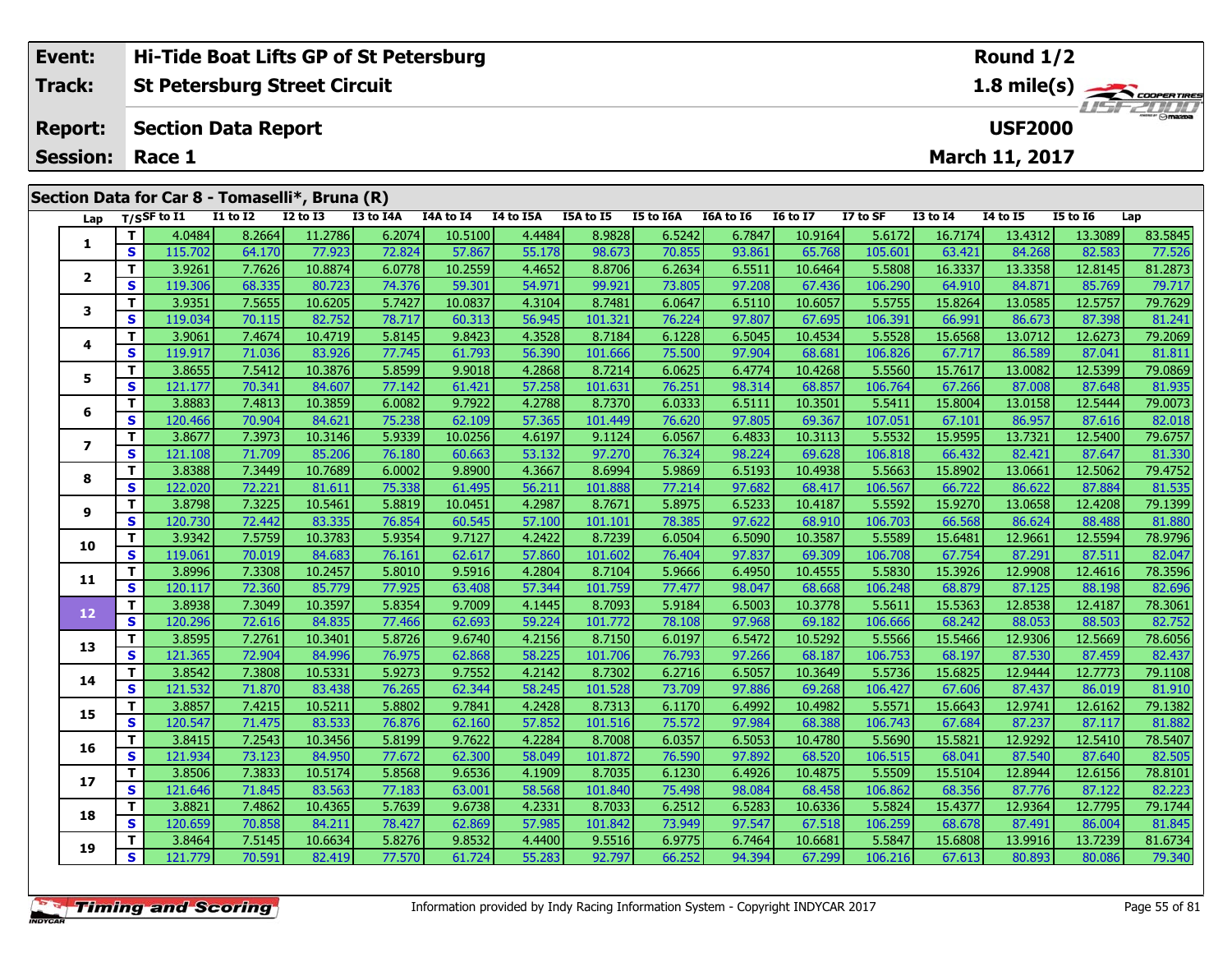| Event:                 | Hi-Tide Boat Lifts GP of St Petersburg | Round $1/2$                                                                                                                                                                                                                                                                                                                                                                                                                                                                                       |
|------------------------|----------------------------------------|---------------------------------------------------------------------------------------------------------------------------------------------------------------------------------------------------------------------------------------------------------------------------------------------------------------------------------------------------------------------------------------------------------------------------------------------------------------------------------------------------|
| Track:                 | <b>St Petersburg Street Circuit</b>    | $1.8$ mile(s) $\sim$ CODPERTIRES                                                                                                                                                                                                                                                                                                                                                                                                                                                                  |
| <b>Report:</b>         | Section Data Report                    | $\overline{\phantom{a}}$ $\overline{\phantom{a}}$ $\overline{\phantom{a}}$ $\overline{\phantom{a}}$ $\overline{\phantom{a}}$ $\overline{\phantom{a}}$ $\overline{\phantom{a}}$ $\overline{\phantom{a}}$ $\overline{\phantom{a}}$ $\overline{\phantom{a}}$ $\overline{\phantom{a}}$ $\overline{\phantom{a}}$ $\overline{\phantom{a}}$ $\overline{\phantom{a}}$ $\overline{\phantom{a}}$ $\overline{\phantom{a}}$ $\overline{\phantom{a}}$ $\overline{\phantom{a}}$ $\overline{\$<br><b>USF2000</b> |
| <b>Session: Race 1</b> |                                        | <b>March 11, 2017</b>                                                                                                                                                                                                                                                                                                                                                                                                                                                                             |

|                         | Section Data for Car 8 - Tomaselli*, Bruna (R)     |
|-------------------------|----------------------------------------------------|
|                         | Lap T/SPO to SF                                    |
| $\mathbf{1}$            | $\frac{T}{S}$<br>100.2634<br>57.537                |
|                         | $\overline{\mathsf{r}}$                            |
| $\overline{\mathbf{2}}$ | $\mathbf{s}$                                       |
| $\mathbf{3}$            | $\overline{\mathbf{r}}$                            |
|                         | $\overline{\mathbf{s}}$                            |
| $\overline{\mathbf{4}}$ | $\overline{\mathsf{r}}$<br>$\mathbf{s}$            |
|                         | $\overline{1}$                                     |
| $5\overline{)}$         | $\overline{\mathbf{s}}$                            |
| $6\phantom{a}$          | $\overline{I}$                                     |
|                         | $\mathbf{s}$<br>$\overline{\mathbf{r}}$            |
| $\overline{\mathbf{z}}$ | $\overline{\mathbf{s}}$                            |
| $\bf{8}$                | $\overline{\mathbf{T}}$                            |
|                         | $\overline{\mathbf{s}}$                            |
| $\overline{9}$          | $\overline{\mathsf{T}}$<br>$\mathsf{s}$            |
|                         | $\overline{1}$                                     |
| 10                      | $\overline{\mathbf{s}}$                            |
| 11                      | $\overline{I}$<br>$\mathbf{s}$                     |
|                         | $\overline{\mathbf{T}}$                            |
| $12$                    | $\overline{\mathbf{s}}$                            |
| 13                      | $\overline{\mathsf{T}}$                            |
|                         | $\overline{\mathbf{s}}$<br>$\overline{\mathbf{T}}$ |
| 14                      | $\mathsf{s}$                                       |
| 15                      | $\overline{\mathsf{T}}$                            |
|                         | $\overline{\mathbf{s}}$                            |
| 16                      | $\overline{I}$<br>$\mathbf{s}$                     |
|                         | $\overline{\mathbf{T}}$                            |
| ${\bf 17}$              | $\mathbf{s}$                                       |
| 18                      | $\overline{\mathsf{T}}$                            |
|                         | $\overline{\mathbf{s}}$<br>$\overline{\mathbf{r}}$ |
| 19                      | $\mathbf{s}$                                       |
|                         |                                                    |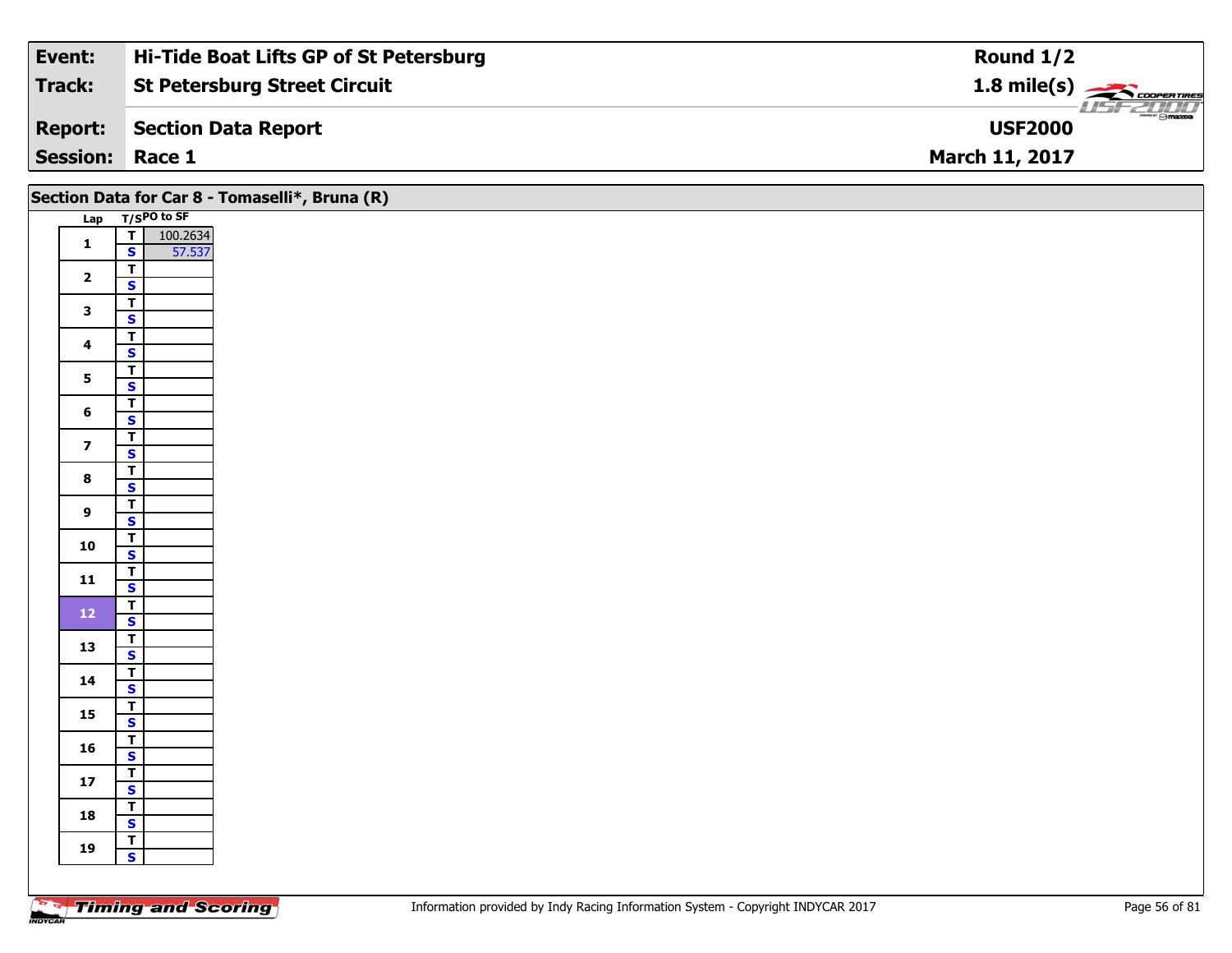| Event:          |     |                |                            |                                                | Hi-Tide Boat Lifts GP of St Petersburg |           |           |           |           |           |                 |          |                 | Round $1/2$           |                 |                         |
|-----------------|-----|----------------|----------------------------|------------------------------------------------|----------------------------------------|-----------|-----------|-----------|-----------|-----------|-----------------|----------|-----------------|-----------------------|-----------------|-------------------------|
| Track:          |     |                |                            | <b>St Petersburg Street Circuit</b>            |                                        |           |           |           |           |           |                 |          |                 |                       |                 | 1.8 mile(s)             |
| <b>Report:</b>  |     |                | <b>Section Data Report</b> |                                                |                                        |           |           |           |           |           |                 |          |                 | <b>USF2000</b>        |                 | $\frac{2}{\odot}$ mazoa |
| <b>Session:</b> |     | Race 1         |                            |                                                |                                        |           |           |           |           |           |                 |          |                 | <b>March 11, 2017</b> |                 |                         |
|                 |     |                |                            | Section Data for Car 8 - Tomaselli*, Bruna (R) |                                        |           |           |           |           |           |                 |          |                 |                       |                 |                         |
| Lap             |     | $T/S$ SF to I1 | <b>I1 to I2</b>            | $I2$ to $I3$                                   | I3 to I4A                              | I4A to I4 | I4 to I5A | I5A to I5 | I5 to I6A | I6A to I6 | <b>16 to 17</b> | I7 to SF | <b>I3 to I4</b> | <b>I4 to I5</b>       | <b>I5 to I6</b> | Lap                     |
| 20              |     | 3.8975         | 8.0166                     | 11.0305                                        | 6.0577                                 | 9.9206    | 4.2596    | 8.7246    | 6.6526    | 7.7819    | 11.1477         | 5.5731   | 15.9783         | 12.9842               | 14.4345         | 83.0624                 |
|                 | S I | 120.1821       | 66.170                     | 79.676                                         | 74.623                                 | 61.305    | 57.624    | 101.594   | 69.488    | 81.833    | 64.404          | 106.437  | 66.354          | 87.169                | 76.143          | 78.014                  |

**<sup>T</sup>** 4.0467 8.4883 11.3422 5.9162 10.2215 4.3945 8.8057 6.1406 6.6883 10.7234 5.6266 16.1377 13.2002 12.8289 82.3940 **<sup>S</sup>** 115.751 62.492 77.486 76.408 59.500 55.855 100.658 75.281 95.214 66.952 105.425 65.699 85.743 85.673 78.647

2 T 3.8606 7.2818 10.3945 5.8714 9.9140 4.4090 10.4662 6.7076 6.6576 10.8913 5.5675 15.7854 14.8752 13.3652 82.0215<br>S 121.331 72.847 84.551 76.991 61.346 55.671 84.688 68.918 95.653 65.920 106.544 67.165 76.088 82.235 79.0

3 T 3.8595| 7.4296| 10.5120| 5.9228| 9.7505| 4.4056| 8.7800| 6.2722| 6.5512| 10.8573| 5.6096| 15.6733| 13.1856| 12.8234| 79.9503<br>S S 121.365| 71.397| 83.606| 76.323| 62.374| 55.714| 100.953| 73.702| 97.206| 66.126| 105.744

**T** 4.1953 8.1673 11.5619 6.5368 10.6605 4.7112 17.1973 11.5619 6.5368 10.6605 67.112<br> **S** 111.651 64.949 76.014 69.154 57.050 52.100 61.651 61.651 61.651

**21**

**22**

**23**

**24**

78.647<br>82.0215

79.004

81.050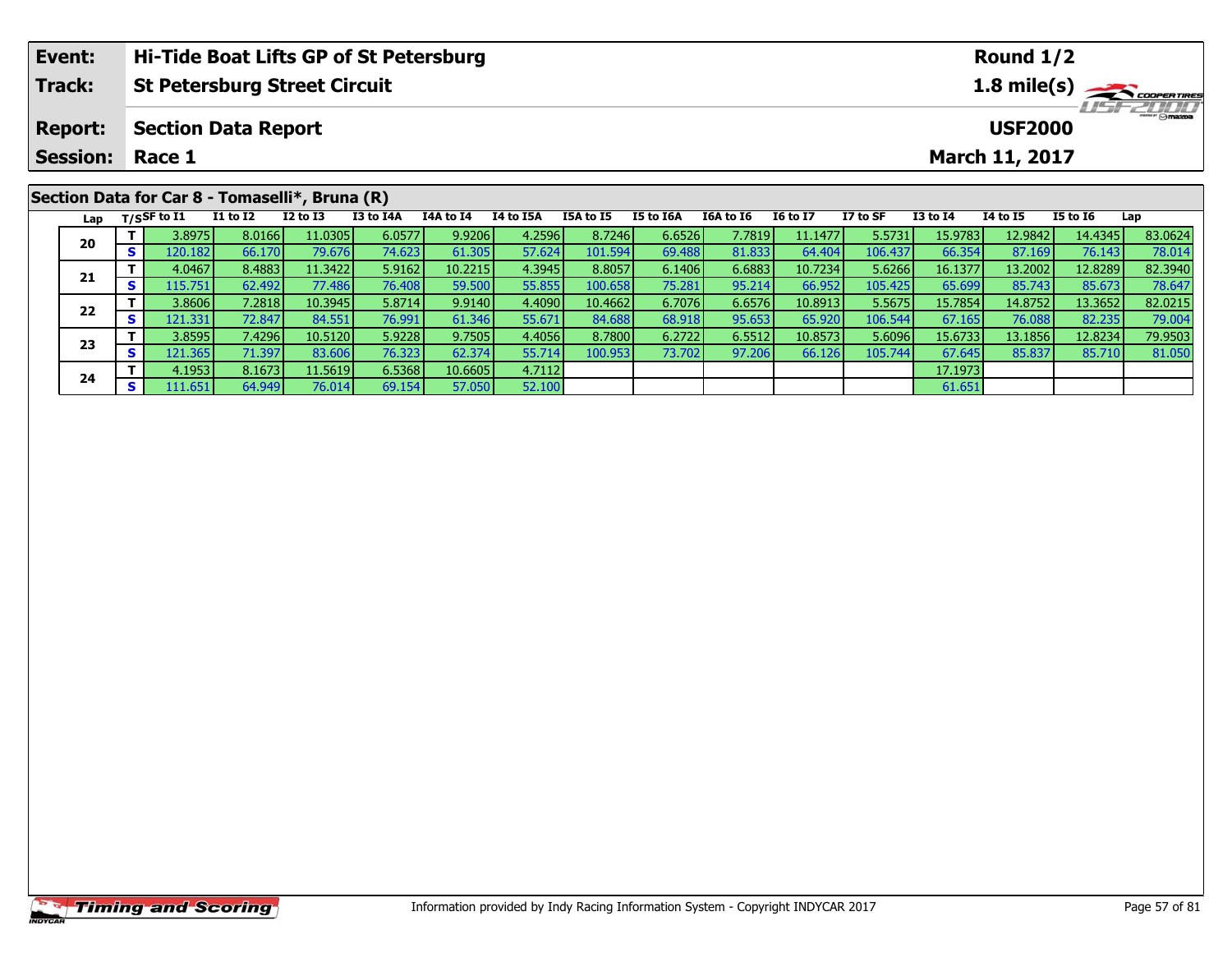| Event:          | Hi-Tide Boat Lifts GP of St Petersburg | Round $1/2$                                            |
|-----------------|----------------------------------------|--------------------------------------------------------|
| Track:          | <b>St Petersburg Street Circuit</b>    | $1.8 \text{ mile(s)} \longrightarrow \text{COPERIMES}$ |
| <b>Report:</b>  | Section Data Report                    | <b>Omazoa</b><br><b>USF2000</b>                        |
| <b>Session:</b> | Race 1                                 | <b>March 11, 2017</b>                                  |
|                 |                                        |                                                        |

# **Section Data for Car 8 - Tomaselli\*, Bruna (R)**

|  | Lap |                         | T/SPO to SF |
|--|-----|-------------------------|-------------|
|  |     | т                       |             |
|  | 20  | $\overline{\mathbf{s}}$ |             |
|  |     | T                       |             |
|  | 21  | $\overline{\mathbf{s}}$ |             |
|  | 22  | т                       |             |
|  |     | S                       |             |
|  |     | т                       |             |
|  | 23  | S                       |             |
|  | 24  | т                       |             |
|  |     | Ś                       |             |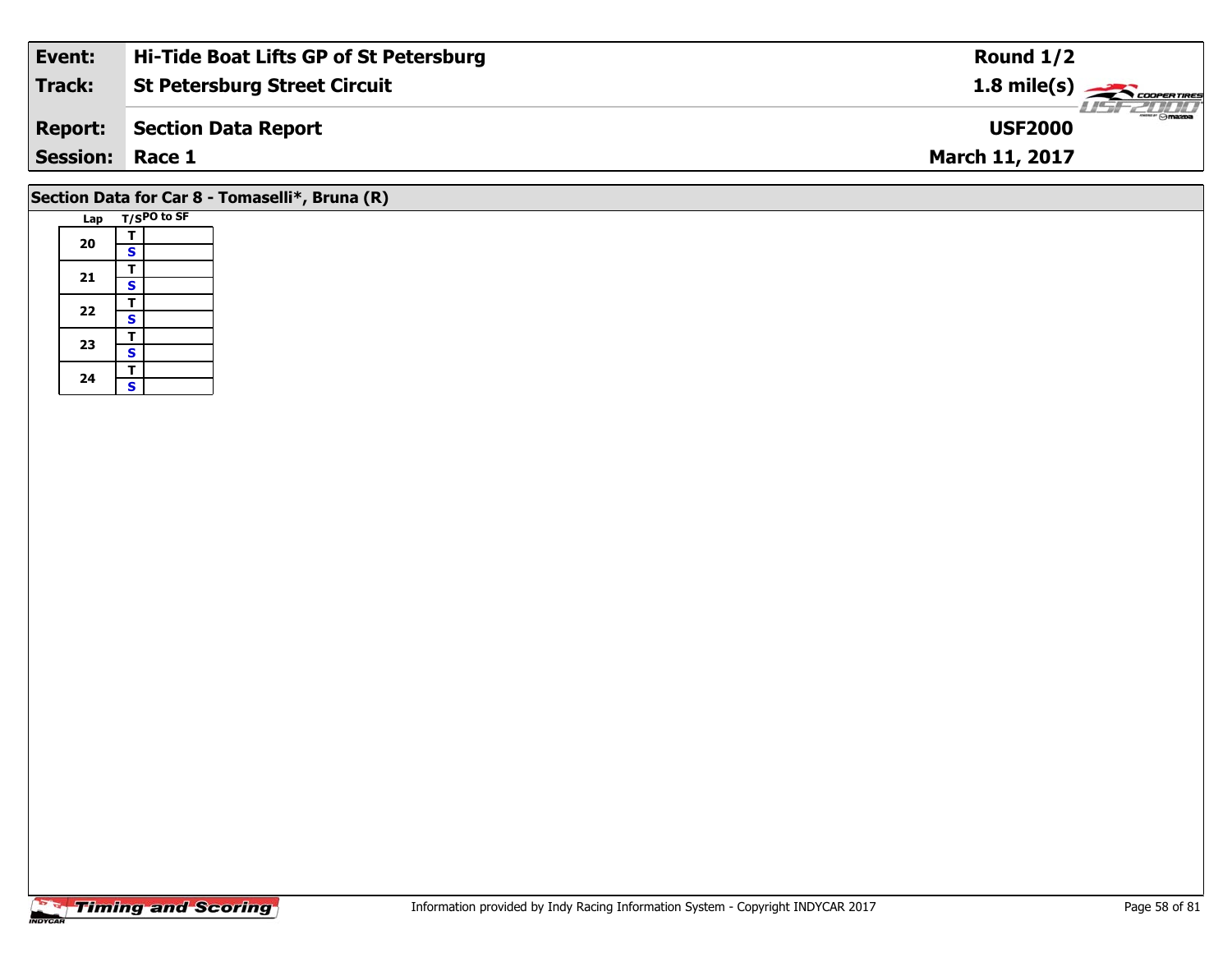| Track:<br>St Petersburg Street Circuit<br><b>Report:</b> Section Data Report<br><b>USF2000</b><br><b>Session: Race 1</b><br><b>March 11, 2017</b> | Event: | <b>Hi-Tide Boat Lifts GP of St Petersburg</b> | Round $1/2$                       |
|---------------------------------------------------------------------------------------------------------------------------------------------------|--------|-----------------------------------------------|-----------------------------------|
|                                                                                                                                                   |        |                                               | $1.8$ mile(s) $\sum$ coorer TIRES |
|                                                                                                                                                   |        |                                               |                                   |
|                                                                                                                                                   |        |                                               |                                   |

# **Section Data for Car 80 - Megennis, Robert**

| Lap                      |              | T/SSF to I1 | I1 to I2 | <b>I2 to I3</b> | I3 to I4A | I4A to I4 | I4 to I5A | I5A to I5 | I5 to I6A | I6A to I6 | <b>16 to 17</b> | I7 to SF | <b>I3 to I4</b> | <b>I4 to I5</b> | <b>I5 to 16</b> | Lap     |
|--------------------------|--------------|-------------|----------|-----------------|-----------|-----------|-----------|-----------|-----------|-----------|-----------------|----------|-----------------|-----------------|-----------------|---------|
| 1                        | т            | 3.8969      | 8.1367   | 10.6601         | 5.9912    | 9.7127    | 4.1651    | 8.6048    | 5.9420    | 6.3812    | 10.2022         | 5.3988   | 15.7039         | 12.7699         | 12.3232         | 79.0917 |
|                          | S            | 120.200     | 65.193   | 82.444          | 75.452    | 62.617    | 58.931    | 103.008   | 77.797    | 99.796    | 70.373          | 109.873  | 67.514          | 88.632          | 89.189          | 81.930  |
|                          | T.           | 3.7246      | 7.2944   | 10.3108         | 5.6585    | 9.4408    | 4.1413    | 8.5285    | 5.8657    | 6.3329    | 9.9887          | 5.3818   | 15.0993         | 12.6698         | 12.1986         | 76.6680 |
| $\mathbf{2}$             | S            | 125.761     | 72.721   | 85.237          | 79.888    | 64.421    | 59.270    | 103.930   | 78.809    | 100.557   | 71.877          | 110.220  | 70.217          | 89.332          | 90.100          | 84.520  |
|                          | Т            | 3.7008      | 7.2083   | 10.1816         | 5.7357    | 9.3750    | 4.0977    | 8.4990    | 5.8084    | 6.3107    | 9.9718          | 5.3534   | 15.1107         | 12.5967         | 12.1191         | 76.2424 |
| 3                        | $\mathbf{s}$ | 126.570     | 73.589   | 86.319          | 78.813    | 64.873    | 59.901    | 104.290   | 79.587    | 100.911   | 71.998          | 110.805  | 70.164          | 89.850          | 90.691          | 84.992  |
|                          | $\mathbf{T}$ | 3.7057      | 7.1698   | 10.2156         | 5.7168    | 9.2477    | 4.0869    | 8.4964    | 5.9519    | 6.4545    | 9.9584          | 5.3641   | 14.9645         | 12.5833         | 12.4064         | 76.3678 |
| 4                        | $\mathbf{s}$ | 126.402     | 73.985   | 86.032          | 79.073    | 65.766    | 60.059    | 104.322   | 77.668    | 98.663    | 72.095          | 110.584  | 70.849          | 89.946          | 88.591          | 84.853  |
| 5                        | т            | 3.6896      | 7.1011   | 10.0744         | 5.5400    | 9.2898    | 4.0875    | 8.4539    | 5.7870    | 6.2769    | 9.9861          | 5.3688   | 14.8298         | 12.5414         | 12.0639         | 75.6551 |
|                          | $\mathbf{s}$ | 126.954     | 74.700   | 87.237          | 81.597    | 65.468    | 60.050    | 104.847   | 79.881    | 101.454   | 71.895          | 110.487  | 71.493          | 90.247          | 91.106          | 85.652  |
| 6                        | Т            | 3.7109      | 7.1742   | 10.0251         | 5.5995    | 9.1707    | 4.0494    | 8.4630    | 5.8024    | 6.3404    | 9.9515          | 5.3614   | 14.7702         | 12.5124         | 12.1428         | 75.6485 |
|                          | S            | 126.225     | 73.939   | 87.666          | 80.730    | 66.318    | 60.615    | 104.734   | 79.669    | 100.438   | 72.145          | 110.639  | 71.782          | 90.456          | 90.514          | 85.659  |
| $\overline{\phantom{a}}$ | т            | 3.7059      | 7.1327   | 10.1810         | 5.5941    | 9.2052    | 4.1403    | 8.4915    | 5.7103    | 6.2935    | 9.9705          | 5.3633   | 14.7993         | 12.6318         | 12.0038         | 75.7883 |
|                          | S            | 126.396     | 74.369   | 86.324          | 80.808    | 66.069    | 59.284    | 104.382   | 80.954    | 101.187   | 72.008          | 110.600  | 71.640          | 89.601          | 91.562          | 85.501  |
| 8                        | Т            | 3.6806      | 7.0509   | 10.1274         | 5.6763    | 9.2796    | 4.2518    | 8.5273    | 5.7814    | 6.3245    | 10.0348         | 5.3645   | 14.9559         | 12.7791         | 12.1059         | 76.0991 |
|                          | S            | 127.264     | 75.232   | 86.781          | 79.637    | 65.540    | 57.730    | 103.944   | 79.959    | 100.691   | 71.546          | 110.575  | 70.890          | 88.568          | 90.790          | 85.152  |
| 9                        | $\mathbf{T}$ | 3.7001      | 7.0837   | 10.0805         | 5.5549    | 9.2304    | 4.1370    | 8.4769    | 5.7580    | 6.3213    | 9.9966          | 5.3630   | 14.7853         | 12.6139         | 12.0793         | 75.7024 |
|                          | S            | 126.594     | 74.884   | 87.185          | 81.378    | 65.889    | 59.332    | 104.562   | 80.284    | 100.742   | 71.820          | 110.606  | 71.708          | 89.728          | 90.990          | 85.598  |
| 10                       | T            | 3.6999      | 7.0456   | 10.0565         | 5.4770    | 9.2148    | 4.1641    | 8.4900    | 5.7041    | 6.2922    | 9.9419          | 5.3637   | 14.6918         | 12.6541         | 11.9963         | 75.4498 |
|                          | $\mathbf{s}$ | 126.600     | 75.289   | 87.393          | 82.535    | 66.001    | 58.945    | 104.401   | 81.042    | 101.208   | 72.215          | 110.592  | 72.165          | 89.443          | 91.619          | 85.885  |
| 11                       | $\mathbf{T}$ | 3.7031      | 7.0571   | 10.0688         | 5.5429    | 9.2067    | 4.1236    | 8.4918    | 5.7362    | 6.3246    | 9.9917          | 5.3711   | 14.7496         | 12.6154         | 12.0608         | 75.6176 |
|                          | S            | 126.491     | 75.166   | 87.286          | 81.554    | 66.059    | 59.524    | 104.379   | 80.589    | 100.689   | 71.855          | 110.440  | 71.882          | 89.717          | 91.129          | 85.694  |
| 12                       | T.           | 3.7092      | 7.1002   | 10.1197         | 5.5984    | 9.2335    | 4.1669    | 8.4837    | 5.7422    | 6.2725    | 10.0102         | 5.3685   | 14.8319         | 12.6506         | 12.0147         | 75.8050 |
|                          | S            | 126.283     | 74.710   | 86.847          | 80.745    | 65.867    | 58.906    | 104.478   | 80.504    | 101.525   | 71.722          | 110.493  | 71.483          | 89.468          | 91.479          | 85.482  |
| 13                       | $\mathbf{T}$ | 3.7081      | 7.0834   | 10.0865         | 5.5320    | 9.1807    | 4.1294    | 8.4663    | 5.7393    | 6.3333    | 9.9735          | 5.3641   | 14.7127         | 12.5957         | 12.0726         | 75.5966 |
|                          | $\mathbf{s}$ | 126.321     | 74.887   | 87.133          | 81.715    | 66.246    | 59.441    | 104.693   | 80.545    | 100.551   | 71.986          | 110.584  | 72.062          | 89.858          | 91.040          | 85.718  |
| 14                       | T.           | 3.7014      | 7.0979   | 10.0939         | 5.6130    | 9.1822    | 4.1288    | 8.5009    | 5.7929    | 6.3301    | 9.9346          | 5.3769   | 14.7952         | 12.6297         | 12.1230         | 75.7526 |
|                          | S            | 126.549     | 74.734   | 87.069          | 80.535    | 66.235    | 59.449    | 104.267   | 79.800    | 100.602   | 72.268          | 110.320  | 71.660          | 89.616          | 90.662          | 85.542  |
| 15                       | т            | 3.7101      | 7.0693   | 10.0807         | 5.5186    | 9.1771    | 4.1261    | 8.4759    | 5.7029    | 6.2950    | 9.9021          | 5.3644   | 14.6957         | 12.6020         | 11.9979         | 75.4222 |
|                          | $\mathbf{s}$ | 126.252     | 75.036   | 87.183          | 81.913    | 66.272    | 59.488    | 104.575   | 81.059    | 101.163   | 72.505          | 110.577  | 72.145          | 89.813          | 91.607          | 85.916  |
| 16                       | т            | 3.6882      | 7.0323   | 10.0620         | 5.5378    | 9.1425    | 4.0641    | 8.4332    | 5.7334    | 6.2906    | 9.9487          | 5.3506   | 14.6803         | 12.4973         | 12.0240         | 75.2834 |
|                          | S            | 127.002     | 75.431   | 87.345          | 81.629    | 66.522    | 60.396    | 105.104   | 80.628    | 101.233   | 72.166          | 110.863  | 72.221          | 90.565          | 91.408          | 86.075  |
| 17                       | T.           | 3.6903      | 7.0451   | 10.0727         | 5.4084    | 9.1948    | 4.1037    | 8.4481    | 5.7296    | 6.2932    | 9.9187          | 5.3596   | 14.6032         | 12.5518         | 12.0228         | 75.2642 |
|                          | $\mathbf{s}$ | 126.930     | 75.294   | 87.252          | 83.582    | 66.144    | 59.813    | 104.919   | 80.682    | 101.191   | 72.384          | 110.677  | 72.602          | 90.172          | 91.417          | 86.097  |
| 18                       | Т            | 3.6917      | 7.0615   | 10.0611         | 5.5297    | 9.1544    | 4.0552    | 8.4484    | 5.7013    | 6.2731    | 9.9008          | 5.3748   | 14.6841         | 12.5036         | 11.9744         | 75.2520 |
|                          | S            | 126.882     | 75.119   | 87.353          | 81.749    | 66.436    | 60.528    | 104.915   | 81.082    | 101.516   | 72.515          | 110.364  | 72.202          | 90.519          | 91.787          | 86.111  |
| 19                       | T.           | 3.7040      | 7.0843   | 10.0369         | 5.4778    | 9.2483    | 4.1650    | 8.5125    | 5.6654    | 6.2852    | 9.9083          | 5.3611   | 14.7261         | 12.6775         | 11.9506         | 75.4488 |
|                          | S            | 126.460     | 74.877   | 87.563          | 82.523    | 65.761    | 58.933    | 104.125   | 81.596    | 101.320   | 72.460          | 110.646  | 71.996          | 89.278          | 91.970          | 85.886  |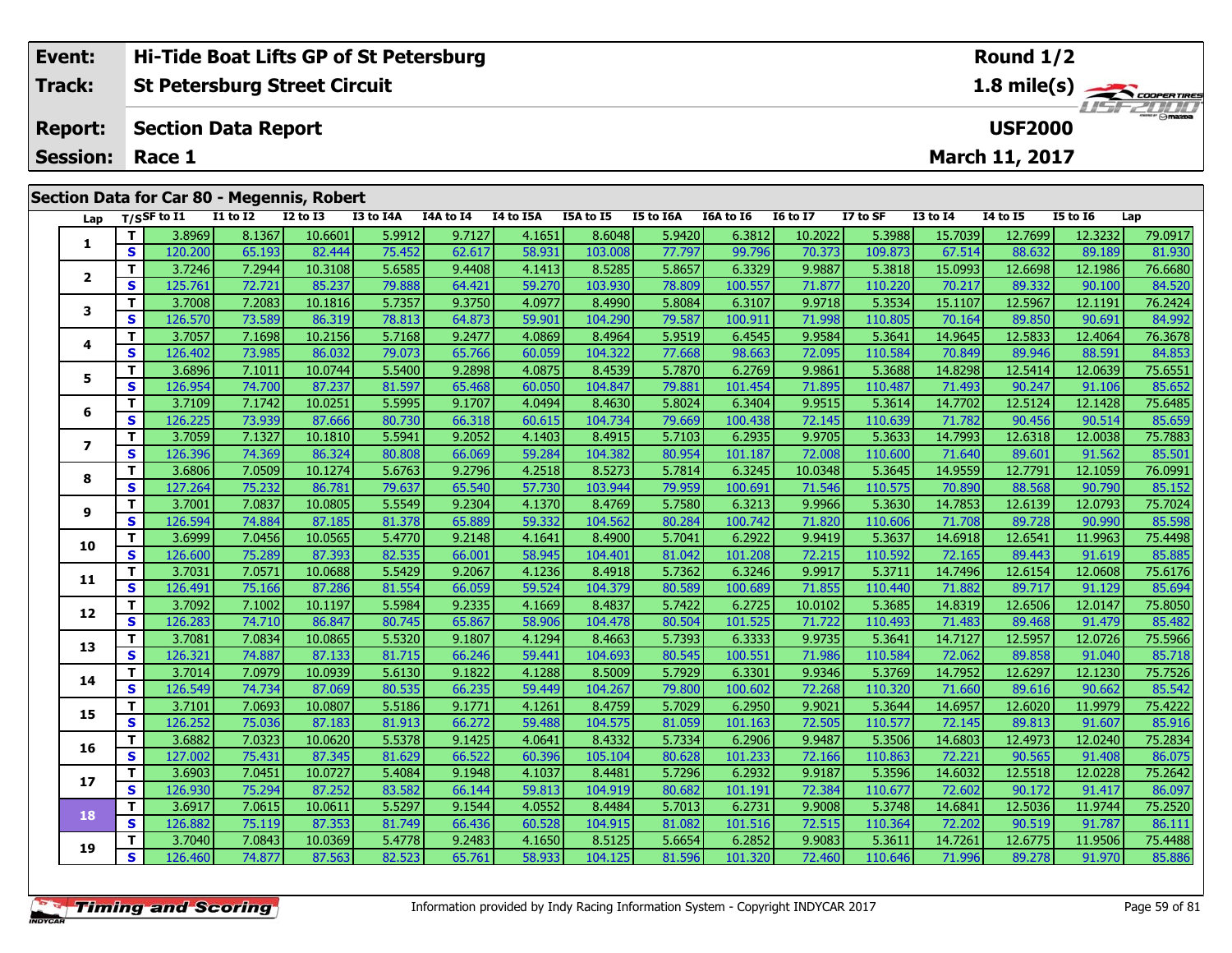| Event:                 | <b>Hi-Tide Boat Lifts GP of St Petersburg</b> | Round $1/2$                                          |
|------------------------|-----------------------------------------------|------------------------------------------------------|
| Track:                 | <b>St Petersburg Street Circuit</b>           | $1.8$ mile(s) $\overbrace{\hspace{2cm}}$ coorentines |
| <b>Report:</b>         | Section Data Report                           | $\sqrt{m}$ mazpa<br><b>USF2000</b>                   |
| <b>Session: Race 1</b> |                                               | <b>March 11, 2017</b>                                |

|                         | Section Data for Car 80 - Megennis, Robert |
|-------------------------|--------------------------------------------|
|                         | Lap T/SPO to SF                            |
| $\mathbf{1}$            | $\overline{1}$<br>117.9086                 |
|                         | $\mathbf{s}$<br>48.927                     |
| $\overline{\mathbf{2}}$ | $\overline{t}$                             |
|                         | $\mathbf{s}$                               |
| $\mathbf{3}$            | $\overline{\mathbf{r}}$<br>$\mathbf{s}$    |
|                         | $\overline{I}$                             |
| $\overline{\mathbf{4}}$ | $\mathbf{s}$                               |
|                         | $\mathbf{T}$                               |
| 5 <sup>5</sup>          | $\overline{\mathbf{s}}$                    |
| $6\phantom{a}$          | $\overline{r}$                             |
|                         | $\mathbf{s}$                               |
| $\overline{\mathbf{z}}$ | $\overline{1}$                             |
|                         | $\mathsf{s}$<br>$\overline{\mathsf{r}}$    |
| $\bf8$                  | $\mathbf{s}$                               |
|                         | $\overline{\mathsf{r}}$                    |
| 9                       | $\mathbf{s}$                               |
| 10                      | $\mathbf{r}$                               |
|                         | $\overline{\mathbf{s}}$                    |
| 11                      | $rac{1}{s}$                                |
|                         | $\mathbf{T}$                               |
| 12                      | $\mathbf{s}$                               |
|                         | $\overline{r}$                             |
| 13                      | $\mathbf{s}$                               |
| 14                      | $\overline{t}$                             |
|                         | $\mathbf{s}$                               |
| 15                      | $\mathbf{T}$                               |
|                         | $\overline{\mathbf{s}}$<br>$\mathbf{T}$    |
| 16                      | $\mathbf{s}$                               |
|                         | $\mathbf{T}$                               |
| 17                      | $\mathbf{s}$                               |
| 18                      | $\overline{r}$                             |
|                         | <b>S</b>                                   |
| 19                      | $\mathbf{r}$                               |
|                         | $\mathbf{s}$                               |
|                         |                                            |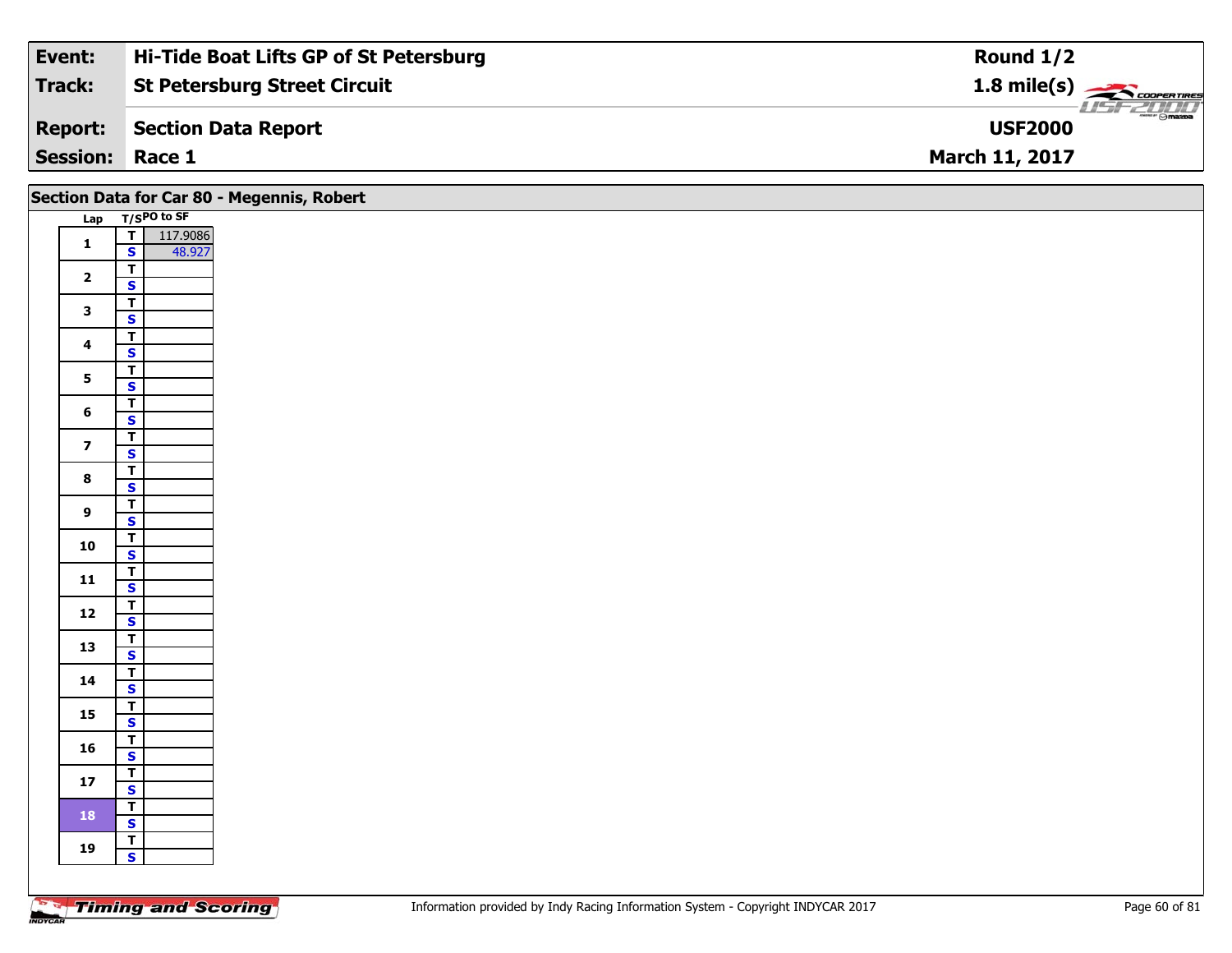|                                               | Event:                                     |     |                    | Hi-Tide Boat Lifts GP of St Petersburg |              |           |           |           |           |           |                  |                 |                                          |                 | Round $1/2$           |                 |                         |  |
|-----------------------------------------------|--------------------------------------------|-----|--------------------|----------------------------------------|--------------|-----------|-----------|-----------|-----------|-----------|------------------|-----------------|------------------------------------------|-----------------|-----------------------|-----------------|-------------------------|--|
| Track:<br><b>St Petersburg Street Circuit</b> |                                            |     |                    |                                        |              |           |           |           |           |           |                  |                 | $1.8$ mile(s) $\rightarrow$ COOPER TIRES |                 |                       |                 |                         |  |
|                                               | <b>Report:</b>                             |     |                    | <b>Section Data Report</b>             |              |           |           |           |           |           |                  |                 |                                          |                 | <b>USF2000</b>        |                 | $\frac{1}{\odot}$ mazoa |  |
|                                               | <b>Session:</b>                            |     | Race 1             |                                        |              |           |           |           |           |           |                  |                 |                                          |                 | <b>March 11, 2017</b> |                 |                         |  |
|                                               | Section Data for Car 80 - Megennis, Robert |     |                    |                                        |              |           |           |           |           |           |                  |                 |                                          |                 |                       |                 |                         |  |
|                                               |                                            |     | Lap $T/S$ SF to I1 | <b>I1 to I2</b>                        | $I2$ to $I3$ | I3 to I4A | I4A to I4 | I4 to I5A | I5A to I5 | I5 to I6A | <b>I6A to I6</b> | <b>I6 to I7</b> | I7 to SF                                 | <b>I3 to I4</b> | <b>I4 to I5</b>       | <b>I5 to I6</b> | Lap                     |  |
|                                               | 20                                         |     | 3.6772             | 7.0827                                 | 9.9925       | 5.5543    | 9.1896    | 4.1810    | 8.5052    | 5.8124    | 6.3190           | 9.8929          | 5.3786                                   | 14.7439         | 12.6862               | 12.1314         | 75.5854                 |  |
|                                               |                                            | s l | 127.3821           | 74.894                                 | 87.952       | 81.387    | 66.182    | 58.707    | 104.214   | 79.532    | 100.778          | 72.573          | 110.286                                  | 71.910 <b>1</b> | 89.216                | 90.599          | 85.731                  |  |

**<sup>T</sup>** 3.7236 7.1892 10.1142 5.7338 9.6816 4.2757 8.5302 5.8677 6.3420 10.1195 5.3862 15.4154 12.8059 12.2097 76.9637 **<sup>S</sup>** 125.795 73.785 86.894 78.839 62.818 57.407 103.909 78.783 100.413 70.948 110.130 68.777 88.383 90.018 84.196

2 | T | 3.7278 | 7.3777 | 10.0817 | 5.5378 | 9.2979 | 4.2036 | 8.4866 | 5.7498 | 6.3055 | 10.1892 | 5.4095 | 14.8357 | 12.6902 | 12.0553 | 76.3671<br>----------------------------------

3 T 3.7294| 7.4087| 10.1737| 5.5054| 9.2263| 4.0811| 8.4843| 5.7243| 6.2648| 9.8972| 5.3830| 14.7317| 12.5654| 11.9891| 75.8782<br>S 125.599| 71.599| 86.386| 82.109| 65.918| 60.144| 104.471| 80.756| 101.650| 72.541| 110.195|

**<sup>T</sup>** 3.7110 7.1170 9.9703 5.4855 9.2654 4.1407 8.4682 5.7133 6.3018 10.1416 5.3773 14.7509 12.6089 12.0151 75.6921 **<sup>S</sup>** 126.222 74.533 88.148 82.407 65.640 59.279 104.670 80.912 101.053 70.793 110.312 71.875 89.763 91.476 85.610

**<sup>T</sup>** 3.8024 7.7065 10.6751 6.3214 11.5661 4.9726 9.4148 7.0146 6.7474 17.8875 14.3874 13.7620 **<sup>S</sup>** 123.188 68.832 82.328 71.510 52.583 49.361 94.146 65.902 94.380 59.272 78.667 79.864

**21**

**22**

**23**

**24**

**25**

84.196

85.40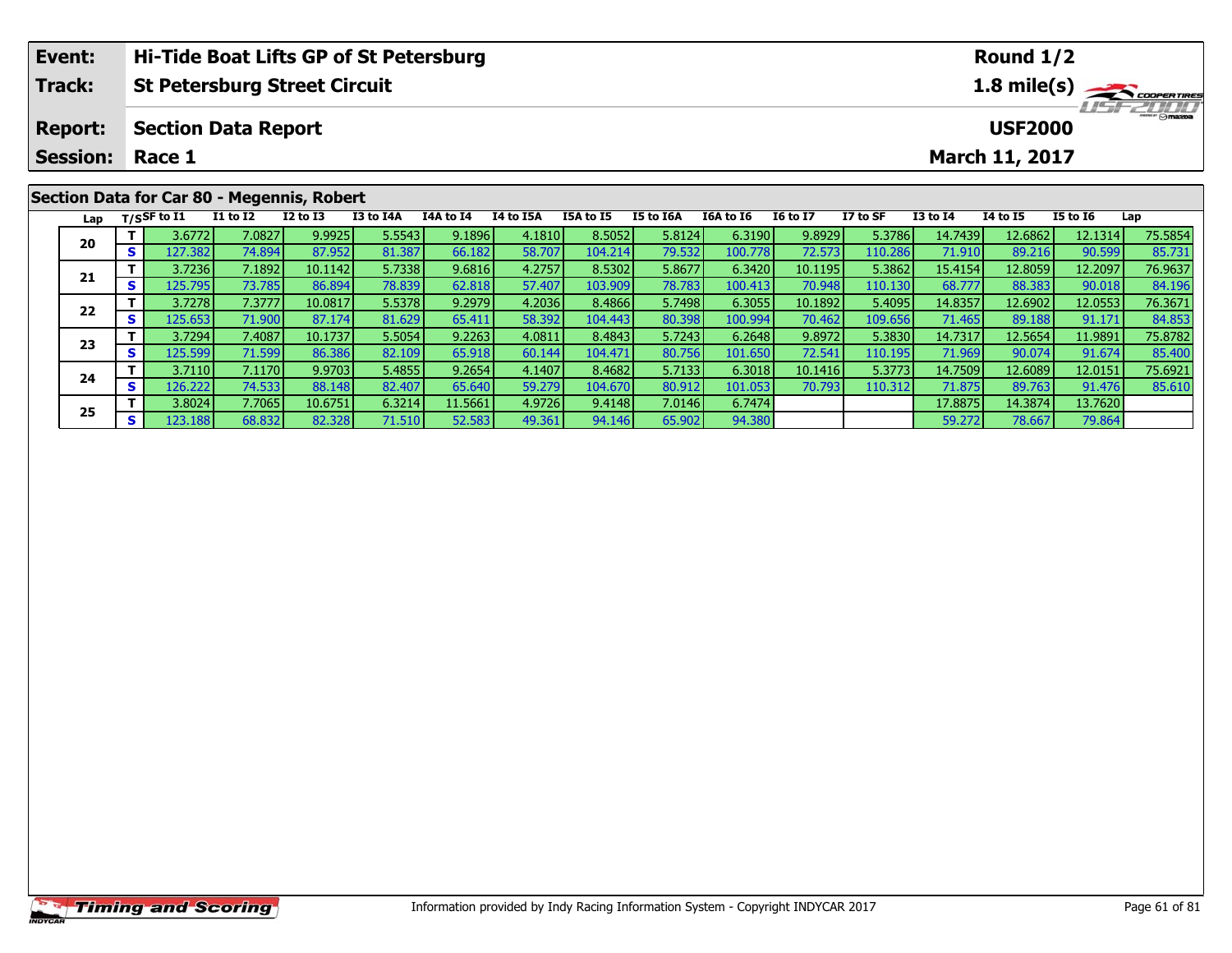| Event:                 | Hi-Tide Boat Lifts GP of St Petersburg | Round $1/2$                                                                                                                                                                                                                                                                                                                                                                                                                                                                                       |
|------------------------|----------------------------------------|---------------------------------------------------------------------------------------------------------------------------------------------------------------------------------------------------------------------------------------------------------------------------------------------------------------------------------------------------------------------------------------------------------------------------------------------------------------------------------------------------|
| Track:                 | <b>St Petersburg Street Circuit</b>    | 1.8 mile(s)                                                                                                                                                                                                                                                                                                                                                                                                                                                                                       |
| <b>Report:</b>         | Section Data Report                    | $\overline{\phantom{a}}$ $\overline{\phantom{a}}$ $\overline{\phantom{a}}$ $\overline{\phantom{a}}$ $\overline{\phantom{a}}$ $\overline{\phantom{a}}$ $\overline{\phantom{a}}$ $\overline{\phantom{a}}$ $\overline{\phantom{a}}$ $\overline{\phantom{a}}$ $\overline{\phantom{a}}$ $\overline{\phantom{a}}$ $\overline{\phantom{a}}$ $\overline{\phantom{a}}$ $\overline{\phantom{a}}$ $\overline{\phantom{a}}$ $\overline{\phantom{a}}$ $\overline{\phantom{a}}$ $\overline{\$<br><b>USF2000</b> |
| <b>Session: Race 1</b> |                                        | <b>March 11, 2017</b>                                                                                                                                                                                                                                                                                                                                                                                                                                                                             |
|                        |                                        |                                                                                                                                                                                                                                                                                                                                                                                                                                                                                                   |

# **Section Data for Car 80 - Megennis, Robert**

|  | Lap |                         | T/SPO to SF |
|--|-----|-------------------------|-------------|
|  |     | т                       |             |
|  | 20  | S                       |             |
|  |     | T                       |             |
|  | 21  | $\mathbf{s}$            |             |
|  | 22  | T                       |             |
|  |     | $\overline{\mathbf{s}}$ |             |
|  | 23  | T                       |             |
|  |     | S                       |             |
|  | 24  | T                       |             |
|  |     | $\overline{\mathbf{s}}$ |             |
|  | 25  | T                       |             |
|  |     | Ś                       |             |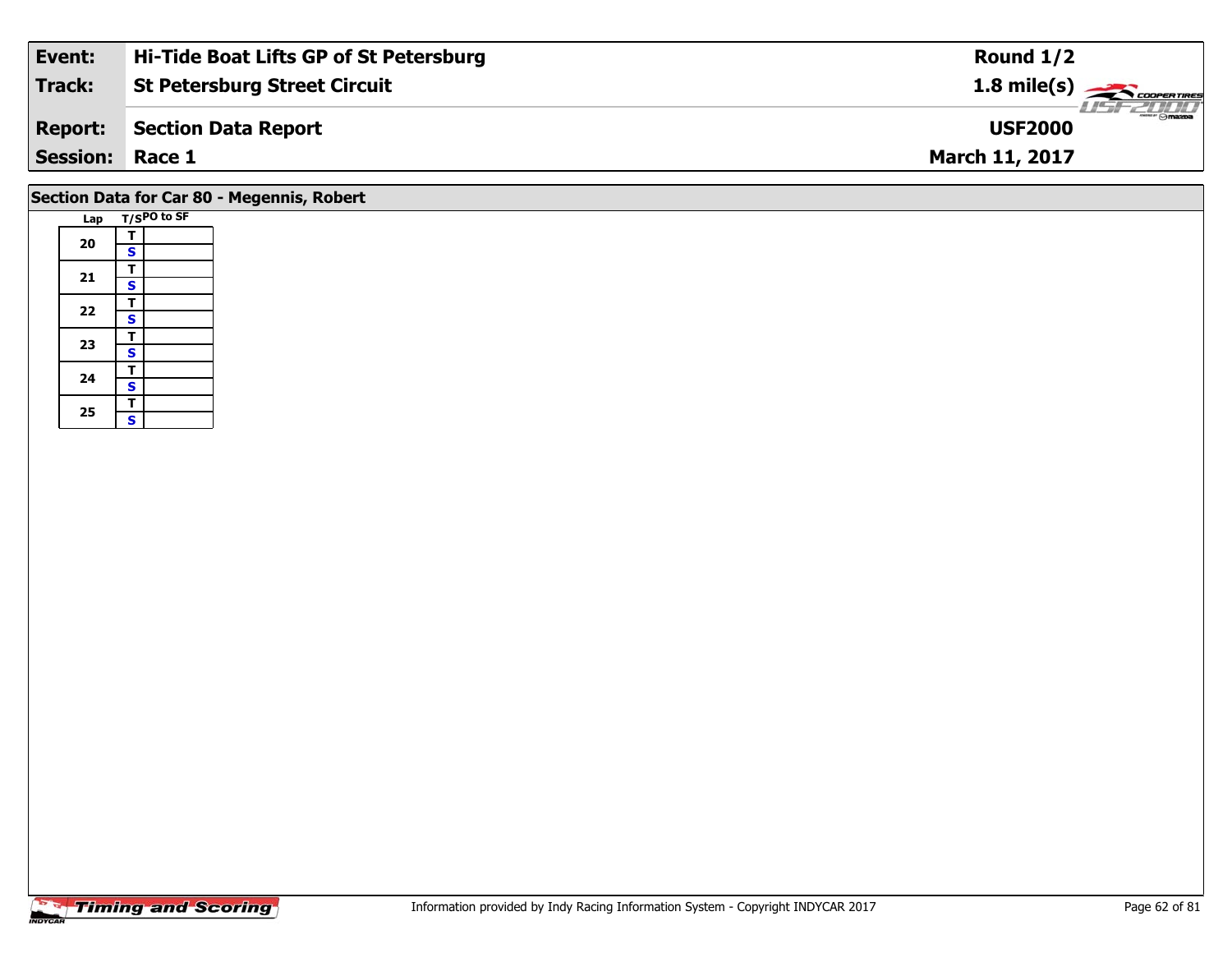| Event:          | Hi-Tide Boat Lifts GP of St Petersburg          |          |          |           |           |           |           |           |                              | Round $1/2$     |          |                 |                       |                 |         |  |
|-----------------|-------------------------------------------------|----------|----------|-----------|-----------|-----------|-----------|-----------|------------------------------|-----------------|----------|-----------------|-----------------------|-----------------|---------|--|
| Track:          | <b>St Petersburg Street Circuit</b>             |          |          |           |           |           |           |           | 1.8 mile(s)<br><b>USFZWO</b> |                 |          |                 |                       |                 |         |  |
| <b>Report:</b>  | <b>Section Data Report</b>                      |          |          |           |           |           |           |           |                              |                 |          |                 | <b>USF2000</b>        |                 | $m = F$ |  |
| <b>Session:</b> | Race 1                                          |          |          |           |           |           |           |           |                              |                 |          |                 | <b>March 11, 2017</b> |                 |         |  |
|                 |                                                 |          |          |           |           |           |           |           |                              |                 |          |                 |                       |                 |         |  |
|                 | Section Data for Car 81 - Frederick, Kaylen (R) |          |          |           |           |           |           |           |                              |                 |          |                 |                       |                 |         |  |
| Lap             | T/SSF to I1                                     | I1 to I2 | I2 to I3 | I3 to I4A | I4A to I4 | I4 to I5A | I5A to I5 | I5 to I6A | I6A to I6                    | <b>I6 to I7</b> | I7 to SF | <b>I3 to I4</b> | 14 to 15              | <b>I5 to I6</b> | Lap     |  |

| Lap            |              | T/SSF to 11       | 11 to 12         | 12 to 13         | 13 to 14A        | 14A to 14        | 14 to 15A        | 15A to 15         | <b>15 to 16A</b> | <b>10A to 10</b>  | 10 to 1/          | L/ to SF          | 13 to 14          | <b>14 to 15</b>   | 12 to 10          | Lap               |
|----------------|--------------|-------------------|------------------|------------------|------------------|------------------|------------------|-------------------|------------------|-------------------|-------------------|-------------------|-------------------|-------------------|-------------------|-------------------|
|                | T            | 3.9055            | 8.4919           | 11.4722          | 6.1296           | 10.1506          | 4.2969           | 8.4738            | 6.1883           | 6.3874            | 10.3798           | 5.3615            | 16.2802           | 12.7707           | 12.5757           | 81.2375           |
| 1              | S            | 119.936           | 62.466           | 76.608           | 73.748           | 59.916           | 57.124           | 104.600           | 74.701           | 99.699            | 69.168            | 110.637           | 65.124            | 88.626            | 87.398            | 79.766            |
| $\mathbf{2}$   | T            | 3.7214            | 7.3611           | 10.6191          | 5.6815           | 9.5504           | 4.1957           | 8.4453            | 5.9696           | 6.3708            | 10.3392           | 5.3468            | 15.2319           | 12.6410           | 12.3404           | 77.6009           |
|                | S            | 125.869           | 72.062           | 82.763           | 79.564           | 63.681           | 58.501           | 104.953           | 77.438           | 99.959            | 69.440            | 110.941           | 69.606            | 89.535            | 89.064            | 83.504            |
| 3              | T.           | 3.6911            | 7.3307           | 10.1707          | 5.7342           | 9.2446           | 4.1480           | 8.4038            | 5.8155           | 6.2937            | 10.1406           | 5.3592            | 14.9788           | 12.5518           | 12.1092           | 76.3321           |
|                | S            | 126.902           | 72.361           | 86.411           | 78.833           | 65.788           | 59.174           | 105.472           | 79.490           | 101.183           | 70.800            | 110.685           | 70.782            | 90.172            | 90.765            | 84.892            |
| 4              | T.           | 3.6793            | 7.1373           | 10.0886          | 5.7942           | 9.2632           | 4.1987           | 8.3697            | 5.7728           | 6.2282            | 10.0827           | 5.3174            | 15.0574           | 12.5684           | 12.0010           | 75.9321           |
|                | S            | 127.309           | 74.321           | 87.115           | 78.017           | 65.656           | 58.460           | 105.901           | 80.078           | 102.248           | 71.207            | 111.555           | 70.412            | 90.053            | 91.583            | 85.339            |
| 5              | T            | 3.7022            | 7.3202           | 10.1105          | 5.7705           | 9.3123           | 4.1470           | 8.4704            | 5.8089           | 6.2821            | 9.9695            | 5.3311            | 15.0828           | 12.6174           | 12.0910           | 76.2247           |
|                | S            | 126.522           | 72.464           | 86.926           | 78.337           | 65.310           | 59.188           | 104.642           | 79.580           | 101.370           | 72.015            | 111.268           | 70.294            | 89.703            | 90.902            | 85.012            |
| 6              | T.           | 3.6657            | 7.1030           | 10.0158          | 5.5390           | 9.2319           | 4.1349           | 8.3502            | 5.7488           | 6.2700            | 10.2415           | 5.3439            | 14.7709           | 12.4851           | 12.0188           | 75.6447           |
|                | S            | 127.782           | 74.680           | 87.748           | 81.611           | 65.878           | 59.362           | 106.149           | 80.412           | 101.566           | 70.102            | 111.002           | 71.778            | 90.654            | 91.448            | 85.664            |
| $\overline{ }$ | T.           | 3.6539            | 7.2706           | 10.3341          | 5.8126           | 9.4895           | 4.1505           | 8.3896            | 5.7954           | 6.2998            | 9.9447            | 5.3228            | 15.3021           | 12.5401           | 12.0952           | 76.4635           |
|                | S            | 128.194           | 72.959           | 85.045           | 77.770           | 64.090           | 59.139           | 105.650           | 79.765           | 101.085           | 72.195            | 111.442           | 69.286            | 90.256            | 90.870            | 84.746            |
| 8              | T.           | 3.6677            | 7.1610           | 9.9749           | 5.5646           | 9.2275           | 4.2221           | 8.3674            | 5.9522           | 6.2637            | 9.9484            | 5.3272            | 14.7921           | 12.5895           | 12.2159           | 75.6767           |
|                | S            | 127.712           | 74.075           | 88.108           | 81.236           | 65.910           | 58.136           | 105.931           | 77.664           | 101.668           | 72.168            | 111.350           | 71.675            | 89.902            | 89.972            | 85.627            |
| 9              | Т            | 3.6552            | 7.2050           | 9.9838           | 5.6983           | 9.5350           | 4.1379           | 8.3802            | 5.9642           | 6.2372            | 9.9749            | 5.3184            | 15.2333           | 12.5181           | 12.2014           | 76.0901           |
|                | S            | 128.149           | 73.623           | 88.029           | 79.330           | 63.784           | 59.319           | 105.769           | 77.508           | 102.100           | 71.976            | 111.534           | 69.599            | 90.415            | 90.079            | 85.162            |
| 10             | T            | 3.6479            | 7.1630           | 9.9538           | 5.5817           | 9.2147           | 4.1795           | 8.4260            | 5.7577           | 6.2499            | 10.0653           | 5.3658            | 14.7964           | 12.6055           | 12.0076           | 75.6053           |
|                | $\mathbf{s}$ | 128.405           | 74.055           | 88.294           | 80.987           | 66.001           | 58.728           | 105.194           | 80.288           | 101.893           | 71.330            | 110.549           | 71.654            | 89.788            | 91.533            | 85.708            |
| 11             | T.           | 3.7935            | 7.5852           | 9.9956           | 5.7453           | 9.2345           | 4.1603           | 8.4041            | 5.7682           | 6.3333            | 10.0183           | 5.3381            | 14.9798           | 12.5644           | 12.1015           | 76.3764           |
|                | S            | 123.477           | 69.933           | 87.925           | 78.681           | 65.860           | 58.999           | 105.468           | 80.142           | 100.551           | 71.664            | 111.122           | 70.777            | 90.081            | 90.823            | 84.843            |
| 12             | Т            | 3.6632            | 7.1226           | 9.9854           | 5.5660           | 9.2305           | 4.1726           | 8.4008            | 5.8736           | 6.3314            | 10.0336           | 5.3023            | 14.7965           | 12.5734           | 12.2050           | 75.6820           |
|                | S            | 127.869           | 74.475           | 88.015           | 81.215           | 65.888           | 58.825           | 105.509           | 78.703           | 100.581           | 71.555            | 111.873           | 71.654            | 90.017            | 90.053            | 85.621            |
| 13             | T            | 3.6445            | 7.2886           | 10.1104          | 5.6653           | 9.2865           | 4.1383           | 8.3654            | 6.1904           | 6.3319            | 9.9956            | 5.3182            | 14.9518           | 12.5037           | 12.5223           | 76.3351           |
|                | $\mathbf{s}$ | 128.525           | 72.779           | 86.927           | 79.792           | 65.491           | 59.313           | 105.956           | 74.676           | 100.573           | 71.827            | 111.538           | 70.910            | 90.519            | 87.771            | 84.889            |
| 14             | T.           | 3.6917            | 7.2063           | 9.8934           | 5.6387           | 9.4559           | 4.0842           | 8.3230            | 6.1060           | 6.3771            | 10.0543           | 5.3619            | 15.0946           | 12.4072           | 12.4831           | 76.1925           |
|                | S            | 126,882           | 73.610           | 88.833           | 80.168           | 64.318           | 60.099           | 106.496           | 75.708           | 99.860            | 71.408            | 110.629           | 70.239            | 91.223            | 88.046            | 85.048            |
| 15             | T.<br>S      | 3.6688            | 7.1271           | 10.0352          | 5.5370           | 9.2085           | 4.1563           | 8.4177            | 5.7532           | 6.2371            | 10.0047           | 5.3674            | 14.7455           | 12.5740           | 11.9903           | 75.5130           |
|                |              | 127.674           | 74.428           | 87.578           | 81.641           | 66.046           | 59.056           | 105.298           | 80.351           | 102.102           | 71.762            | 110.516           | 71.902            | 90.013            | 91.665            | 85.813            |
| 16             | T<br>S       | 3.6675<br>127.719 | 7.0824<br>74.898 | 9.9263           | 5.5020<br>82.160 | 9.1632           | 4.0828           | 8.4489            | 5.6934           | 6.2866            | 9.9305            | 5.3209            | 14.6652           | 12.5317           | 11.9800           | 75.1045<br>86.280 |
|                | T.           | 3.6466            |                  | 88.539           | 5.5009           | 66.372           | 60.119           | 104.909<br>8.3411 | 81.194<br>5.7457 | 101.298           | 72.298            | 111.481<br>5.3124 | 72.295            | 90.316            | 91.744            | 74.9810           |
| 17             | S            |                   | 7.0942           | 9.8455           |                  | 9.1297           | 4.0614           |                   |                  | 6.2417<br>102.026 | 10.0618           |                   | 14.6306           | 12.4025           | 11.9874           |                   |
|                | T.           | 128.451<br>3.6607 | 74.773           | 89.266<br>9.9248 | 82.177<br>5.4353 | 66.616<br>9.3905 | 60.436<br>4.1324 | 106.265<br>8.3927 | 80.455<br>5.8485 | 6.3538            | 71.354<br>10.0902 | 111.660<br>5.3045 | 72.466<br>14.8258 | 91.257<br>12.5251 | 91.687<br>12.2023 | 86.422<br>75.8402 |
| 18             | S            | 127.956           | 7.3068<br>72.597 | 88.552           | 83.168           | 64.766           | 59.398           |                   | 79.041           | 100.226           | 71.154            | 111.826           | 71.512            | 90.364            | 90.072            |                   |
|                | T.           | 3.6907            | 7.1780           | 9.9129           | 5.5623           | 9.3085           | 4.1825           | 105.611<br>8.3779 | 5.7504           | 6.2269            | 10.1139           | 5.3001            | 14.8708           | 12.5604           | 11.9773           | 85.443<br>75.6041 |
| 19             | S            |                   |                  |                  | 81.270           | 65.336           |                  |                   |                  |                   | 70.987            |                   |                   |                   |                   |                   |
|                |              | 126.916           | 73.900           | 88.659           |                  |                  | 58.686           | 105.798           | 80.390           | 102.269           |                   | 111.919           | 71.296            | 90.110            | 91.764            | 85.710            |

### **Timing and Scoring**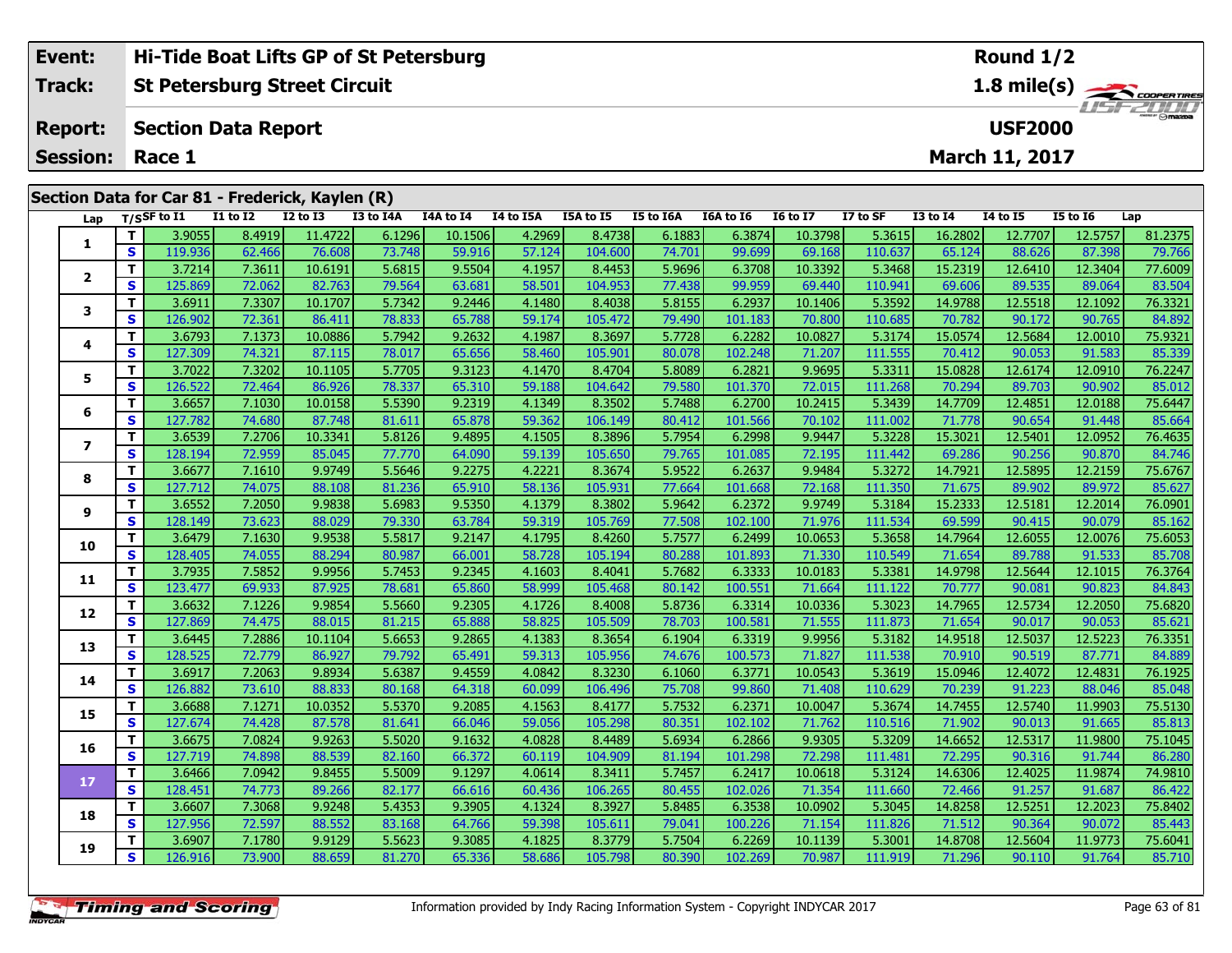| Event:                 | Hi-Tide Boat Lifts GP of St Petersburg | Round $1/2$                                      |
|------------------------|----------------------------------------|--------------------------------------------------|
| Track:                 | <b>St Petersburg Street Circuit</b>    | $1.8$ mile(s) $\rightarrow$ CoopenTines          |
| <b>Report:</b>         | Section Data Report                    | $\overline{\mathcal{D}}$ mazoa<br><b>USF2000</b> |
| <b>Session: Race 1</b> |                                        | <b>March 11, 2017</b>                            |

|                         |                                                    | Section Data for Car 81 - Frederick, Kaylen (R) |  |
|-------------------------|----------------------------------------------------|-------------------------------------------------|--|
|                         | Lap T/SPO to SF                                    |                                                 |  |
| $\mathbf 1$             | T 112.9346                                         |                                                 |  |
|                         | $\overline{\mathbf{T}}$                            |                                                 |  |
| $\overline{\mathbf{2}}$ | $\mathbf{s}$                                       |                                                 |  |
|                         | $\overline{\mathbf{r}}$                            |                                                 |  |
| $\mathbf{3}$            | $\overline{\mathbf{s}}$                            |                                                 |  |
| $\overline{\mathbf{4}}$ | $\overline{\mathbf{T}}$                            |                                                 |  |
|                         | $\mathbf{s}$                                       |                                                 |  |
| 5 <sub>5</sub>          | $\overline{1}$                                     |                                                 |  |
|                         | $\overline{\mathbf{s}}$<br>$\overline{T}$          |                                                 |  |
| 6                       | $\mathbf{s}$                                       |                                                 |  |
|                         | $\overline{\mathbf{T}}$                            |                                                 |  |
| $\overline{7}$          | $\mathbf{s}$                                       |                                                 |  |
| $\bf{8}$                | $\overline{\mathbf{r}}$                            |                                                 |  |
|                         | $\overline{\mathbf{s}}$                            |                                                 |  |
| $\mathbf{9}$            | $\overline{\mathbf{T}}$<br>$\mathbf{s}$            |                                                 |  |
|                         | $\overline{1}$                                     |                                                 |  |
| 10                      | $\overline{\mathbf{s}}$                            |                                                 |  |
| $\mathbf{11}$           | $\overline{T}$                                     |                                                 |  |
|                         | $\mathbf{s}$                                       |                                                 |  |
| $12$                    | $\overline{\mathbf{T}}$<br>$\mathbf{s}$            |                                                 |  |
|                         | $\overline{\mathbf{r}}$                            |                                                 |  |
| 13                      | $\overline{\mathbf{s}}$                            |                                                 |  |
|                         | $\overline{\mathbf{T}}$                            |                                                 |  |
| 14                      | $\mathsf{s}$                                       |                                                 |  |
| 15                      | $\overline{1}$                                     |                                                 |  |
|                         | $\overline{\mathbf{s}}$<br>$\overline{\mathsf{r}}$ |                                                 |  |
| 16                      | $\mathsf{s}$                                       |                                                 |  |
|                         | $\overline{\mathbf{T}}$                            |                                                 |  |
| ${\bf 17}$              | $\overline{\mathbf{s}}$                            |                                                 |  |
| 18                      | $\overline{\mathbf{r}}$                            |                                                 |  |
|                         | $\overline{\mathbf{s}}$                            |                                                 |  |
| 19                      | $\frac{1}{s}$                                      |                                                 |  |
|                         |                                                    |                                                 |  |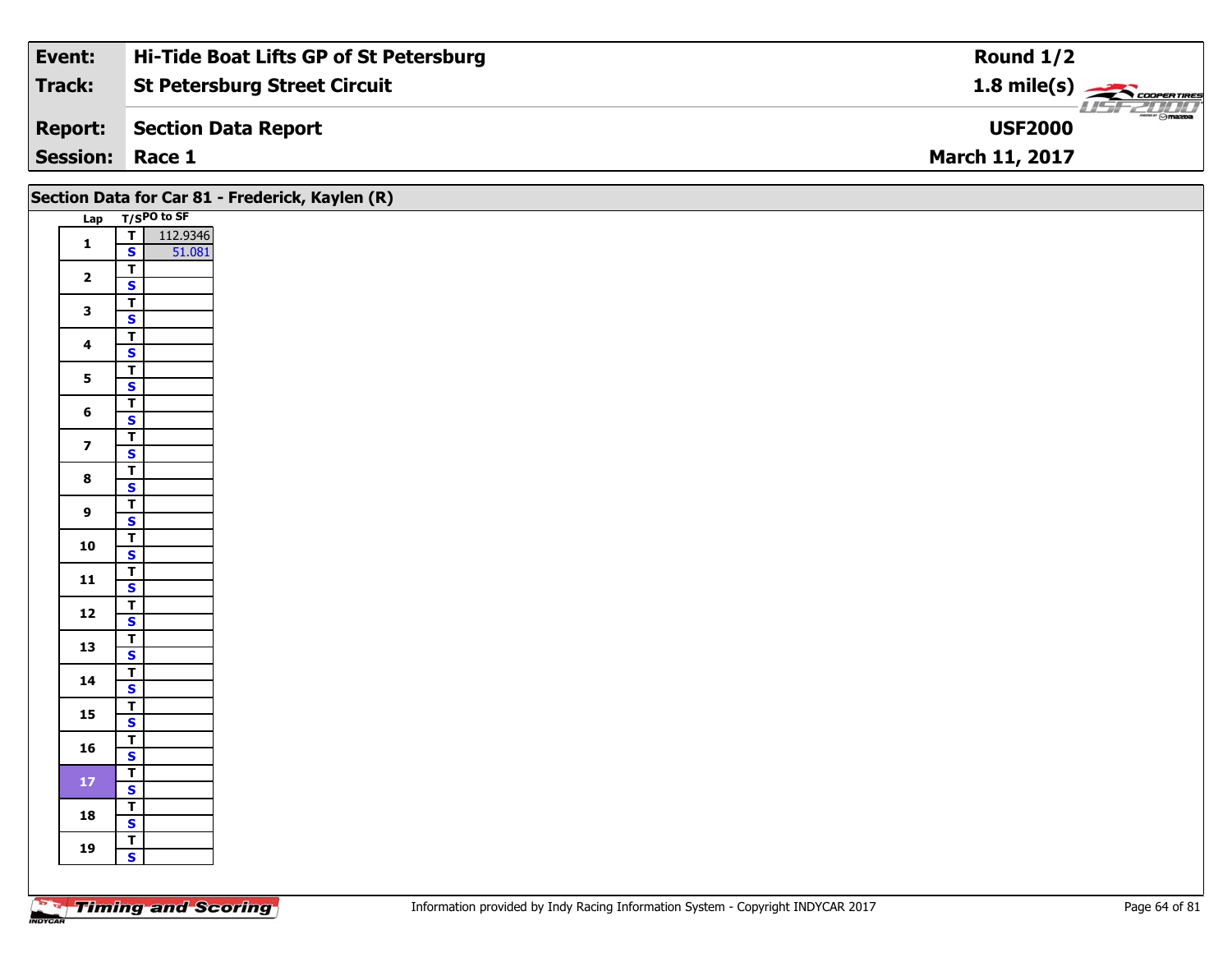| Hi-Tide Boat Lifts GP of St Petersburg<br>Event:     |                 |     |                          |                 |                                                 |           |           |           |           |                  |           |                 | Round $1/2$ |                 |                 |                 |                   |
|------------------------------------------------------|-----------------|-----|--------------------------|-----------------|-------------------------------------------------|-----------|-----------|-----------|-----------|------------------|-----------|-----------------|-------------|-----------------|-----------------|-----------------|-------------------|
| <b>Track:</b><br><b>St Petersburg Street Circuit</b> |                 |     |                          |                 |                                                 |           |           |           |           |                  |           | 1.8 mile(s)     |             |                 |                 |                 |                   |
| <b>Section Data Report</b><br><b>Report:</b>         |                 |     |                          |                 |                                                 |           |           |           |           |                  |           |                 |             |                 | <b>USF2000</b>  |                 | <b>LIST CLIPP</b> |
|                                                      | <b>Session:</b> |     | Race 1<br>March 11, 2017 |                 |                                                 |           |           |           |           |                  |           |                 |             |                 |                 |                 |                   |
|                                                      |                 |     |                          |                 | Section Data for Car 81 - Frederick, Kaylen (R) |           |           |           |           |                  |           |                 |             |                 |                 |                 |                   |
|                                                      | Lap             |     | $T/S$ SF to I1           | <b>I1 to I2</b> | $I2$ to $I3$                                    | I3 to I4A | I4A to I4 | I4 to I5A | I5A to I5 | <b>I5 to I6A</b> | I6A to I6 | <b>16 to 17</b> | I7 to SF    | <b>I3 to I4</b> | <b>I4 to I5</b> | <b>I5 to I6</b> | Lap               |
|                                                      |                 |     | 3.7327                   | 7.3747          | 9.9460                                          | 5.5692    | 9.3116    | 4.1330    | 8.3478    | 5.9109           | 6.3769    | 9.9711          | 5.3703      | 14.8808         | 12.4808         | 12.2878         | 76.0442           |
|                                                      | 20              | s l | 125.488                  | 71.929          | 88.364                                          | 81.169    | 65.314    | 59.389    | 106.179   | 78.207           | 99.863    | 72.004          | 110.456     | 71.248          | 90.685          | 89.446          | 85.214            |
|                                                      |                 |     | 3.6594                   | 7.1180          | 9.8159                                          | 5.5103    | 9.1428    | 4.1396    | 8.4051    | 6.3082           | 6.4782    | 10.0728         | 5.3485      | 14.6531         | 12.5447         | 12.7864         | 75.9988           |
|                                                      | 21              |     | 128.002                  | 74.523 <b>1</b> | 89.535                                          | 82.036    | 66.520    | 59.294    | 105.455   | 73.281           | 98.302    | 71.2771         | 110.906     | 72.355L         | 90.223          | 85.958          | 85.265            |

2 T 3.6594 7.1650 9.8528 5.5615 9.2022 4.1128 8.4472 5.6779 6.2391 10.3654 5.3368 14.7637 12.5600 11.9170 75.6201<br>2 S 128.002 74.034 89.199 81.281 66.091 59.681 104.930 81.416 102.069 69.265 111.149 71.813 90.113 92.229 85

3 T 3.7077| 7.2530| 9.9032| 5.4127| 9.1694| 4.0727| 8.3998| 5.7681| 6.2273| 9.9198| 5.3607| 14.5821| 12.4725| 11.9954| 75.1944<br>S 126.334| 73.136| 88.745| 83.516| 66.327| 60.268| 105.522| 80.143| 102.262| 72.376| 110.654| 7

**<sup>T</sup>** 3.7010 7.1052 9.8319 5.4960 9.1167 4.1153 8.4968 5.7599 6.2397 10.0114 5.3710 14.6127 12.6121 11.9996 75.2449 **<sup>S</sup>** 126.563 74.657 89.389 82.250 66.711 59.644 104.317 80.257 102.059 71.714 110.442 72.555 89.741 91.594 86.119

**<sup>T</sup>** 4.0406 7.5012 11.5116 6.3637 10.8603 4.8970 9.8480 7.0752 8.2988 17.2240 14.7450 15.3740 **<sup>S</sup>** 115.926 70.716 76.346 71.035 56.000 50.123 90.004 65.337 76.736 61.555 76.759 71.490

**22**

**23**

**24**

**25**

85.265<br>75.6201

86.17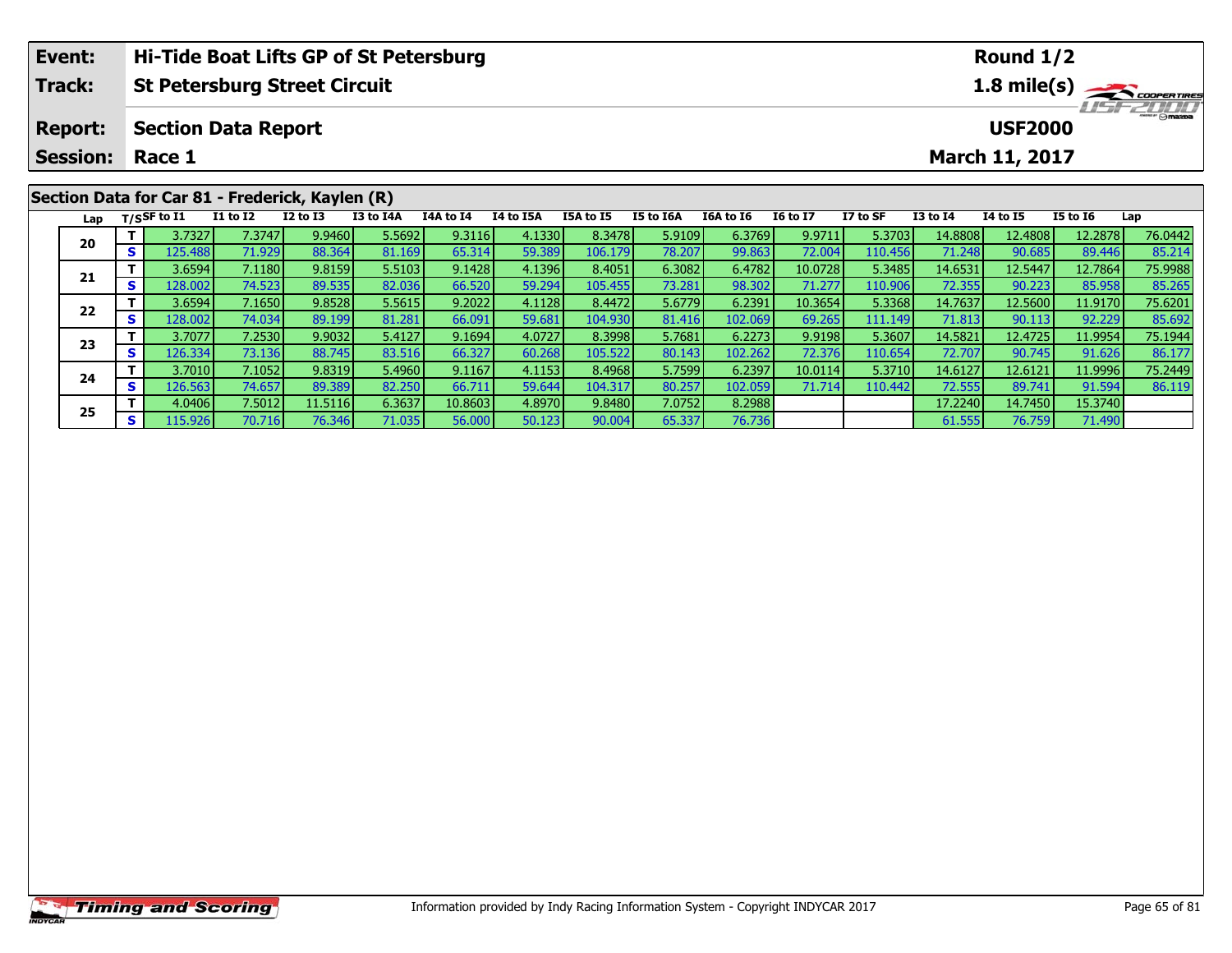| Event:                 | Hi-Tide Boat Lifts GP of St Petersburg | Round $1/2$           |
|------------------------|----------------------------------------|-----------------------|
| Track:                 | <b>St Petersburg Street Circuit</b>    | $1.8 \text{ mile(s)}$ |
| <b>Report:</b>         | <b>Section Data Report</b>             | <b>USF2000</b>        |
| <b>Session: Race 1</b> |                                        | <b>March 11, 2017</b> |
|                        |                                        |                       |

# **Section Data for Car 81 - Frederick, Kaylen (R)**

| Lap |                         | T/SPO to SF |
|-----|-------------------------|-------------|
|     | т                       |             |
| 20  | S                       |             |
|     | т                       |             |
| 21  | $\overline{\mathbf{s}}$ |             |
| 22  | т                       |             |
|     | S                       |             |
|     | T                       |             |
| 23  | $\overline{\mathbf{s}}$ |             |
| 24  | т                       |             |
|     | $\overline{\mathbf{s}}$ |             |
|     | т                       |             |
| 25  | S                       |             |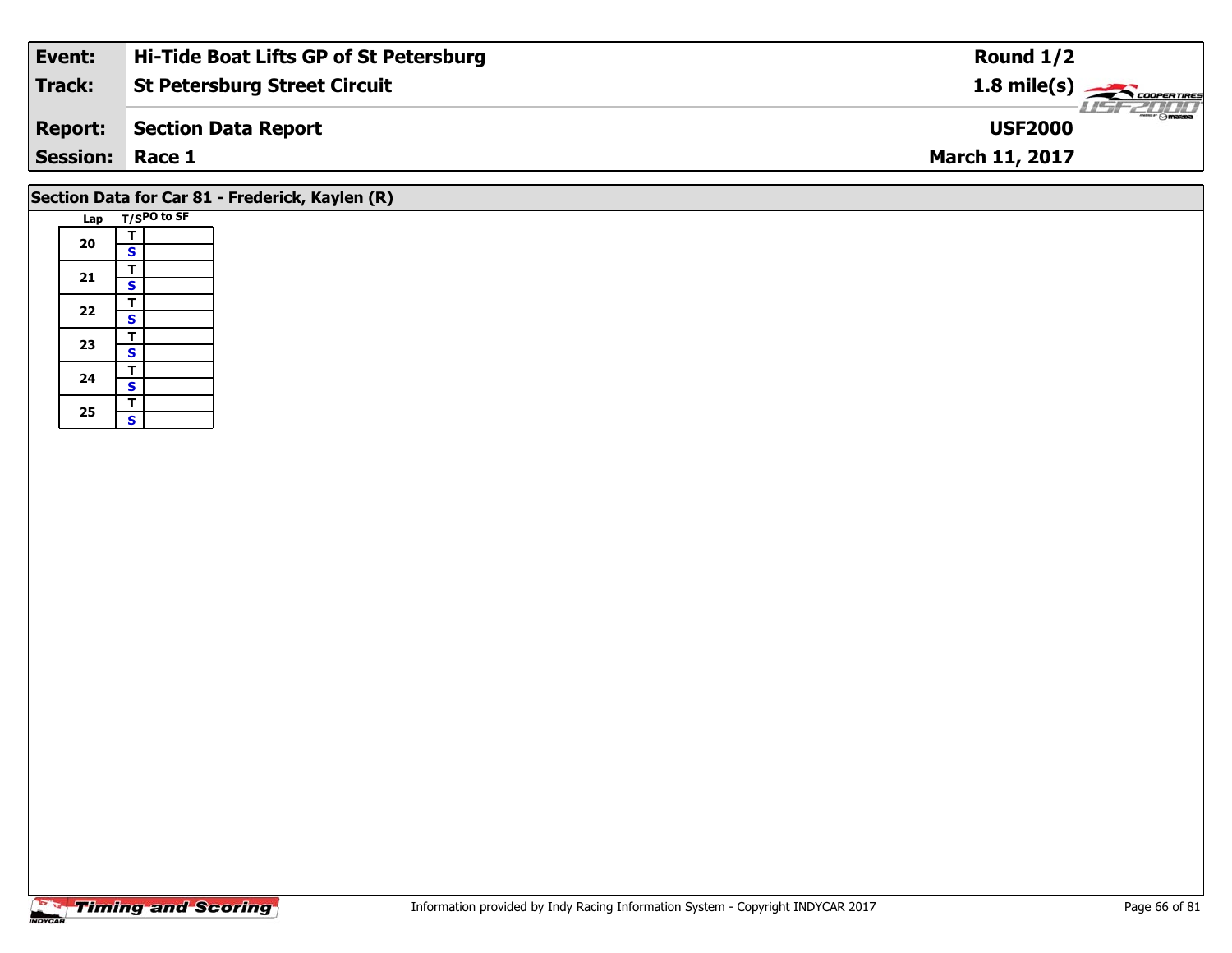| Event:<br>Hi-Tide Boat Lifts GP of St Petersburg |                                       |    |                            |              |                 |                  |           |           |                  |           |                       | Round $1/2$     |                                           |                 |                       |          |         |  |
|--------------------------------------------------|---------------------------------------|----|----------------------------|--------------|-----------------|------------------|-----------|-----------|------------------|-----------|-----------------------|-----------------|-------------------------------------------|-----------------|-----------------------|----------|---------|--|
| Track:<br><b>St Petersburg Street Circuit</b>    |                                       |    |                            |              |                 |                  |           |           |                  |           | $1.8 \text{ mile(s)}$ |                 |                                           |                 |                       |          |         |  |
| <b>Report:</b>                                   |                                       |    | <b>Section Data Report</b> |              |                 |                  |           |           |                  |           |                       |                 | $\frac{2}{\odot}$ mazoa<br><b>USF2000</b> |                 |                       |          |         |  |
|                                                  | <b>Session:</b>                       |    | Race 1                     |              |                 |                  |           |           |                  |           |                       |                 |                                           |                 | <b>March 11, 2017</b> |          |         |  |
|                                                  | Section Data for Car 82 - Agren, Ayla |    |                            |              |                 |                  |           |           |                  |           |                       |                 |                                           |                 |                       |          |         |  |
|                                                  | Lap                                   |    | T/SSF to I1                | $I1$ to $I2$ | <b>I2 to I3</b> | <b>I3 to I4A</b> | 14A to 14 | I4 to I5A | <b>I5A to I5</b> | I5 to I6A | I6A to I6             | <b>16 to 17</b> | I7 to SF                                  | <b>I3 to I4</b> | <b>I4 to I5</b>       | I5 to I6 | Lap     |  |
|                                                  |                                       |    | 3.8909                     | 9.2964       | 12.2400         | 6.4502           | 10.3464   | 4.3586    | 8.6267           | 6.4204    | 6.5256                | 10.4650         | 5.4828                                    | 16.7966         | 12.9853               | 12.9460  | 84.1030 |  |
|                                                  |                                       | S. | 120.386 <b> </b>           | 57.060       | 71.803          | 70.082           | 58.782    | 56.315    | 102.747          | 72.001    | 97.588                | 68.605          | 108.190                                   | 63.122          | 87.161                | 84.898   | 77.048  |  |

2 | T | 3.7609| 7.8166| 10.5132| 5.7724| 9.7043| 4.2310| 8.4878| 6.0381| 6.3816| 10.1657| 5.3988| 15.4767| 12.7188| 12.4197| 78.2704<br>| S | 124.547| 67.863| 83.596| 78.312| 62.671| 58.013| 104.428| 76.559| 99.790| 70.625| 1

3 T 3.7394 7.4476 10.3612 5.8686 9.7082 4.1652 8.7365 5.8546 6.3880 10.1356 5.4698 15.5768 12.9017 12.2426 77.8747<br>S S 125.263 71.225 84.823 77.028 62.646 58.930 101.455 78.959 99.690 70.835 108.447 68.065 87.726 89.776 83

4 | T | 3.7569| 7.5184| 10.4345| 5.6782| 9.6239| 4.1468| 8.4959| 5.9054| 6.3783| 10.1029| 5.4082| 15.3021| 12.6427| 12.2837| 77.4494<br>- S | 124.680 70.554 84.227| 79.611| 63.195| 59.191| 104.328| 78.280| 99.841| 71.064| 109

5 | T | 3.7528| 7.3041| 10.1428| 5.6028| 9.5221| 4.1332| 8.4814| 5.8876| 6.3800| 9.9744| 5.4152| 15.1249| 12.6146| 12.2676| 76.5964<br>| S | 124.816| 72.624| 86.649| 80.682| 63.871| 59.386| 104.507| 78.516| 99.815| 71.980| 10

6 T | 3.6861 7.1147 10.1555 5.6337 9.3682 4.1474 8.5025 5.8066 6.3302 10.0140 5.4414 15.0019 12.6499 12.1368 76.2003<br>S 127.074 74.558 86.541 80.240 64.920 59.183 104.247 79.612 100.600 71.695 109.013 70.673 89.473 90.559 8

**<sup>T</sup>** 3.7192 7.2454 10.2499 5.8843 17.3416 23.2259 **<sup>S</sup>** 125.944 73.213 85.744 76.822 35.071 45.648

**2**

**3**

**4**

**5**

**6**

**7**

82.790<br>77.8747

83.668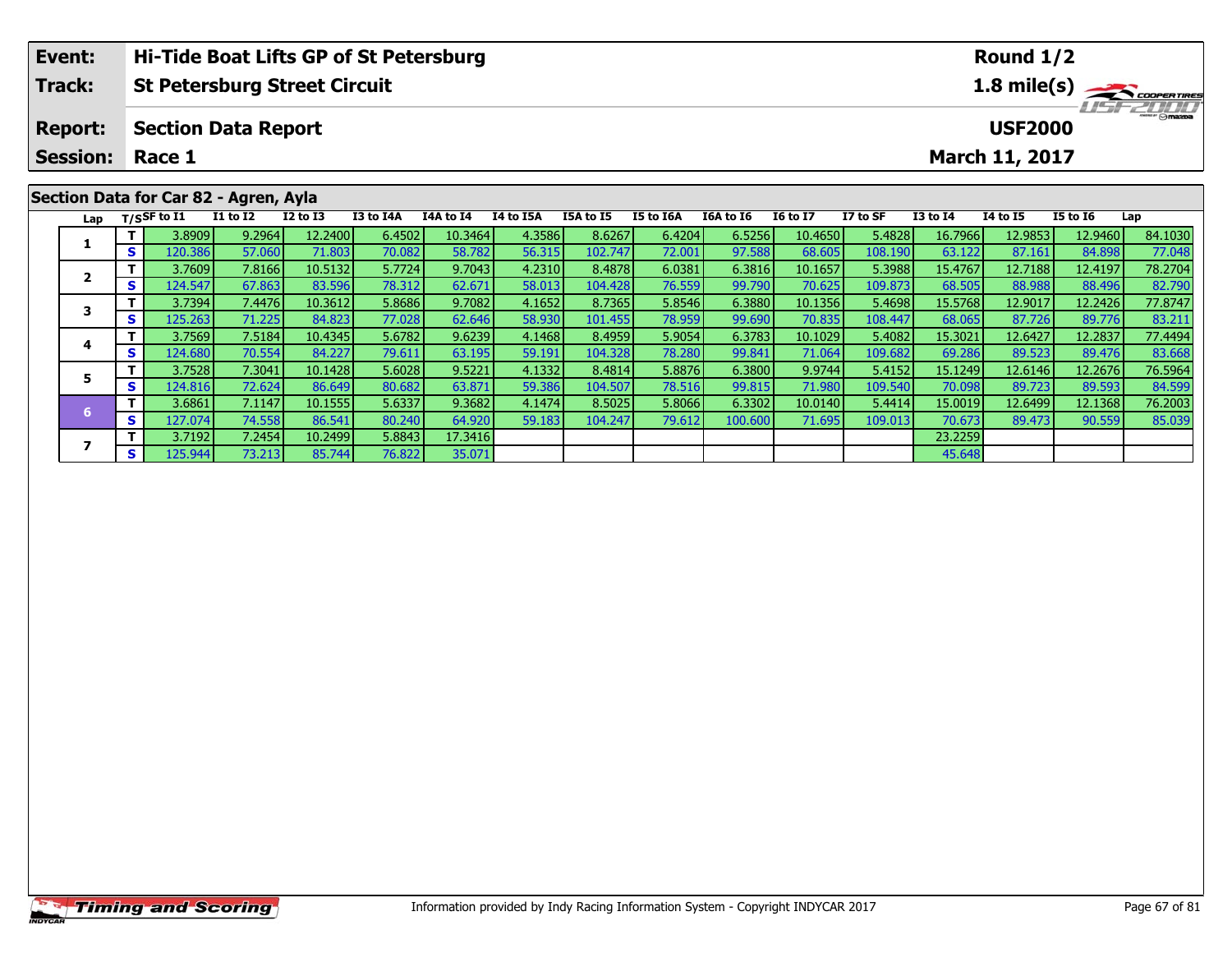| Event:          | Hi-Tide Boat Lifts GP of St Petersburg | Round $1/2$                     |
|-----------------|----------------------------------------|---------------------------------|
| Track:          | <b>St Petersburg Street Circuit</b>    | $1.8 \text{ mile(s)}$           |
| <b>Report:</b>  | Section Data Report                    | <b>Omazoa</b><br><b>USF2000</b> |
| <b>Session:</b> | Race 1                                 | <b>March 11, 2017</b>           |
|                 |                                        |                                 |

### **Lap T/SPO to SF 11 S** 55.773 2  $\frac{1}{s}$  $rac{s}{T}$ 3  $\frac{1}{s}$  $rac{s}{T}$ 4  $\frac{1}{s}$  $\overline{\mathbf{s}}$ 5  $\frac{1}{s}$ **Section Data for Car 82 - Agren, Ayla**

 $\overline{\mathbf{T}}$  $\frac{1}{s}$ 

 $\overline{\mathbf{T}}$ 7  $\frac{1}{s}$  $\mathbf{s}$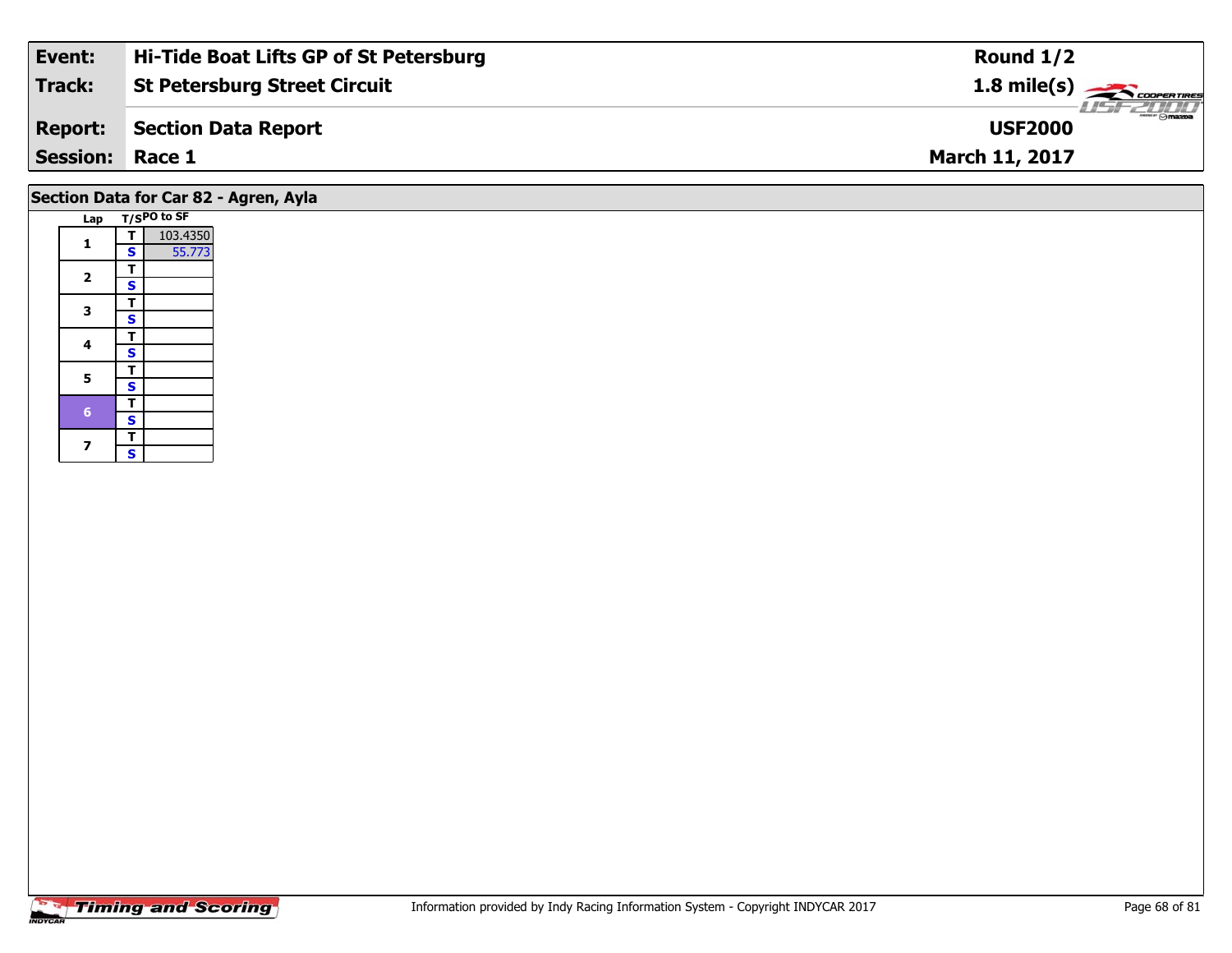| Event:                 | <b>Hi-Tide Boat Lifts GP of St Petersburg</b> | Round $1/2$                         |
|------------------------|-----------------------------------------------|-------------------------------------|
| Track:                 | St Petersburg Street Circuit                  | 1.8 mile(s) $\frac{1}{\sqrt{2\pi}}$ |
|                        | <b>Report: Section Data Report</b>            | <b>LISE 200</b><br><b>USF2000</b>   |
| <b>Session: Race 1</b> |                                               | <b>March 11, 2017</b>               |
|                        |                                               |                                     |

#### **Lap T/SSF to I1 I1 to I2 I2 to I3 I3 to I4A I4A to I4 I4 to I5A I5A to I5 I5 to I6A I6A to I6 I6 to I7 I7 to SF I3 to I4 I4 to I5 I5 to I6 Lap 1 <sup>T</sup>** 3.9159 8.6292 11.6719 6.2205 10.1612 4.3343 8.5852 6.2103 6.4619 10.1499 5.4072 16.3817 12.9195 12.6722 81.7475 **<sup>S</sup>** 119.617 61.472 75.297 72.670 59.853 56.631 103.243 74.436 98.550 70.735 109.702 64.720 87.605 86.732 79.268**2**2 | T | 3.7099| 7.3397| 10.6387| 5.9400| 9.7713| 4.2260| 8.5056| 5.8868| 6.3045| 10.2037| 5.3616| 15.7113| 12.7316| 12.1913| 77.8878<br>2 | S | 126.259| 72.272| 82.610| 76.102| 62.242| 58.082| 104.209| 78.527| 101.010| 70.362 **3**3 T 3.6610 7.4028 10.3828 5.8069 9.3204 4.1378 8.5143 5.7935 6.2700 9.9411 5.4069 15.1273 12.6521 12.0635 76.6375<br>S S 127.946 71.656 84.646 77.846 65.253 59.320 104.103 79.792 101.566 72.221 109.708 70.087 89.457 91.109 84 **4 <sup>T</sup>** 3.7198 7.0714 10.0194 5.8101 9.2964 4.1017 8.5129 5.7892 6.2585 9.8772 5.3961 15.1065 12.6146 12.0477 75.8527 **<sup>S</sup>** 125.923 75.014 87.716 77.803 65.421 59.842 104.120 79.851 101.753 72.688 109.928 70.184 89.723 91.228 85.42985.429 **5 <sup>T</sup>** 3.6951 7.0416 10.0346 5.7264 9.2491 4.1043 8.5212 5.7507 6.2345 9.9556 5.3957 14.9755 12.6255 11.9852 75.7088 **<sup>S</sup>** 126.765 75.332 87.583 78.941 65.756 59.804 104.019 80.385 102.144 72.116 109.936 70.797 89.645 91.704 85.591**6**6 | T | 3.7208| 7.0967| 9.9854| 5.6133| 9.1950| 4.0628| 8.4682| 5.6559| 6.2513| 10.0440| 5.3834| 14.8083| 12.5310| 11.9072| 75.4768<br>- S | 125.889| 74.747| 88.015| 80.531| 66.143| 60.415| 104.670| 81.733| 101.870| 71.481| 1 **7**7 | T | 3.6982 | 7.1146 10.2453 | 5.8923 | 9.4954 | 4.1351 | 8.4657 | 6.4968 | 6.4804 | 9.9311 | 5.4026 | 15.3877 | 12.6008 | 12.9772 | 77.3575<br>7 | S | 126.659 | 74.559 | 85.782 | 76.718 | 64.050 | 59.359 | 104.701 | 71.15 **8**8 T 3.6896 7.1015 10.1764 5.5976 9.1903 4.1478 8.5166 5.7496 6.2509 9.9084 5.4109 14.7879 12.6644 12.0005 75.7396<br>S S 126.954 74.696 86.363 80.757 66.176 59.177 104.075 80.401 101.876 72.459 109.627 71.696 89.370 91.587 85 **9**11.9744 10.06991 11.5862 9.2621 4.09851 8.4718 5.73301 6.2414 10.00451 5.38591 14.84831 12.57031 11.9744 75.5792<br>S 125.8661 75.7321 87.2761 80.9221 65.6631 59.8891 104.6251 80.6341 102.0311 71.7631 110.1361 71.4041 90.039 85.738 **10**0 | T | 3.7052 | 7.0948 | 10.0056 5.6197 9.2198 4.1155 8.4767 5.7065 6.2187 9.9900 5.3818 14.8395 12.5922 11.9252 75.5343<br>--------------------------------**11 <sup>T</sup>** 3.6979 7.1645 10.0581 5.7282 9.3075 4.0747 8.4432 5.8707 6.2511 10.0010 5.4002 15.0357 12.5179 12.1218 75.9971 **<sup>S</sup>** 126.669 74.039 87.379 78.916 65.343 60.239 104.980 78.742 101.873 71.788 109.844 70.514 90.416 90.671 85.266**12 <sup>T</sup>** 3.7010 7.0795 9.9878 5.5918 9.2702 4.0868 8.4485 5.7433 6.3472 10.1645 5.3940 14.8620 12.5353 12.0905 75.8146 **<sup>S</sup>** 126.563 74.928 87.994 80.841 65.606 60.060 104.914 80.489 100.331 70.634 109.971 71.338 90.290 90.905 85.472**13**3 T 3.7120| 7.1093| 10.1048| 5.6903| 9.2638| 4.1264| 8.4523| 5.8939| 6.3783| 10.1403| 5.4024| 14.9541| 12.5787| 12.2722| 76.2738<br>- S 126.188| 74.614| 86.975| 79.441| 65.651| 59.484| 104.867| 78.432| 99.841| 70.802| 109.800 **14 <sup>T</sup>** 3.7037 7.2134 9.8602 5.6226 9.2581 4.1123 8.4526 6.0664 6.3427 10.0414 5.3896 14.8807 12.5649 12.4091 76.0630 **<sup>S</sup>** 126.471 73.537 89.132 80.398 65.692 59.688 104.863 76.202 100.402 71.499 110.060 71.248 90.078 88.571 85.19385.193 **15**5 T 3.6742 7.0977 10.0275 5.6704 9.2075 4.0950 8.4442 5.7237 6.2708 10.0378 5.3847 14.8779 12.5392 11.9945 75.6335<br>5 S 127.486 74.736 87.645 79.720 66.053 59.940 104.967 80.765 101.553 71.525 110.161 71.262 90.262 91.633 8 **16**6 | T | 3.6979| 7.1093| 9.8882| 5.5981| 9.2405| 4.0373| 8.4410| 5.7195| 6.2494| 9.9731| 5.3831| 14.8386| 12.4783| 11.9689| 75.3374<br>- S 126.669| 74.614| 88.880| 80.750| 65.817| 60.797| 105.007| 80.824| 101.901| 71.989| 110. **17**7 | T | 3.6773| 6.9965| 9.8689| 5.6035| 9.1622| 4.0366| 8.4542| 5.7478| 6.2925| 9.9058| 5.3718| 14.7657| 12.4908| 12.0403| 75.1171<br>7 | S | 127.379| 75.817| 89.054| 80.672| 66.379| 60.807| 104.843| 80.426| 101.203| 72.478| **18**8 T 3.6890 7.0009 9.9274 5.5004 9.2200 4.0519 8.4041 5.7603 6.3041 10.1658 5.3598 14.7204 12.4560 12.0644 75.3837<br>S S 126.975 75.769 88.529 82.184 65.963 60.578 105.468 80.252 101.017 70.625 110.672 72.024 90.865 91.102 85 85.960 **19**75.5592 | 11.8993 | 7.1330 | 10.0445 | 5.5853 | 9.2382 | 4.1095 | 8.4307 | 5.6855 | 6.2138 | 10.0865 | 5.3589 | 14.8235 | 12.5402 | 11.8993 | 75.5592<br>S | 127.517 | 74.366 | 87.497 | 80.935 | 65.833 | 59.729 | 105.135 | 81 **Section Data for Car 90 - Thompson, Parker**

Ĩ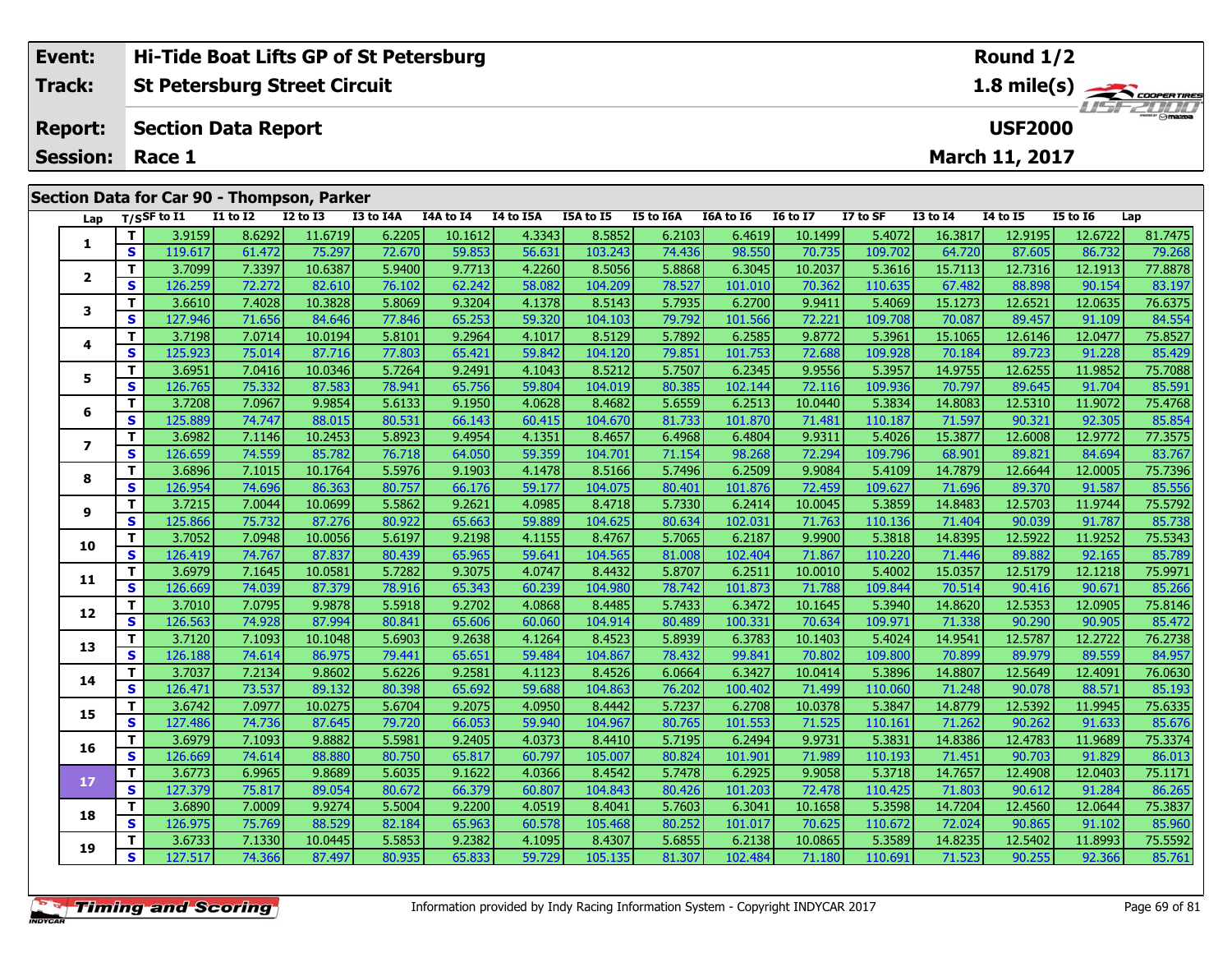| Event:                 | Hi-Tide Boat Lifts GP of St Petersburg | Round $1/2$                                    |
|------------------------|----------------------------------------|------------------------------------------------|
| Track:                 | <b>St Petersburg Street Circuit</b>    | $1.8$ mile(s) $\rightarrow$ COOPER TIRES       |
| <b>Report:</b>         | Section Data Report                    | $\frac{2}{\sqrt{2}}$ on azoa<br><b>USF2000</b> |
| <b>Session: Race 1</b> |                                        | <b>March 11, 2017</b>                          |

| Section Data for Car 90 - Thompson, Parker |                                           |  |  |  |  |  |  |  |  |
|--------------------------------------------|-------------------------------------------|--|--|--|--|--|--|--|--|
|                                            | Lap T/SPO to SF                           |  |  |  |  |  |  |  |  |
| $\mathbf{1}$                               | $\frac{1}{s}$<br>111.3925<br>51.789       |  |  |  |  |  |  |  |  |
|                                            |                                           |  |  |  |  |  |  |  |  |
| $\overline{\mathbf{2}}$                    | $\vert$                                   |  |  |  |  |  |  |  |  |
|                                            | $\overline{\mathbf{s}}$                   |  |  |  |  |  |  |  |  |
| $\mathbf{3}$                               | $\overline{\mathsf{r}}$                   |  |  |  |  |  |  |  |  |
|                                            | $\overline{\mathbf{s}}$                   |  |  |  |  |  |  |  |  |
| $\overline{\mathbf{4}}$                    | $\overline{\mathbf{T}}$<br>$\mathbf{s}$   |  |  |  |  |  |  |  |  |
|                                            | $\overline{1}$                            |  |  |  |  |  |  |  |  |
| 5 <sub>1</sub>                             | $\overline{\mathbf{s}}$                   |  |  |  |  |  |  |  |  |
|                                            | $\overline{I}$                            |  |  |  |  |  |  |  |  |
| $6\phantom{a}$                             | $\mathbf{s}$                              |  |  |  |  |  |  |  |  |
|                                            | $\mathbf{T}$                              |  |  |  |  |  |  |  |  |
| $\overline{\mathbf{z}}$                    | $\mathbf{s}$                              |  |  |  |  |  |  |  |  |
| $\bf{8}$                                   | $\overline{\mathsf{r}}$                   |  |  |  |  |  |  |  |  |
|                                            | $\overline{\mathbf{s}}$                   |  |  |  |  |  |  |  |  |
| $\overline{9}$                             | $\overline{\mathsf{T}}$                   |  |  |  |  |  |  |  |  |
|                                            | $\mathsf{s}$                              |  |  |  |  |  |  |  |  |
| 10                                         | $\overline{1}$<br>$\overline{\mathbf{s}}$ |  |  |  |  |  |  |  |  |
|                                            |                                           |  |  |  |  |  |  |  |  |
| 11                                         | $\frac{1}{s}$                             |  |  |  |  |  |  |  |  |
|                                            |                                           |  |  |  |  |  |  |  |  |
| $12$                                       | $\frac{1}{s}$                             |  |  |  |  |  |  |  |  |
| 13                                         | $\overline{r}$                            |  |  |  |  |  |  |  |  |
|                                            | $\mathbf{s}$                              |  |  |  |  |  |  |  |  |
| 14                                         | $\overline{\mathsf{T}}$                   |  |  |  |  |  |  |  |  |
|                                            | $\mathsf{s}$                              |  |  |  |  |  |  |  |  |
| 15                                         | $\frac{T}{S}$                             |  |  |  |  |  |  |  |  |
|                                            |                                           |  |  |  |  |  |  |  |  |
| 16                                         | $\frac{T}{S}$                             |  |  |  |  |  |  |  |  |
|                                            | $\overline{r}$                            |  |  |  |  |  |  |  |  |
| $17\,$                                     | $\overline{\mathbf{s}}$                   |  |  |  |  |  |  |  |  |
|                                            | $\mathbf{T}$                              |  |  |  |  |  |  |  |  |
| 18                                         | $\mathbf{s}$                              |  |  |  |  |  |  |  |  |
| 19                                         | $\top$                                    |  |  |  |  |  |  |  |  |
|                                            | $\mathbf{s}$                              |  |  |  |  |  |  |  |  |
|                                            |                                           |  |  |  |  |  |  |  |  |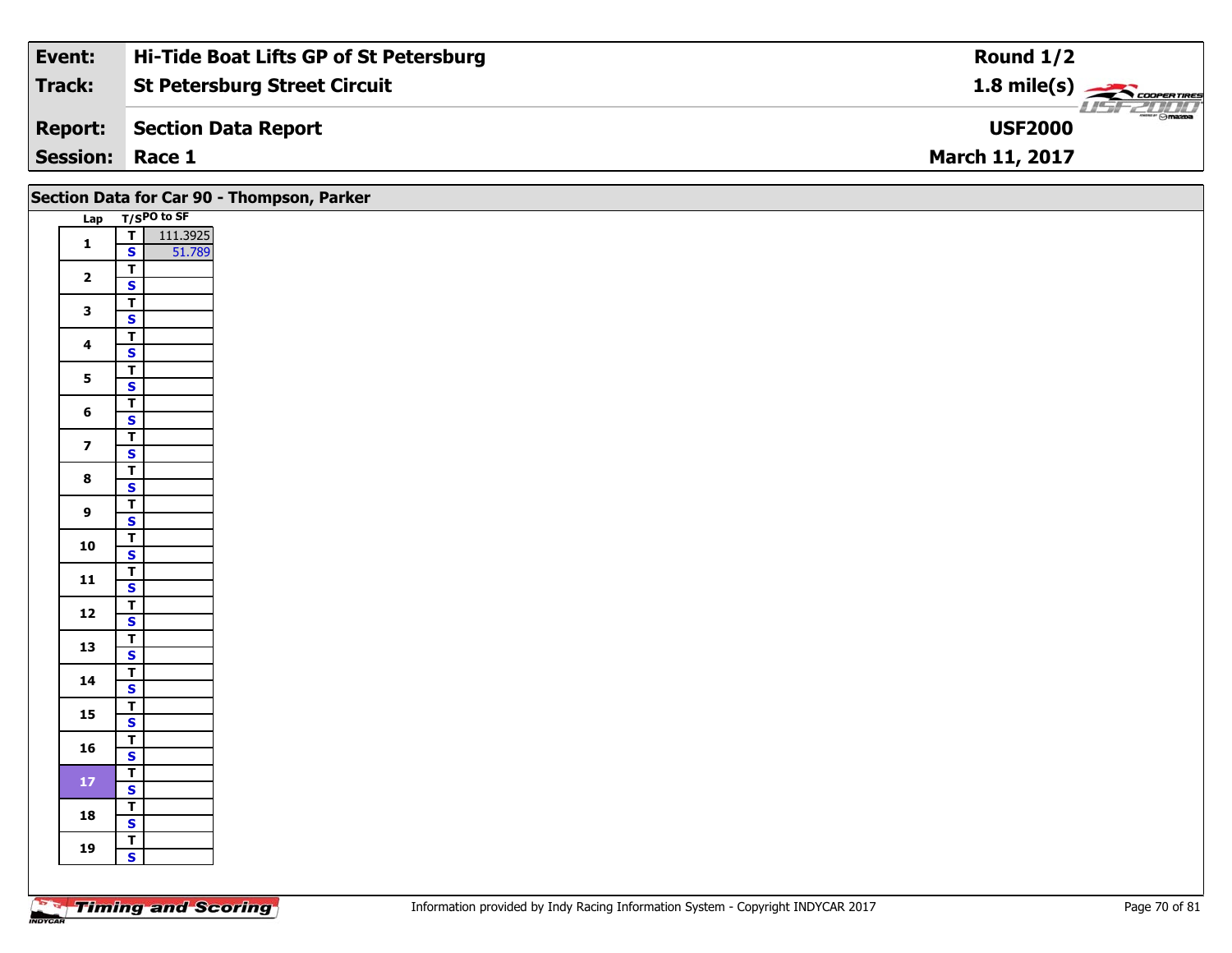|                                                      | Event:<br>Hi-Tide Boat Lifts GP of St Petersburg |    |                            |                 |              |           |           |                  |                  |                       |                  | Round $1/2$     |                                        |                 |                       |          |         |  |
|------------------------------------------------------|--------------------------------------------------|----|----------------------------|-----------------|--------------|-----------|-----------|------------------|------------------|-----------------------|------------------|-----------------|----------------------------------------|-----------------|-----------------------|----------|---------|--|
| <b>Track:</b><br><b>St Petersburg Street Circuit</b> |                                                  |    |                            |                 |              |           |           |                  |                  | $1.8 \text{ mile(s)}$ |                  |                 |                                        |                 |                       |          |         |  |
|                                                      | <b>Report:</b>                                   |    | <b>Section Data Report</b> |                 |              |           |           |                  |                  |                       |                  |                 | $\frac{2}{\sqrt{2}}$<br><b>USF2000</b> |                 |                       |          |         |  |
|                                                      | <b>Session:</b>                                  |    | Race 1                     |                 |              |           |           |                  |                  |                       |                  |                 |                                        |                 | <b>March 11, 2017</b> |          |         |  |
|                                                      | Section Data for Car 90 - Thompson, Parker       |    |                            |                 |              |           |           |                  |                  |                       |                  |                 |                                        |                 |                       |          |         |  |
|                                                      |                                                  |    | Lap $T/SSF$ to I1          | <b>I1 to I2</b> | $I2$ to $I3$ | I3 to I4A | I4A to I4 | <b>I4 to I5A</b> | <b>I5A to I5</b> | I5 to I6A             | <b>I6A to I6</b> | <b>16 to 17</b> | I7 to SF                               | <b>I3 to I4</b> | 14 to 15              | I5 to I6 | Lap     |  |
|                                                      | 20                                               |    | 3.7132                     | 7.2314          | 10.0830      | 5.6493    | 9.2539    | 4.0829           | 8.4219           | 6.0116                | 6.5175           | 10.1517         | 5.3936                                 | 14.9032         | 12.5048               | 12.5291  | 76.5100 |  |
|                                                      |                                                  | S. | 126.1471                   | 73.354          | 87.163       | 80.018    | 65.722    | 60.118           | 105.245          | 76.897                | 97.709           | 70.723          | 109.979                                | 71.1411         | 90.511                | 87.723   | 84.695  |  |

**<sup>T</sup>** 3.6925 7.1081 9.9360 5.5662 9.1703 4.0384 8.4883 5.7101 6.4355 10.0187 5.3769 14.7365 12.5267 12.1456 75.5410 **<sup>S</sup>** 126.854 74.627 88.452 81.213 66.321 60.780 104.422 80.957 98.954 71.661 110.320 71.946 90.352 90.493 85.781

2 T 3.6842 7.1530 9.9557 5.5932 9.2272 4.1262 8.4922 5.7701 6.2462 9.9079 5.3765 14.8204 12.6184 12.0163 75.5324<br>2 S 127.140 74.158 88.277 80.821 65.912 59.487 104.374 80.115 101.953 72.463 110.329 71.538 89.696 91.467 85.

3 T 3.7462| 7.2031| 10.0230| 5.5876| 9.2456| 4.0673| 8.4791| 5.7175| 6.2430| 9.9222| 5.4169| 14.8332| 12.5464| 11.9605| 75.6515<br>S 125.036| 73.643| 87.685| 80.902| 65.781| 60.348| 104.535| 80.852| 102.005| 72.358| 109.506|

4 T 3.7476| 7.1024| 9.9725| 5.6134| 9.1801| 4.0692| 8.4673| 5.7309| 6.3004| 9.9574| 5.4146| 14.7935| 12.5365| 12.0313| 75.5558<br>- S 124.989| 74.687| 88.129| 80.530| 66.250| 60.320| 104.681| 80.663| 101.076| 72.103| 109.552|

**<sup>T</sup>** 4.0450 7.9605 12.3140 6.4708 10.6408 4.4302 9.7476 6.9814 17.1116 14.1778 **<sup>S</sup>** 115.800 66.636 71.371 69.859 57.156 55.405 90.931 66.215 61.960 79.830

**21**

**22**

**23**

**24**

**25**

85.781

85.656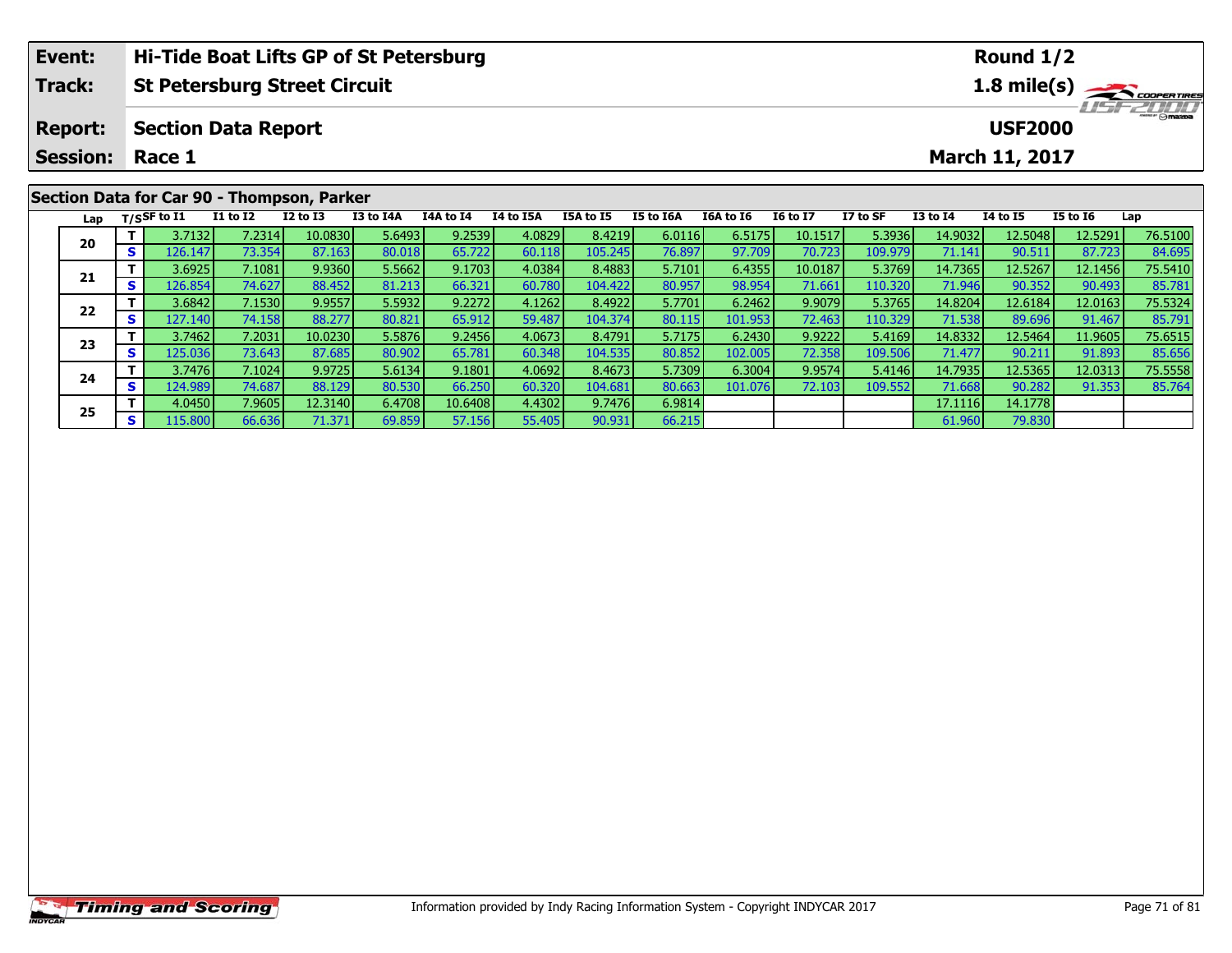| Event:                 | Hi-Tide Boat Lifts GP of St Petersburg | Round $1/2$                     |
|------------------------|----------------------------------------|---------------------------------|
| Track:                 | <b>St Petersburg Street Circuit</b>    | $1.8 \text{ mile(s)}$           |
| <b>Report:</b>         | Section Data Report                    | <b>Omazoa</b><br><b>USF2000</b> |
| <b>Session: Race 1</b> |                                        | <b>March 11, 2017</b>           |
|                        |                                        |                                 |

# **Section Data for Car 90 - Thompson, Parker**

| Lap |                         | T/SPO to SF |
|-----|-------------------------|-------------|
|     | т                       |             |
| 20  | $\overline{\mathbf{s}}$ |             |
|     | T                       |             |
| 21  | $\mathbf{s}$            |             |
| 22  | T                       |             |
|     | $\overline{\mathbf{s}}$ |             |
| 23  | T                       |             |
|     | $\overline{\mathbf{s}}$ |             |
| 24  | T                       |             |
|     | $\overline{\mathbf{s}}$ |             |
| 25  | T                       |             |
|     | Ś                       |             |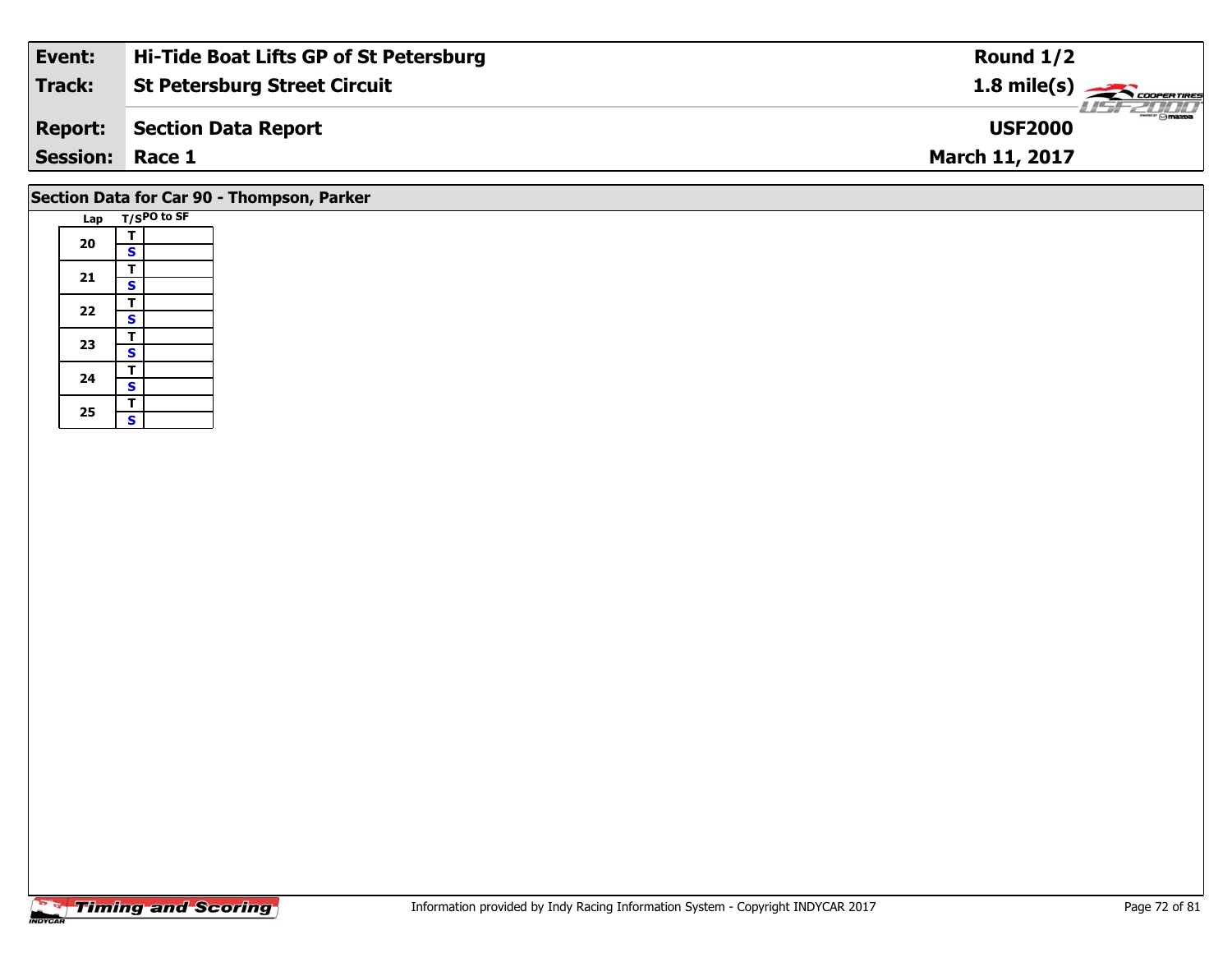| Event:                                | Hi-Tide Boat Lifts GP of St Petersburg | Round $1/2$                        |  |  |  |  |  |  |  |  |  |  |
|---------------------------------------|----------------------------------------|------------------------------------|--|--|--|--|--|--|--|--|--|--|
| Track:                                | <b>St Petersburg Street Circuit</b>    | $1.8 \text{ mile(s)}$              |  |  |  |  |  |  |  |  |  |  |
| <b>Report:</b>                        | Section Data Report                    | <b>LISF 2000</b><br><b>USF2000</b> |  |  |  |  |  |  |  |  |  |  |
| <b>Session: Race 1</b>                |                                        | <b>March 11, 2017</b>              |  |  |  |  |  |  |  |  |  |  |
| Section Data for Car 91 - Gabin, Luke |                                        |                                    |  |  |  |  |  |  |  |  |  |  |

| Lap            |                         | $T/S$ SF to I1 | <b>I1 to I2</b> | <b>I2 to I3</b> | I3 to I4A | I4A to I4 | I4 to I5A | I5A to I5 | I5 to I6A | I6A to I6 | <b>I6 to I7</b> | I7 to SF | <b>I3 to 14</b> | <b>I4 to I5</b> | <b>I5 to 16</b> | Lap     |
|----------------|-------------------------|----------------|-----------------|-----------------|-----------|-----------|-----------|-----------|-----------|-----------|-----------------|----------|-----------------|-----------------|-----------------|---------|
| 1              | T.                      | 3.9207         | 9.2589          | 12.5201         | 6.2492    | 10.2570   | 4.2920    | 8.6341    | 6.3336    | 6.4393    | 10.3191         | 5.4378   | 16.5062         | 12.9261         | 12.7729         | 83.6618 |
|                | $\mathbf{s}$            | 119.471        | 57.291          | 70.196          | 72.337    | 59.294    | 57.189    | 102.658   | 72.987    | 98.896    | 69.575          | 109.085  | 64.232          | 87.561          | 86.049          | 77.455  |
|                | T.                      | 3.8081         | 7.5498          | 10.5318         | 5.7326    | 9.7418    | 4.2217    | 8.5736    | 6.0576    | 6.3783    | 10.2839         | 5.3884   | 15.4744         | 12.7953         | 12.4359         | 78.2676 |
| $\mathbf{2}$   | $\mathbf{s}$            | 123.003        | 70.261          | 83.449          | 78.855    | 62.430    | 58.141    | 103.383   | 76.313    | 99.841    | 69.813          | 110.085  | 68.515          | 88.456          | 88.380          | 82.793  |
| 3              | T.                      | 3.7075         | 7.2988          | 10.3744         | 5.8166    | 9.4540    | 4.0742    | 8.5430    | 5.8831    | 6.3792    | 10.0498         | 5.3703   | 15.2706         | 12.6172         | 12.2623         | 76.9509 |
|                | $\mathbf{s}$            | 126.341        | 72.677          | 84.715          | 77.716    | 64.331    | 60.246    | 103.753   | 78.576    | 99.827    | 71.440          | 110.456  | 69.429          | 89.704          | 89.632          | 84.210  |
| 4              | T                       | 3.7337         | 7.2394          | 10.1190         | 5.5974    | 9.4492    | 4.0901    | 8.4707    | 5.9515    | 6.3722    | 9.9135          | 5.3847   | 15.0466         | 12.5608         | 12.3237         | 76.3214 |
|                | $\mathbf{s}$            | 125.454        | 73.273          | 86.853          | 80.760    | 64.363    | 60.012    | 104.639   | 77.673    | 99.937    | 72.422          | 110.161  | 70.463          | 90.107          | 89.185          | 84.904  |
| 5              | T.                      | 3.7220         | 7.1443          | 10.1741         | 5.4977    | 9.3321    | 4.0592    | 8.5200    | 6.0220    | 6.4360    | 9.9967          | 5.4055   | 14.8298         | 12.5792         | 12.4580         | 76.3096 |
|                | S                       | 125.849        | 74.249          | 86.382          | 82.224    | 65.171    | 60.469    | 104.033   | 76.764    | 98.946    | 71.819          | 109.737  | 71.493          | 89.975          | 88.224          | 84.917  |
| 6              | T                       | 3.6821         | 7.3758          | 10.2050         | 5.8273    | 9.5063    | 4.1038    | 8.5489    | 5.8010    | 6.3494    | 10.0319         | 5.4181   | 15.3336         | 12.6527         | 12.1504         | 76.8496 |
|                | $\mathbf{s}$            | 127.212        | 71.918          | 86.121          | 77.574    | 63.977    | 59.812    | 103.682   | 79.688    | 100.296   | 71.567          | 109.482  | 69.144          | 89.453          | 90.457          | 84.321  |
| $\overline{ }$ | T                       | 3.7386         | 7.2023          | 9.9480          | 5.5386    | 9.3136    | 4.0793    | 8.5304    | 5.7392    | 6.3107    | 9.8713          | 5.4224   | 14.8522         | 12.6097         | 12.0499         | 75.6944 |
|                | S                       | 125.290        | 73.651          | 88.346          | 81.617    | 65.300    | 60.171    | 103.906   | 80.547    | 100.911   | 72.732          | 109.395  | 71.385          | 89.758          | 91.212          | 85.607  |
| 8              | T.                      | 3.7447         | 7.4307          | 10.3980         | 6.1195    | 9.6904    | 4.4647    | 8.6096    | 5.9641    | 6.3625    | 10.0002         | 5.4039   | 15.8099         | 13.0743         | 12.3266         | 78.1883 |
|                | $\mathbf{s}$            | 125.086        | 71.387          | 84.522          | 73.870    | 62.761    | 54.977    | 102.951   | 77.509    | 100.089   | 71.794          | 109.769  | 67.061          | 86.568          | 89.164          | 82.877  |
| 9              | T                       | 3.7273         | 7.1531          | 9.9160          | 5.6093    | 9.4186    | 4.0838    | 8.5250    | 6.0546    | 6.4346    | 9.9566          | 5.4145   | 15.0279         | 12.6088         | 12.4892         | 76.2934 |
|                | S                       | 125.670        | 74.157          | 88.631          | 80.589    | 64.572    | 60.104    | 103.972   | 76.351    | 98.968    | 72.108          | 109.554  | 70.551          | 89.764          | 88.003          | 84.935  |
| 10             | T.                      | 3.7377         | 7.1179          | 9.9089          | 5.8140    | 9.1780    | 4.0637    | 8.5511    | 5.8435    | 6.3284    | 10.0202         | 5.4117   | 14.9920         | 12.6148         | 12.1719         | 75.9751 |
|                | S                       | 125.320        | 74.524          | 88.694          | 77.751    | 66.265    | 60.402    | 103.655   | 79.109    | 100.629   | 71.651          | 109.611  | 70.720          | 89.721          | 90.297          | 85.291  |
| 11             | T                       | 3.7360         | 7.1778          | 10.0023         | 5.6577    | 9.3722    | 4.0740    | 8.5571    | 5.9075    | 6.3442    | 10.0767         | 5.4214   | 15.0299         | 12.6311         | 12.2517         | 76.3269 |
|                | $\mathbf{s}$            | 125.377        | 73.902          | 87.866          | 79.899    | 64.892    | 60.249    | 103.582   | 78.252    | 100.378   | 71.249          | 109.415  | 70.541          | 89.606          | 89.709          | 84.898  |
| 12             | T                       | 3.7548         | 7.2651          | 9.9566          | 5.6018    | 9.2416    | 4.0463    | 8.5431    | 5.8176    | 6.4007    | 10.0566         | 5.4239   | 14.8434         | 12.5894         | 12.2183         | 76.1081 |
|                | S                       | 124.749        | 73.014          | 88.269          | 80.696    | 65.809    | 60.661    | 103.752   | 79.461    | 99.492    | 71.391          | 109.364  | 71.428          | 89.902          | 89.954          | 85.142  |
| 13             | T.                      | 3.7489         | 7.1198          | 10.0304         | 5.5811    | 9.3683    | 4.1165    | 8.5534    | 5.8381    | 6.3547    | 10.0382         | 5.4378   | 14.9494         | 12.6699         | 12.1928         | 76.1872 |
|                | $\mathbf{s}$            | 124.946        | 74.504          | 87.620          | 80.996    | 64.919    | 59.627    | 103.627   | 79.182    | 100.212   | 71.522          | 109.085  | 70.921          | 89.331          | 90.143          | 85.054  |
| 14             | T                       | 3.7684         | 7.2333          | 9.9238          | 5.6475    | 9.2784    | 4.0184    | 8.5151    | 5.7901    | 6.3340    | 10.0236         | 5.4392   | 14.9259         | 12.5335         | 12.1241         | 75.9718 |
|                | $\overline{\mathbf{s}}$ | 124.299        | 73.335          | 88.561          | 80.043    | 65.548    | 61.083    | 104.093   | 79.838    | 100.540   | 71.626          | 109.057  | 71.033          | 90.303          | 90.653          | 85.295  |
| 15             | T.                      | 3.7285         | 7.0357          | 9.8803          | 5.5710    | 9.3231    | 4.0485    | 8.6243    | 5.8741    | 6.3181    | 9.9494          | 5.4185   | 14.8941         | 12.6728         | 12.1922         | 75.7715 |
|                | $\overline{\mathbf{s}}$ | 125.629        | 75.395          | 88.951          | 81.143    | 65.234    | 60.629    | 102.775   | 78.697    | 100.793   | 72.161          | 109.473  | 71.184          | 89.311          | 90.147          | 85.520  |
| 16             | T.                      | 3.7704         | 7.1287          | 9.9663          | 5.7616    | 9.1712    | 4.0309    | 8.4881    | 5.7305    | 6.3167    | 10.0407         | 5.4250   | 14.9328         | 12.5190         | 12.0472         | 75.8301 |
|                | S                       | 124.233        | 74.411          | 88.184          | 78.458    | 66.314    | 60.893    | 104.424   | 80.669    | 100.815   | 71.504          | 109.342  | 71.000          | 90.408          | 91.232          | 85.454  |
| 17             | T.                      | 3.7407         | 7.2682          | 9.9028          | 5.6163    | 9.3503    | 4.0512    | 8.5013    | 5.7551    | 6.3364    | 10.0252         | 5.4016   | 14.9666         | 12.5525         | 12.0915         | 75.9491 |
|                | $\mathbf{s}$            | 125.220        | 72.983          | 88.749          | 80.488    | 65.044    | 60.588    | 104.262   | 80.324    | 100.502   | 71.615          | 109.816  | 70.840          | 90.167          | 90.898          | 85.320  |
| 18             | T.                      | 3.7145         | 7.1198          | 9.9412          | 5.5770    | 9.2756    | 4.0611    | 8.5281    | 5.9310    | 6.3875    | 9.9770          | 5.4079   | 14.8526         | 12.5892         | 12.3185         | 75.9207 |
|                | $\mathbf{s}$            | 126.103        | 74.504          | 88.406          | 81.055    | 65.568    | 60.440    | 103.934   | 77.942    | 99.698    | 71.961          | 109.688  | 71.383          | 89.904          | 89.223          | 85.352  |
| 19             | T.                      | 3.7500         | 7.1867          | 9.8680          | 5.5877    | 9.2238    | 4.0177    | 8.5100    | 5.9117    | 6.3443    | 9.8801          | 5.4050   | 14.8115         | 12.5277         | 12.2560         | 75.6850 |
|                | S                       | 124.909        | 73.811          | 89.062          | 80.900    | 65.936    | 61.093    | 104.156   | 78.196    | 100.376   | 72.667          | 109.747  | 71.581          | 90.345          | 89.678          | 85.618  |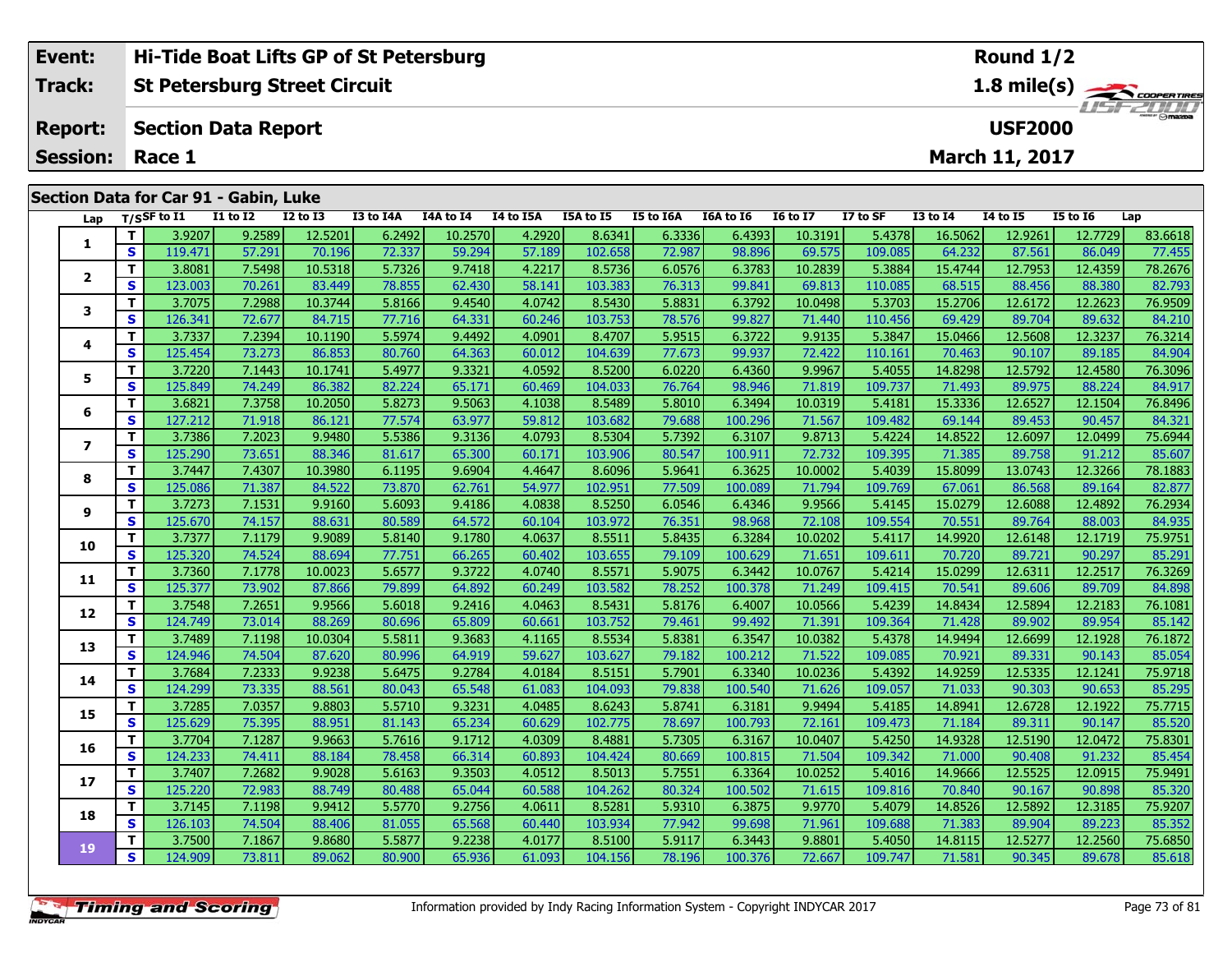| Event:                 | Hi-Tide Boat Lifts GP of St Petersburg | Round $1/2$                              |
|------------------------|----------------------------------------|------------------------------------------|
| Track:                 | <b>St Petersburg Street Circuit</b>    | $1.8$ mile(s) $\rightarrow$ COOPER TIRES |
| <b>Report:</b>         | Section Data Report                    | <b>LISF 2000</b><br><b>USF2000</b>       |
| <b>Session: Race 1</b> |                                        | <b>March 11, 2017</b>                    |

|                         | Section Data for Car 91 - Gabin, Luke              |
|-------------------------|----------------------------------------------------|
|                         | Lap T/SPO to SF                                    |
| $\mathbf 1$             | $\overline{T}$<br>108.2325<br>53.301<br>S          |
| $\overline{\mathbf{2}}$ | $\overline{\mathsf{r}}$<br>$\overline{\mathbf{s}}$ |
| $\mathbf{3}$            | $\overline{T}$<br>$\mathbf{s}$                     |
| $\overline{\mathbf{4}}$ | $\overline{I}$<br>$\mathbf{s}$                     |
| 5 <sub>5</sub>          | $\overline{I}$                                     |
| 6                       | $\overline{\mathbf{s}}$<br>$\overline{I}$          |
|                         | $\mathbf{s}$<br>$\overline{1}$                     |
| $\overline{7}$          | $\mathbf{s}$<br>$\overline{\mathsf{r}}$            |
| $\bf{8}$                | $\overline{\mathbf{s}}$<br>$\overline{T}$          |
| $\boldsymbol{9}$        | $\mathbf{s}$                                       |
| 10                      | $\overline{\mathbf{r}}$<br>$\overline{\mathbf{s}}$ |
| $\mathbf{11}$           | $\overline{T}$<br>$\mathbf{s}$                     |
| $12$                    | $\overline{I}$<br>$\overline{\mathbf{s}}$          |
| 13                      | $\overline{\mathsf{r}}$<br>$\overline{\mathbf{s}}$ |
| $14$                    | $\overline{\mathsf{r}}$<br>$\mathbf{s}$            |
| 15                      | $\overline{\mathbf{r}}$<br>$\overline{\mathbf{s}}$ |
| 16                      | $\overline{I}$<br>$\mathbf{s}$                     |
| ${\bf 17}$              | $\overline{I}$                                     |
| 18                      | $\mathbf{s}$<br>$\overline{I}$                     |
|                         | $\mathbf{s}$<br>$\overline{\mathsf{T}}$            |
| $\bf 19$                | $\mathbf{s}$                                       |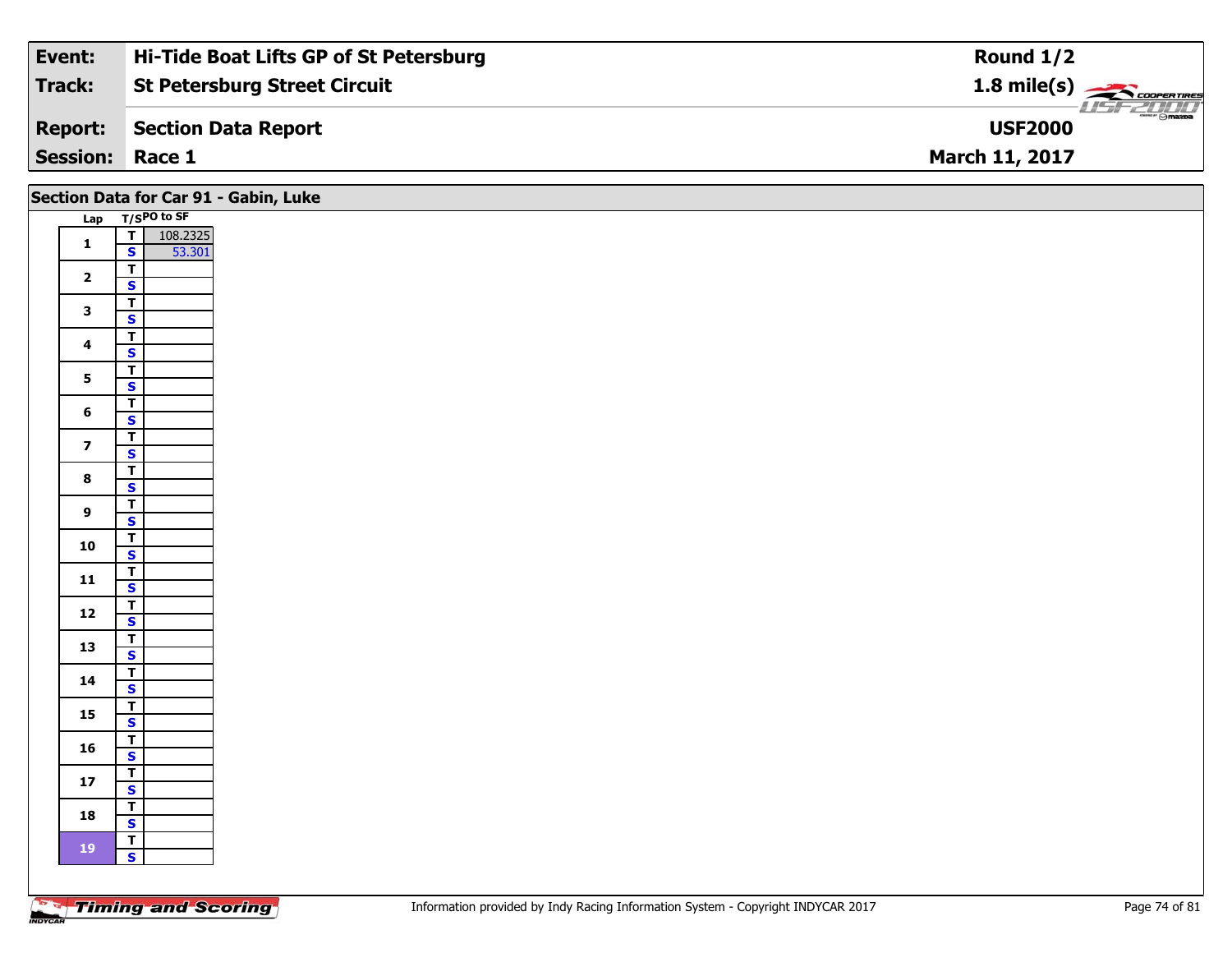|                                                      | Event:<br>Hi-Tide Boat Lifts GP of St Petersburg |    |                            |                                       |              |                  |           |           |           |           |           |                                          |                                  | Round $1/2$     |                 |                 |         |  |  |  |  |  |
|------------------------------------------------------|--------------------------------------------------|----|----------------------------|---------------------------------------|--------------|------------------|-----------|-----------|-----------|-----------|-----------|------------------------------------------|----------------------------------|-----------------|-----------------|-----------------|---------|--|--|--|--|--|
| <b>Track:</b><br><b>St Petersburg Street Circuit</b> |                                                  |    |                            |                                       |              |                  |           |           |           |           |           | $1.8$ mile(s) $\rightarrow$ Coorer These |                                  |                 |                 |                 |         |  |  |  |  |  |
|                                                      | <b>Report:</b>                                   |    | <b>Section Data Report</b> |                                       |              |                  |           |           |           |           |           |                                          | <b>HSFZDDD</b><br><b>USF2000</b> |                 |                 |                 |         |  |  |  |  |  |
|                                                      | <b>Session:</b>                                  |    | Race 1                     |                                       |              |                  |           |           |           |           |           | <b>March 11, 2017</b>                    |                                  |                 |                 |                 |         |  |  |  |  |  |
|                                                      |                                                  |    |                            | Section Data for Car 91 - Gabin, Luke |              |                  |           |           |           |           |           |                                          |                                  |                 |                 |                 |         |  |  |  |  |  |
|                                                      | Lap                                              |    | T/SSF to I1                | I1 to I2                              | $I2$ to $I3$ | <b>I3 to I4A</b> | I4A to I4 | I4 to I5A | I5A to I5 | I5 to I6A | I6A to I6 | <b>16 to 17</b>                          | I7 to SF                         | <b>I3 to I4</b> | <b>I4 to I5</b> | <b>I5 to 16</b> | Lap     |  |  |  |  |  |
|                                                      |                                                  |    | 3.7091                     | 7.2660                                | 10.0167      | 5.5423           | 9.3169    | 4.0359    | 8.5188    | 5.8232    | 6.3424    | 9.9771                                   | 5.4126                           | 14.8592         | 12.5547         | 12.1656         | 75.9610 |  |  |  |  |  |
|                                                      | 20                                               | S. | 126.2861                   | 73.005                                | 87.740       | 81.563           | 65.277    | 60.818    | 104.048   | 79.385    | 100.406   | 71.960                                   | 109.593                          | 71.352          | 90.151          | 90.344          | 85.307  |  |  |  |  |  |

**<sup>T</sup>** 3.7444 7.1711 9.9107 5.5514 9.3521 4.0389 8.5405 5.7722 6.3378 9.9622 5.4034 14.9035 12.5794 12.1100 75.7847 **<sup>S</sup>** 125.096 73.971 88.678 81.429 65.032 60.773 103.784 80.086 100.479 72.068 109.779 71.139 89.974 90.759 85.505

2 T 3.7302 7.3505 9.9907 5.6082 9.4654 4.1212 8.5618 5.9640 6.3278 10.0137 5.4026 15.0736 12.6830 12.2918 76.5361<br>2 S 125.572 72.166 87.968 80.604 64.253 59.559 103.525 77.511 100.638 71.697 109.796 70.337 89.239 89.417 84

**<sup>T</sup>** 3.7268 7.1791 9.8850 5.7365 9.4964 4.2527 8.5464 5.8809 6.3444 10.0455 5.4362 15.2329 12.7991 12.2253 76.5299 **<sup>S</sup>** 125.687 73.889 88.909 78.802 64.043 57.717 103.712 78.606 100.375 71.470 109.117 69.601 88.430 89.903 84.673

**<sup>T</sup>** 3.7618 7.3540 9.9381 5.6601 9.4820 4.0464 8.4859 6.0442 6.4368 10.1202 5.4290 15.1421 12.5323 12.4810 76.7585 **<sup>S</sup>** 124.517 72.131 88.434 79.865 64.141 60.660 104.451 76.482 98.934 70.943 109.262 70.019 90.312 88.061 84.421

**T** 4.2928 8.0220 10.5449 6.2789 10.0445 4.7298 9.7580 16.3234 14.4878 5 5 1.9911 16.3234 14.4878 66.125 83.345 71.994 60.549 51.895 90.835

**21**

**22**

**23**

**24**

**25**

85.505

84.666

84.67

84.421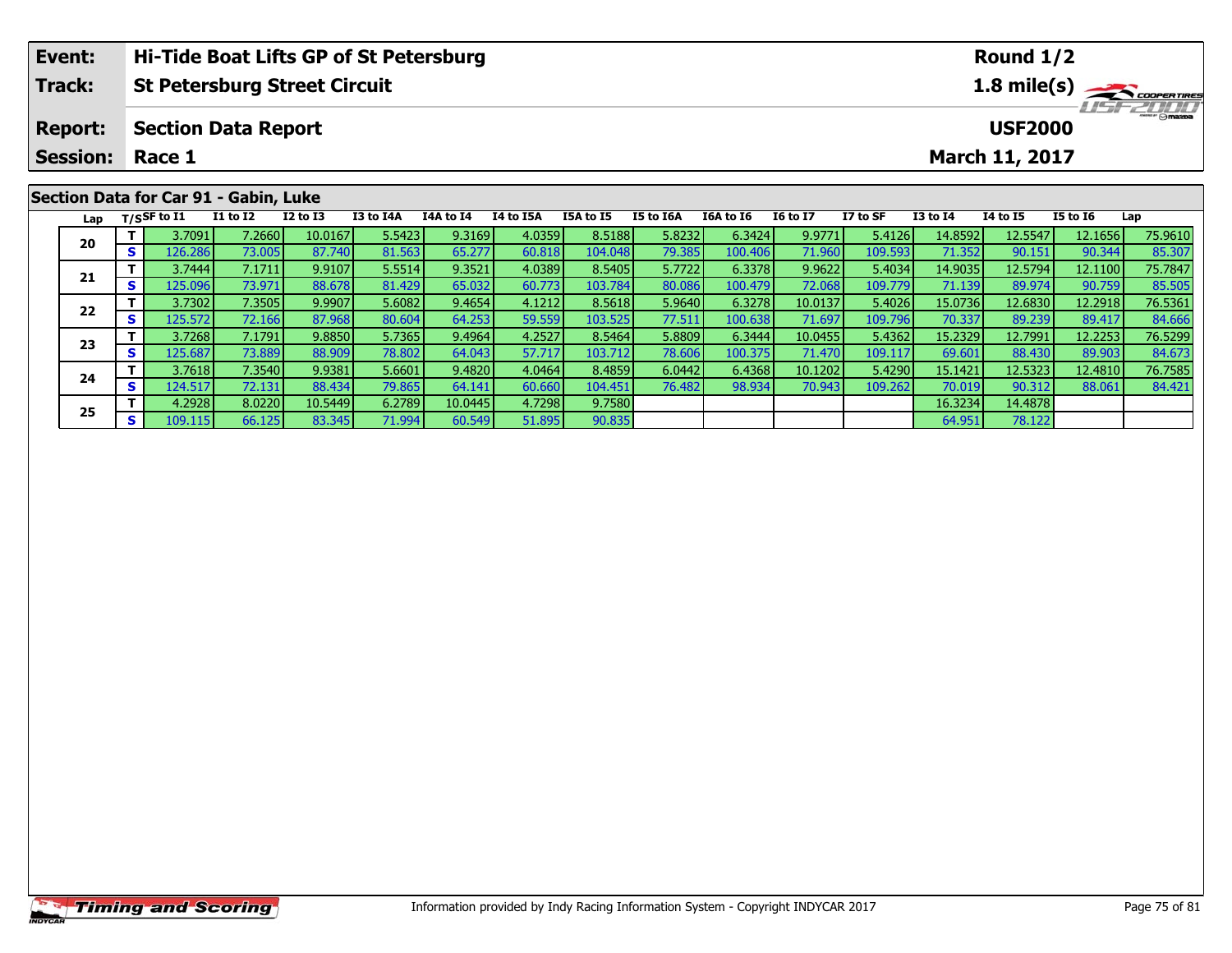| Event:          | Hi-Tide Boat Lifts GP of St Petersburg | Round $1/2$                                             |
|-----------------|----------------------------------------|---------------------------------------------------------|
| Track:          | <b>St Petersburg Street Circuit</b>    | $1.8 \text{ mile(s)} \longrightarrow \text{COPER TIME}$ |
| <b>Report:</b>  | Section Data Report                    | $\frac{1}{2}$ omazoa<br><b>USF2000</b>                  |
| Session: Race 1 |                                        | <b>March 11, 2017</b>                                   |
|                 |                                        |                                                         |

## **Section Data for Car 91 - Gabin, Luke**

|  | Lap |                         | T/SPO to SF |
|--|-----|-------------------------|-------------|
|  |     | т                       |             |
|  | 20  | S                       |             |
|  |     | т                       |             |
|  | 21  | S                       |             |
|  | 22  | T                       |             |
|  |     | S                       |             |
|  |     | T                       |             |
|  | 23  | S                       |             |
|  | 24  | т                       |             |
|  |     | $\overline{\mathbf{s}}$ |             |
|  |     | T                       |             |
|  | 25  | Ś                       |             |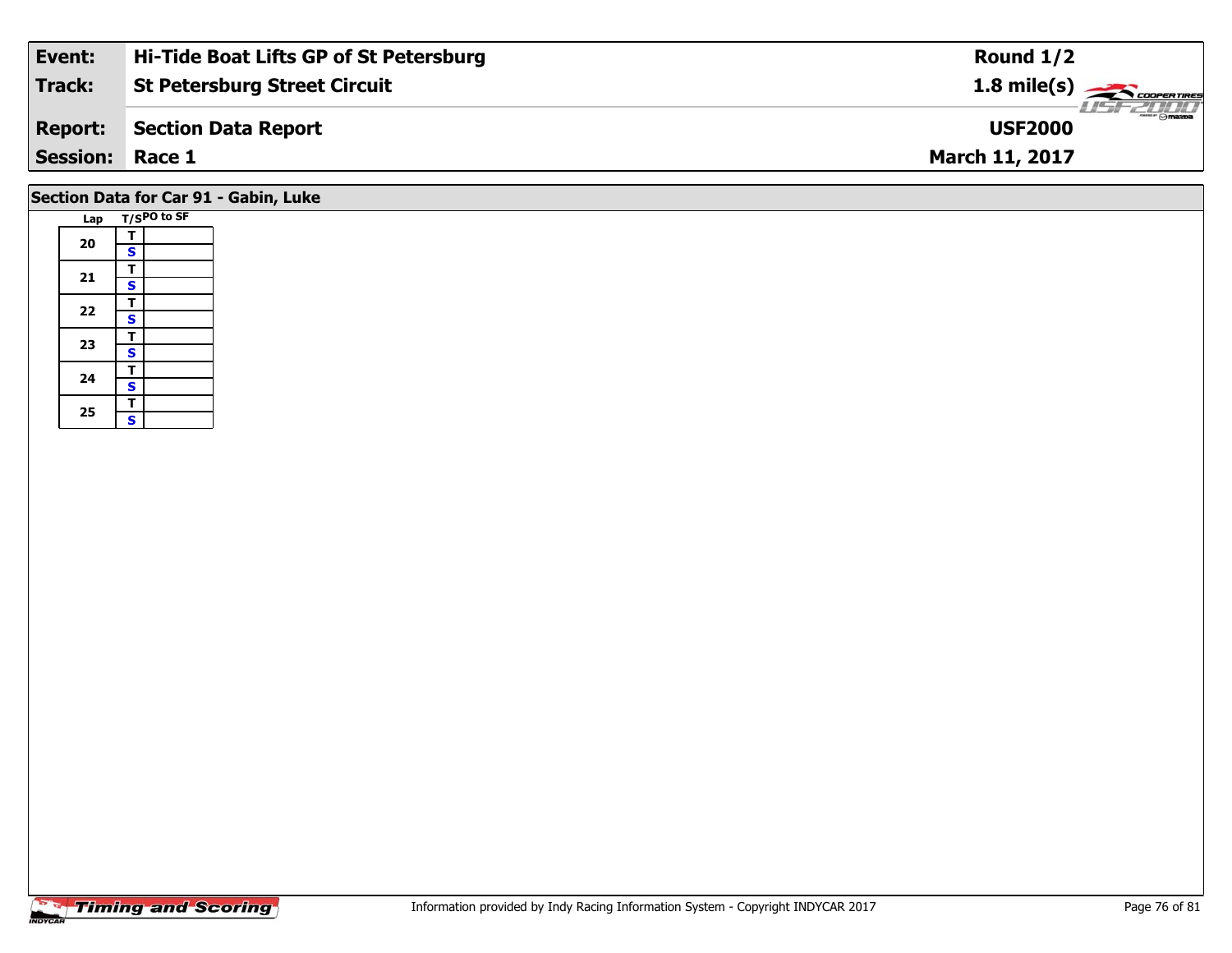| Hi-Tide Boat Lifts GP of St Petersburg<br>Event: |          |                                         |                 |                 |                 |                             |           |                  |                  |           |                 | Round $1/2$ |                 |                       |                 |         |  |  |  |
|--------------------------------------------------|----------|-----------------------------------------|-----------------|-----------------|-----------------|-----------------------------|-----------|------------------|------------------|-----------|-----------------|-------------|-----------------|-----------------------|-----------------|---------|--|--|--|
| <b>Track:</b>                                    |          | <b>St Petersburg Street Circuit</b>     |                 |                 |                 |                             |           |                  |                  |           |                 |             | 1.8 mile(s)     |                       |                 |         |  |  |  |
| <b>Report:</b>                                   |          | <b>Section Data Report</b>              |                 |                 |                 | LISE 2000<br><b>USF2000</b> |           |                  |                  |           |                 |             |                 |                       |                 |         |  |  |  |
| <b>Session:</b>                                  |          | Race 1                                  |                 |                 |                 |                             |           |                  |                  |           |                 |             |                 | <b>March 11, 2017</b> |                 |         |  |  |  |
|                                                  |          |                                         |                 |                 |                 |                             |           |                  |                  |           |                 |             |                 |                       |                 |         |  |  |  |
|                                                  |          | Section Data for Car 92 - Gore, Dev (R) |                 |                 |                 |                             |           |                  |                  |           |                 |             |                 |                       |                 |         |  |  |  |
|                                                  |          | Lap $T/S$ SF to I1                      | <b>I1 to I2</b> | <b>I2 to I3</b> | I3 to I4A       | I4A to I4                   | I4 to I5A | <b>I5A to I5</b> | <b>I5 to I6A</b> | I6A to I6 | <b>16 to 17</b> | I7 to SF    | <b>I3 to I4</b> | <b>I4 to I5</b>       | <b>I5 to I6</b> | Lap     |  |  |  |
|                                                  |          | 3.9393                                  | 7.9440          | 11.0743         | 5.9924          | 10.1214                     | 4.4502    | 8.9213           | 6.4432           | 6.6850    | 10.4971         | 5.5437      | 16.1138         | 13.3715               | 13.1282         | 81.6119 |  |  |  |
|                                                  | <b>S</b> | 118.907                                 | 66.774          | 79.361          | 75.436          | 60.089                      | 55.156    | 99.354           | 71.746           | 95.261    | 68.396          | 107.001     | 65.796          | 84.644                | 83.720          | 79.400  |  |  |  |
|                                                  |          | 3.8641                                  | 7.6790          | 10.6778         | 5.8210          | 9.9409                      | 4.4313    | 8.9385           | 6.3695           | 6.5721    | 10.3719         | 5.5313      | 15.7619         | 13.3698               | 12.9416         | 80.1974 |  |  |  |
|                                                  | s.       | 121.221                                 | 69.079          | 82.308          | 77.658 <b>L</b> | 61.180                      | 55.391    | 99.162           | 72.576           | 96.897    | 69.221          | 107.241     | 67.265          | 84.655                | 84.927          | 80.801  |  |  |  |

| 1                |              | 3.9393  | 7.9440 | 11.0743 | 5.9924 | 10.1214 | 4.4502 | 8.9213  | 6.4432 | 6.6850 | 10.4971 | 5.5437  | 16.1138 | 13.3715 | 13.1282 | 81.6119 |
|------------------|--------------|---------|--------|---------|--------|---------|--------|---------|--------|--------|---------|---------|---------|---------|---------|---------|
|                  | $\mathbf{s}$ | 118.907 | 66.774 | 79.361  | 75.436 | 60.089  | 55.156 | 99.354  | 71.746 | 95.261 | 68.396  | 107.001 | 65.796  | 84.644  | 83.720  | 79.400  |
| $\mathbf{2}$     | Т            | 3.8641  | 7.6790 | 10.6778 | 5.8210 | 9.9409  | 4.4313 | 8.9385  | 6.3695 | 6.5721 | 10.3719 | 5.5313  | 15.7619 | 13.3698 | 12.9416 | 80.1974 |
|                  | S            | 121.221 | 69.079 | 82.308  | 77.658 | 61.180  | 55.391 | 99.162  | 72.576 | 96.897 | 69.221  | 107.241 | 67.265  | 84.655  | 84.927  | 80.801  |
| 3                | т            | 3.8809  | 7.5578 | 10.4319 | 5.7037 | 9.6836  | 4.3261 | 8.8375  | 6.4388 | 6.6193 | 10.2206 | 5.5097  | 15.3873 | 13.1636 | 13.0581 | 79.2099 |
|                  | S            | 120.696 | 70.186 | 84.248  | 79.255 | 62.805  | 56.738 | 100.296 | 71.795 | 96.206 | 70.246  | 107.661 | 68.903  | 85.981  | 84.169  | 81.808  |
| 4                | т            | 3.8520  | 7.4401 | 10.3510 | 5.8821 | 9.6055  | 4.3136 | 8.7930  | 6.2139 | 6.4651 | 10.1868 | 5.4779  | 15.4876 | 13.1066 | 12.6790 | 78.5810 |
|                  | S            | 121.602 | 71.297 | 84.906  | 76.851 | 63.316  | 56.902 | 100.803 | 74.393 | 98.501 | 70.479  | 108.286 | 68.457  | 86.355  | 86.686  | 82.463  |
| 5                | Т            | 3.8198  | 7.4274 | 10.3955 | 5.7394 | 9.5250  | 4.3075 | 8.7862  | 6.2288 | 6.5005 | 10.3353 | 5.5035  | 15.2644 | 13.0937 | 12.7293 | 78.5689 |
|                  | S            | 122.627 | 71.419 | 84.543  | 78.762 | 63.851  | 56.983 | 100.881 | 74.215 | 97.964 | 69.466  | 107.783 | 69.458  | 86.440  | 86.343  | 82.475  |
| 6                | Т            | 3.8094  | 7.3689 | 10.3551 | 5.7029 | 9.5014  | 4.2132 | 8.7169  | 6.1106 | 6.4222 | 10.1762 | 5.4803  | 15.2043 | 12.9301 | 12.5328 | 77.8571 |
|                  | $\mathbf{s}$ | 122.961 | 71.986 | 84.873  | 79.266 | 64.010  | 58.258 | 101.683 | 75.651 | 99.159 | 70.552  | 108.239 | 69.732  | 87.534  | 87.697  | 83.229  |
| $\boldsymbol{7}$ | $\mathbf{T}$ | 3.7597  | 7.2951 | 10.1721 | 5.6696 | 9.4949  | 4.2405 | 8.7758  | 6.0839 | 6.4081 | 10.2842 | 5.5011  | 15.1645 | 13.0163 | 12.4920 | 77.6850 |
|                  | $\mathbf{s}$ | 124.587 | 72.714 | 86.399  | 79.731 | 64.054  | 57.883 | 101.001 | 75.983 | 99.377 | 69.811  | 107.830 | 69.915  | 86.954  | 87.984  | 83.414  |
| 8                | т            | 3.7736  | 7.2357 | 10.1771 | 5.6540 | 9.4533  | 4.2246 | 8.7104  | 6.0878 | 6.4258 | 10.1336 | 5.4681  | 15.1073 | 12.9350 | 12.5136 | 77.3440 |
|                  | S            | 124.128 | 73.311 | 86.357  | 79.951 | 64.335  | 58.101 | 101.759 | 75.934 | 99.103 | 70.849  | 108.480 | 70.180  | 87.500  | 87,832  | 83.782  |
| 9                | $\mathbf{T}$ | 3.7964  | 7.2907 | 10.2006 | 5.6460 | 9.5655  | 4.3153 | 8.7836  | 6.2781 | 6.5638 | 10.1814 | 5.4766  | 15.2115 | 13.0989 | 12.8419 | 78.0980 |
|                  | S            | 123.382 | 72.758 | 86.158  | 80.065 | 63.581  | 56.880 | 100.911 | 73.633 | 97.020 | 70.516  | 108.312 | 69.699  | 86.406  | 85.586  | 82.973  |
| 10               | Т            | 3.7778  | 7.2871 | 10.2218 | 5.6777 | 9.3772  | 4.2533 | 8.7401  | 6.0522 | 6.4230 | 10.2588 | 5.4985  | 15.0549 | 12.9934 | 12.4752 | 77.5675 |
|                  | S            | 123.990 | 72.794 | 85.979  | 79.618 | 64.858  | 57.709 | 101.413 | 76.381 | 99.147 | 69.984  | 107.881 | 70.424  | 87.107  | 88.102  | 83.540  |
| 11               | Т            | 3.8122  | 7.4027 | 10.2031 | 5.7146 | 9.6591  | 4.3521 | 8.8061  | 6.1227 | 6.4940 | 10.2783 | 5.4770  | 15.3737 | 13.1582 | 12.6167 | 78.3219 |
|                  | S            | 122.871 | 71.657 | 86.137  | 79.104 | 62.965  | 56.399 | 100.653 | 75.501 | 98.063 | 69.851  | 108.304 | 68.964  | 86.016  | 87.114  | 82.735  |
| 12               | T            | 3.8059  | 7.2797 | 10.0636 | 5.6691 | 9.6158  | 4.2536 | 8.8346  | 6.0471 | 6.4451 | 10.1715 | 5.5418  | 15.2849 | 13.0882 | 12.4922 | 77.7278 |
|                  | S            | 123.074 | 72.868 | 87.331  | 79.738 | 63.248  | 57.705 | 100.329 | 76.445 | 98.807 | 70.585  | 107.038 | 69.364  | 86.476  | 87.982  | 83.368  |
| 13               | $\mathbf{T}$ | 3.8352  | 7.2285 | 10.1786 | 5.6535 | 9.5313  | 4.2104 | 8.7366  | 6.0246 | 6.4260 | 10.1440 | 5.4704  | 15.1848 | 12.9470 | 12.4506 | 77.4391 |
|                  | S            | 122.134 | 73.384 | 86.344  | 79.959 | 63.809  | 58.297 | 101.454 | 76.731 | 99.100 | 70.776  | 108.435 | 69.822  | 87.419  | 88.276  | 83.679  |
| 14               | $\mathbf{T}$ | 3.7813  | 7.5130 | 10.4333 | 5.7128 | 10.6684 | 4.3041 | 8.7058  | 5.9165 | 6.3873 | 10.1322 | 5.4665  | 16.3812 | 13.0099 | 12.3038 | 79.0212 |
|                  | $\mathbf{s}$ | 123.875 | 70.605 | 84.236  | 79.129 | 57.008  | 57.028 | 101.813 | 78.133 | 99.701 | 70.859  | 108.512 | 64.722  | 86.997  | 89.329  | 82.003  |
| 15               | Т            | 3.7893  | 7.4754 | 10.4795 | 5.6818 | 9.6262  | 4.2451 | 8.8397  | 6.0792 | 6.4694 | 10.1997 | 5.4851  | 15.3080 | 13.0848 | 12.5486 | 78.3704 |
|                  | $\mathbf s$  | 123.614 | 70.960 | 83.865  | 79.560 | 63.180  | 57.821 | 100.271 | 76.042 | 98.435 | 70.390  | 108.144 | 69.260  | 86.499  | 87.587  | 82.684  |
| 16               | T            | 3.8090  | 7.4097 | 10.4085 | 5.7538 | 9.5500  | 4.2451 | 8.7317  | 6.0270 | 6.4173 | 10.1427 | 5.4796  | 15.3038 | 12.9768 | 12.4443 | 77.9744 |
|                  | $\mathbf{s}$ | 122.974 | 71.589 | 84.437  | 78.565 | 63.684  | 57.821 | 101.511 | 76.700 | 99.235 | 70.785  | 108.253 | 69.279  | 87.219  | 88.321  | 83.104  |
| 17               | T            | 3.8045  | 7.3813 | 10.1982 | 5.7733 | 9.4517  | 4.2516 | 8.7303  | 5.9537 | 6.4090 | 10.1838 | 5.4839  | 15.2250 | 12.9819 | 12.3627 | 77.6213 |
|                  | S            | 123.120 | 71.865 | 86.178  | 78.299 | 64.346  | 57.732 | 101.527 | 77.645 | 99.363 | 70.500  | 108.168 | 69.637  | 87.184  | 88.904  | 83.482  |
| 18               | Т            | 3.7740  | 7.3839 | 10.3308 | 5.7507 | 9.4870  | 4.2165 | 8.7069  | 6.0462 | 6.3980 | 10.1710 | 5.4765  | 15.2377 | 12.9234 | 12.4442 | 77.7415 |
|                  | S            | 124.115 | 71.839 | 85.072  | 78.607 | 64.107  | 58.213 | 101.800 | 76.457 | 99.534 | 70.588  | 108.314 | 69.579  | 87.579  | 88.322  | 83.353  |
| 19               | Т            | 3.7706  | 7.3314 | 10.2473 | 5.7277 | 9.3754  | 4.2338 | 8.6870  | 6.0728 | 6.4461 | 10.1394 | 5.4758  | 15.1031 | 12.9208 | 12.5189 | 77.5073 |
|                  | S            | 124.227 | 72.354 | 85.765  | 78.923 | 64.870  | 57.975 | 102.033 | 76.122 | 98.791 | 70.808  | 108.328 | 70.199  | 87.597  | 87.795  | 83.605  |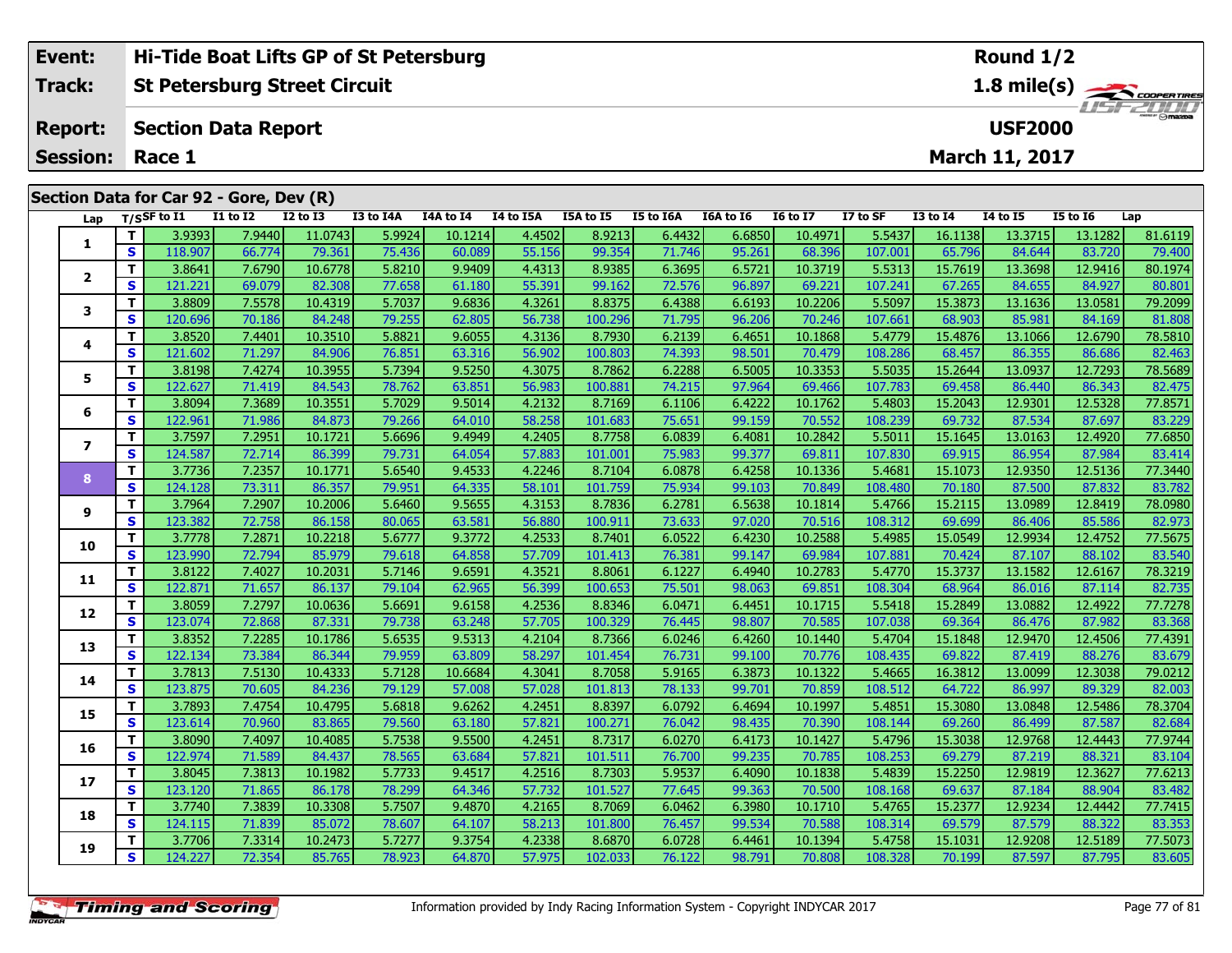| Event:                 | Hi-Tide Boat Lifts GP of St Petersburg | Round $1/2$                      |
|------------------------|----------------------------------------|----------------------------------|
| Track:                 | <b>St Petersburg Street Circuit</b>    | $1.8 \text{ mile(s)}$            |
| <b>Report:</b>         | Section Data Report                    | $\theta$ mazpa<br><b>USF2000</b> |
| <b>Session: Race 1</b> |                                        | <b>March 11, 2017</b>            |

|                         |                                                    | Section Data for Car 92 - Gore, Dev (R) |
|-------------------------|----------------------------------------------------|-----------------------------------------|
|                         | Lap T/SPO to SF                                    |                                         |
| $\mathbf{1}$            | $\overline{I}$<br>98.1887                          |                                         |
|                         | $\mathbf{s}$<br>58.753                             |                                         |
| $\overline{\mathbf{2}}$ | $\overline{\mathsf{T}}$                            |                                         |
|                         | $\overline{\mathbf{s}}$                            |                                         |
| $\mathbf{3}$            | $\overline{\mathsf{T}}$                            |                                         |
|                         | $\overline{\mathbf{s}}$                            |                                         |
| $\overline{\mathbf{4}}$ | $\overline{\mathsf{T}}$                            |                                         |
|                         | $\overline{\mathbf{s}}$<br>$\overline{\mathsf{T}}$ |                                         |
| 5                       | $\overline{\mathbf{s}}$                            |                                         |
|                         | $\blacksquare$                                     |                                         |
| $6\phantom{a}$          | $\mathbf{s}$                                       |                                         |
|                         | $\overline{r}$                                     |                                         |
| $\overline{\mathbf{z}}$ | $\overline{\mathbf{s}}$                            |                                         |
| 8 <sup>1</sup>          | $\overline{\mathbf{r}}$                            |                                         |
|                         | $\overline{\mathbf{s}}$                            |                                         |
| 9                       | $\mathbf{I}$                                       |                                         |
|                         | $\mathbf{s}$                                       |                                         |
| 10                      | $\overline{\mathsf{T}}$                            |                                         |
|                         | $\overline{\mathbf{s}}$                            |                                         |
| $\mathbf{11}$           | $\mathbf{T}$<br>$\mathbf{s}$                       |                                         |
|                         | $\overline{1}$                                     |                                         |
| 12                      | $\mathbf{s}$                                       |                                         |
|                         | $\vert$ T                                          |                                         |
| 13                      | $\overline{\mathbf{s}}$                            |                                         |
|                         | $\overline{\mathsf{T}}$                            |                                         |
| 14                      | $\mathsf{s}$                                       |                                         |
| 15                      | $\overline{1}$                                     |                                         |
|                         | $\overline{\mathbf{s}}$                            |                                         |
| 16                      | $\mathbf{T}$<br>$\mathbf{s}$                       |                                         |
|                         | $\top$                                             |                                         |
| $17$                    | $\overline{\mathbf{s}}$                            |                                         |
|                         | $\overline{\mathsf{T}}$                            |                                         |
| 18                      | $\mathbf{s}$                                       |                                         |
|                         | $\overline{r}$                                     |                                         |
| 19                      | $\mathbf{s}$                                       |                                         |
|                         |                                                    |                                         |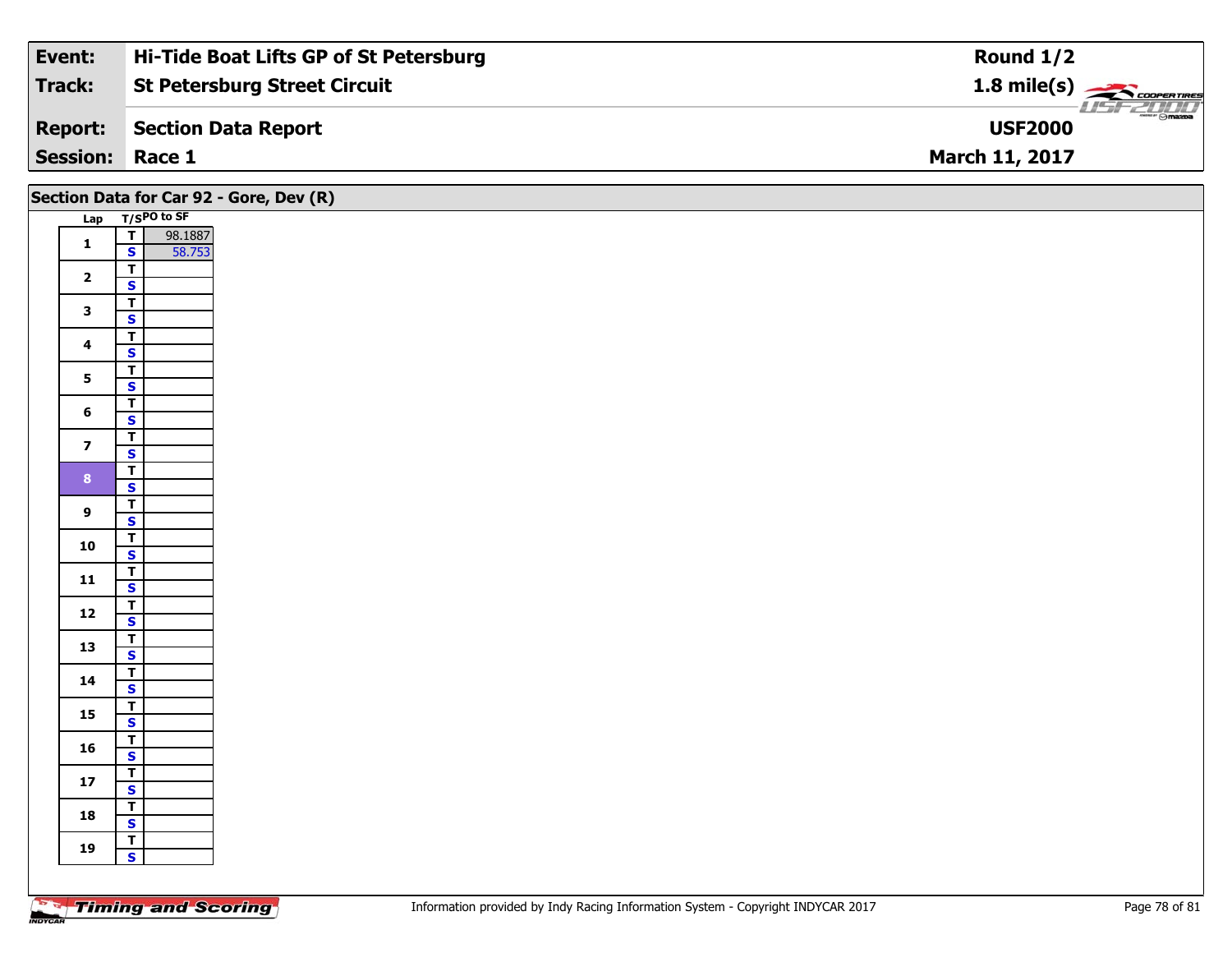|                                         | Event:          |     |                            | Hi-Tide Boat Lifts GP of St Petersburg |              |           |           |           |           |           |           |                 |          |              | Round $1/2$     |                 |             |  |  |
|-----------------------------------------|-----------------|-----|----------------------------|----------------------------------------|--------------|-----------|-----------|-----------|-----------|-----------|-----------|-----------------|----------|--------------|-----------------|-----------------|-------------|--|--|
|                                         | <b>Track:</b>   |     |                            | <b>St Petersburg Street Circuit</b>    |              |           |           |           |           |           |           |                 |          |              |                 |                 | 1.8 mile(s) |  |  |
|                                         | <b>Report:</b>  |     | <b>Section Data Report</b> |                                        |              |           |           |           |           |           |           |                 |          |              | <b>USF2000</b>  |                 |             |  |  |
|                                         | <b>Session:</b> |     | March 11, 2017<br>Race 1   |                                        |              |           |           |           |           |           |           |                 |          |              |                 |                 |             |  |  |
| Section Data for Car 92 - Gore, Dev (R) |                 |     |                            |                                        |              |           |           |           |           |           |           |                 |          |              |                 |                 |             |  |  |
|                                         | Lap             |     | $T/S$ SF to I1             | <b>I1 to I2</b>                        | $I2$ to $I3$ | I3 to I4A | I4A to I4 | I4 to I5A | I5A to I5 | I5 to I6A | I6A to I6 | <b>16 to 17</b> | I7 to SF | $I3$ to $I4$ | <b>I4 to I5</b> | <b>I5 to I6</b> | Lap         |  |  |
|                                         |                 |     | 3.7729                     | 7.3415                                 | 10.3238      | 5.6631    | 9.3621    | 4.1895    | 8.7154    | 6.0228    | 6.4742    | 10.3018         | 5.5054   | 15.0252      | 12.9049         | 12.4970         | 77.6725     |  |  |
|                                         | 20              | s l | 124.151                    | 72.254                                 | 85.130       | 79.823    | 64.962    | 58.588    | 101.701   | 76.754    | 98.362    | 69.692          | 107.745  | 70.563       | 87.705          | 87.948          | 83.427      |  |  |
|                                         |                 |     | 3.7939                     | 7.5701                                 | 10.5048      | 5.7608    | 9.8118    | 4.4333    | 8.7813    | 5.9982    | 6.4473    | 10.2692         | 5.4739   | 15.5726      | 13.2146         | 12.4455         | 78.8446     |  |  |
|                                         | 21              |     | 123.464                    | 70.0721                                | 83.663       | 78.469    | 61.985    | 55.366    | 100.938   | 77.069    | 98.7731   | 69.913          | 108.365  | 68.083       | 85.649          | 88.312          | 82.187      |  |  |

2 T 3.7864 7.4214 10.3060 5.6886 9.6912 4.1948 8.7067 6.0407 6.3982 10.3156 5.4718 15.3798 12.9015 12.4389 78.0214<br>2 S 123.708 71.476 85.277 79.465 62.756 58.514 101.802 76.526 99.531 69.599 108.407 68.936 87.728 88.359 83

3 T 3.7774| 7.4340| 10.4012| 5.7437| 9.6129| 4.2179| 8.8453| 6.0240| 6.4721| 10.2544| 5.4966| 15.3566| 13.0632| 12.4961| 78.2795<br>S 124.003| 71.355| 84.496| 78.703| 63.267| 58.194| 100.207| 76.739| 98.394| 70.014| 107.918|

**<sup>T</sup>** 3.8324 7.5965 10.8068 6.0680 9.9151 4.3921 8.9976 6.3431 6.7917 10.7095 5.5574 15.9831 13.3897 13.1348 81.0102 **<sup>S</sup>** 122.223 69.829 81.325 74.497 61.339 55.885 98.511 72.878 93.764 67.039 106.737 66.334 84.529 83.678 79.990

**22**

**23**

**24**

**25**

**<sup>T</sup>** 4.5764 **<sup>S</sup>** 102.353

82.187<br>78.0214

78.2795

82.780

79.990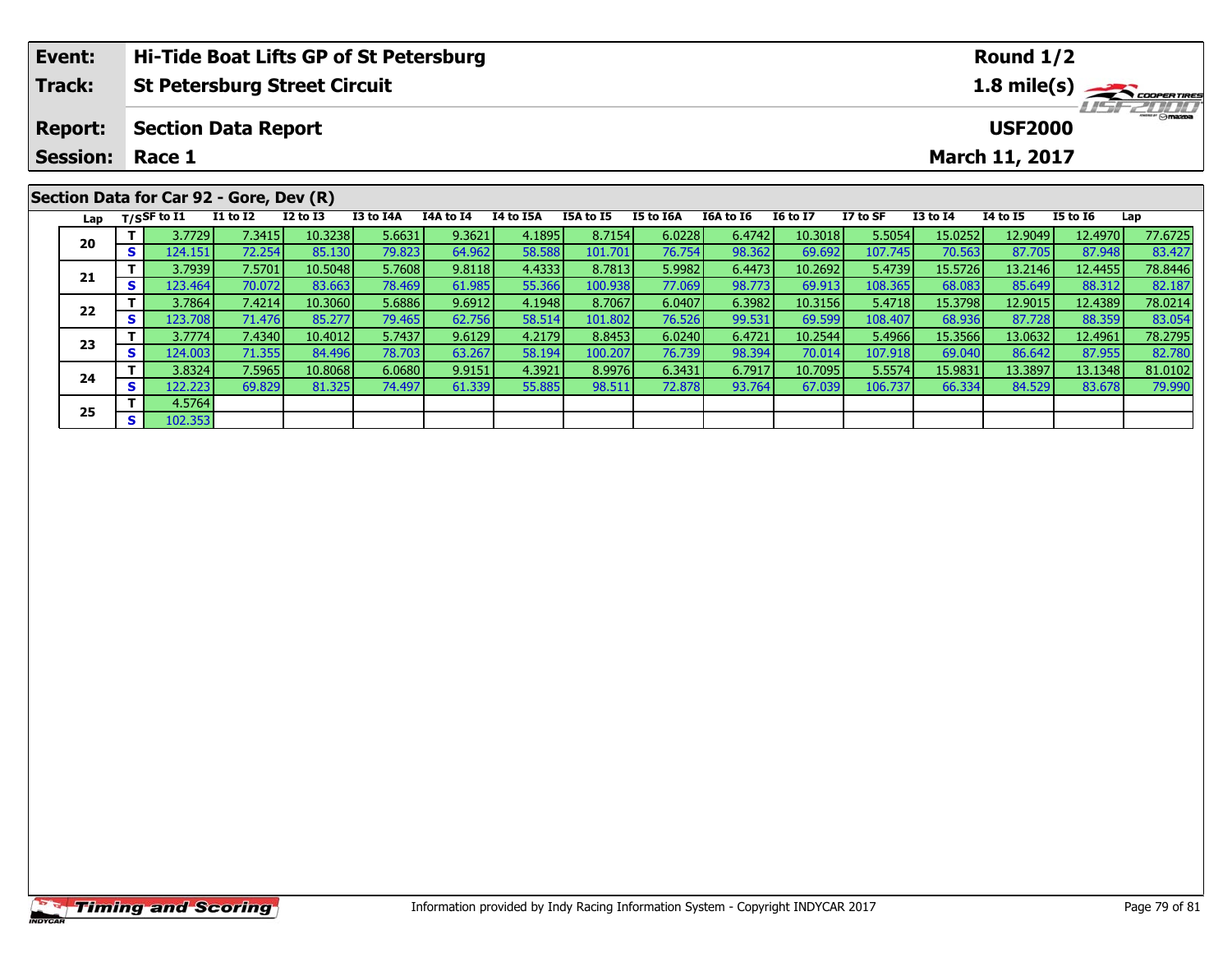| Event:                 | Hi-Tide Boat Lifts GP of St Petersburg | Round $1/2$                                                                                                                                                                                                                                                                                                                                                                                                                                                                                       |
|------------------------|----------------------------------------|---------------------------------------------------------------------------------------------------------------------------------------------------------------------------------------------------------------------------------------------------------------------------------------------------------------------------------------------------------------------------------------------------------------------------------------------------------------------------------------------------|
| Track:                 | <b>St Petersburg Street Circuit</b>    | $1.8$ mile(s) $\rightarrow$ COOPERTIRES                                                                                                                                                                                                                                                                                                                                                                                                                                                           |
| <b>Report:</b>         | Section Data Report                    | $\overline{\phantom{a}}$ $\overline{\phantom{a}}$ $\overline{\phantom{a}}$ $\overline{\phantom{a}}$ $\overline{\phantom{a}}$ $\overline{\phantom{a}}$ $\overline{\phantom{a}}$ $\overline{\phantom{a}}$ $\overline{\phantom{a}}$ $\overline{\phantom{a}}$ $\overline{\phantom{a}}$ $\overline{\phantom{a}}$ $\overline{\phantom{a}}$ $\overline{\phantom{a}}$ $\overline{\phantom{a}}$ $\overline{\phantom{a}}$ $\overline{\phantom{a}}$ $\overline{\phantom{a}}$ $\overline{\$<br><b>USF2000</b> |
| <b>Session: Race 1</b> |                                        | <b>March 11, 2017</b>                                                                                                                                                                                                                                                                                                                                                                                                                                                                             |
|                        |                                        |                                                                                                                                                                                                                                                                                                                                                                                                                                                                                                   |

## **Section Data for Car 92 - Gore, Dev (R)**

|  | Lap | T/SPO to SF |  |
|--|-----|-------------|--|
|  | 20  | т           |  |
|  |     | S           |  |
|  | 21  | т           |  |
|  |     | S           |  |
|  | 22  | T           |  |
|  |     | S           |  |
|  | 23  | Т           |  |
|  |     | S           |  |
|  | 24  | т           |  |
|  |     | S           |  |
|  | 25  | T           |  |
|  |     | S           |  |